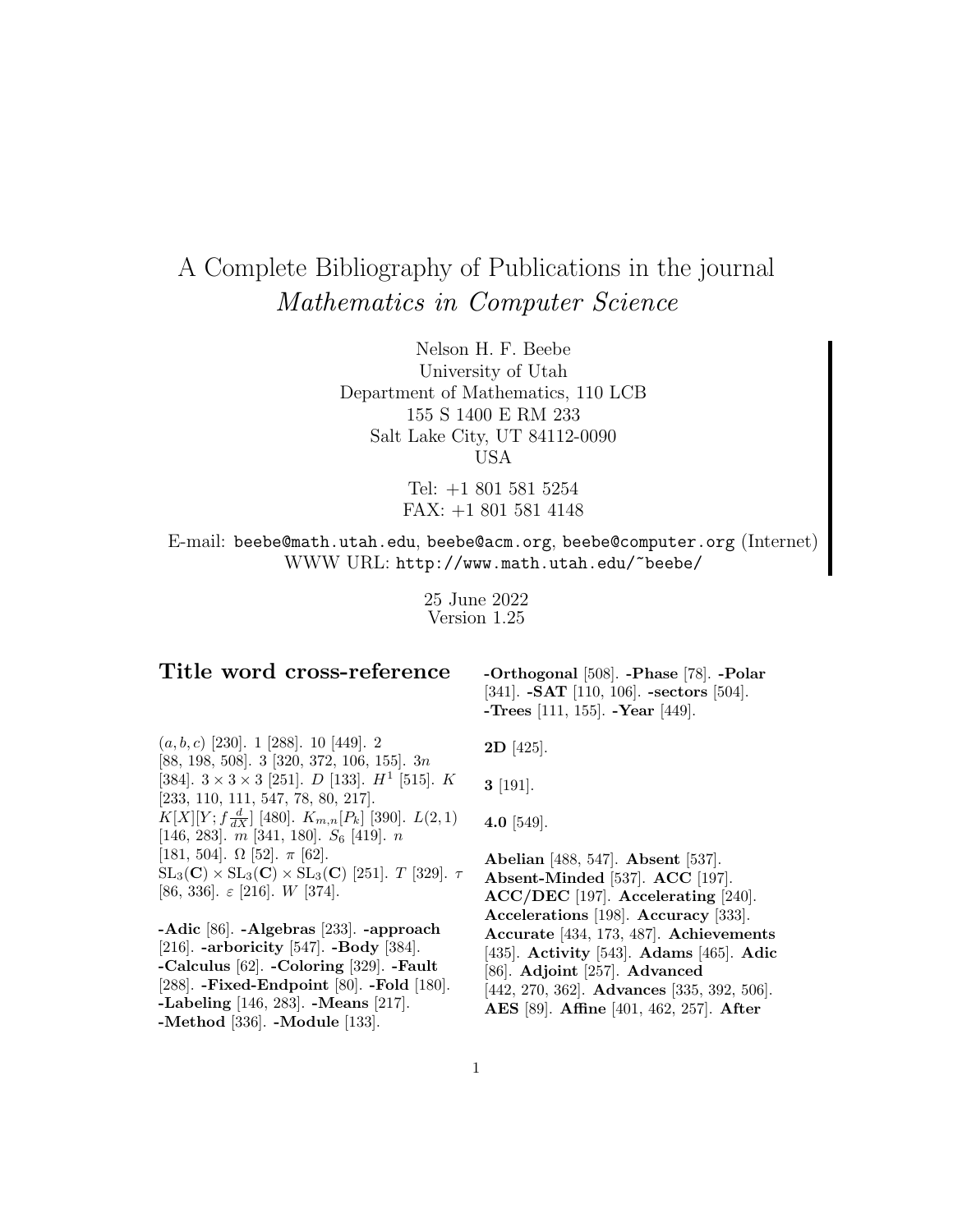[347]. **AGE** [281]. **Agents** [553]. **Agreeing** [231]. **Ahead** [197]. **Aircraft** [446]. **Algebra** [15, 432, 486, 434, 65, 479, 476, 241, 449, 383, 537, 542]. **Algebraic** [70, 139, 519, 118, 548, 257, 483, 481, 350, 160, 454, 368, 117, 164, 140, 28, 190, 452, 13, 223, 63, 256]. **Algebraically** [302]. **Algebras** [233, 367, 482, 339, 395, 509, 379, 308, 232]. **Algebro** [551]. **Algebro-Geometric** [551]. **Algorithm** [236, 455, 401, 123, 529, 219, 257, 373, 106, 531, 469, 69, 357, 388, 105, 80, 441, 263, 231, 527, 281]. **Algorithmic** [307, 534, 32]. **Algorithms** [37, 146, 302, 350, 107, 71, 193, 524, 103, 63, 59]. **Alignment** [219]. **Alignment-Based** [219]. **Alignments** [539, 400, 362]. **Allowing** [30]. **Almost** [287, 550]. **almost-circles** [550]. **Alternative** [19]. **Ambient** [305]. **Amounts** [312]. **Analysing** [476]. **Analysis** [110, 393, 425, 279, 477, 212, 36, 303, 167, 200, 246, 268, 77, 492, 164, 338, 440, 28, 541, 555, 380, 210, 271, 551, 217]. **Analytic** [12, 126, 7]. **Analytical** [108, 502]. **Analyze** [485]. **AND/OR** [59]. **Andreas** [517]. **Angles** [504]. **Animated** [375]. **Animations** [435]. **Anisotropically** [377]. **Annotated** [172]. **Anonymization** [405]. **Antimagic** [226, 286, 390, 151, 225]. **Antimagicness** [282]. **Antiprisms** [226]. **AntiSARS** [553]. **AntiSARS-CoV2** [553]. **Ants** [365]. **Any** [471]. **Applicability** [424]. **Application** [341, 465, 212, 535, 25, 303, 214, 447, 181, 263, 270, 383]. **Applications** [285, 536, 116, 144, 371, 8, 74, 36, 325, 32]. **Applied** [340, 511]. **Approach** [127, 12, 227, 167, 31, 168, 21, 447, 307, 128, 396, 65, 252, 196, 382, 452, 138, 526, 542, 218, 137, 216]. **Approaches** [28]. **Approximate** [158, 227, 21, 456, 6, 137]. **Approximating** [349]. **Approximation** [5, 22]. **Approximations** [74]. **Arbitrarily** [148]. **Arbitrary** [125, 504]. **arboricity** [547]. **Archimedean** [202]. **Area** [155]. **Arithmetic** [171, 190, 476, 260].

**Arrangements** [115, 116]. **Array** [357]. **Arrays** [415, 358, 546, 545]. **Art** [144, 385]. **Artificial** [553]. **Assignment** [37]. **Assisted** [542]. **Associated** [410, 383, 527]. **Associativity** [342]. **Astronomy** [424]. **Asymptotically** [372]. **ATAME ´** [495]. **ATP** [277, 51]. **ATP-based** [51]. **Attacks** [407]. **Attractive** [447]. **Attractor** [59]. **Atwood** [380]. **Authoring** [92]. **Automata** [34, 176, 204, 364]. **Automated** [61, 244, 500, 429, 503, 440, 501, 505]. **Automatic** [471, 50, 435, 317]. **Automatically** [203]. **Automaticity** [348]. **Automating** [344]. **Automorphism** [489, 419]. **Autonomous** [519, 481]. **Average** [77, 359]. **Averaged** [479]. **Avoid** [255]. **Avoiding** [407]. **Aware** [207]. **Axis** [196]. **B** [222]. **B-Spline** [222]. **Backward** [353]. **Bad** [93]. **Ball** [195]. **Ball-end** [195]. **Banach** [6]. **Banana** [148]. **Band** [514]. **Bar** [485]. **Bargraphs** [544]. **Base** [413, 221]. **Based** [285, 219, 485, 97, 302, 469, 313, 266, 408, 524, 140, 378, 85, 196, 271, 526, 558, 362,

- 197, 217, 327, 137, 213, 214, 281, 51, 369].
- **Bases** [238, 19, 460, 87, 158, 467, 521, 531,
- 532, 522, 68, 422, 346, 10]. **Bashforth** [465].
- **Basic** [437]. **Basics** [405]. **Basis** [469, 69, 375, 186, 441]. **Baxter** [131, 132].
- **Bayesian** [67]. **be** [310, 232]. **BE-algebras**
- [232]. **Behavior** [70, 221, 60]. **Behaviour**
- [86]. **Berge** [295]. **Bernstein** [263]. **Beta**
- [557]. **Between** [391, 183, 346, 507].
- **Beyond** [549]. **Bezout** [22]. **Bi** [451].
- **Bi-univalent** [451]. **BIBD** [414].
- **Bifurcation** [63]. **Bifurcations** [13]. **Big** [405]. **Bill** [39]. **Binary**
- [425, 489, 220, 360, 327]. **Binomial**
- [121, 448]. **Biochemical** [61]. **Biological**
- [534, 164, 165, 28]. **Biology** [63].
- **Bioregulatory** [60]. **Bipartite** [283, 327].
- **Birkhoff** [422]. **Bisection** [397].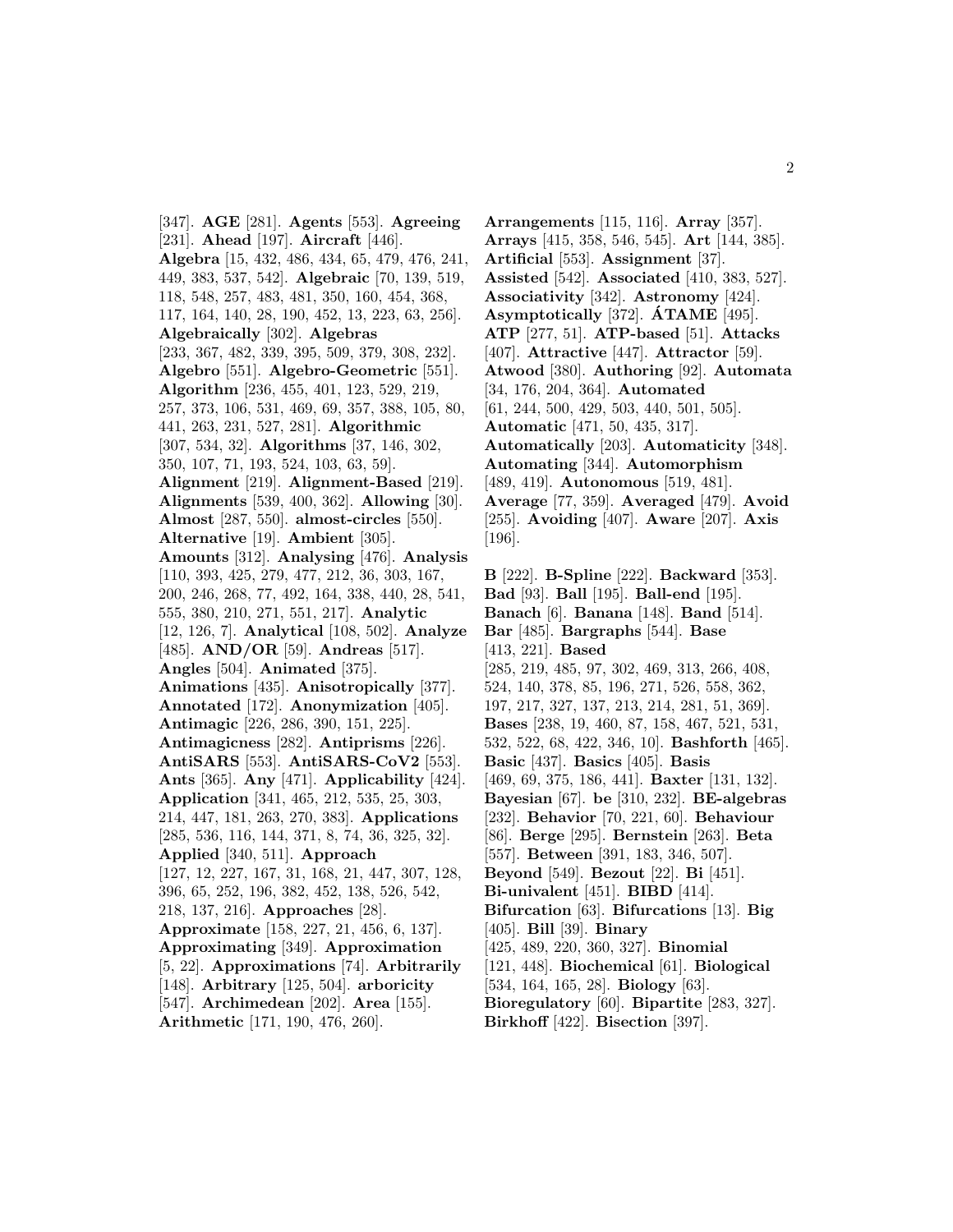**Bispanning** [73]. **Bit** [105]. **Bit-Parallel** [105]. **Bitstream** [138]. **Bivariate** [161, 437]. **Bivium** [87]. **BLIM** [105]. **Block** [361]. **Blocking** [108]. **Blocks** [413]. **BLS** [557]. **Bodies** [530]. **Body** [377, 474, 384]. **Book** [381]. **Boolean** [411, 27, 60, 59]. **Border** [467, 469]. **Bound** [262]. **Boundary** [450, 223]. **Bounded** [450, 198]. **Bounding** [455]. **Bounds** [521, 252, 267, 451]. **Bow** [292]. **Box** [269]. **Boxes** [275, 262]. **Branch** [374, 262]. **Branch-and-Bound** [262]. **Breaking** [457]. **Breaks** [514]. **Brief** [382, 404]. **Brylawski** [185]. **Buchberger** [373, 346]. **Burgers'** [281, 121]. **Burrows** [359]. **Butson** [421]. **C** [172, 169]. **Cache** [107]. **CAD** [117]. **Calculation** [497, 14, 376, 475, 448]. **Calculator** [476]. **Calculus** [207, 62, 175, 127, 440, 442, 223, 222]. **CAM** [193, 196]. **can** [310]. **Canal** [258]. **Canonical** [323, 12]. **Capable** [273]. **Caputo** [512]. **Carleman** [340]. **Carlitz** [554]. **Cartesian** [151, 227, 41]. **CAS** [462, 371, 430, 485, 378]. **CAS/DGS** [485]. **Case** [379, 248, 77, 441, 442, 359]. **Catalan** [544]. **Category** [367, 482]. **Cauchy** [127]. **Caylay** [547]. **Cell** [438, 273]. **Cells** [556]. **Centers** [318]. **Central** [372, 384]. **Centroid** [285]. **Certain** [295, 293, 300, 451, 329]. **Certified** [318]. **Certify** [15]. **Chains** [123, 518, 331]. **Challenge** [537]. **Challenges** [434, 435, 405]. **Challenging** [319]. **Change** [377, 344]. **Channel** [407, 444]. **Chaotic** [86]. **Characteristic** [409, 88, 91, 346]. **Characterization** [264, 418]. **Chebyshev** [333, 507]. **Checking** [317, 304]. **Chemical** [166, 228]. **Choice** [244]. **circles** [550]. **Circulants** [300]. **Circular** [530, 382]. **Class** [261, 384]. **Classes** [334, 511, 461, 316, 240]. **Classical** [391, 250]. **Classification** [480]. **Classifying** [350]. **Classrooms** [375].

**Clause** [304]. **Claw** [145]. **Claw-Free** [145]. **Clipping** [161]. **Clique** [154]. **Clocks** [46]. **Closed** [302, 150, 331]. **Closed/Open** [150]. **Cluster** [36]. **Clustering** [523, 217]. **Clusters** [237, 229, 21]. **CNC** [193]. **Coarseness** [143]. **Coboundary** [183]. **Cocyclic** [416]. **Code** [352]. **Codes** [417, 488, 410, 489, 198, 156, 189, 186, 85, 461, 327]. **Coding** [157]. **Coefficients** [121, 451, 398, 10, 448]. **Cohen** [379]. **Collaborative** [247]. **Collection** [96]. **Collections** [98]. **Colliers** [458]. **Coloring** [78, 329, 459]. **Column** [554]. **Column-Convex** [554]. **Combinations** [301]. **Combinatorial** [418, 546, 545]. **Combining** [200]. **Common** [30, 365, 364, 538, 507]. **Communication** [104]. **Community** [24]. **Companion** [428]. **Comparison** [491, 188, 32]. **Complete** [169]. **Completely** [11]. **Completeness** [216]. **Complex** [450, 420, 419, 523, 17, 513]. **Complexity** [104, 228, 66]. **Component** [207]. **Composite** [516, 422]. **Composition** [207]. **Compositional** [539]. **Compositions** [556, 463]. **Comprehension** [496]. **Comprehensive** [302, 439]. **Compressed** [358]. **Compression** [104, 220, 219]. **Computation** [427, 124, 334, 340, 511, 379, 531, 335, 392, 506, 280, 394, 386, 67, 4]. **Computational** [36, 135, 66, 338, 516, 446]. **Computationally** [485]. **Computations** [530, 375, 140, 40]. **Compute** [494, 257]. **Computer** [15, 432, 486, 434, 347, 105, 479, 241, 449, 383, 537, 276]. **Computing** [407, 552, 192, 129, 323, 229, 114, 158, 467, 69, 330, 312, 186, 474, 91, 439, 181, 441, 103, 174, 527, 3, 10]. **Concept** [38]. **Concepts** [385]. **Concretizations** [116]. **Conditional** [152, 178, 81]. **Conditions** [145, 8, 516]. **Cone** [382]. **Cones** [109]. **Conference** [421]. **Configuration** [485]. **Configurations** [383, 384]. **Conformal** [320, 135]. **Conforming** [515]. **Confront** [442]. **Conic** [5, 382]. **Conjecture** [295]. **Conjugation**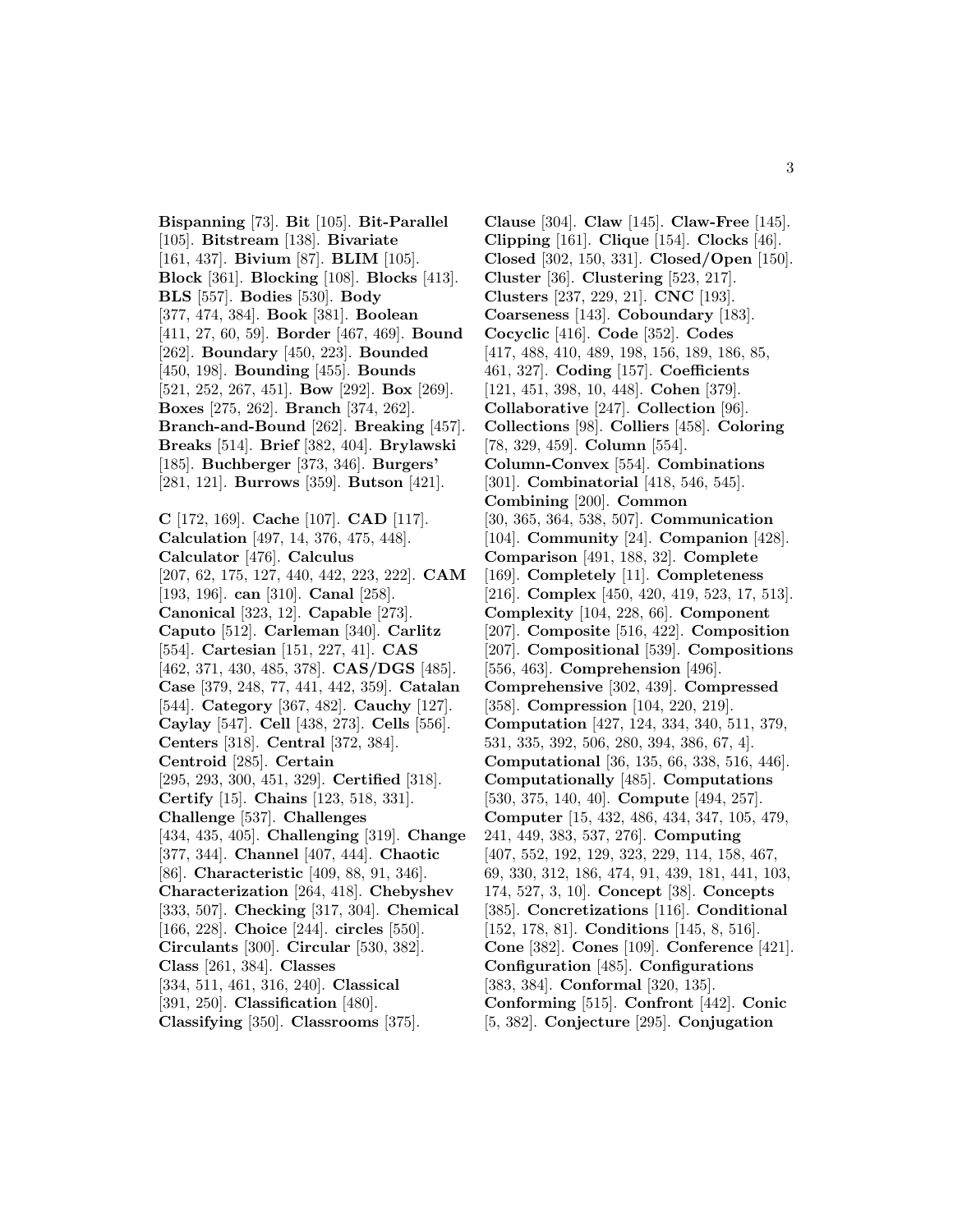[340]. **Connected** [530, 299, 82]. **Connection** [346]. **Connectivity** [328, 309]. **Constants** [4]. **Constrained** [459]. **Constraint** [272]. **Constraints** [301, 261]. **Constructibility** [317, 316]. **Constructible** [323]. **Construction** [285, 320, 491, 419, 357, 77, 479, 151, 461, 317, 359]. **Constructions** [488, 327]. **Constructive** [133]. **Context** [100, 97]. **Context-Free** [97]. **Continuation** [255, 7]. **Contractions** [339]. **Contribution** [518, 404]. **Control** [234, 393, 447, 313, 224, 337, 273, 197]. **Controlled** [444]. **Convergence** [15, 161]. **Convergent** [139, 439]. **Conversion** [351, 472]. **Convex** [192, 450, 303, 554, 305]. **Coq** [279, 491, 248]. **Coquelicot** [279]. **Corona** [282]. **Coronene** [290]. **Corpus** [317]. **Correcting** [156]. **Correction** [546]. **Cost** [77]. **Counting** [310, 544]. **Coupled** [467]. **CoV2** [553]. **Cover** [426, 75, 80, 154]. **Coverage** [178]. **Covering** [401, 212, 227, 546, 545, 178, 81]. **Coxeter** [468]. **Cracked** [338]. **Creative** [128, 533]. **Cross** [51]. **Cryptanalysis** [90, 85]. **Cryptographical** [188]. **Cryptography** [408]. **Cryptosystem** [90]. **Cryptosystems** [85]. **CSP** [266]. **CTL** [393]. **Cube** [82]. **Cube-Connected** [82]. **Cuckoo** [77]. **Curvature** [197]. **Curvature-Based** [197]. **Curve** [113, 88, 257]. **Curved** [192]. **Curves** [407, 70, 118, 462, 548, 486, 368, 557, 91, 408, 306, 324, 137, 222]. **Cutter** [195]. **Cycle** [188, 293, 187, 299]. **Cycles** [82]. **Cyclic** [488, 85]. **Cylindrical** [160, 454, 256].

**D** [320, 372, 198]. **DAEs** [445]. **Dags** [140]. **Data** [20, 536, 424, 235, 36, 47, 405]. **Database** [493]. **Databases** [404]. **Dataflow** [44, 41]. **Date** [471]. **DC** [452]. **Dealing** [398]. **DEC** [197]. **Decides** [205]. **Decision** [204]. **Declarative** [44]. **Decomposition** [349, 160, 454, 396, 186, 508]. **Decompositions** [438, 538, 256].

**Dedication** [517, 528]. **Deduction** [500, 501, 505]. **Defined** [409, 137]. **Definition** [376, 475]. **Degenerate** [363, 31]. **Degree** [145, 411, 287, 521, 547, 557, 187]. **Degrees** [43]. **Delay** [465]. **Delayed** [393]. **Delegation** [498]. **Dendrimer** [328]. **Density** [38]. **Dependence** [260]. **Dependent** [515, 272]. **Deprit** [479]. **Depth** [463]. **DERIVE** [449]. **Deriving** [60]. **Description** [213, 55]. **Description-based** [213]. **Descriptive** [391]. **Design** [385, 168, 388, 140, 446]. **Designing** [553]. **Designs** [414]. **Detect** [370]. **Detecting** [324]. **Detection** [503, 59]. **Determination** [265, 267]. **Devices** [434]. **DG** [196]. **DG/K** [196]. **DG/K-Based** [196]. **DGS** [462, 485]. **Diagrammatic** [471]. **Diagrams** [552, 464]. **Diamond** [294]. **Dichotomy** [27]. **Difference** [415, 413, 483, 437, 484]. **Differences** [548]. **Different** [188, 377, 474, 476, 461]. **Differential** [465, 123, 477, 124, 481, 379, 535, 333, 132, 522, 201, 122, 268, 120, 437, 484, 399, 510, 126, 526, 11, 125, 527, 336, 10]. **Differentiation** [181]. **Diffusion** [535, 353]. **Digital** [425, 93, 442]. **Digitalization** [92]. **Digitization** [94, 95]. **Digraphs** [287]. **Dimension** [488, 519, 483, 120, 437, 484, 179, 294, 252, 125]. **Dimensional** [368, 338]. **Dimensionality** [525]. **Directed** [296]. **Directions** [144]. **Directly** [376, 475]. **Disambiguation** [56]. **Discovering** [203]. **Discovery** [36, 215]. **Discrete** [202, 493, 371, 164, 198, 121, 344, 222]. **DiscreteZOO** [493]. **Discretization** [281]. **Discriminant** [253]. **Disease** [64]. **Diskew** [367]. **Distance** [433]. **Distances** [285]. **Distributed** [269, 31]. **Distributions** [237]. **Divisive** [426]. **Divisors** [69]. **DNA** [236, 355, 31]. **DNA/RNA** [31]. **Do** [370]. **Documents** [49, 100]. **Does** [370]. **Domain** [245]. **Dominating** [330]. **Domination** [298, 290]. **Drawings** [155]. **Driven** [247]. **Dual** [486, 389]. **Duality** [185]. **due** [514].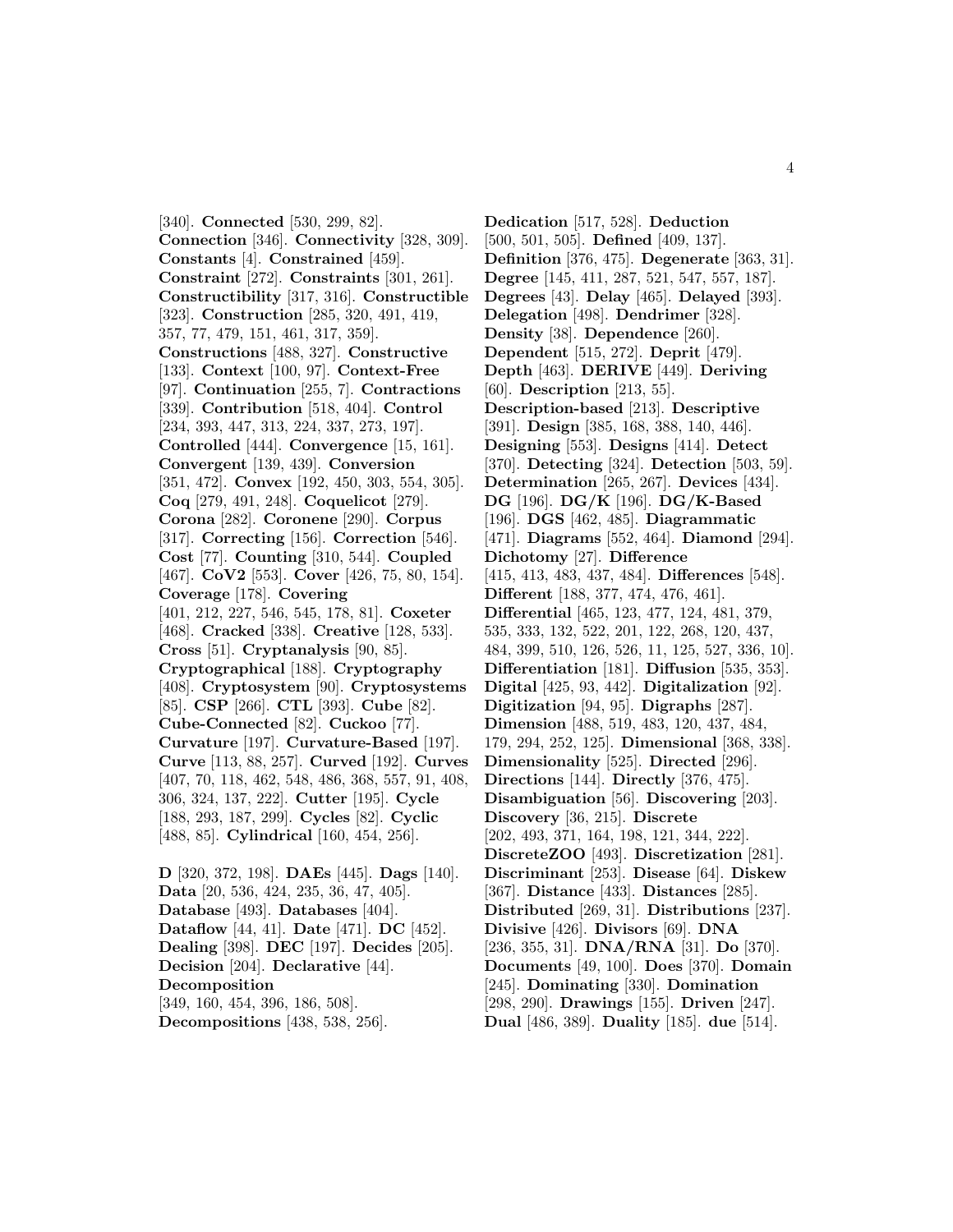**During** [442]. **Dynamic** [427, 315, 432, 486, 447, 375, 435, 381, 382, 502]. **Dynamical** [167, 27, 203]. **Dynamics** [62, 337, 60].

**Earth** [530]. **Ebola** [337]. **Eccentric** [328]. **Economics** [447]. **Edge** [242, 289, 149, 299]. **Edge-Magic** [149]. **Editions** [95]. **Editorial** [1]. **Education** [549]. **Effect** [476]. **Effective** [7]. **Effectively** [520]. **Effects** [516]. **Efficiency** [330, 108]. **Efficient** [236, 495, 455, 37, 45, 498, 169, 303, 261, 388, 386, 190]. **Efficiently** [520]. **Eighth** [162]. **Einstein** [483]. **Electrification** [452]. **Electro** [434]. **Electro-optic** [434]. **Electrostatic** [383]. **Element** [515, 472]. **Elements** [434]. **Elimination** [166, 21, 126, 304, 26]. **Ellipsoid** [447]. **Elliptic** [407, 408]. **Embedding** [557, 165, 291, 300]. **Empirical** [20]. **Employment** [514]. **Encapsulating** [245]. **Encyclopedia** [318]. **end** [195]. **Endpoint** [80]. **Energy** [108]. **Energy-Time** [108]. **Enforcement** [495]. **Engineering** [357, 247, 505]. **Enhance** [330]. **Entangled** [422]. **Enumerating** [558]. **Enumeration** [131, 132]. **Envelope** [435]. **Envelopes** [548]. **Environment** [427]. **Enzyme** [362]. **Epidemiological** [64]. **Epidemiology** [65]. **Equal** [348, 79]. **Equal-Length** [79]. **Equation** [515, 114, 121, 281]. **Equations** [465, 129, 139, 477, 89, 124, 483, 481, 535, 25, 180, 399, 526]. **Equi** [422]. **Equi-Entangled** [422]. **Equilibria** [64]. **Equilibrium** [530]. **Equivalence** [238, 174]. **Error** [156]. **Error-Correcting** [156]. **Errors** [35, 56, 442]. **Estimating** [109, 514]. **Estimation** [200, 274]. **Euclid** [428]. **Eulogy** [403]. **European** [551]. **Evader** [268]. **Evaluating** [383]. **Evolution** [137, 96]. **Evolution-Based** [137]. **EX** [83]. **Exact** [25]. **Examples** [376, 475]. **Exchange** [187]. **Exercises** [101]. **Existence** [27, 421]. **Exists** [261].

**Expanded** [54]. **Expanding** [108]. **Expansions** [86, 451]. **Experiments** [546, 545, 51]. **Explain** [543]. **Explicit** [445, 510]. **Exploration** [548, 486]. **Exploring** [334, 462]. **Exponential** [445, 436]. **Exponentiation** [498]. **Expressed** [19]. **Expression** [140]. **Extend** [57]. **Extended** [158, 344]. **Extension** [465, 480, 420, 190, 293]. **Extensions** [120, 437]. **External** [357, 359]. **Extrapolation** [66].

**Faber** [451]. **Face** [226, 225]. **Factor** [125]. **Factorable** [11]. **Factorials** [546, 545]. **Factorization** [33, 71, 122]. **Factorizations** [363, 11, 125]. **Factors** [538]. **Familiarizing** [376, 475]. **Families** [230, 413, 188, 297, 187, 551]. **Fan** [109]. **Fans** [234]. **Fast** [128, 375, 103]. **Faster** [557, 359]. **Fault** [418, 288]. **Feller** [353]. **Fermat** [462]. **FEVS** [174]. **Fiber** [221]. **Field** [302, 120, 437, 308, 383]. **Fields** [409, 120, 190]. **Filtered** [373]. **Filters** [232]. **Finding** [74, 526]. **Fingerprint** [493]. **Finite** [409, 434, 260]. **Finitely** [332, 120]. **Fire** [516]. **First** [481, 205, 322, 51]. **First-Order** [205]. **Five** [287]. **Fixed** [148, 27, 80, 558]. **Fixed-Point** [27]. **Flatness** [200]. **Flow** [444, 210]. **Focus** [235, 500, 301, 193, 335, 392, 506, 325, 276]. **Fold** [180]. **Folded** [291, 153]. **Following** [139]. **Forall** [261]. **Foreword** [58, 163, 92, 423, 470, 29, 235, 500, 102, 366, 453, 249, 517, 528, 170, 84, 301, 443, 112, 412, 354, 48, 243, 23, 182, 490, 193, 335, 392, 506, 402, 72, 141, 284, 208, 325, 259, 199, 119, 314, 276, 134, 9, 2]. **Form** [123, 478, 195]. **Formal** [172, 245, 246, 307, 276]. **Formalization** [239, 378]. **Formalized** [491]. **Format** [53]. **Forms** [431, 527]. **Formula** [97, 181]. **Formulae** [510]. **Formulas** [184]. **Foundations** [218]. **Four** [287]. **Fourier** [307]. **Fourth** [11]. **Fractal** [425]. **Fractals** [549, 189, 543]. **Fraction**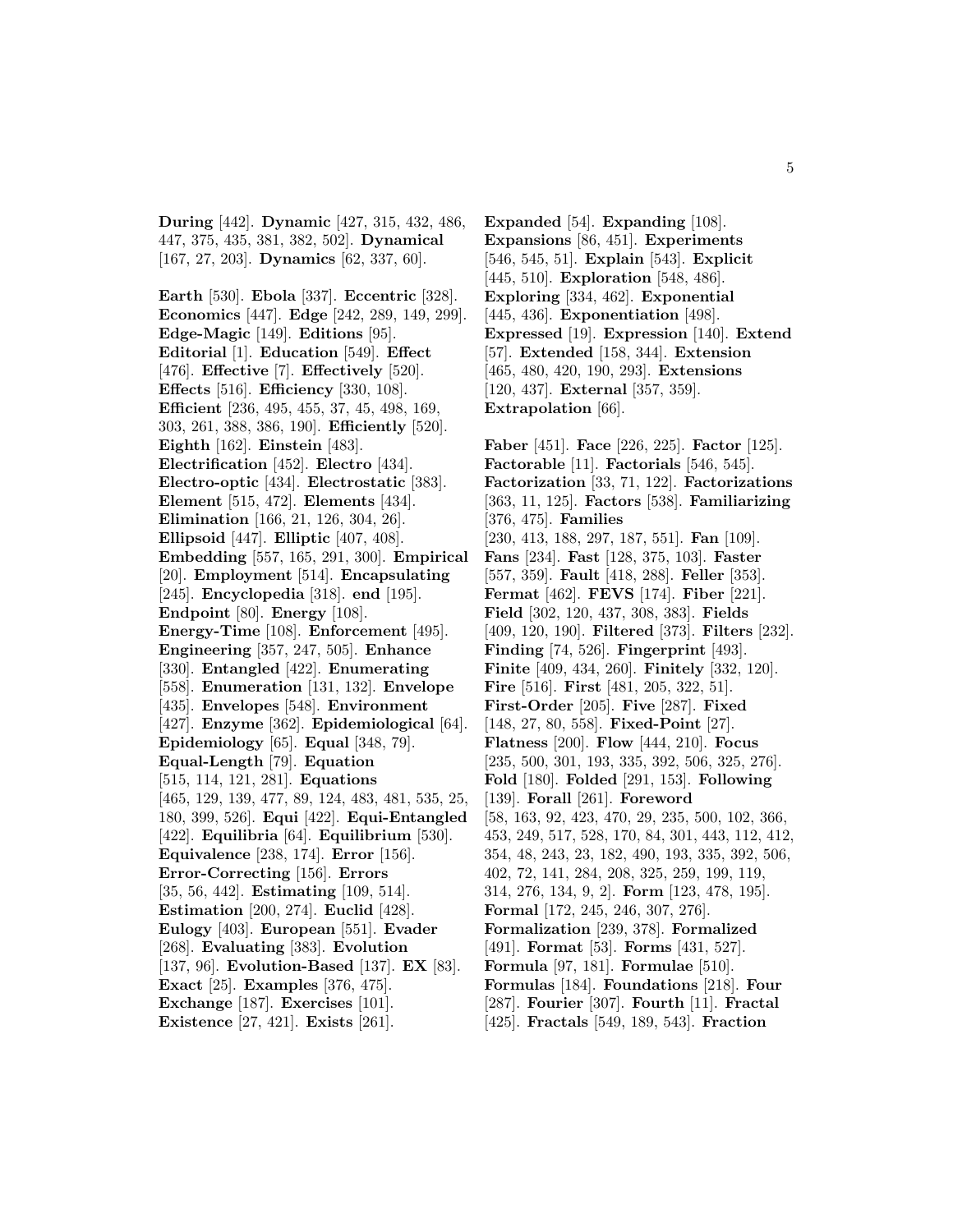[538]. **Fraction-Free** [538]. **Fractional** [512, 535, 353]. **Fragment** [205]. **Framework** [115, 418, 369]. **Francs** [159]. **Free** [145, 111, 211, 64, 97, 373, 213, 195, 538]. **Free-form** [195]. **Freedom** [57]. **Frequencies** [157]. **Friendly** [279, 557]. **Fuel** [273]. **Fulkerson** [295]. **Full** [417]. **Fullerene** [242]. **Function** [264, 175, 395, 509, 268, 181, 440]. **Functional** [130, 45, 398, 174]. **Functions** [450, 272, 411, 12, 131, 132, 203, 91, 126, 451, 3]. **Fundamental** [251]. **Fundamentals** [135]. **Future** [144]. **Fuzzy** [234, 233, 341]. **G01** [198]. **Gain** [167]. **Galois** [472]. **Games** [268]. **Gaussian** [237, 21]. **GCD** [456]. **General** [512, 115, 498, 38, 201, 396, 138]. **Generality** [370]. **Generalized** [367, 282, 185, 289, 148]. **Generated** [120]. **Generating** [416, 131, 132]. **Generation** [471, 195]. **Generic** [207, 140]. **Genetic** [350]. **Genus** [88]. **Geodesic** [321]. **Geometer** [540]. **Geometric** [239, 303, 368, 184, 241, 317, 551]. **Geometries** [211]. **Geometry** [536, 427, 315, 500, 135, 432, 486, 375, 435, 381, 501, 241, 382, 319, 446, 502, 543]. **Gerdt** [528]. **Get** [56]. **GGH** [90]. **Given** [547]. **Global** [512, 15, 21, 263, 217]. **Globally** [139]. **Gluing** [231]. **Goethals** [413]. **Good** [70, 93, 468]. **Graceful** [144, 148, 292]. **Grammar** [97]. **Grammars** [308]. **Grammatical** [97]. **Granulations** [217]. **Graph** [285, 50, 372, 229, 457, 78, 390, 308, 328, 278, 325, 296, 225, 154, 459]. **Graph-Based** [285]. **Graphical** [487]. **Graphs** [341, 286, 73, 326, 143, 145, 282, 38, 75, 361, 71, 227, 76, 147, 289, 292, 547, 433, 188, 80, 311, 283, 151, 293, 298, 300, 288, 210, 297, 178, 187, 299, 83, 327]. **Graver** [186]. **Grid** [296, 558]. **Grid-Based** [558]. **Gröbner** [460, 109, 87, 158, 302, 351, 532,

522, 69, 375, 68, 439, 346, 10]. **Grothendieck** [441]. **Ground** [205]. **Group** [88]. **Groups** [498, 547]. **Guard** [266]. **GVW** [531].

#### **Hadamard**

[415, 416, 417, 420, 419, 422, 421]. **Half** [552, 445]. **Half-Explicit** [445]. **Half-Lines** [552]. **Hamiltonian** [288]. **Hammer** [277]. **Hashing** [77]. **Having** [489]. **Heat** [541]. **Heater** [234]. **Height** [428]. **Helicopter** [445]. **Help** [430, 365]. **Hereditary** [142]. **Hermite** [436, 473]. **Hermitian** [431]. **Heuristic** [416]. **Hexagonal** [152]. **Hierarchical** [99]. **High** [255, 535, 174, 487]. **High-Order** [535]. **High-Performance** [174]. **Highly** [355, 553]. **Historical** [47]. **Hit** [55]. **HIV** [393]. **HOL** [277]. **Homogeneous** [253]. **Homological** [252]. **Homology** [464]. **Homotopy** [255]. **Honeycomb** [152]. **Honour** [39]. **Hopf** [63]. **Hori** [479]. **Hough** [536, 324]. **Huffman** [157]. **Hull** [192]. **Hybrid** [62, 176, 303, 266, 247]. **Hydropathy** [362]. **Hyperbolic** [25]. **Hyperbolicity** [466]. **Hypercubes** [291, 153]. **Hyperdeterminant** [251]. **Hypergeometric** [180]. **Hypergraph** [342, 177]. **Hypergraphs** [142]. **Hypersurface** [527]. **Hypersurfaces** [305]. **ICT** [369]. **Ideal** [410, 257, 69, 439, 386]. **Ideals** [532, 179]. **Identifiability** [265].

- **Identification** [492]. **Identify** [236].
- **Identifying** [49]. **II** [116, 86, 392]. **III** [506].

**IL-System** [26]. **Image** [220, 212, 214, 492].

- **Images** [425, 324]. **Immune** [393]. **Impact** [449]. **Implementation**
- [45, 374, 388, 140, 479, 331].
- **Implementations** [220]. **Implicit**
- [70, 477, 114, 181, 526]. **Implicitly** [137].
- **Improve** [454]. **Improved**
- [146, 219, 77, 263, 231]. **Improving** [333].
- **Inaction** [514]. **Incidence** [512]. **Indefinite**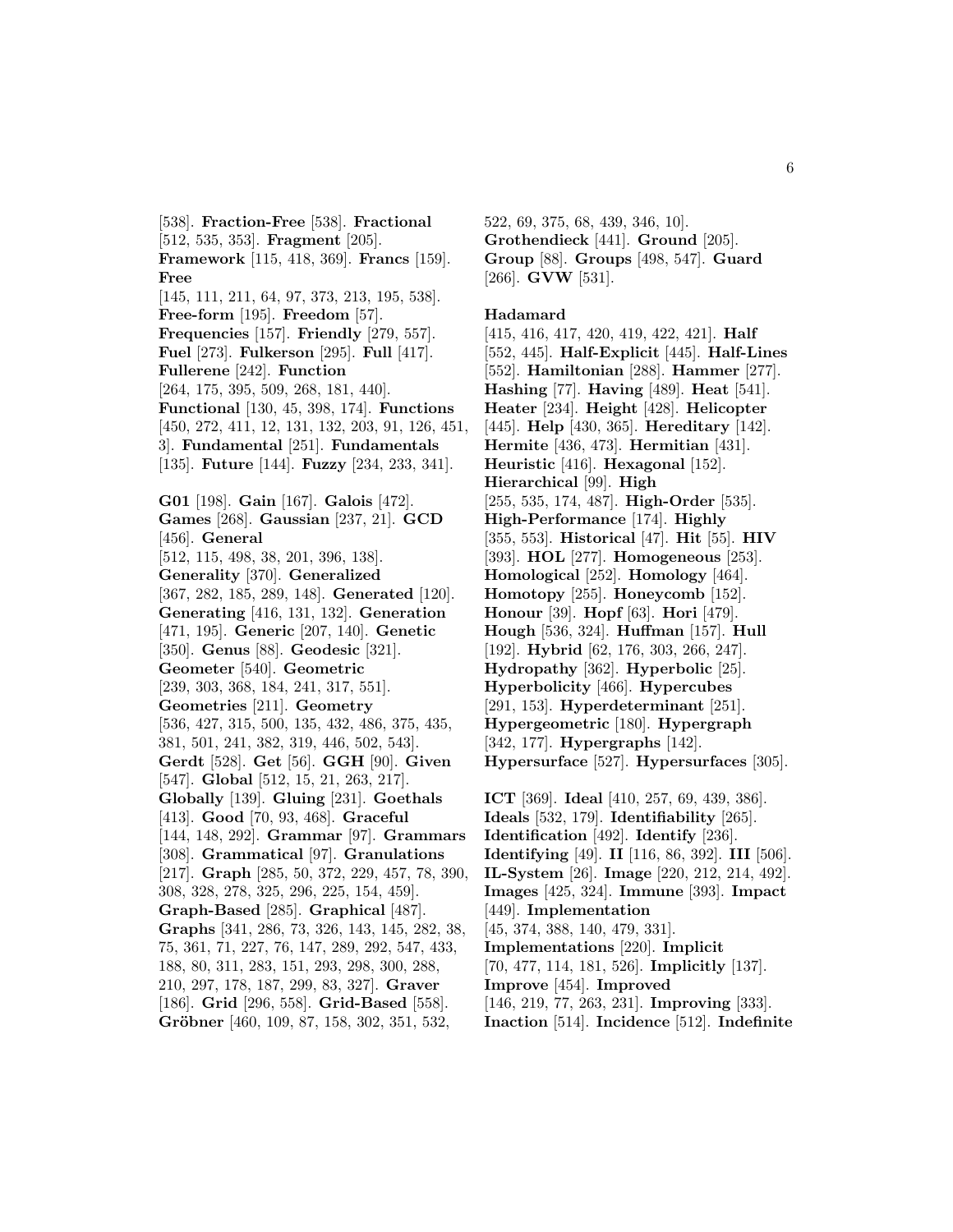[240]. **Indeterminate** [363]. **Index** [445, 328]. **Index-1** [445]. **Indicator** [188, 187]. **Individuals** [65]. **Indo** [551]. **Indo-European** [551]. **Industry** [263]. **Inference** [269, 26]. **Infinitary** [43]. **Infinite** [40]. **Inflection** [442]. **Influence** [424]. **Information** [285]. **Infrastructure** [115]. **Initial** [451]. **Inner** [267]. **Input** [444]. **Insertion** [308]. **Insights** [553]. **Instances** [110]. **Instead** [3]. **Instructor** [542]. **Instructor-Assisted** [542]. **Integral** [334, 340, 511, 399, 439, 376]. **Integrals** [369]. **Integrating** [44]. **Integration** [465, 46]. **Integro** [510]. **Intelligence** [553]. **Intelligent** [447, 381]. **Intensional** [45, 41]. **Interactive** [100, 101]. **Interesting** [503]. **Intermediate** [120]. **Interplay** [391]. **Interpolation** [436, 473, 198]. **Interpolator** [197]. **Interpretation** [268]. **Intersecting** [414]. **Intersection** [266]. **Interval** [264, 200, 268, 80, 178, 273, 270, 271, 17]. **Intervals** [275]. **Intracellular** [393]. **Introducing** [509]. **Introduction** [150, 209]. **Intuitionistic** [234, 233]. **Invariant** [395, 509, 368, 447, 184]. **Invariants** [251]. **Inversion** [12]. **Invertible** [524]. **Investigating** [63]. **Investigation** [368]. **Involutive** [521, 531, 532]. **Involving** [272]. **Irregularity** [242, 289, 288, 297]. **Isabelle** [278]. **Isodual** [489]. **Isogenous** [407]. **Isolated** [527]. **Isolating** [138]. **Isolation** [16]. **Isomorphic** [407]. **Isoptics** [462]. **Isoscallop** [195]. **isotropically** [474]. **Isotypeness** [238]. **Issue** [92]. **Items** [350]. **Iteration** [41]. **Iterative** [139, 162].

**Jahangir** [225]. **Jerk** [224]. **Jobs** [79]. **Join** [286]. **Jugs** [312].

**K-Based** [196]. **Kernel** [264, 340, 511, 541, 293]. **Key** [89, 187]. **Kids** [543]. **Kind** [507]. **Kinds** [476]. **Kinetic** [25]. **Kleisli** [491]. **Knowledge** [238, 52, 92, 235, 239, 343, 378, 46, 501].

**Krull** [120]. **Krull-type** [120]. **Kummer** [88]. **Kutta** [445].

**Labeling** [341, 146, 390, 283, 151, 225]. **Labelings** [230, 226, 286, 76]. **Labelling** [144]. **Labor** [514]. **Lambert** [374]. **Lanczos** [336]. **Landscapes** [110]. **Lane** [491]. **Language** [54, 551]. **Languages** [45, 245]. **Large** [188, 187, 98]. **Larger** [91]. **Latin** [485]. **Lattice** [544, 294]. **Lattices** [184]. **Law** [88]. **Layout** [296]. **Lazy** [45]. **Learn** [430]. **Learning** [371, 454, 442]. **Lebesgue** [376, 475]. **Legs** [310]. **Lempel** [33]. **Length** [348, 79]. **Less** [33, 348]. **Level** [268]. **Lexicographic** [390]. **Libraries** [93]. **Library** [279, 278, 446, 96]. **Lie** [305, 339, 308]. **Light** [136, 277]. **Lightweight** [357]. **Likert** [350]. **Limitation** [105]. **line** [355]. **Linear** [129, 272, 410, 130, 529, 124, 176, 180, 547, 524, 126, 153, 296, 260, 11, 125, 542, 483]. **Lines** [552, 47]. **Linkage** [485]. **Local** [110, 70, 124, 71, 227, 322, 441, 215, 400, 32]. **Localization** [271]. **Locally** [145]. **Location** [316, 17]. **Locus** [427, 435]. **Logic** [234, 205, 46, 526]. **Logical** [63]. **Longest** [364]. **Look** [197]. **Look-Ahead** [197]. **Loose** [75]. **Loss** [370]. **Lossless** [104]. **Lotka** [368]. **Low** [104, 22, 359]. **Low-Complexity** [104]. **LTL** [304]. **Lucid** [44, 41]. **Lumping** [394]. **Lyapunov** [313, 203]. **Lyapunov-Based** [313].

**MAAOR** [394]. **Mac** [491]. **Machine** [454, 380, 196]. **Machining** [198, 196]. **Magic** [230, 149, 154]. **Malicious** [498]. **Management** [92, 501]. **Mandala** [121]. **Manufacturing** [168]. **Maple** [471, 430]. **Mappings** [524]. **Maps** [471, 187, 13]. **Market** [514]. **Markov** [372, 444]. **Markovian** [331]. **Markup** [53]. **Masses** [377, 474]. **Matching** [37, 355, 31, 105, 311]. **Matching-Star** [311]. **Math** [54, 55]. **Mathematica** [380, 376, 475].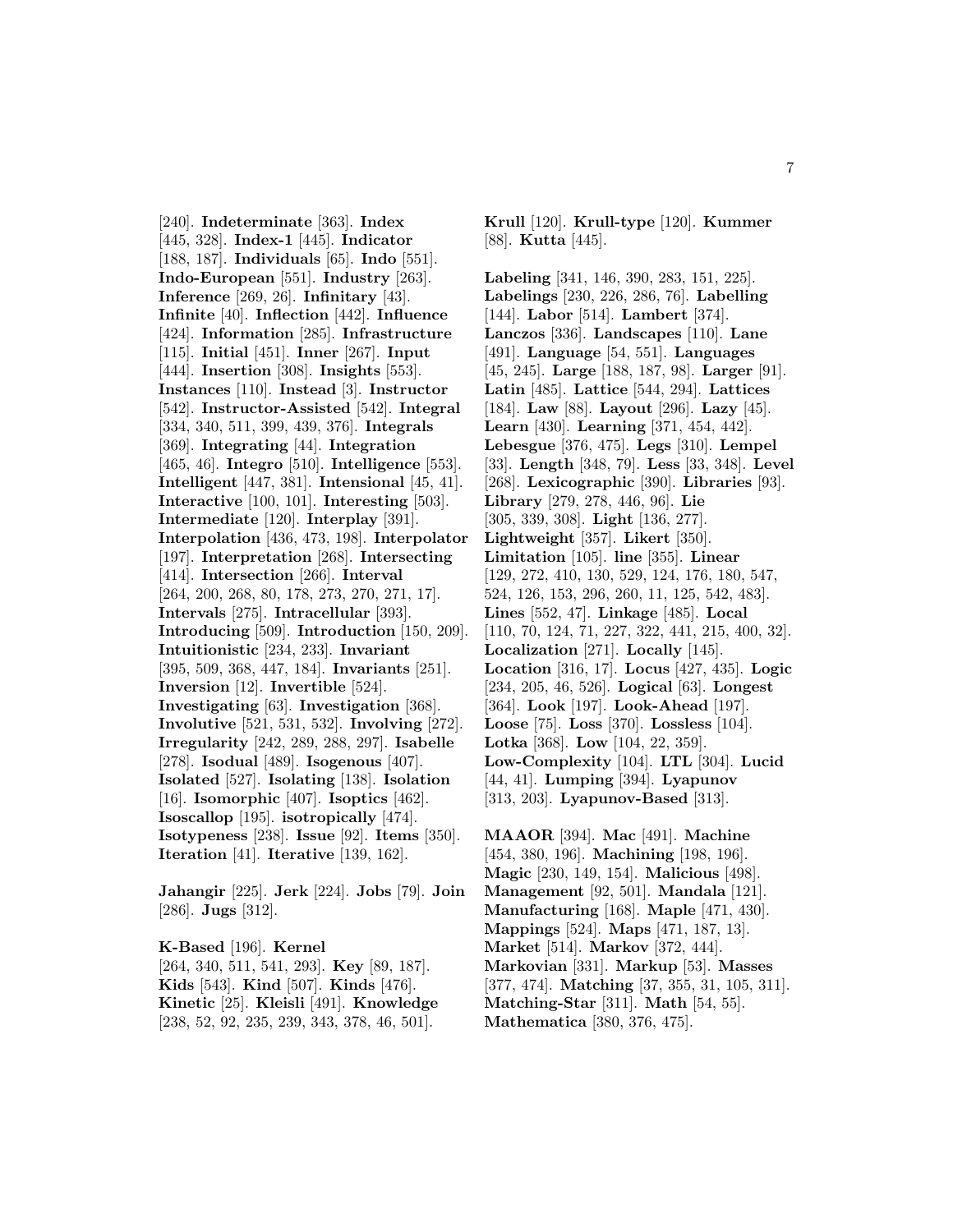#### **Mathematical**

[49, 52, 92, 100, 97, 343, 95, 319, 553, 96]. **Mathematics** [549, 93, 235, 371, 347, 193, 344, 276]. **MathML** [191]. **Matrices** [415, 416, 420, 428, 179, 510, 422, 187, 421]. **Matrix** [19, 12, 419, 538, 22]. **Matroids** [184]. **Maude** [495]. **Max** [224]. **Maximin** [150]. **McEliece** [85]. **MDS** [461]. **Mean** [370, 383]. **Mean-Value** [383]. **Meandering** [306]. **Meandric** [458]. **Means** [479, 451, 217]. **Measurable** [312]. **Measure** [213, 475]. **Mechanical** [172, 540]. **Mechanics** [505]. **Mechanisms** [485]. **mega** [52]. **Membership** [494, 439, 265]. **Membrane** [330]. **Memory** [357, 359, 459]. **Mesh** [281]. **Messages** [269]. **Method** [515, 401, 129, 424, 61, 529, 333, 434, 266, 399, 479, 502, 336, 398, 51, 353, 16]. **Methodology** [270]. **Methods** [465, 478, 535, 66, 245, 162, 445, 164, 394, 273, 241, 270]. **Metric** [213, 294]. **Metrics** [211]. **Microarray** [36]. **Middle** [74]. **Miller** [403, 404]. **Min** [224]. **Minded** [537]. **Minima** [74]. **Minimal** [428, 311]. **Minimax** [150]. **Minimum** [365, 330, 155]. **Minkowski** [349]. **MINLP** [263]. **Mirka** [403, 404]. **Mirroring** [229]. **Mismatch** [35]. **Mixed** [416, 397]. **Mixture** [237]. **Mizar** [51]. **M¨obius** [183]. **Mode** [274]. **Model** [393, 512, 166, 237, 25, 67, 270, 513, 331]. **Modeling** [372, 434]. **Modelling** [553]. **Models** [238, 61, 64, 164, 149]. **Modified** [436, 473]. **Modular** [460, 186, 386]. **Module** [133]. **Modules** [480, 373]. **Moduli** [250]. **Molecules** [321]. **Monochromatic** [220]. **Monodromy** [255]. **Monomial** [129]. **Monomial-by-Monomial** [129]. **Moon** [465]. **Moore** [287]. **Motifs** [236]. **Motion** [224, 479, 380]. **Motions** [320]. **Motivating** [537]. **Moulton** [465]. **Moving** [530]. **Multi** [168, 444, 196, 400, 217]. **Multi-Axis** [196]. **Multi-channel** [444]. **Multi-Granulations** [217]. **Multi-Objective** [168]. **Multi-way**

[400]. **Multidimensional** [349, 553]. **Multilingual** [219]. **Multinomial** [448]. **Multiple** [533, 534, 514, 47, 331]. **Multiplication** [179, 280]. **Multiplying** [488]. **Multiprecision** [171]. **Multitarget** [543]. **Multivariate** [8, 431, 18, 484]. **Mutations** [30].

**Nanoscale** [434]. **Nanotechnology** [434]. **NC** [196]. **Near** [332, 214, 215, 209, 210, 421, 218]. **Nearly** [421]. **Nearness** [212, 213, 214, 216, 217]. **Necklace** [300]. **Neighborhood** [150, 217]. **Neighbourhoods** [213]. **Network** [406, 290, 331]. **Networks** [146, 24, 269, 228, 534, 444, 165, 152, 60, 513, 329, 59]. **Newton** [529, 494, 113, 114, 254]. **Noise** [424]. **Non** [202, 455, 272, 30, 269, 340, 342, 86, 157, 474, 421]. **Non-Archimedean** [202]. **Non-Associativity** [342]. **Non-existence** [421]. **Non-isotropically** [474]. **Non-Linear** [272]. **Non-Optimality** [86]. **Non-overlapping** [30]. **Non-preemptive** [455]. **Non-Sorted** [157]. **Noncommutative** [460, 189, 223]. **Nonexistence** [287]. **Nonholonomic** [313]. **Nonisomorphism** [50]. **Nonlinear** [124, 478, 333, 167, 262, 266, 524, 187]. **Nonlocal** [127]. **Nonplanar** [59]. **Nontrivial** [383]. **Nonuniform** [178]. **Nori** [464]. **Normal** [123, 478]. **Note** [145, 414, 473, 382]. **Number** [143, 237, 430, 140, 293, 558]. **Numbers** [439, 3]. **Numeric** [529, 168, 356, 335, 392, 506]. **Numerical** [465, 172, 477, 494, 15, 487]. **Numerically** [3]. **NURBS** [197]. **Object** [44]. **Object-Orientation** [44].

**Objective** [168]. **Objects** [192, 493, 239, 492]. **Oblivious** [107]. **Obtaining** [89]. **Odd** [489, 557]. **ODE** [61]. **ODEs** [529, 519]. **Off** [281]. **Off-Step** [281]. **Offsets** [70, 548]. **Olympiad** [319]. **On-line**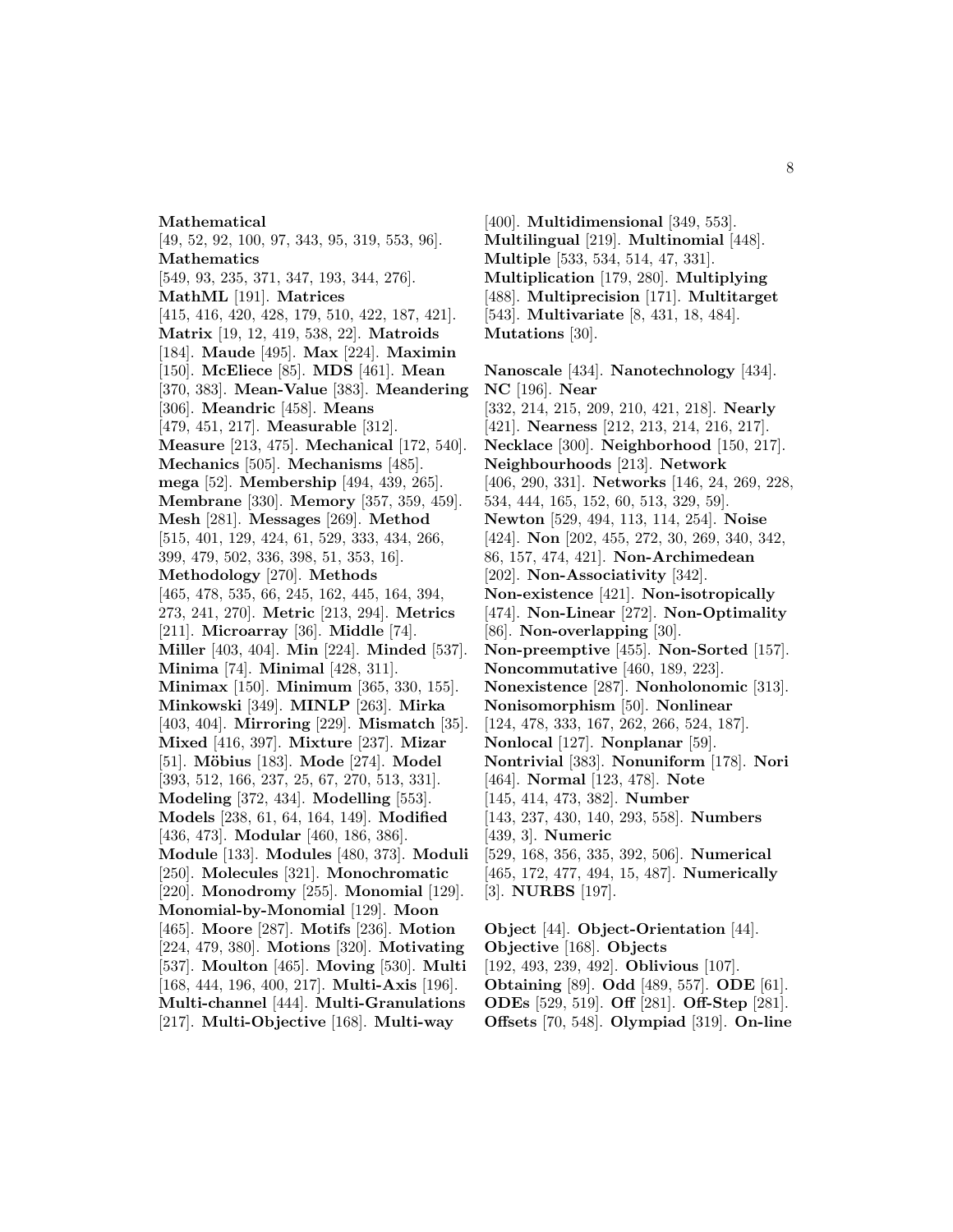[355]. **One** [143, 519, 348, 395, 268]. **One-Parameter** [395]. **ones** [550]. **Online** [277]. **Only** [89]. **Open** [150, 446]. **OpenMath** [57, 191]. **Operational** [127, 510, 223]. **Operations** [303, 77, 386]. **Operator** [340, 125]. **Operators** [334, 511, 122, 437, 11, 10]. **optic** [434]. **Optical** [246]. **Optimal** [393, 457, 162, 224, 80, 337, 305]. **Optimality** [86]. **Optimising** [87]. **Optimization** [15, 168, 263]. **Optimizing** [160]. **Orbit** [465, 530]. **Order** [450, 410, 489, 481, 535, 499, 162, 356, 388, 205, 322, 181, 187, 125, 11]. **Ordinary** [477, 124, 481, 535, 526]. **Ore** [480]. **Organization** [52, 513]. **Orientation** [44]. **Orientations** [530]. **Oriented** [293]. **Orthogonal** [508]. **Oscillations** [478]. **Oscillator** [78]. **Oshima** [487]. **Other** [147]. **Outer** [419, 267, 475]. **Output** [487]. **Overcoming** [105]. **Overlap** [391]. **overlapping** [30]. **Overthrow** [241]. **Oxide** [273].

**Paced** [542]. **Pagenumber** [82]. **PageRank** [394]. **Paired** [511]. **Pairing** [557, 408]. **Pairing-Based** [408]. **Pairwise** [424]. **Palindromic** [364]. **Paradigm** [44, 362]. **Parallel** [552, 104, 105, 220]. **Parameter** [395, 509, 388, 274]. **Parameter-Order** [388]. **Parameterization** [258, 436, 137]. **Parameters** [290, 352]. **Parametric** [115, 116, 269, 176, 369, 206, 439, 11, 446, 137]. **Parametrizations** [221]. **Parametrized** [322]. **Partial** [124, 485, 227, 122, 11, 125]. **Partially** [400]. **Particles** [269]. **Particular** [160]. **Partition** [365, 299]. **Partitional** [76, 147]. **Partitioning** [73, 229, 306]. **Passengers** [537]. **Path** [139, 499, 496, 195, 80]. **Path-Following** [139]. **Pattern** [220, 36, 31, 105, 215]. **Patterns** [248, 438]. **PBD** [414]. **PDE** [524]. **Pendulum** [478]. **Perceptual** [214]. **Perfect** [415, 421]. **Performance** [174].

**Periodic** [13]. **Permutation** [438, 283]. **Persistent** [464, 387]. **Perspective** [433, 449]. **Perturbation** [25, 322]. **Perturbations** [474]. **Perturbed** [507]. **Phase** [78, 156, 271]. **Phylogenetics** [551]. **Physics** [433]. **Picard** [529]. **Piecewise** [192]. **Pipelines** [553]. **Piranha** [479]. **Pivoting** [158]. **Places** [481]. **Planar** [485, 313, 384, 59]. **Plane** [118, 113, 462, 548, 257, 155, 11]. **Planetary** [474, 479]. **Planning** [194]. **Plans** [245]. **Plates** [338]. **Plick** [143]. **Point** [211, 27, 525, 442]. **Point-Free** [211]. **Points** [544, 221, 13, 507]. **Polar** [341]. **Polish** [96]. **Polygon** [113, 114]. **Polygons** [349, 503]. **Polyhedra** [303]. **Polymerase** [362]. **Polynomial** [367, 61, 251, 8, 160, 167, 161, 69, 492, 456, 203, 396, 206, 79, 508, 68, 187, 138, 451, 17, 137]. **Polynomially** [524]. **Polynomials** [409, 253, 428, 19, 466, 483, 12, 18, 523, 497, 183, 184, 120, 484, 16, 507, 437]. **Polyominoes** [554]. **Polytope** [422]. **Polytopes** [254, 494]. **Pommaret** [531]. **Populations** [65]. **Possible** [42]. **Potential** [383]. **Power** [195, 439]. **Practical** [103]. **Practice** [361]. **Pre** [218]. **Pre-** [218]. **Precision** [255, 397, 260]. **Preemptive** [79, 455]. **Prefix** [261]. **Preservation** [165]. **Prime** [489, 71]. **Principle** [224]. **Principled** [169]. **Prior** [237]. **Privacy** [405]. **Probabilities** [26]. **Problem** [365, 496, 312, 377, 474, 178, 537, 384, 81, 353, 159]. **Problems** [37, 272, 127, 333, 107, 457, 27, 439, 263, 223, 317, 316, 319, 63, 336]. **Procedure** [204]. **Process** [372, 15, 444, 65, 263]. **Processor** [455]. **Produce** [487]. **Product** [71, 227, 390, 151]. **Products** [342, 177, 227]. **Professor** [403]. **Profiles** [362]. **Program** [495]. **Programming** [41]. **Programs** [495, 172]. **Projection** [401]. **Projections** [221]. **Projective** [179]. **Projects** [94]. **Proof** [99, 50, 248]. **Proofs** [172, 224, 344, 276, 51]. **Propagation** [52]. **Propelinear** [417].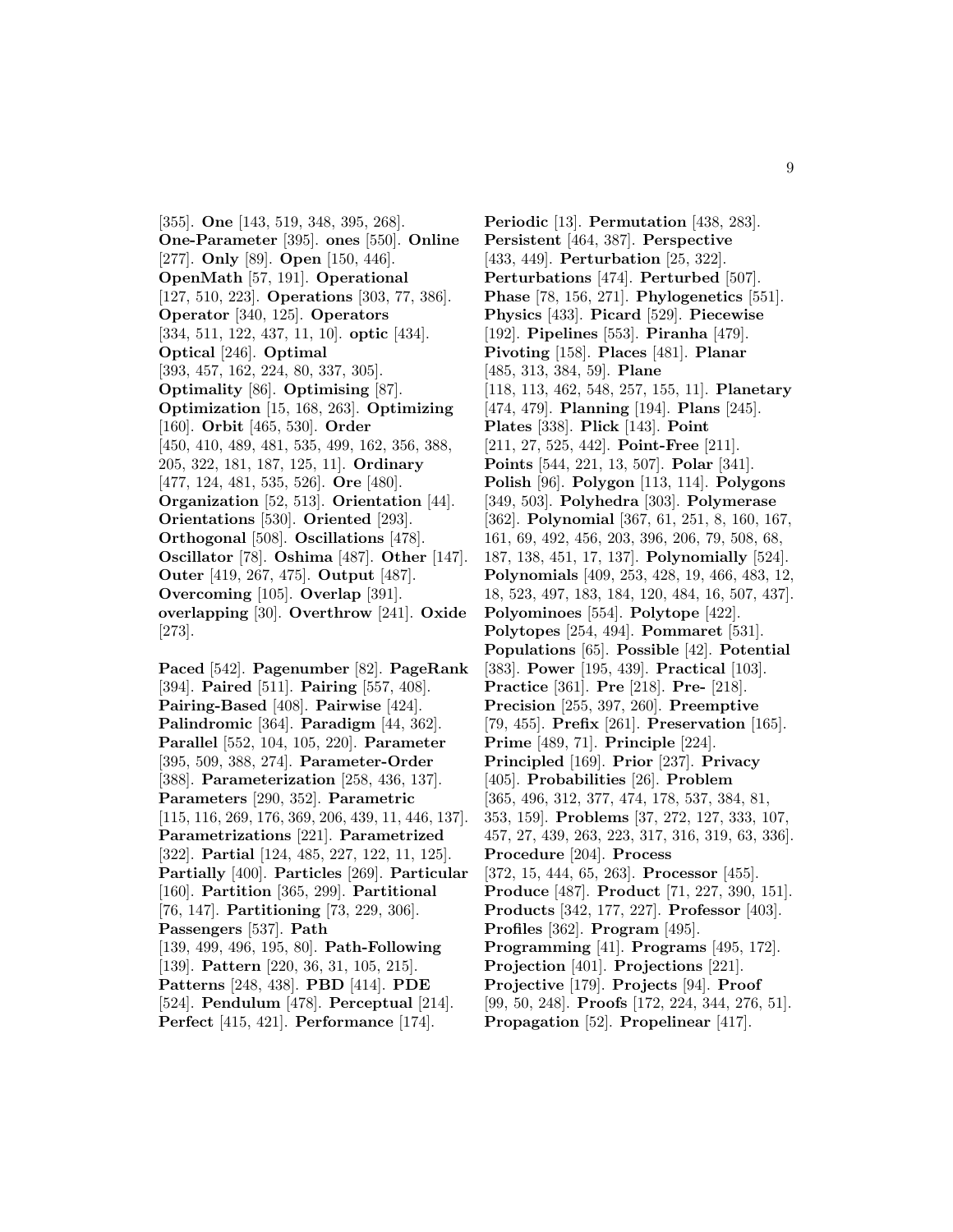#### **Proper** [80]. **Properties**

[142, 326, 539, 111, 176, 391, 497, 188, 503]. **Property** [165]. **Protected** [556]. **Protein** [362]. **Protocols** [187]. **Provers** [319]. **Provide** [553]. **Proving** [315, 432, 499]. **Proximities** [211, 391]. **Proximity** [215]. **Pseudo** [129]. **Pseudo-Linear** [129]. **Pseudospectra** [19]. **Pseudozero** [18]. **Pseudozeros** [17]. **PTIME** [176]. **Publications** [98]. **Puiseux** [519]. **Pursuers** [268]. **Puzzles** [558].

**QE** [302, 167]. **QoS** [207]. **QoS-Aware** [207]. **Quadratic** [431, 161, 396, 508]. **Qualification** [270]. **Quality** [468, 487]. **Quantified** [261]. **Quantifier** [261, 26]. **Quantum** [308, 280, 461]. **Quasi** [417, 211, 483, 437, 85]. **Quasi-Cyclic** [85]. **Quasi-Hadamard** [417]. **Quasi-linear** [483]. **Quasi-Metrics** [211]. **Quasi-polynomials** [437]. **Quaternion** [389]. **Quaternionic** [415]. **Query** [54]. **Querying** [47]. **Questionnaire** [350]. **Queueing** [444, 331]. **Quiver** [367]. **Quotient** [532].

**Radical** [21]. **Radius** [178]. **Railway** [245, 241, 452]. **Ramsey** [311]. **Random** [111, 25]. **Randomized** [106]. **Range** [74]. **Rank** [22]. **Rankin** [379]. **Ranking** [55]. **Rate** [512]. **Rates** [377, 474]. **Rational** [258, 519, 113, 43, 201]. **Rays** [422]. **Reachability** [303, 266]. **Reachable** [267]. **Reaction** [61, 166, 228]. **Real** [279, 118, 175, 466, 160, 18, 375, 280, 140, 273, 526, 197, 16, 550]. **Real-Time** [273, 197, 375]. **Reasonable** [176]. **Reasoning** [244, 46]. **Recognition** [97, 227]. **Recognized** [310]. **Recognizing** [520]. **Reconstructing** [228]. **Rectilinear** [224]. **Recurrence** [180]. **Recursive** [300]. **Recycling** [248]. **Reduced** [68]. **Reducibility** [40]. **Reduction** [130, 61, 166, 373, 534]. **Redundant** [20, 86].

**Refinement** [125]. **Reflections** [449]. **Reforms** [514]. **Regular** [129, 123, 518, 429, 503, 328, 151]. **Regularization** [353]. **Regulatory** [165]. **Related** [147, 289]. **Relations** [43, 183, 356]. **Relative** [415, 373, 532]. **Relator** [348]. **Relaxed** [499, 203]. **Relevance** [55]. **Reliability** [406]. **Remarks** [244]. **Repeats** [103]. **Representable** [326]. **Representation** [323, 169, 46, 344]. **Representations** [360, 356, 472]. **Residues** [441]. **Resistance** [433]. **Resolvability** [152]. **Resonance** [478]. **Response** [393]. **Restrained** [298]. **Resultants** [122, 14]. **Results** [27, 487, 83]. **Retrieval** [343, 214]. **Revisited** [180, 241]. **Rewrite** [101]. **Rid** [56]. **Riesz** [353]. **Right** [382]. **Ring** [69, 68, 439, 108, 10]. **Ringed** [258]. **Rings** [367, 158, 532, 472, 68, 10]. **Ritt** [346]. **RMQ** [107]. **RMSQ** [107]. **RNA** [31]. **Robotics** [194]. **Robots** [200]. **Robust** [422, 273, 274, 6]. **Root** [160, 67, 16]. **Roots** [181, 138]. **Rota** [131, 132]. **Rotation** [450]. **Rows** [558]. **Rule** [378]. **Runge** [445].

**Safety** [495, 176]. **Sailboat** [200]. **SAT** [110, 106]. **Satisfaction** [272]. **Satisfiability** [304]. **Saving** [14]. **Scaffolding** [136]. **Scalability** [104]. **Scale** [111]. **Scales** [534]. **Scenarios** [459]. **Scheduling** [455, 79]. **Scheme** [253, 245]. **School** [476]. **Science** [347, 276, 96]. **Scientific** [4, 174, 173, 98]. **Scoring** [35]. **Scratch** [401]. **Sculptured** [196]. **Search** [110, 77, 108, 55]. **Second** [11, 507]. **Second-** [11]. **Sections** [382]. **sectors** [504]. **Secure** [498, 298]. **Security** [285, 404]. **Seidel** [413]. **Self** [146, 513, 542]. **Self-organization** [513]. **Self-Paced** [542]. **Self-Stabilizing** [146]. **Semantic** [229, 53, 345]. **Semantics** [191]. **Semi** [117, 444, 359, 32]. **Semi-Algebraic** [117]. **Semi-external** [359]. **Semi-local** [32]. **Semigroups** [348]. **Sensitivity** [237]. **Sensor** [269]. **Separations** [424]. **Sequence**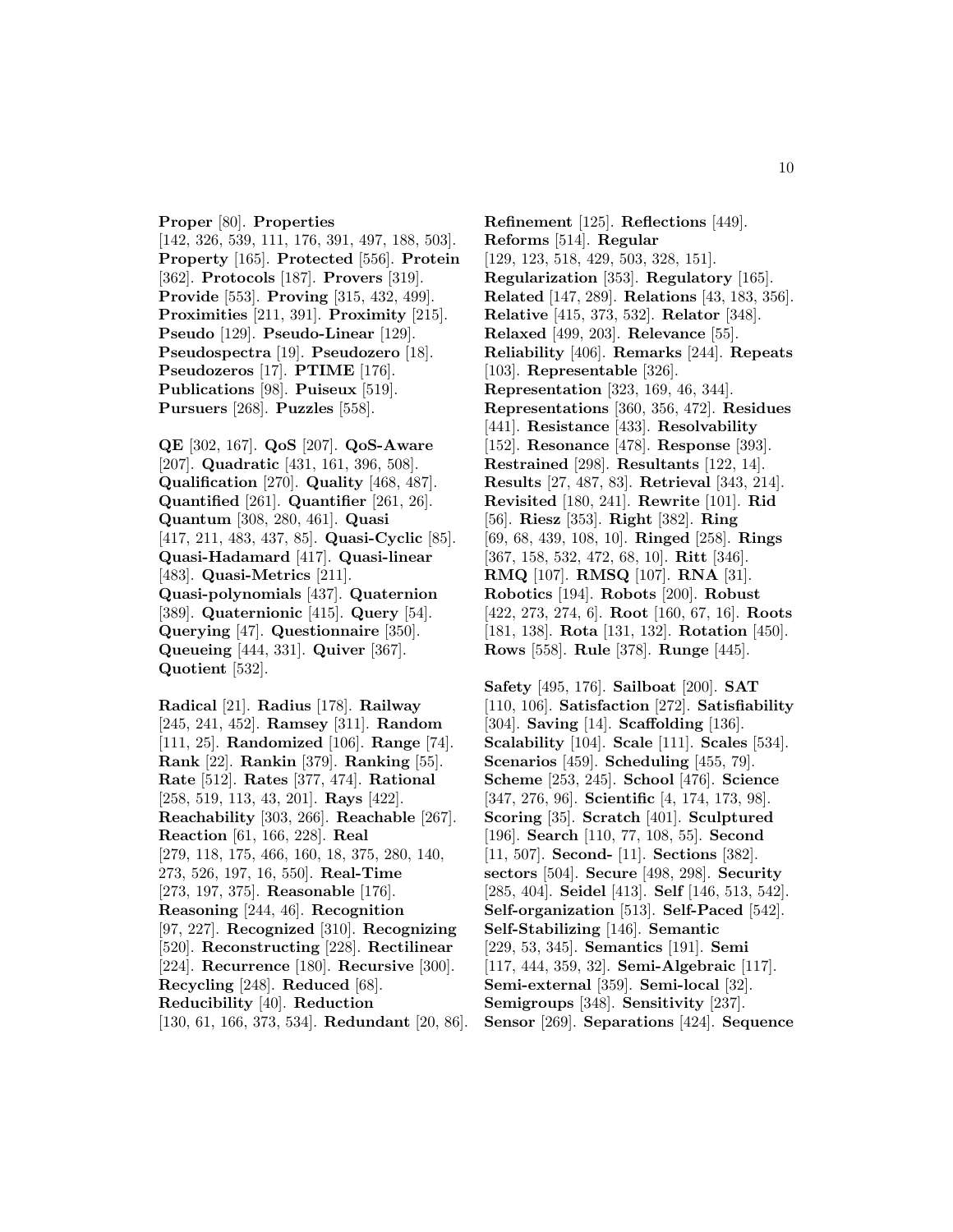[508, 362]. **Sequences** [355, 31, 421, 448]. **Sequential** [220]. **Serbia** [95]. **Series** [519, 307, 195, 439]. **Serre** [130]. **Server** [498]. **Service** [385, 277]. **Set** [54, 420, 18, 330, 266, 265]. **Sets** [285, 415, 323, 332, 254, 214, 268, 117, 186, 215, 209, 210, 265, 267, 346, 218]. **Shape** [441]. **Sheaf** [218]. **Shift** [340]. **Short** [518]. **Siamese** [414]. **Side** [407]. **Side-Channel** [407]. **Sign** [8]. **Signature** [214, 469]. **Signature-based** [214]. **Similar** [355]. **Similarities** [548]. **Simple** [480, 4, 240]. **Simplified** [353]. **Simulation** [445, 516, 380]. **Single** [498, 281]. **Singleton** [59]. **Singular** [334, 340, 511, 133]. **Singularities** [526]. **Singularity** [527]. **SIRS** [512]. **Sixty** [406]. **Size** [420, 105]. **Skew** [367, 482, 413]. **Slabs** [516]. **Sliding** [274]. **Small** [409, 89, 187]. **Smooth** [136]. **Smoothness** [409]. **Snarks** [295]. **Snowflake** [282]. **Social** [244]. **Soft** [233]. **Software** [494, 432, 476, 173]. **Solid** [273, 319]. **Solution** [261, 245, 195, 281]. **Solutions** [129, 519, 25, 180, 201, 558]. **Solve** [63]. **Solved** [537]. **Solvers** [262]. **Solving** [272, 89, 481, 365, 496, 266, 399, 206, 439, 353, 159]. **Some** [244, 334, 483, 342, 449, 13, 232, 405, 461, 421, 475]. **Sorted** [157]. **Sorting** [332]. **SOS** [167]. **SOS-QE** [167]. **Source** [446]. **Space** [33, 14, 6, 305, 353]. **Spaced** [358]. **Spaces** [345, 189, 252, 215, 422, 250, 309, 216]. **Spain** [94]. **Spanning** [73]. **Special** [92, 235, 500, 511, 301, 160, 193, 335, 392, 506, 325, 276]. **Specialization** [495]. **Specific** [245, 553]. **Specification** [239]. **Specifying** [101]. **Spectra** [334]. **Spectral** [229]. **Spiders** [310]. **Spline** [252, 137, 222]. **Splines** [5, 487]. **Spread** [150, 543]. **Spring** [478]. **Spurious** [56]. **Squares** [485]. **Stability** [512, 64, 164, 322, 28]. **Stabilizing** [146]. **Star** [227, 311]. **State** [144, 385, 520, 200, 338, 274]. **Statistical** [404]. **Steady** [520]. **STEM** [543]. **Step**

[161, 281]. **Stochastic** [62, 171, 26]. **Stokes** [515]. **Strategies** [101, 262]. **Strength** [242, 483, 289, 288, 297]. **Stress** [338]. **String** [355, 363, 365, 103, 32]. **Strings** [356]. **Strong** [71, 294, 293]. **Structural** [326, 553]. **Structure** [374, 362]. **Structured** [22]. **Structures** [24, 541, 555, 352, 551]. **Students** [430, 376, 475]. **Studies** [248, 108]. **Study** [340, 511, 369, 429, 379, 389]. **Sub** [256]. **Sub-Decompositions** [256]. **Subclass** [451]. **Subdivision** [262]. **Submanifolds** [136]. **Subnetwork** [60]. **Subpavings** [267]. **Subscripts** [49]. **Subsequence** [364]. **Subset** [349]. **Substitution** [220]. **Substrings** [30]. **Subway** [471]. **Success** [449]. **Successive** [190]. **Succinct** [360]. **Suffix** [358, 357]. **Suite** [174]. **Sum** [349]. **Summands** [240]. **Summation** [240]. **Summations** [448]. **Sums** [533, 150]. **Super** [226, 149]. **Superelliptic** [91]. **Superposition** [204, 205]. **Superquadratic** [161]. **Superscripts** [49]. **Supplemented** [432]. **Support** [411, 378]. **Supra** [142]. **Supra-Hereditary** [142]. **Surface** [88, 195, 196, 197]. **Surfaces** [258, 115, 116, 389]. **Survey** [343, 177, 404]. **SVD** [21]. **Swarm** [313]. **Sweep** [281]. **Swinging** [380]. **Swiss** [159]. **swMATH** [385]. **Symbol** [11]. **Symbolic** [529, 124, 334, 340, 511, 379, 530, 168, 335, 392, 506, 396, 65, 14, 502]. **Symbolic-Numeric** [529, 168]. **Symmetric** [413]. **Symmetries** [124, 190]. **Symmetry** [457, 524, 324]. **Symmetry-Based** [524]. **Synchronization** [78, 513]. **Syntactic** [541, 555, 352, 551]. **Syntax** [387]. **Synthesizing** [196]. **Synthetic** [536]. **System** [495, 530, 432, 486, 447, 479, 196, 449, 383, 505, 502, 26]. **Systems** [202, 129, 130, 61, 166, 89, 519, 483, 535, 302, 25, 303, 351, 201, 368, 167, 523, 161, 246, 27, 492, 322, 203, 206, 247, 439, 28, 273, 51]. **Syzygies** [456].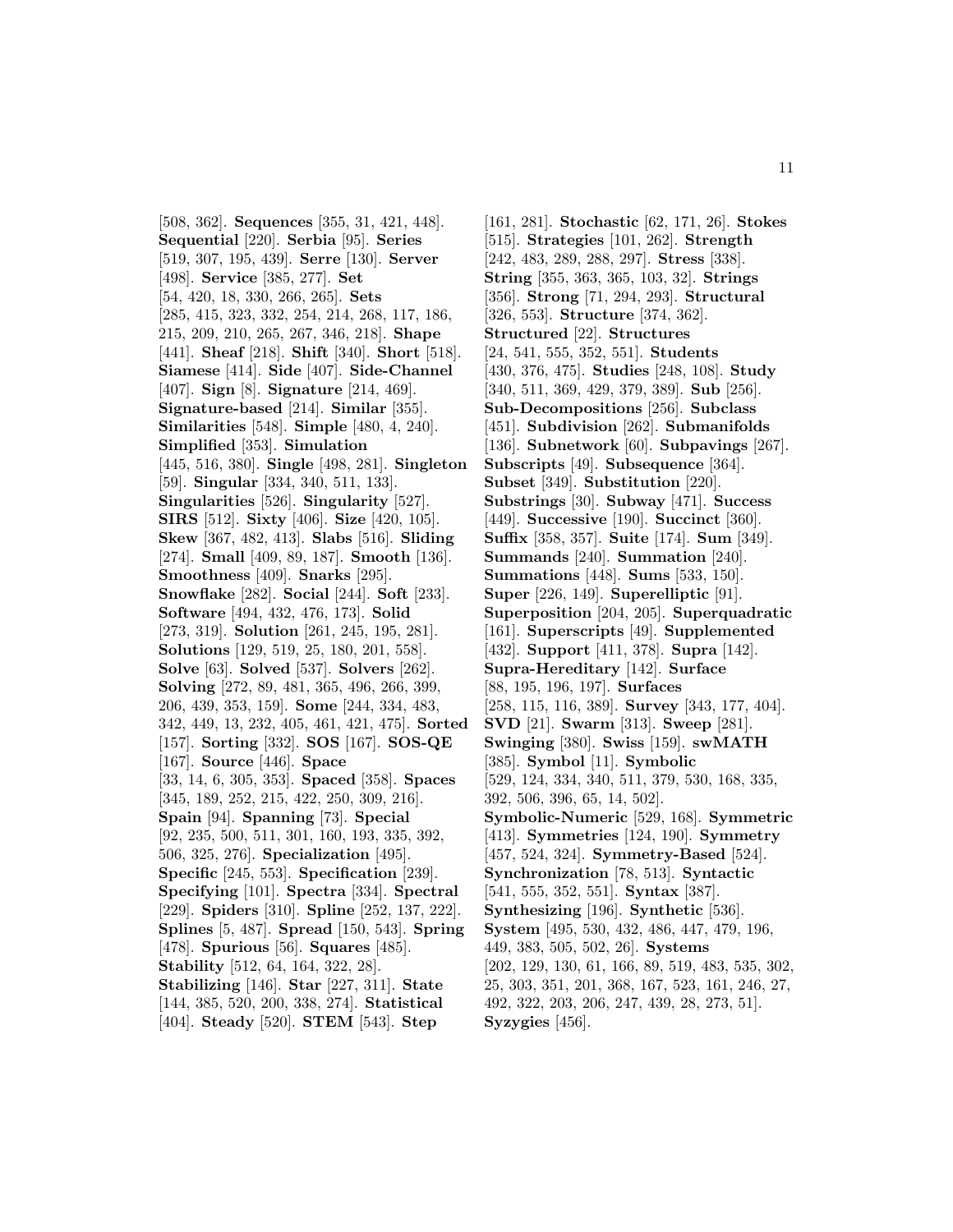**Tactics** [99]. **Task** [455]. **TASS** [173]. **Tau** [333, 399, 398]. **Teaching** [371, 542]. **Techniques** [460, 386, 405, 274, 32]. **Telescoping** [128, 533]. **Temporal** [46]. **Ternary** [356]. **Test** [409, 186]. **Testing** [466, 8, 546, 545, 525]. **Tests** [4]. **Tetrahedral** [294]. **Text** [219, 363]. **th** [181]. **Their** [310, 548, 535, 551, 405]. **Them** [56]. **Theorem** [491, 499, 319]. **Theoretic** [218]. **Theories** [205]. **Theory** [202, 133, 518, 244, 430, 212, 200, 308, 479, 325, 383]. **Thermal** [516]. **Thinning** [20]. **Third** [11]. **Third-** [11]. **Three** [348, 338, 377, 474, 297]. **Three-Body** [377, 474]. **Three-Dimensional** [338]. **Through-Cracked** [338]. **TiGL** [446]. **Tikhonov** [353]. **Time** [515, 272, 33, 535, 534, 224, 330, 79, 47, 108, 273, 449, 197, 375]. **Time-Dependent** [272]. **Time-Fractional** [535]. **Time-Lines** [47]. **Time-Optimal** [224]. **Timed** [204]. **Tolerant** [288]. **Tool** [432, 195]. **Toolkit** [336, 173]. **Tools** [442]. **Topological** [425, 332, 555]. **Topology** [552, 118, 117, 387]. **Tori** [291]. **Toricity** [520]. **Toroidal** [242]. **Torsion** [527]. **Torus** [290]. **Total** [242, 289, 288, 297]. **Traceability** [145]. **Traces** [88]. **Tracking** [274]. **Tractable** [38]. **Trajectory** [194, 274]. **Transcendental** [181]. **Transform** [324, 359]. **Transformation** [52]. **Transformations** [363]. **Transforming** [98]. **Transforms** [536]. **Transition** [338]. **Transitions** [156]. **Translational** [389]. **TransLucid** [41]. **Transmission** [337]. **Transparent** [378]. **Tree** [146, 97]. **Trees** [73, 111, 360, 148, 155]. **Triangle** [318, 316, 504]. **Triangular** [523]. **Triangulating** [136]. **Triangulation** [305]. **Triangulations** [468]. **Trifolium** [429]. **Trivariate** [201, 252]. **Tropical** [494, 522]. **Tropicalization** [250]. **Truncation** [184]. **Truth** [315]. **Tuberculosis** [513]. **Turtle** [543]. **Tutorial** [36]. **Twin** [414]. **Two** [548, 509, 530, 368, 188, 550, 268, 224, 312,

474, 181, 85, 299, 125]. **Two-Connected** [299]. **Two-Edge** [299]. **Two-Factor** [125]. **Two-Parameter** [509]. **Two-Planetary** [474]. **Type** [230, 140, 120]. **Types** [232].

**Ugly** [93]. **Ultrafilter** [216]. **Unambiguous** [34]. **Unavoidable** [315]. **Uncertainty** [315]. **Underwater** [271]. **Uniform** [292]. **Uniformities** [212]. **Union** [226]. **Unistochastic** [422]. **univalent** [451]. **Univariate** [16]. **Universal** [321]. **Unusual** [35]. **Unweighted** [178]. **Upper** [521]. **Usage** [386]. **Use** [430, 442]. **User** [279]. **User-Friendly** [279]. **Using** [401, 255, 33, 269, 462, 485, 15, 486, 454, 21, 434, 53, 375, 164, 190, 46, 241, 543, 271, 487, 502, 389, 376, 475, 166, 213]. **Utility** [57].

**Validated** [175]. **Validation** [529]. **Value** [268, 383]. **Variable** [377, 304, 281]. **Variables** [89, 181]. **Variants** [37, 89]. **Variational** [222]. **Varieties** [520, 525]. **Varying** [35, 474]. **Vehicles** [313, 271]. **Verhulst** [25]. **Verification** [172, 176, 97, 262, 247, 452, 260, 174, 51]. **Verification-Driven** [247]. **Verifying** [245]. **Version** [77, 318, 344]. **Versioning** [42]. **Versus** [266]. **Vertex** [288, 154, 459]. **Vertices** [305]. **Via** [439, 324, 495, 220, 12, 419, 492, 508, 551]. **VIBes** [275]. **Viral** [362]. **Virtual** [515, 96]. **Virus** [543]. **Viscous** [281]. **Visibility** [155]. **Visualisation** [477]. **Visualizer** [275]. **Visually** [543]. **Vladimir** [528]. **Volterra** [368]. **Volumes** [109]. **Vorono¨ı** [552].

**Wadge** [43, 39, 40]. **way** [400]. **Weak** [410]. **Web** [289]. **Weber** [517]. **Weighted** [37, 499, 437]. **Weil** [557]. **well** [274]. **Weyl** [367]. **Wheeler** [359]. **Wheels** [230]. **Whose** [305]. **Wildcards** [54]. **Wirelength** [153]. **Within** [398, 245]. **Without** [370]. **Witness** [254]. **Word** [326, 105]. **Words** [35, 131, 132, 544]. **Worlds** [42].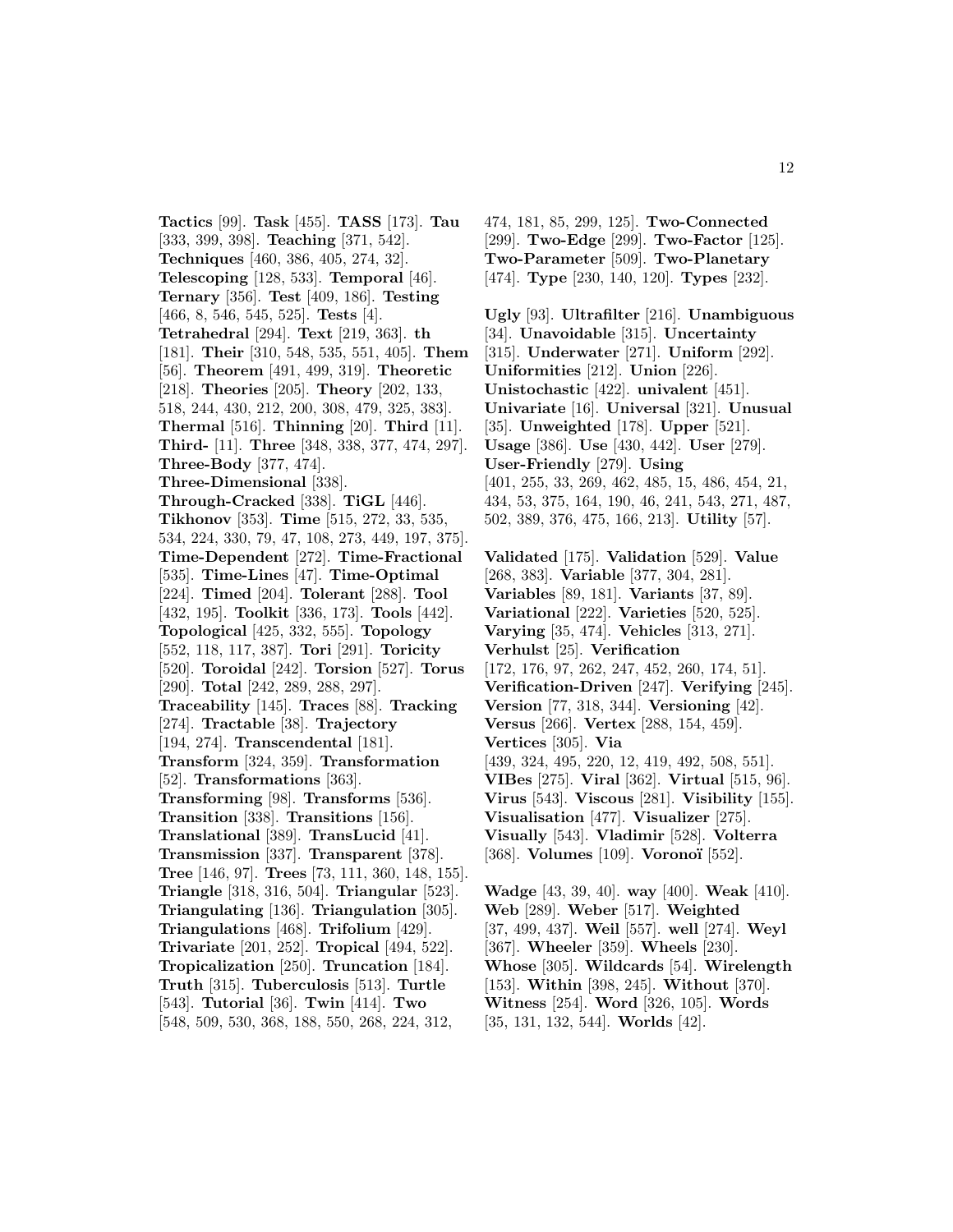**XaoS** [549]. **XML** [98].

**Year** [449]. **Years** [347, 406]. **Young** [372].

**Zero** [69, 179, 525, 4]. **Zero-Dimensionality** [525]. **Zeros** [523, 6]. **Zeta** [91]. **Ziv** [33]. **Zonal** [497]. **Zonotope** [266]. **Zonotope-Based** [266].

# **References**

# **Wang:2007:E**

[1] Dongming Wang and Zhiming Zheng. Editorial. Mathematics in Computer Science, 1(1):1–2, December 2007. CO-DEN ???? ISSN 1661-8270 (print), 1661-8289 (electronic). URL http: //www.springerlink.com/openurl. asp?genre=article&issn=1661-8270& volume=1&issue=1&spage=1.

# **Yap:2007:F**

[2] Chee K. Yap and Hoon Hong. Foreword. Mathematics in Computer Science, 1(1):3–7, December 2007. CO-DEN ???? ISSN 1661-8270 (print), 1661-8289 (electronic). URL http: //www.springerlink.com/openurl. asp?genre=article&issn=1661-8270& volume=1&issue=1&spage=3.

# **Trefethen:2007:CNF**

[3] Lloyd N. Trefethen. Computing numerically with functions instead of numbers. Mathematics in Computer Science, 1(1):9–19, December 2007. CO-DEN ???? ISSN 1661-8270 (print), 1661-8289 (electronic). URL http: //www.springerlink.com/openurl. asp?genre=article&issn=1661-8270& volume=1&issue=1&spage=9.

#### **Richardson:2007:ZTC**

[4] Daniel Richardson. Zero tests for constants in simple scientific computation. Mathematics in Computer Science, 1(1):21–37, December 2007. CO-DEN ???? ISSN 1661-8270 (print), 1661-8289 (electronic). URL http: //www.springerlink.com/openurl. asp?genre=article&issn=1661-8270& volume=1&issue=1&spage=21.

### **Ghosh:2007:ACS**

[5] Sunayana Ghosh, Sylvain Petitjean, and Gert Vegter. Approximation by conic splines. *Mathematics in Computer Sci*ence, 1(1):39–69, December 2007. CO-DEN ???? ISSN 1661-8270 (print), 1661-8289 (electronic). URL http: //www.springerlink.com/openurl. asp?genre=article&issn=1661-8270& volume=1&issue=1&spage=39.

# **Sharma:2007:RAZ**

[6] Vikram Sharma. Robust approximate zeros in Banach space. Mathematics in Computer Science, 1(1):71–109, December 2007. CODEN ???? ISSN 1661- 8270 (print), 1661-8289 (electronic). URL http://www.springerlink.com/ openurl.asp?genre=article&issn= 1661-8270&volume=1&issue=1&spage= 71.

#### **vanderHoeven:2007:EAC**

[7] Joris van der Hoeven. On effective analytic continuation. Mathematics in Computer Science, 1(1):111–175, December 2007. CODEN ???? ISSN 1661- 8270 (print), 1661-8289 (electronic). URL http://www.springerlink.com/ openurl.asp?genre=article&issn= 1661-8270&volume=1&issue=1&spage= 111.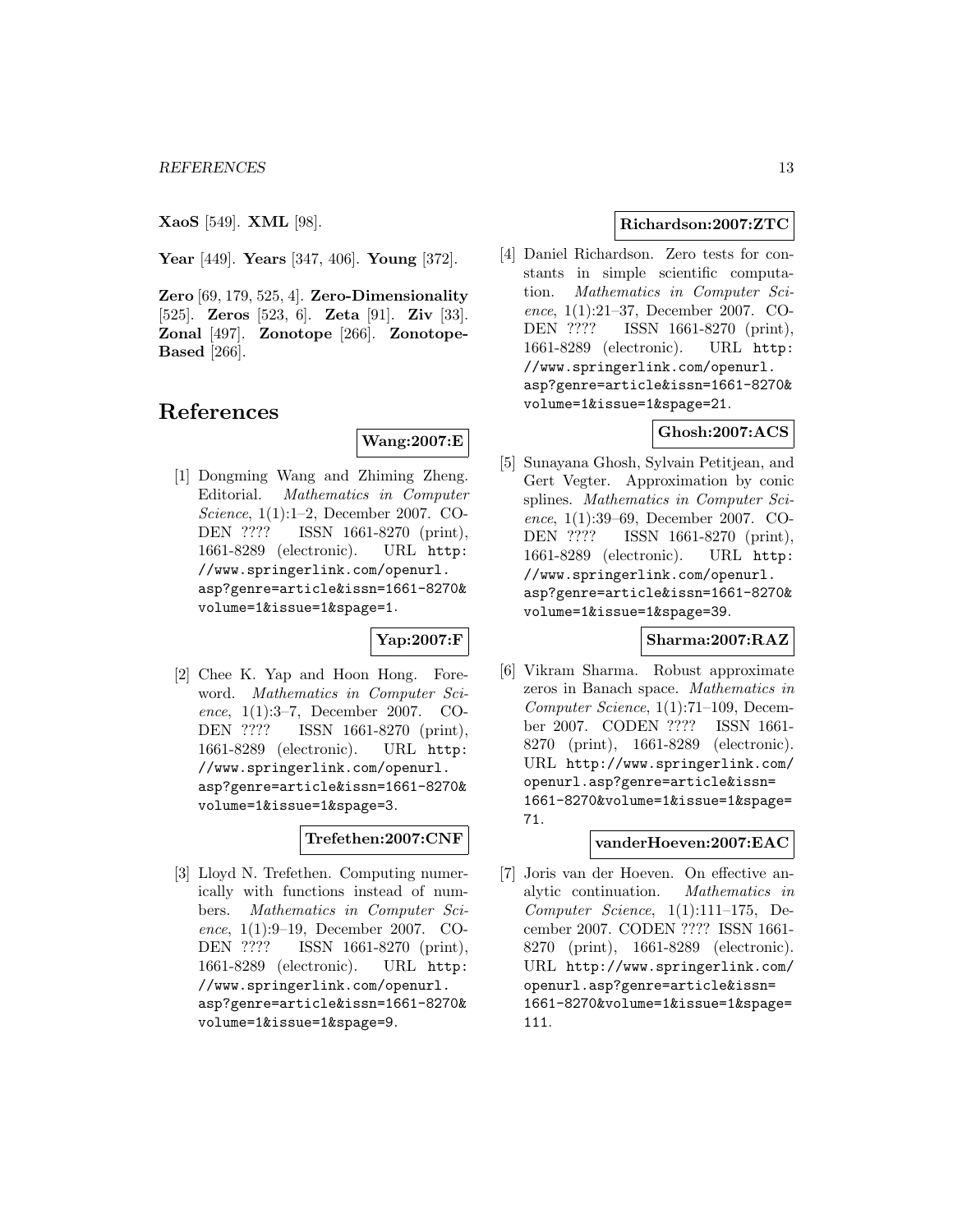#### **ElDin:2007:TSC**

[8] Mohab Safey El Din. Testing sign conditions on a multivariate polynomial and applications. Mathematics in Computer Science, 1(1):177–207, December 2007. CODEN ???? ISSN 1661-8270 (print), 1661-8289 (electronic). URL http: //www.springerlink.com/openurl. asp?genre=article&issn=1661-8270& volume=1&issue=1&spage=177.

# **Wang:2007:F**

[9] Dongming Wang and Lihong Zhi. Foreword. Mathematics in Computer Science, 1(2):209–210, December 2007. CO-DEN ???? ISSN 1661-8270 (print), 1661-8289 (electronic). URL http: //www.springerlink.com/openurl. asp?genre=article&issn=1661-8270& volume=1&issue=2&spage=209.

#### **Zhou:2007:CGB**

[10] Meng Zhou and Franz Winkler. On computing Gröbner bases in rings of differential operators with coefficients in a ring. Mathematics in Computer Science, 1(2):211–223, December 2007. CO-DEN ???? ISSN 1661-8270 (print), 1661-8289 (electronic). URL http: //www.springerlink.com/openurl. asp?genre=article&issn=1661-8270& volume=1&issue=2&spage=211.

### **Shemyakova:2007:PFS**

[11] Ekaterina Shemyakova. Parametric factorizations of second-, third- and Fourth–Order linear partial differential operators with a completely factorable symbol on the plane. Mathematics in Computer Science, 1(2):225–237, December 2007. CODEN ???? ISSN 1661- 8270 (print), 1661-8289 (electronic).

URL http://www.springerlink.com/ openurl.asp?genre=article&issn= 1661-8270&volume=1&issue=2&spage= 225.

#### **Feinsilver:2007:IAF**

[12] Philip Feinsilver and René Schott. Inversion of analytic functions via canonical polynomials: a matrix approach. Mathematics in Computer Science, 1 (2):239–251, December 2007. CO-DEN ???? ISSN 1661-8270 (print), 1661-8289 (electronic). URL http: //www.springerlink.com/openurl. asp?genre=article&issn=1661-8270& volume=1&issue=2&spage=239.

#### **Romanovski:2007:BPP**

[13] Valery G. Romanovski. Bifurcations of periodic points of some algebraic maps. Mathematics in Computer Science, 1(2):253–265, December 2007. CO-DEN ???? ISSN 1661-8270 (print), 1661-8289 (electronic). URL http: //www.springerlink.com/openurl. asp?genre=article&issn=1661-8270& volume=1&issue=2&spage=253.

### **Pearson:2007:SSC**

[14] Jane M. Pearson and Noel G. Lloyd. Space saving calculation of symbolic resultants. Mathematics in Computer Science, 1(2):267–290, December 2007. CO-DEN ???? ISSN 1661-8270 (print), 1661-8289 (electronic). URL http: //www.springerlink.com/openurl. asp?genre=article&issn=1661-8270& volume=1&issue=2&spage=267.

#### **Gu:2007:UCA**

[15] Nong Gu, Daniel Lazard, Fabrice Rouillier, and Yong Xiang. Using computer algebra to certify the global conver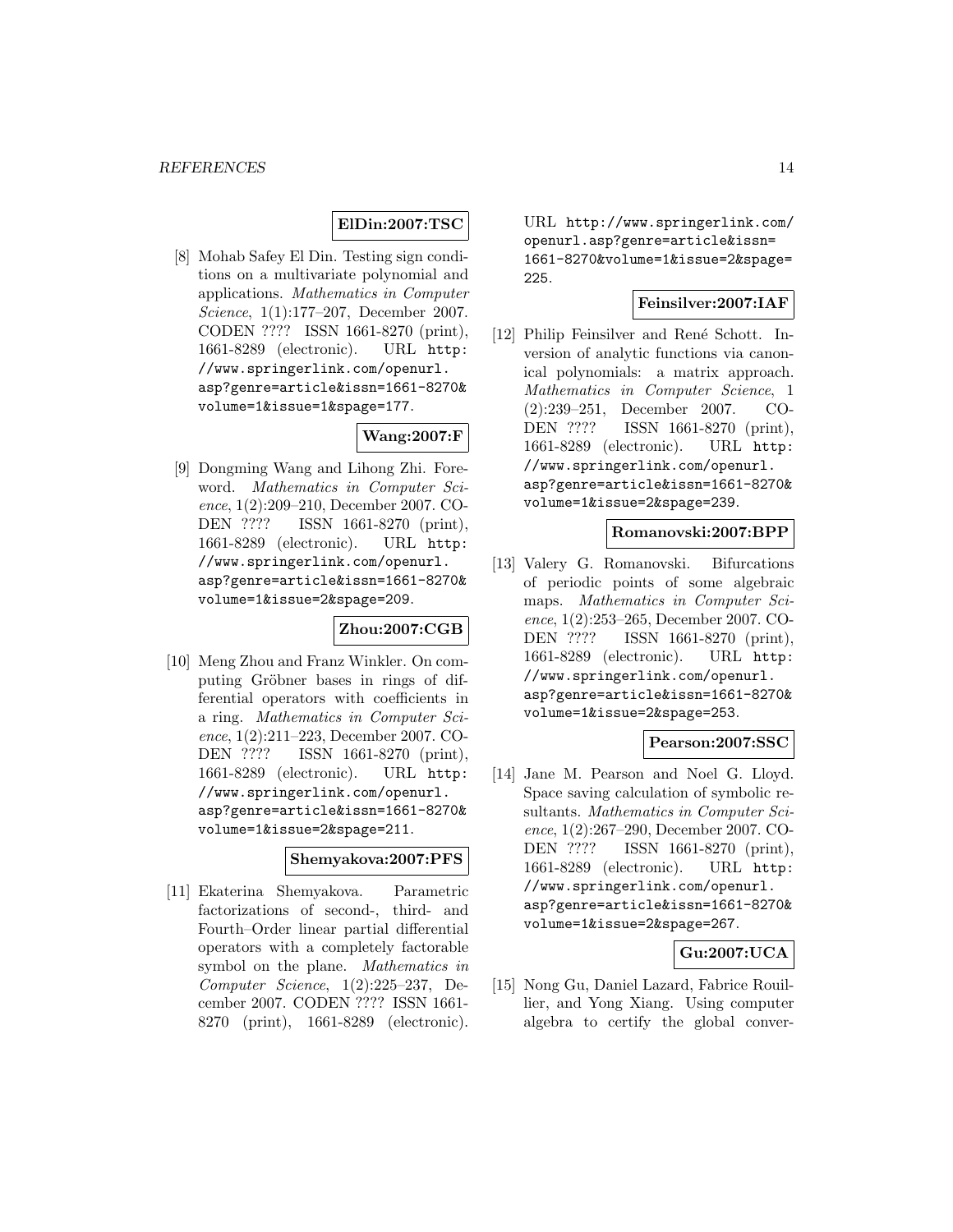gence of a numerical optimization process. Mathematics in Computer Science, 1(2):291–304, December 2007. CO-DEN ???? ISSN 1661-8270 (print), 1661-8289 (electronic). URL http: //www.springerlink.com/openurl. asp?genre=article&issn=1661-8270& volume=1&issue=2&spage=291.

# **Zhang:2007:NMR**

[16] Ting Zhang and Bican Xia. A new method for real root isolation of univariate polynomials. Mathematics in Computer Science, 1(2):305–320, December 2007. CODEN ???? ISSN 1661- 8270 (print), 1661-8289 (electronic). URL http://www.springerlink.com/ openurl.asp?genre=article&issn= 1661-8270&volume=1&issue=2&spage= 305.

#### **Sekigawa:2007:LPC**

[17] Hiroshi Sekigawa and Kiyoshi Shirayanagi. On the location of pseudozeros of a complex interval polynomial. Mathematics in Computer Science, 1(2):321–335, December 2007. CO-DEN ???? ISSN 1661-8270 (print), 1661-8289 (electronic). URL http: //www.springerlink.com/openurl. asp?genre=article&issn=1661-8270& volume=1&issue=2&spage=321.

#### **Graillat:2007:PSR**

[18] Stef Graillat. Pseudozero set of real multivariate polynomials. Mathematics in Computer Science, 1(2):337–352, December 2007. CODEN ???? ISSN 1661- 8270 (print), 1661-8289 (electronic). URL http://www.springerlink.com/ openurl.asp?genre=article&issn= 1661-8270&volume=1&issue=2&spage= 337.

# **Corless:2007:PMP**

[19] Robert M. Corless and Nargol Rezvani. Pseudospectra of matrix polynomials that are expressed in alternative bases. Mathematics in Computer Science, 1(2):353–374, December 2007. CODEN ???? ISSN 1661-8270 (print), 1661-8289 (electronic). URL http://link.springer.com/article/ 10.1007/s11786-007-0010-x.

# **Abbott:2007:TRE**

[20] John Abbott, Claudia Fassino, and Maria-Laura Torrente. Thinning out redundant empirical data. Mathematics in Computer Science, 1(2):375– 392, December 2007. CODEN ???? ISSN 1661-8270 (print), 1661-8289 (electronic). URL http://link.springer. com/article/10.1007/s11786-007- 0020-8.

#### **Janovitz-Freireich:2007:ARC**

[21] Itnuit Janovitz-Freireich, Lajos Rónyai, and Ágnes Szántó. Approximate radical for clusters: A global approach using Gaussian elimination or SVD. Mathematics in Computer Science, 1(2):393–425, December 2007. CODEN ???? ISSN 1661-8270 (print), 1661-8289 (electronic). URL http://link.springer.com/article/ 10.1007/s11786-007-0013-7.

#### **Sun:2007:SLR**

[22] Dongxia Sun and Lihong Zhi. Structured low rank approximation of a Bezout matrix. Mathematics in Computer Science, 1(2):427–437, December 2007. CODEN ???? ISSN 1661-8270 (print), 1661-8289 (electronic). URL http://link.springer.com/article/ 10.1007/s11786-007-0014-6.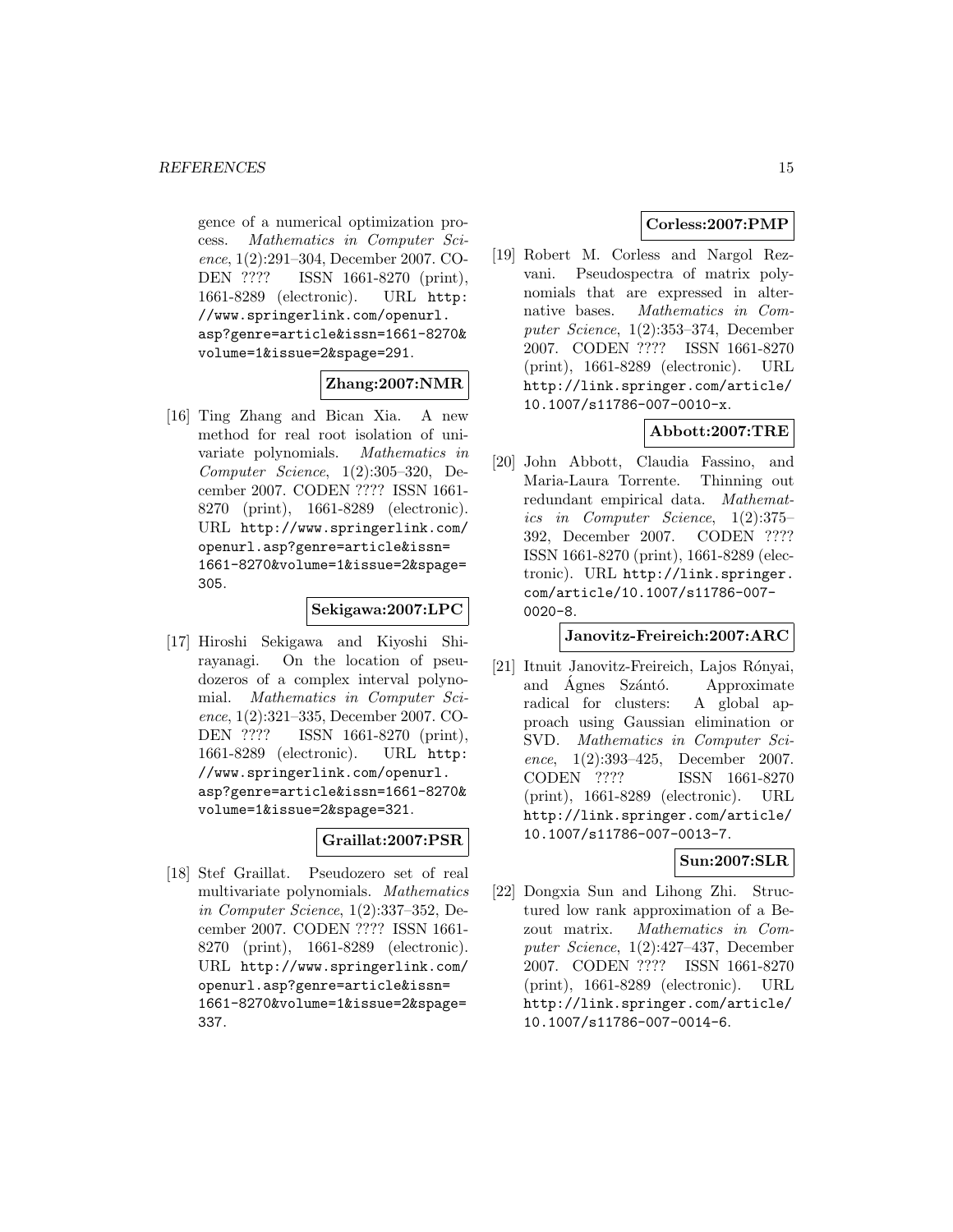#### **Kotsireas:2008:F**

[23] Ilias S. Kotsireas. Foreword. Mathematics in Computer Science, 1(3):439, March 2008. CODEN ???? ISSN 1661- 8270 (print), 1661-8289 (electronic). URL http://www.springerlink.com/ openurl.asp?genre=article&issn= 1661-8270&volume=1&issue=3&spage= 439.

#### **Chen:2008:CSN**

[24] William Y. C. Chen, Andreas W. M. Dress, and Winking Q. Yu. Community structures of networks. Mathematics in Computer Science, 1(3):441–457, March 2008. CODEN ???? ISSN 1661- 8270 (print), 1661-8289 (electronic). URL http://www.springerlink.com/ openurl.asp?genre=article&issn= 1661-8270&volume=1&issue=3&spage= 441.

#### **Ganzha:2008:ESH**

[25] Elena I. Ganzha, Valery M. Loginov, and Sergey P. Tsarev. Exact solutions of hyperbolic systems of kinetic equations. application to Verhulst model with random perturbation. Mathematics in Computer Science, 1(3):459–472, March 2008. CODEN ???? ISSN 1661- 8270 (print), 1661-8289 (electronic). URL http://www.springerlink.com/ openurl.asp?genre=article&issn= 1661-8270&volume=1&issue=3&spage= 459.

#### **Yoshida:2008:IPS**

[26] Hiroshi Yoshida, Katsuhisa Horimoto, and Hirokazu Anai. Inference of probabilities over a stochastic IL-system by quantifier elimination. Mathematics in Computer Science, 1(3):473–485, March 2008. CODEN ???? ISSN 16618270 (print), 1661-8289 (electronic). URL http://www.springerlink.com/ openurl.asp?genre=article&issn= 1661-8270&volume=1&issue=3&spage= 473.

#### **Kosub:2008:DRF**

[27] Sven Kosub. Dichotomy results for fixed-point existence problems for Boolean dynamical systems. Mathematics in Computer Science, 1(3):487–505, March 2008. CODEN ???? ISSN 1661- 8270 (print), 1661-8289 (electronic). URL http://www.springerlink.com/ openurl.asp?genre=article&issn= 1661-8270&volume=1&issue=3&spage= 487.

# **Niu:2008:AAS**

[28] Wei Niu and Dongming Wang. Algebraic approaches to stability analysis of biological systems. Mathematics in Computer Science, 1(3):507–539, March 2008. CODEN ???? ISSN 1661- 8270 (print), 1661-8289 (electronic). URL http://www.springerlink.com/ openurl.asp?genre=article&issn= 1661-8270&volume=1&issue=3&spage= 507.

# **Chan:2008:F**

[29] Joseph Wun-Tat Chan and Maxime Crochemore. Foreword. Mathematics in Computer Science, 1(4):541–542, June 2008. CODEN ???? ISSN 1661- 8270 (print), 1661-8289 (electronic). URL http://www.springerlink.com/ openurl.asp?genre=article&issn= 1661-8270&volume=1&issue=4&spage= 541.

#### **Chan:2008:NOC**

[30] H. L. Chan, T. W. Lam, W. K. Sung, P. W. H. Wong, and S. M. Yiu. Non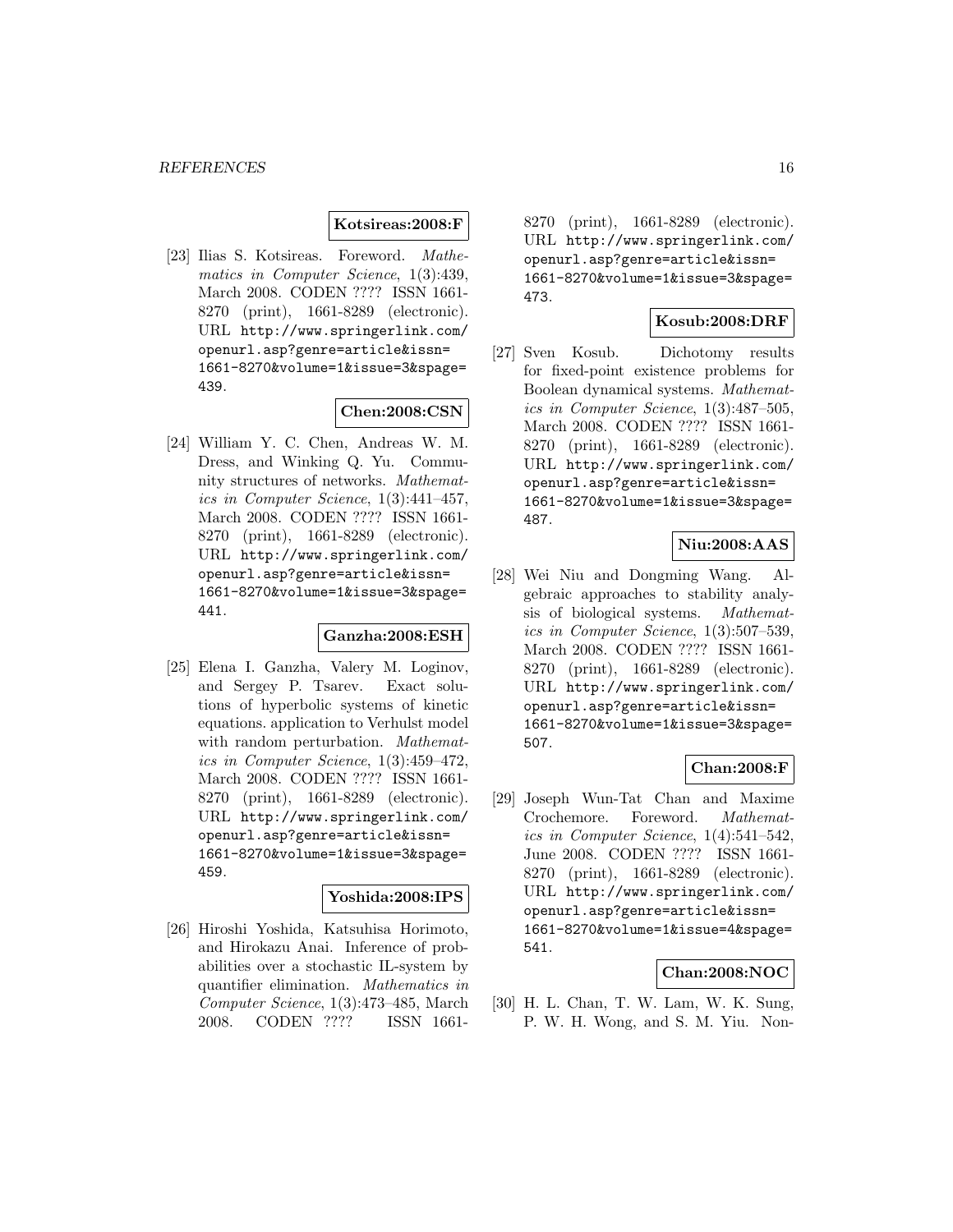overlapping common substrings allowing mutations. Mathematics in Computer Science, 1(4):543–555, June 2008. CODEN ???? ISSN 1661-8270 (print), 1661-8289 (electronic). URL http: //www.springerlink.com/openurl. asp?genre=article&issn=1661-8270& volume=1&issue=4&spage=543.

#### **Iliopoulos:2008:NAP**

[31] Costas S. Iliopoulos, Laurent Mouchard, and M. Sohel Rahman. A new approach to pattern matching in degenerate DNA/RNA sequences and distributed pattern matching. Mathematics in Computer Science, 1(4):557–569, June 2008. CODEN ???? ISSN 1661- 8270 (print), 1661-8289 (electronic). URL http://www.springerlink.com/ openurl.asp?genre=article&issn= 1661-8270&volume=1&issue=4&spage= 557.

# **Tiskin:2008:SLS**

[32] Alexander Tiskin. Semi-local string comparison: Algorithmic techniques and applications. Mathematics in Computer Science, 1(4):571–603, June 2008. CO-DEN ???? ISSN 1661-8270 (print), 1661-8289 (electronic). URL http: //www.springerlink.com/openurl. asp?genre=article&issn=1661-8270& volume=1&issue=4&spage=571.

# **Chen:2008:LZF**

[33] Gang Chen, Simon J. Puglisi, and W. F. Smyth. Lempel–Ziv factorization using less time & space. Mathematics in Computer Science, 1(4):605–623, June 2008. CODEN ???? ISSN 1661-8270 (print), 1661-8289 (electronic). URL http: //www.springerlink.com/openurl. asp?genre=article&issn=1661-8270& volume=1&issue=4&spage=605.

# **Beal:2008:UA**

[34] Marie-Pierre Béal, Eugen Czeizler, Jarkko Kari, and Dominique Perrin. Unambiguous automata. Mathematics in Computer Science, 1(4):625–638, June 2008. CODEN ???? ISSN 1661- 8270 (print), 1661-8289 (electronic). URL http://www.springerlink.com/ openurl.asp?genre=article&issn= 1661-8270&volume=1&issue=4&spage= 625.

#### **Apostolico:2008:SUW**

[35] Alberto Apostolico and Cinzia Pizzi. Scoring unusual words with varying mismatch errors. Mathematics in Computer Science, 1(4):639–653, June 2008. CO-DEN ???? ISSN 1661-8270 (print), 1661-8289 (electronic). URL http: //www.springerlink.com/openurl. asp?genre=article&issn=1661-8270& volume=1&issue=4&spage=639.

### **Giancarlo:2008:TCC**

[36] Raffaele Giancarlo, Davide Scaturro, and Filippo Utro. A tutorial on computational cluster analysis with applications to pattern discovery in microarray data. Mathematics in Computer Science, 1(4):655–672, June 2008. CO-DEN ???? ISSN 1661-8270 (print), 1661-8289 (electronic). URL http: //www.springerlink.com/openurl. asp?genre=article&issn=1661-8270& volume=1&issue=4&spage=655.

#### **Banerjee:2008:EAV**

[37] Satyajit Banerjee, Atish Datta Chowdhury, and Subhas Kumar Ghosh. Efficient algorithms for variants of weighted matching and assignment problems. Mathematics in Computer Science, 1 (4):673–688, June 2008. CODEN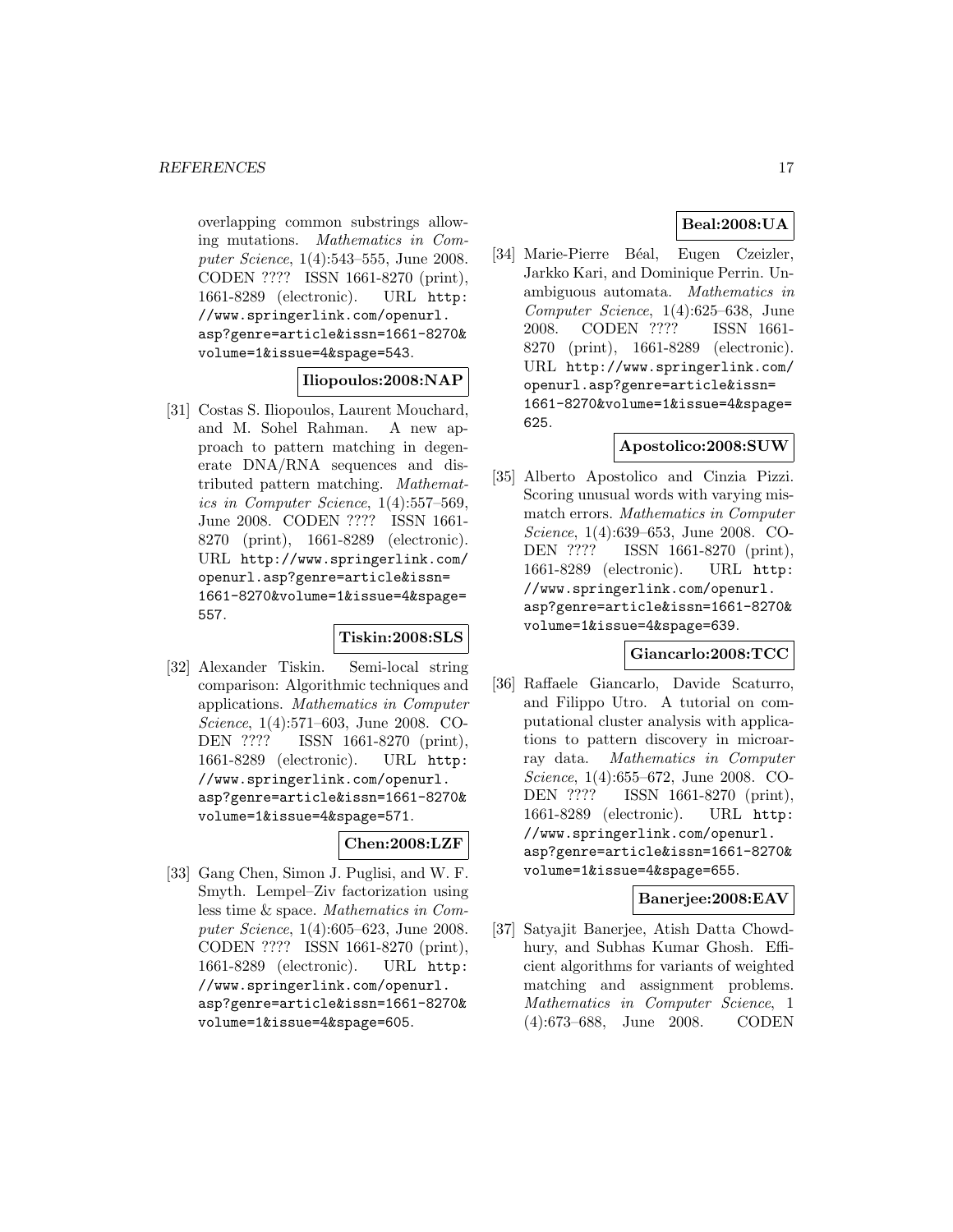???? ISSN 1661-8270 (print), 1661-8289 (electronic). URL http: //www.springerlink.com/openurl. asp?genre=article&issn=1661-8270& volume=1&issue=4&spage=673.

# **Farago:2008:GTD**

[38] András Faragó. A general tractable density concept for graphs. Mathematics in Computer Science, 1(4):689–699, June 2008. CODEN ???? ISSN 1661- 8270 (print), 1661-8289 (electronic). URL http://www.springerlink.com/ openurl.asp?genre=article&issn= 1661-8270&volume=1&issue=4&spage= 689.

### **Plaice:2008:HBW**

[39] John Plaice and Mehmet A. Orgun. In honour of Bill Wadge. Mathematics in Computer Science, 2(1):1–3, November 2008. CODEN ???? ISSN 1661- 8270 (print), 1661-8289 (electronic). URL http://www.springerlink.com/ openurl.asp?genre=article&issn= 1661-8270&volume=2&issue=1&spage= 1.

# **Selivanov:2008:WRI**

[40] Victor Selivanov. Wadge reducibility and infinite computations. Mathematics in Computer Science, 2(1):5–36, November 2008. CODEN ???? ISSN 1661- 8270 (print), 1661-8289 (electronic). URL http://www.springerlink.com/ openurl.asp?genre=article&issn= 1661-8270&volume=2&issue=1&spage= 5.

#### **Plaice:2008:LTI**

[41] John Plaice, Blanca Mancilla, and Gabriel Ditu. From Lucid to TransLucid: Iteration, dataflow, intensional

and Cartesian programming. Mathematics in Computer Science, 2(1): 37–61, November 2008. CODEN ???? ISSN 1661-8270 (print), 1661-8289 (electronic). URL http: //www.springerlink.com/openurl. asp?genre=article&issn=1661-8270& volume=2&issue=1&spage=37.

# **Mancilla:2008:PWV**

[42] Blanca Mancilla and John Plaice. Possible worlds versioning. Mathematics in Computer Science, 2(1):63–83, November 2008. CODEN ???? ISSN 1661- 8270 (print), 1661-8289 (electronic). URL http://www.springerlink.com/ openurl.asp?genre=article&issn= 1661-8270&volume=2&issue=1&spage= 63.

### **Finkel:2008:WDI**

[43] Olivier Finkel. Wadge degrees of infinitary rational relations. Mathematics in Computer Science, 2(1):85–102, November 2008. CODEN ???? ISSN 1661- 8270 (print), 1661-8289 (electronic). URL http://www.springerlink.com/ openurl.asp?genre=article&issn= 1661-8270&volume=2&issue=1&spage= 85.

#### **Orchard:2008:ILD**

[44] Dominic A. Orchard and Steve Matthews. Integrating Lucid's declarative dataflow paradigm into object-orientation. Mathematics in Computer Science, 2(1): 103–122, November 2008. CODEN ???? ISSN 1661-8270 (print), 1661-8289 (electronic). URL http: //www.springerlink.com/openurl. asp?genre=article&issn=1661-8270& volume=2&issue=1&spage=103.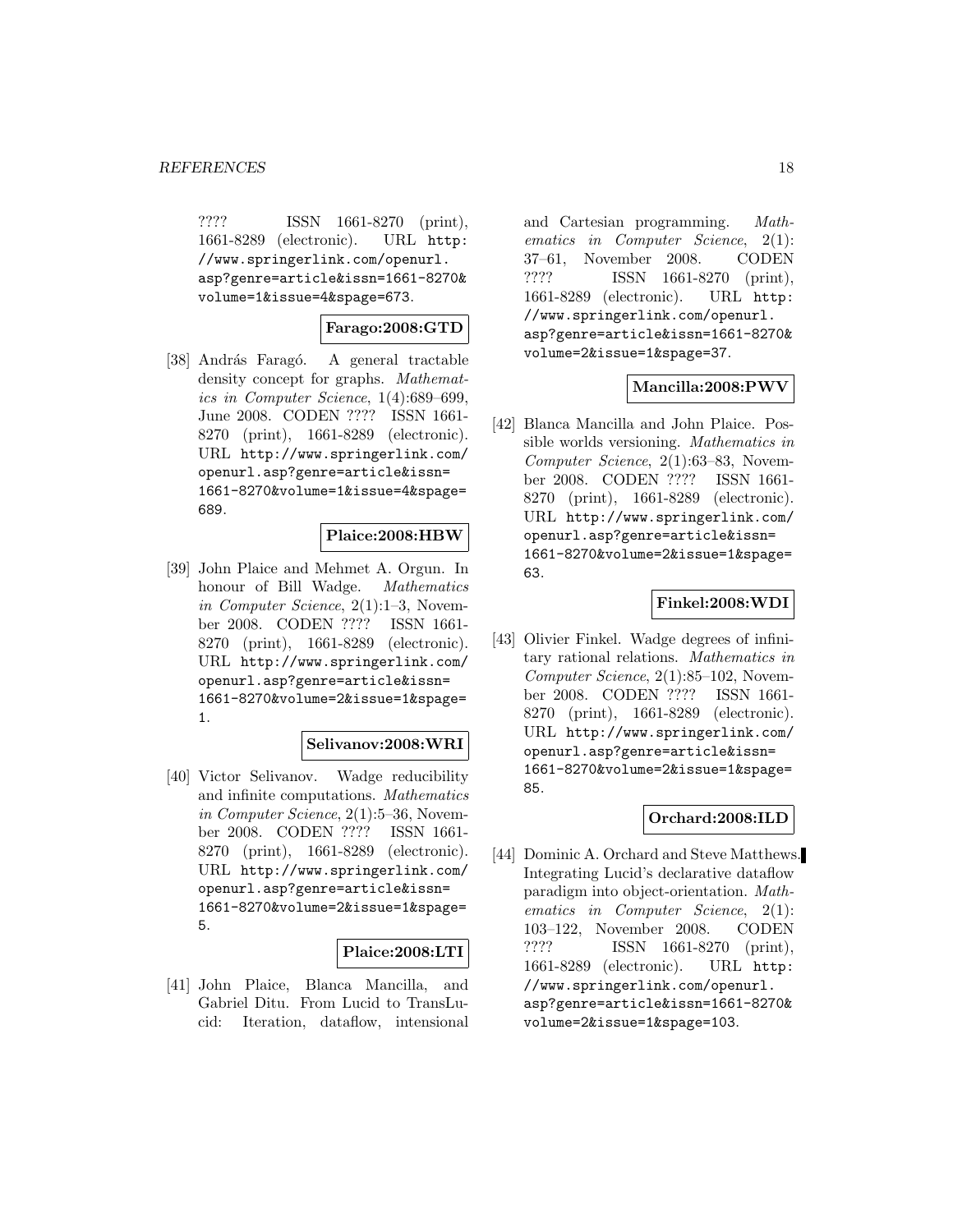#### **Charalambidis:2008:EII**

[45] Angelos Charalambidis, Athanasios Grivas, Nikolaos S. Papaspyrou, and Panos Rondogiannis. Efficient intensional implementation for lazy functional languages. Mathematics in Computer Science, 2(1):123–141, November 2008. CODEN ???? ISSN 1661-8270 (print), 1661-8289 (electronic). URL http: //www.springerlink.com/openurl. asp?genre=article&issn=1661-8270& volume=2&issue=1&spage=123.

#### **Orgun:2008:KRR**

[46] Mehmet A. Orgun, Chuchang Liu, and Abhaya C. Nayak. Knowledge representation, reasoning and integration using temporal logic with clocks. Mathematics in Computer Science, 2 (1):143–163, November 2008. CO-DEN ???? ISSN 1661-8270 (print), 1661-8289 (electronic). URL http: //www.springerlink.com/openurl. asp?genre=article&issn=1661-8270& volume=2&issue=1&spage=143.

# **Orgun:2008:QHD**

[47] Mehmet A. Orgun. Querying historical data over multiple time-lines. Mathematics in Computer Science, 2 (1):165–191, November 2008. CO-DEN ???? ISSN 1661-8270 (print), 1661-8289 (electronic). URL http: //www.springerlink.com/openurl. asp?genre=article&issn=1661-8270& volume=2&issue=1&spage=165.

#### **Kerber:2008:F**

[48] Manfred Kerber. Foreword. Mathematics in Computer Science, 2(2): 193–194, December 2008. CODEN ???? ISSN 1661-8270 (print), 1661-8289 (electronic). URL http: //www.springerlink.com/openurl. asp?genre=article&issn=1661-8270& volume=2&issue=2&spage=193.

# **Aly:2008:ISS**

[49] Walaa Aly, Seiichi Uchida, and Masakazu Suzuki. Identifying subscripts and superscripts in mathematical documents. Mathematics in Computer Science, 2(2):195–209, December 2008. CO-DEN ???? ISSN 1661-8270 (print), 1661-8289 (electronic). URL http: //www.springerlink.com/openurl. asp?genre=article&issn=1661-8270& volume=2&issue=2&spage=195.

# **Cohen:2008:APG**

[50] Arjeh M. Cohen, Jan Willem Knopper, and Scott H. Murray. Automatic proof of graph nonisomorphism. Mathematics in Computer Science, 2(2):211–229, December 2008. CODEN ???? ISSN 1661- 8270 (print), 1661-8289 (electronic). URL http://www.springerlink.com/ openurl.asp?genre=article&issn= 1661-8270&volume=2&issue=2&spage= 211.

# **Urban:2008:ABC**

[51] Josef Urban and Geoff Sutcliffe. ATPbased Cross–Verification of Mizar proofs: Method, systems, and first experiments. Mathematics in Computer Science, 2(2):231–251, December 2008. CODEN ???? ISSN 1661-8270 (print), 1661-8289 (electronic). URL http: //www.springerlink.com/openurl. asp?genre=article&issn=1661-8270& volume=2&issue=2&spage=231.

# **Autexier:2008:OTP**

[52] Serge Autexier, Christoph Benzmüller, Dominik Dietrich, and Marc Wagner.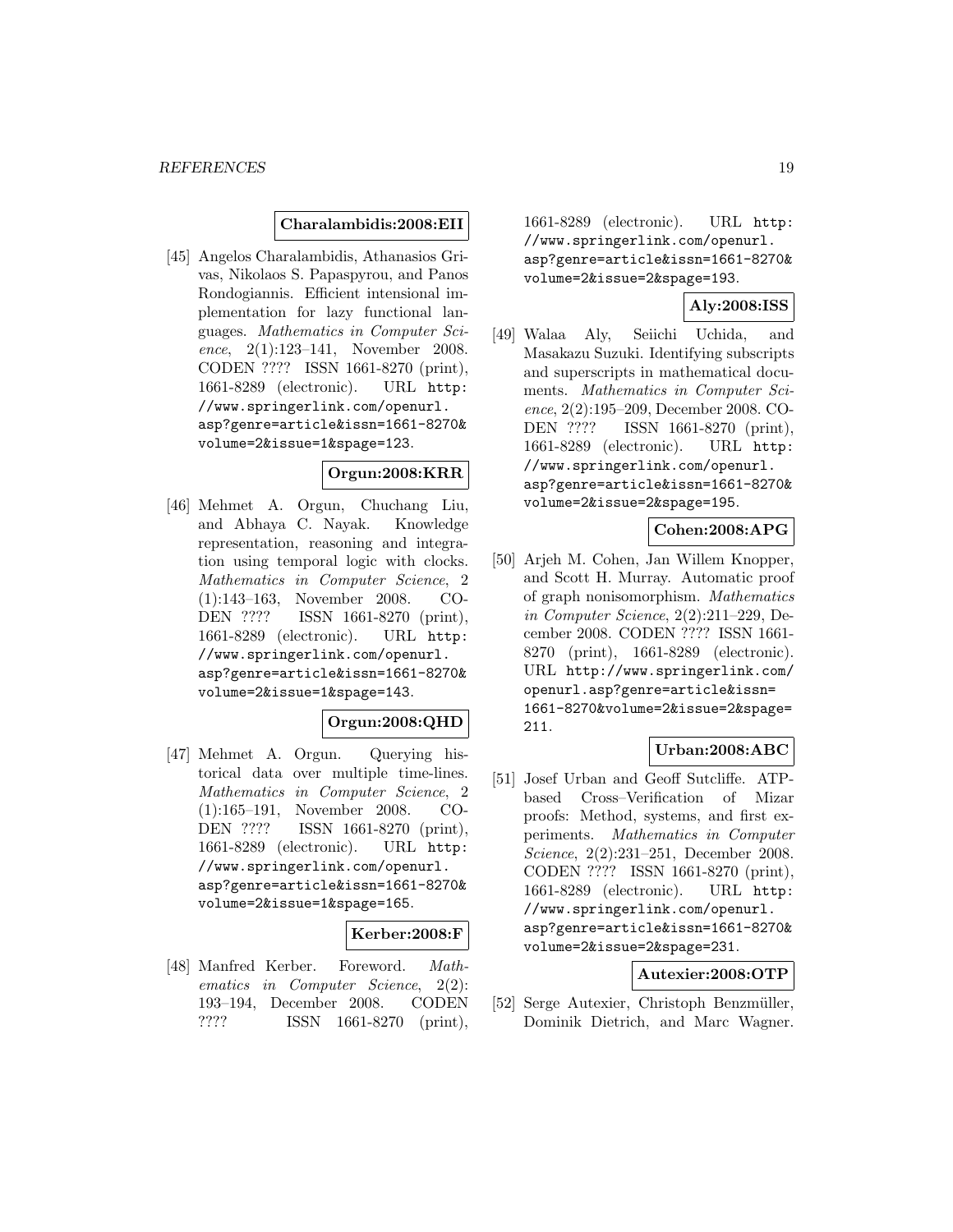Organization, transformation, and propagation of mathematical knowledge in  $\Omega$ mega. Mathematics in Computer Science, 2(2):253–277, December 2008. CO-DEN ???? ISSN 1661-8270 (print), 1661-8289 (electronic). URL http: //www.springerlink.com/openurl. asp?genre=article&issn=1661-8270& volume=2&issue=2&spage=253.

# **Kohlhase:2008:ULS**

[53] Michael Kohlhase. Using LAT<sub>E</sub>X as a semantic markup format. Mathematics in Computer Science, 2(2):279–304, December 2008. CODEN ???? ISSN 1661- 8270 (print), 1661-8289 (electronic). URL http://www.springerlink.com/ openurl.asp?genre=article&issn= 1661-8270&volume=2&issue=2&spage= 279.

### **Altamimi:2008:MQL**

[54] Moody Ebrahem Altamimi and Abdou Youssef. A math query language with an expanded set of wildcards. Mathematics in Computer Science, 2(2):305–331, December 2008. CODEN ???? ISSN 1661- 8270 (print), 1661-8289 (electronic). URL http://www.springerlink.com/ openurl.asp?genre=article&issn= 1661-8270&volume=2&issue=2&spage= 305.

### **Youssef:2008:RRH**

[55] Abdou S. Youssef. Relevance ranking and hit description in math search. Mathematics in Computer Science, 2 (2):333–353, December 2008. CO-DEN ???? ISSN 1661-8270 (print), 1661-8289 (electronic). URL http: //www.springerlink.com/openurl. asp?genre=article&issn=1661-8270& volume=2&issue=2&spage=333.

# **Coen:2008:SDE**

[56] Claudio Sacerdoti Coen and Stefano Zacchiroli. Spurious disambiguation errors and how to get rid of them. Mathematics in Computer Science, 2(2):355–378, December 2008. CODEN ???? ISSN 1661- 8270 (print), 1661-8289 (electronic). URL http://www.springerlink.com/ openurl.asp?genre=article&issn= 1661-8270&volume=2&issue=2&spage= 355.

# **Davenport:2008:FEO**

[57] James H. Davenport and Paul Libbrecht. The freedom to extend Open-Math and its utility. Mathematics in Computer Science, 2(2):379–398, December 2008. CODEN ???? ISSN 1661- 8270 (print), 1661-8289 (electronic). URL http://www.springerlink.com/ openurl.asp?genre=article&issn= 1661-8270&volume=2&issue=2&spage= 379.

### **Anai:2009:F**

[58] Hirokazu Anai and Katsuhisa Horimoto. Foreword. Mathematics in Computer Science, 2(3):399–400, March 2009. CO-DEN ???? ISSN 1661-8270 (print), 1661-8289 (electronic). URL http: //www.springerlink.com/openurl. asp?genre=article&issn=1661-8270& volume=2&issue=3&spage=399.

# **Tamura:2009:ASA**

[59] Takeyuki Tamura and Tatsuya Akutsu. Algorithms for singleton attractor detection in planar and nonplanar AND/ OR Boolean networks. Mathematics in Computer Science, 2(3):401–420, March 2009. CODEN ???? ISSN 1661- 8270 (print), 1661-8289 (electronic).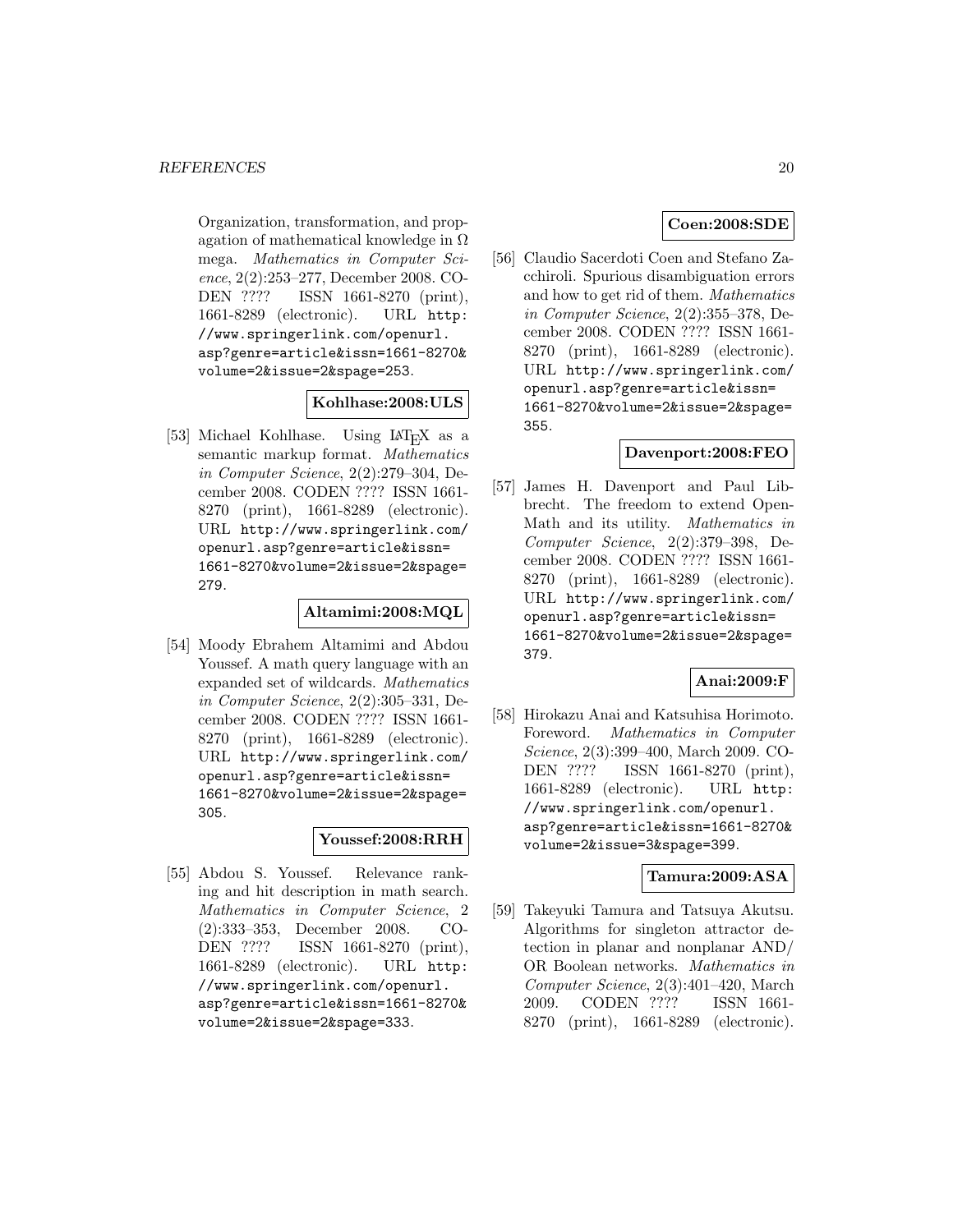URL http://www.springerlink.com/ openurl.asp?genre=article&issn= 1661-8270&volume=2&issue=3&spage= 401.

# **Siebert:2009:DBB**

[60] Heike Siebert. Deriving behavior of Boolean bioregulatory networks from subnetwork dynamics. Mathematics in Computer Science, 2(3):421–442, March 2009. CODEN ???? ISSN 1661- 8270 (print), 1661-8289 (electronic). URL http://www.springerlink.com/ openurl.asp?genre=article&issn= 1661-8270&volume=2&issue=3&spage= 421.

# **Boulier:2009:TAR**

[61] François Boulier, François Lemaire, Alexandre Sedoglavic, and Asli Urgüplü. Towards an automated reduction method for polynomial ODE models of biochemical reaction systems. Mathematics in Computer Science, 2 (3):443–464, March 2009. CODEN ???? ISSN 1661-8270 (print), 1661-8289 (electronic). URL http: //www.springerlink.com/openurl. asp?genre=article&issn=1661-8270& volume=2&issue=3&spage=443.

### **Bortolussi:2009:HDS**

[62] Luca Bortolussi and Alberto Policriti. Hybrid dynamics of stochastic  $\pi$ calculus. Mathematics in Computer Science, 2(3):465–491, March 2009. CO-DEN ???? ISSN 1661-8270 (print), 1661-8289 (electronic). URL http: //www.springerlink.com/openurl. asp?genre=article&issn=1661-8270& volume=2&issue=3&spage=465.

# **Sturm:2009:IAL**

[63] Thomas Sturm, Andreas Weber, Essam O. Abdel-Rahman, and M'hammed El Kahoui. Investigating algebraic and logical algorithms to solve Hopf bifurcation problems in algebraic biology. Mathematics in Computer Science, 2(3):493–515, March 2009. CO-DEN ???? ISSN 1661-8270 (print), 1661-8289 (electronic). URL http: //www.springerlink.com/openurl. asp?genre=article&issn=1661-8270& volume=2&issue=3&spage=493.

# **ElKahoui:2009:SDF**

[64] Mhammed El Kahoui and Adamou Otto. Stability of disease free equilibria in epidemiological models. Mathematics in Computer Science, 2(3):517–533, March 2009. CODEN ???? ISSN 1661- 8270 (print), 1661-8289 (electronic). URL http://www.springerlink.com/ openurl.asp?genre=article&issn= 1661-8270&volume=2&issue=3&spage= 517.

#### **McCaig:2009:IPS**

[65] Chris McCaig, Rachel Norman, and Carron Shankland. From individuals to populations: a symbolic process algebra approach to epidemiology. Mathematics in Computer Science, 2(3):535–556, March 2009. CODEN ???? ISSN 1661- 8270 (print), 1661-8289 (electronic). URL http://www.springerlink.com/ openurl.asp?genre=article&issn= 1661-8270&volume=2&issue=3&spage= 535.

### **Ilie:2009:CCE**

[66] Silvana Ilie, Robert M. Corless, and Chris Essex. The computational complexity of extrapolation methods.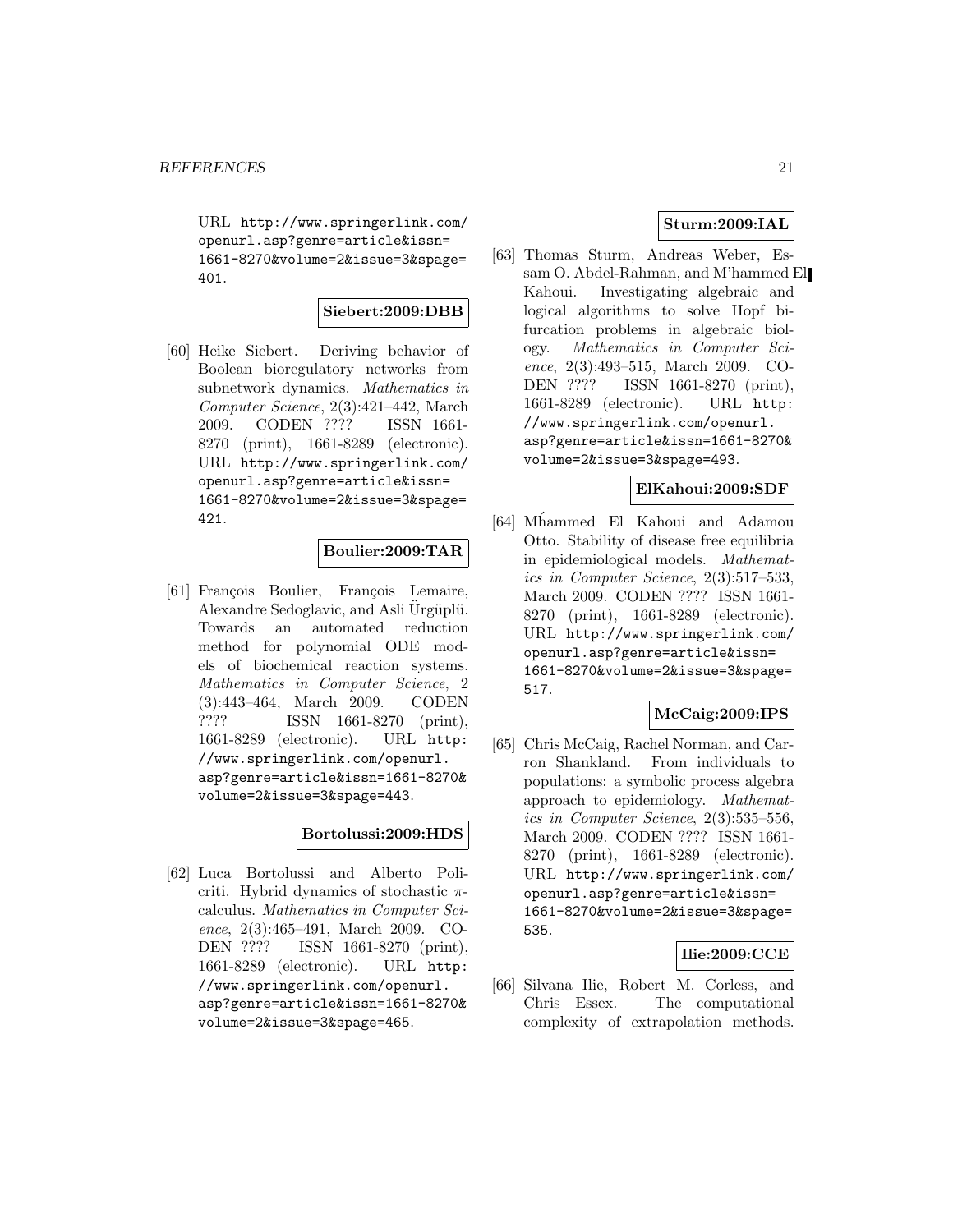Mathematics in Computer Science, 2 (4):557–566, December 2009. CO-DEN ???? ISSN 1661-8270 (print), 1661-8289 (electronic). URL http: //www.springerlink.com/openurl. asp?genre=article&issn=1661-8270& volume=2&issue=4&spage=557.

### **Pikkarainen:2009:BMR**

[67] Hanna K. Pikkarainen and Josef Schicho. A Bayesian model for root computation. Mathematics in Computer Science, 2(4):567–586, December 2009. CO-DEN ???? ISSN 1661-8270 (print), 1661-8289 (electronic). URL http: //www.springerlink.com/openurl. asp?genre=article&issn=1661-8270& volume=2&issue=4&spage=567.

#### **Nabeshima:2009:RGB**

[68] Katsusuke Nabeshima. Reduced Gröbner bases in polynomial rings over a polynomial ring. Mathematics in Computer Science, 2(4):587–599, December 2009. CODEN ???? ISSN 1661- 8270 (print), 1661-8289 (electronic). URL http://www.springerlink.com/ openurl.asp?genre=article&issn= 1661-8270&volume=2&issue=4&spage= 587.

# **Kapur:2009:ACG**

[69] Deepak Kapur and Yongyang Cai. An algorithm for computing a Gröbner basis of a polynomial ideal over a ring with zero divisors. Mathematics in Computer Science, 2(4):601–634, December 2009. CODEN ???? ISSN 1661-8270 (print), 1661-8289 (electronic). URL http: //www.springerlink.com/openurl. asp?genre=article&issn=1661-8270& volume=2&issue=4&spage=601.

# **Alcazar:2009:GLB**

[70] Juan Gerardo Alcázar. Good local behavior of offsets to implicit algebraic curves. Mathematics in Computer Science, 2(4):635–652, December 2009. CO-DEN ???? ISSN 1661-8270 (print), 1661-8289 (electronic). URL http: //www.springerlink.com/openurl. asp?genre=article&issn=1661-8270& volume=2&issue=4&spage=635.

### **Hellmuth:2009:LAP**

[71] Marc Hellmuth, Wilfried Imrich, Werner Klöckl, and Peter F. Stadler. Local algorithms for the prime factorization of strong product graphs. Mathematics in Computer Science, 2(4):653–682, December 2009. CODEN ???? ISSN 1661- 8270 (print), 1661-8289 (electronic). URL http://www.springerlink.com/ openurl.asp?genre=article&issn= 1661-8270&volume=2&issue=4&spage= 653.

# **Miller:2010:F**

[72] Mirka Miller and Koichi Wada. Foreword. Mathematics in Computer Science, 3(1):1–2, March 2010. CO-DEN ???? ISSN 1661-8270 (print), 1661-8289 (electronic). URL http: //www.springerlink.com/openurl. asp?genre=article&issn=1661-8270& volume=3&issue=1&spage=1.

#### **Baumgart:2010:PBG**

[73] Matthias Baumgart. Partitioning bispanning graphs into spanning trees. Mathematics in Computer Science, 3(1):3–15, March 2010. CODEN ???? ISSN 1661-8270 (print), 1661-8289 (electronic). URL http: //www.springerlink.com/openurl.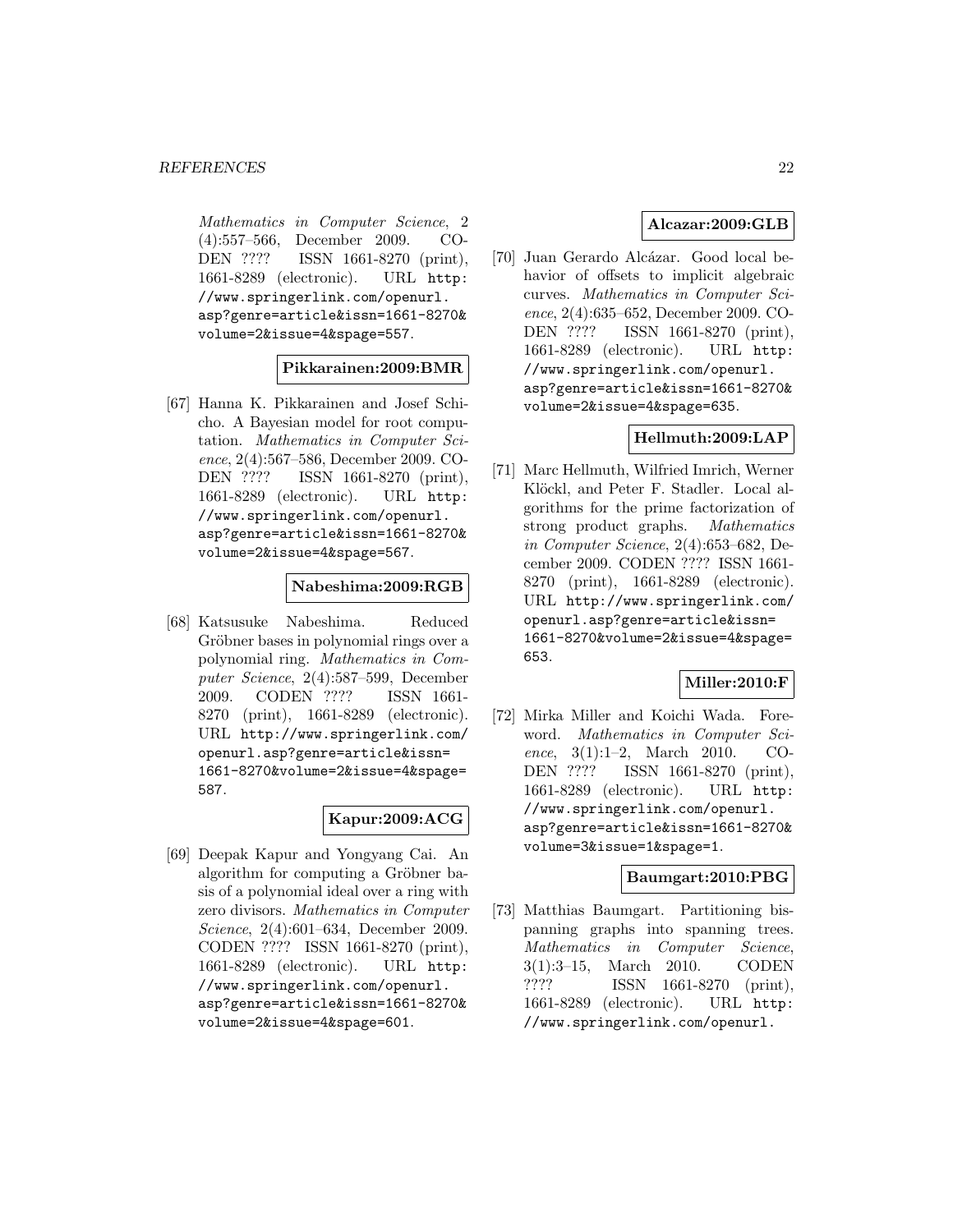asp?genre=article&issn=1661-8270& volume=3&issue=1&spage=3.

#### **Fischer:2010:FRM**

[74] Johannes Fischer and Volker Heun. Finding range minima in the middle: Approximations and applications. Mathematics in Computer Science, 3(1):17–30, March 2010. CO-DEN ???? ISSN 1661-8270 (print), 1661-8289 (electronic). URL http: //www.springerlink.com/openurl. asp?genre=article&issn=1661-8270& volume=3&issue=1&spage=17.

# **Fujita:2010:LCG**

[75] Satoshi Fujita. Loose cover of graphs. Mathematics in Computer Science, 3 (1):31–38, March 2010. CODEN ???? ISSN 1661-8270 (print), 1661-8289 (electronic). URL http: //www.springerlink.com/openurl. asp?genre=article&issn=1661-8270& volume=3&issue=1&spage=31.

# **Ichishima:2010:PLG**

[76] Rikio Ichishima and Akito Oshima. On partitional labelings of graphs. Mathematics in Computer Science, 3(1):39–45, March 2010. CODEN ???? ISSN 1661- 8270 (print), 1661-8289 (electronic). URL http://www.springerlink.com/ openurl.asp?genre=article&issn= 1661-8270&volume=3&issue=1&spage= 39.

### **Kutzelnigg:2010:IVC**

[77] Reinhard Kutzelnigg. An improved version of cuckoo hashing: Average case analysis of construction cost and search operations. Mathematics in Computer Science, 3(1):47–60, March 2010. CO-DEN ???? ISSN 1661-8270 (print),

1661-8289 (electronic). URL http: //www.springerlink.com/openurl. asp?genre=article&issn=1661-8270& volume=3&issue=1&spage=47.

# **Lee:2010:POS**

[78] Sof Anthony Lee. k-phase oscillator synchronization for graph coloring. Mathematics in Computer Science, 3(1):61–72, March 2010. CODEN ???? ISSN 1661- 8270 (print), 1661-8289 (electronic). URL http://www.springerlink.com/ openurl.asp?genre=article&issn= 1661-8270&volume=3&issue=1&spage= 61.

# **Mertzios:2010:PSE**

[79] George B. Mertzios and Walter Unger. Preemptive scheduling of equal-length jobs in polynomial time. Mathematics in Computer Science, 3(1):73–84, March 2010. CODEN ???? ISSN 1661- 8270 (print), 1661-8289 (electronic). URL http://www.springerlink.com/ openurl.asp?genre=article&issn= 1661-8270&volume=3&issue=1&spage= 73.

#### **Mertzios:2010:OAF**

[80] George B. Mertzios and Walter Unger. An optimal algorithm for the k-fixedendpoint path cover on proper interval graphs. Mathematics in Computer Science, 3(1):85–96, March 2010. CO-DEN ???? ISSN 1661-8270 (print), 1661-8289 (electronic). URL http: //www.springerlink.com/openurl. asp?genre=article&issn=1661-8270& volume=3&issue=1&spage=85.

### **Sivan:2010:CCP**

[81] Balasubramanian Sivan, S. Harini, and C. Pandu Rangan. On conditional cov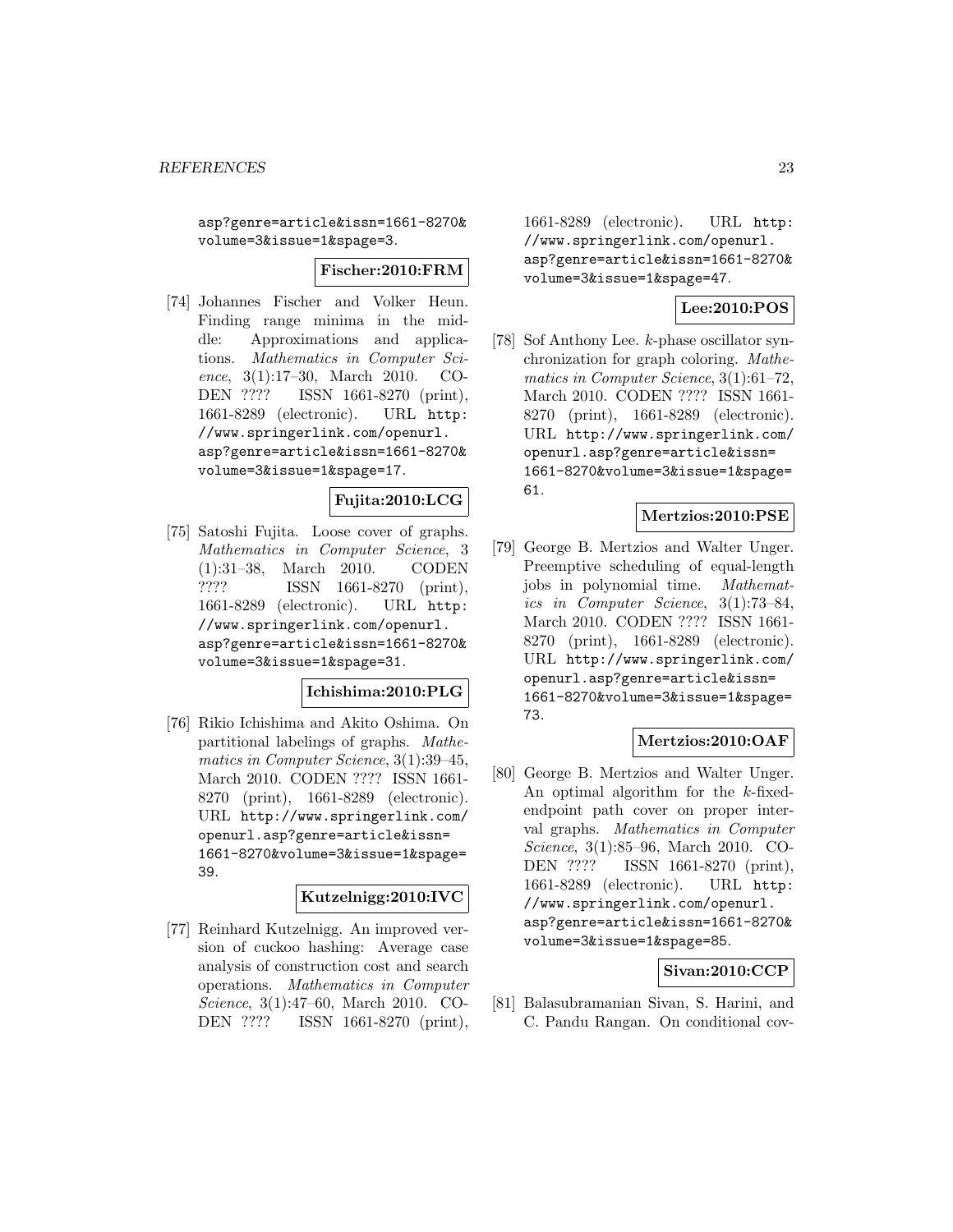ering problem. Mathematics in Computer Science, 3(1):97–107, March 2010. CODEN ???? ISSN 1661-8270 (print), 1661-8289 (electronic). URL http: //www.springerlink.com/openurl. asp?genre=article&issn=1661-8270& volume=3&issue=1&spage=97.

# **Tanaka:2010:PCC**

[82] Yuuki Tanaka and Yukio Shibata. On the pagenumber of the cube-connected cycles. Mathematics in Computer Science, 3(1):109–117, March 2010. CO-DEN ???? ISSN 1661-8270 (print), 1661-8289 (electronic). URL http: //www.springerlink.com/openurl. asp?genre=article&issn=1661-8270& volume=3&issue=1&spage=109.

# **Tang:2010:NRE**

[83] Jianmin Tang, Yuqing Lin, and Mirka Miller. New results on EX graphs. Mathematics in Computer Science, 3 (1):119–126, March 2010. CODEN ???? ISSN 1661-8270 (print), 1661-8289 (electronic). URL http: //www.springerlink.com/openurl. asp?genre=article&issn=1661-8270& volume=3&issue=1&spage=119.

# **Faugere:2010:F**

[84] Jean-Charles Faugère and Ludovic Perret. Foreword. Mathematics in Computer Science, 3(2):127–128, April 2010. CODEN ???? ISSN 1661-8270 (print), 1661-8289 (electronic). URL http: //www.springerlink.com/openurl. asp?genre=article&issn=1661-8270& volume=3&issue=2&spage=127.

### **Otmani:2010:CTM**

[85] Ayoub Otmani, Jean-Pierre Tillich, and Léonard Dallot. Cryptanalysis of two McEliece cryptosystems based on quasicyclic codes. Mathematics in Computer Science, 3(2):129–140, April 2010. CO-DEN ???? ISSN 1661-8270 (print), 1661-8289 (electronic). URL http: //www.springerlink.com/openurl. asp?genre=article&issn=1661-8270& volume=3&issue=2&spage=129.

# **Heuberger:2010:RAE**

[86] Clemens Heuberger. Redundant  $\tau$ adic expansions II: Non-optimality and chaotic behaviour. Mathematics in Computer Science, 3(2):141–157, April 2010. CODEN ???? ISSN 1661- 8270 (print), 1661-8289 (electronic). URL http://www.springerlink.com/ openurl.asp?genre=article&issn= 1661-8270&volume=3&issue=2&spage= 141.

#### **Eibach:2010:OGB**

[87] Tobias Eibach, Gunnar Völkel, and Enrico Pilz. Optimising Gröbner bases on Bivium. Mathematics in Computer Science, 3(2):159–172, April 2010. CO-DEN ???? ISSN 1661-8270 (print), 1661-8289 (electronic). URL http: //www.springerlink.com/openurl. asp?genre=article&issn=1661-8270& volume=3&issue=2&spage=159.

# **Duquesne:2010:TGL**

[88] Sylvain Duquesne. Traces of the group law on the Kummer surface of a curve of genus 2 in characteristic 2. Mathematics in Computer Science, 3(2):173–183, April 2010. CODEN ???? ISSN 1661- 8270 (print), 1661-8289 (electronic). URL http://www.springerlink.com/ openurl.asp?genre=article&issn= 1661-8270&volume=3&issue=2&spage= 173.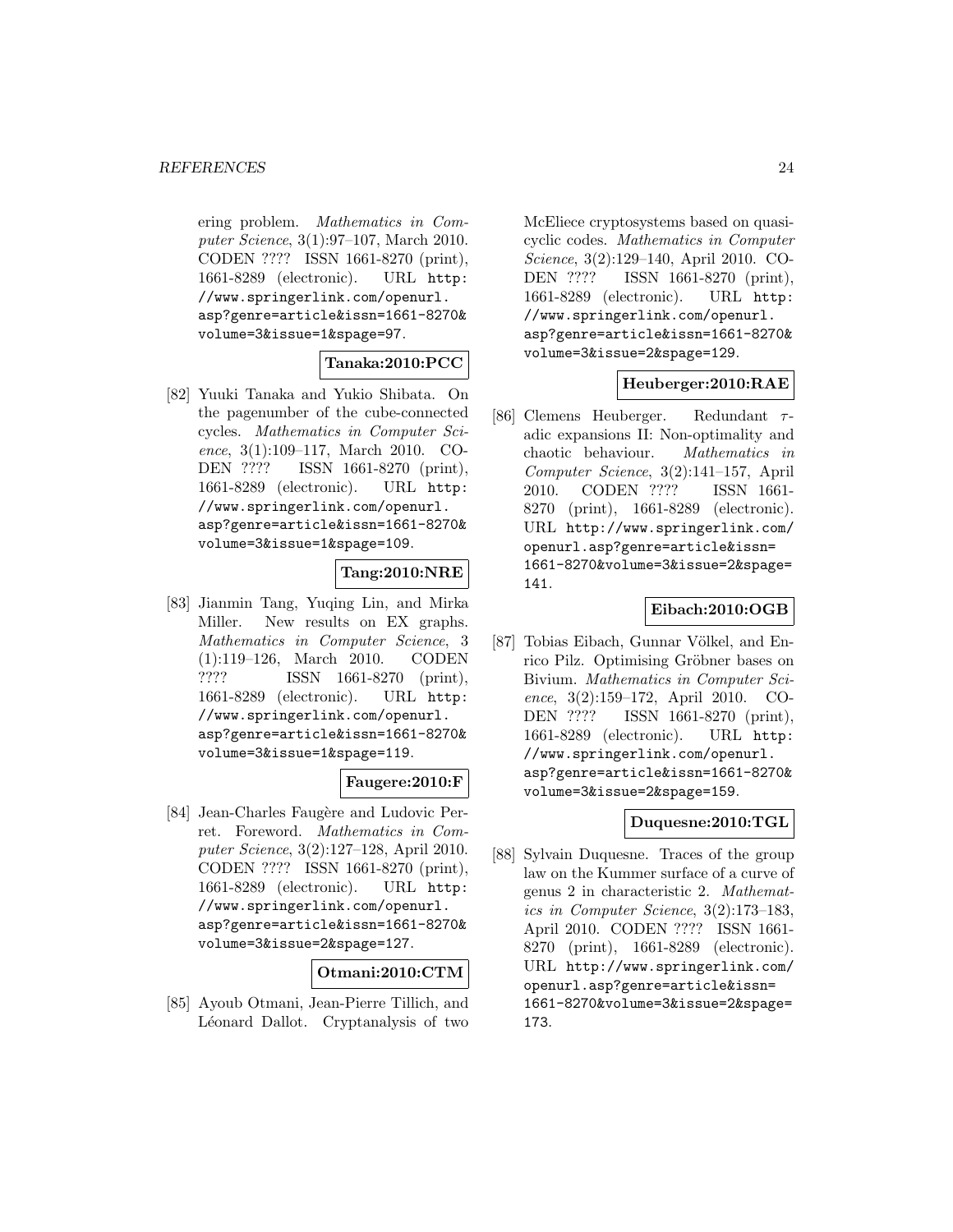# **Bulygin:2010:OSS**

[89] Stanislav Bulygin and Michael Brickenstein. Obtaining and solving systems of equations in key variables only for the small variants of AES. Mathematics in Computer Science, 3(2):185–200, April 2010. CODEN ???? ISSN 1661- 8270 (print), 1661-8289 (electronic). URL http://www.springerlink.com/ openurl.asp?genre=article&issn= 1661-8270&volume=3&issue=2&spage= 185.

# **Lee:2010:CGC**

[90] Moon Sung Lee and Sang Geun Hahn. Cryptanalysis of the GGH cryptosystem. Mathematics in Computer Science, 3(2):201–208, April 2010. CO-DEN ???? ISSN 1661-8270 (print), 1661-8289 (electronic). URL http: //www.springerlink.com/openurl. asp?genre=article&issn=1661-8270& volume=3&issue=2&spage=201.

### **Minzlaff:2010:CZF**

[91] Moritz Minzlaff. Computing zeta functions of superelliptic curves in larger characteristic. Mathematics in Computer Science, 3(2):209–224, April 2010. CODEN ???? ISSN 1661-8270 (print), 1661-8289 (electronic). URL http: //www.springerlink.com/openurl. asp?genre=article&issn=1661-8270& volume=3&issue=2&spage=209.

### **Autexier:2010:FSI**

[92] Serge Autexier, Petr Sojka, and Masakazu Suzuki. Foreword to the special issue on authoring, digitalization and management of mathematical knowledge. Mathematics in Computer Science, 3(3):225–226, May 2010. CO-DEN ???? ISSN 1661-8270 (print),

1661-8289 (electronic). URL http: //www.springerlink.com/openurl. asp?genre=article&issn=1661-8270& volume=3&issue=3&spage=225.

# **Bouche:2010:DML**

[93] Thierry Bouche. Digital mathematics libraries: The good, the bad, the ugly. Mathematics in Computer Science, 3(3):227–241, May 2010. CO-DEN ???? ISSN 1661-8270 (print), 1661-8289 (electronic). URL http: //www.springerlink.com/openurl. asp?genre=article&issn=1661-8270& volume=3&issue=3&spage=227.

#### **Macias-Virgos:2010:DPS**

[94] E. Macías-Virgós and R. de la Viesca. Digitization projects in Spain. Mathematics in Computer Science, 3 (3):243–250, May 2010. CODEN ???? ISSN 1661-8270 (print), 1661-8289 (electronic). URL http: //www.springerlink.com/openurl. asp?genre=article&issn=1661-8270& volume=3&issue=3&spage=243.

### **Mijajlovic:2010:DME**

[95] Zarko Mijajlovič, Zoran Ognjanovič, and Aleksandar Pejovič. Digitization of mathematical editions in Serbia. Mathematics in Computer Science, 3(3):251–263, May 2010. CO-DEN ???? ISSN 1661-8270 (print), 1661-8289 (electronic). URL http: //www.springerlink.com/openurl. asp?genre=article&issn=1661-8270& volume=3&issue=3&spage=251.

### **Zamlynska:2010:EMC**

[96] Katarzyna Zamlyńska, Alek Tarkowski, and Tomasz Rosiek. Evolution of the mathematical collection of the Polish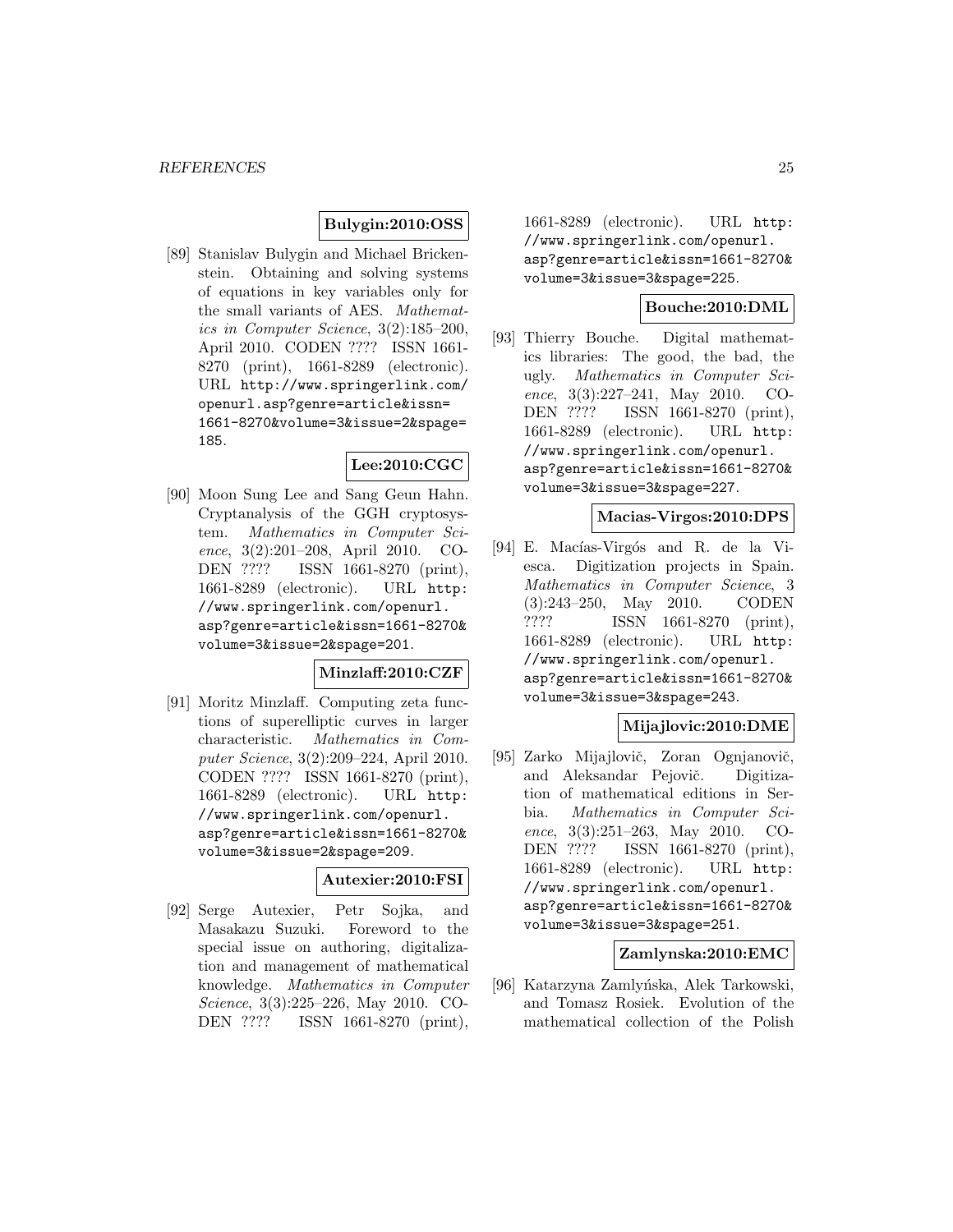Virtual Library of Science. Mathematics in Computer Science, 3(3):265–278, May 2010. CODEN ???? ISSN 1661- 8270 (print), 1661-8289 (electronic). URL http://www.springerlink.com/ openurl.asp?genre=article&issn= 1661-8270&volume=3&issue=3&spage= 265.

#### **Fujiyoshi:2010:GVM**

[97] Akio Fujiyoshi, Masakazu Suzuki, and Seiichi Uchida. Grammatical verification for mathematical formula recognition based on context-free tree grammar. Mathematics in Computer Science, 3(3):279–298, May 2010. CO-DEN ???? ISSN 1661-8270 (print), 1661-8289 (electronic). URL http: //www.springerlink.com/openurl. asp?genre=article&issn=1661-8270& volume=3&issue=3&spage=279.

#### **Stamerjohanns:2010:TLC**

[98] Heinrich Stamerjohanns, Michael Kohlhase, Deyan Ginev, Catalin David, and Bruce Miller. Transforming large collections of scientific publications to XML. Mathematics in Computer Science, 3(3):299–307, May 2010. CO-DEN ???? ISSN 1661-8270 (print), 1661-8289 (electronic). URL http: //www.springerlink.com/openurl. asp?genre=article&issn=1661-8270& volume=3&issue=3&spage=299.

#### **Aspinall:2010:THP**

[99] David Aspinall, Ewen Denney, and Christoph Lüth. Tactics for hierarchical proof. Mathematics in Computer Science, 3(3):309–330, May 2010. CO-DEN ???? ISSN 1661-8270 (print), 1661-8289 (electronic). URL http: //www.springerlink.com/openurl.

asp?genre=article&issn=1661-8270& volume=3&issue=3&spage=309.

### **Cohen:2010:MCI**

[100] A. M. Cohen, H. Cuypers, and R. Verrijzer. Mathematical context in interactive documents. Mathematics in Computer Science, 3(3):331–347, May 2010. CODEN ???? ISSN 1661-8270 (print), 1661-8289 (electronic). URL http: //www.springerlink.com/openurl. asp?genre=article&issn=1661-8270& volume=3&issue=3&spage=331.

#### **Heeren:2010:SRS**

[101] Bastiaan Heeren, Johan Jeuring, and Alex Gerdes. Specifying rewrite strategies for interactive exercises. Mathematics in Computer Science, 3(3):349–370, May 2010. CODEN ???? ISSN 1661- 8270 (print), 1661-8289 (electronic). URL http://www.springerlink.com/ openurl.asp?genre=article&issn= 1661-8270&volume=3&issue=3&spage= 349.

#### **Christodoulakis:2010:F**

[102] Manolis Christodoulakis and Costas S. Iliopoulos. Foreword. Mathematics in Computer Science, 3(4):371, June 2010. CODEN ???? ISSN 1661-8270 (print), 1661-8289 (electronic). URL http: //www.springerlink.com/openurl. asp?genre=article&issn=1661-8270& volume=3&issue=4&spage=371.

# **Puglisi:2010:FPA**

[103] Simon J. Puglisi, W. F. Smyth, and Munina Yusufu. Fast, practical algorithms for computing all the repeats in a string. Mathematics in Computer Science, 3(4):373–389, June 2010. CO-DEN ???? ISSN 1661-8270 (print),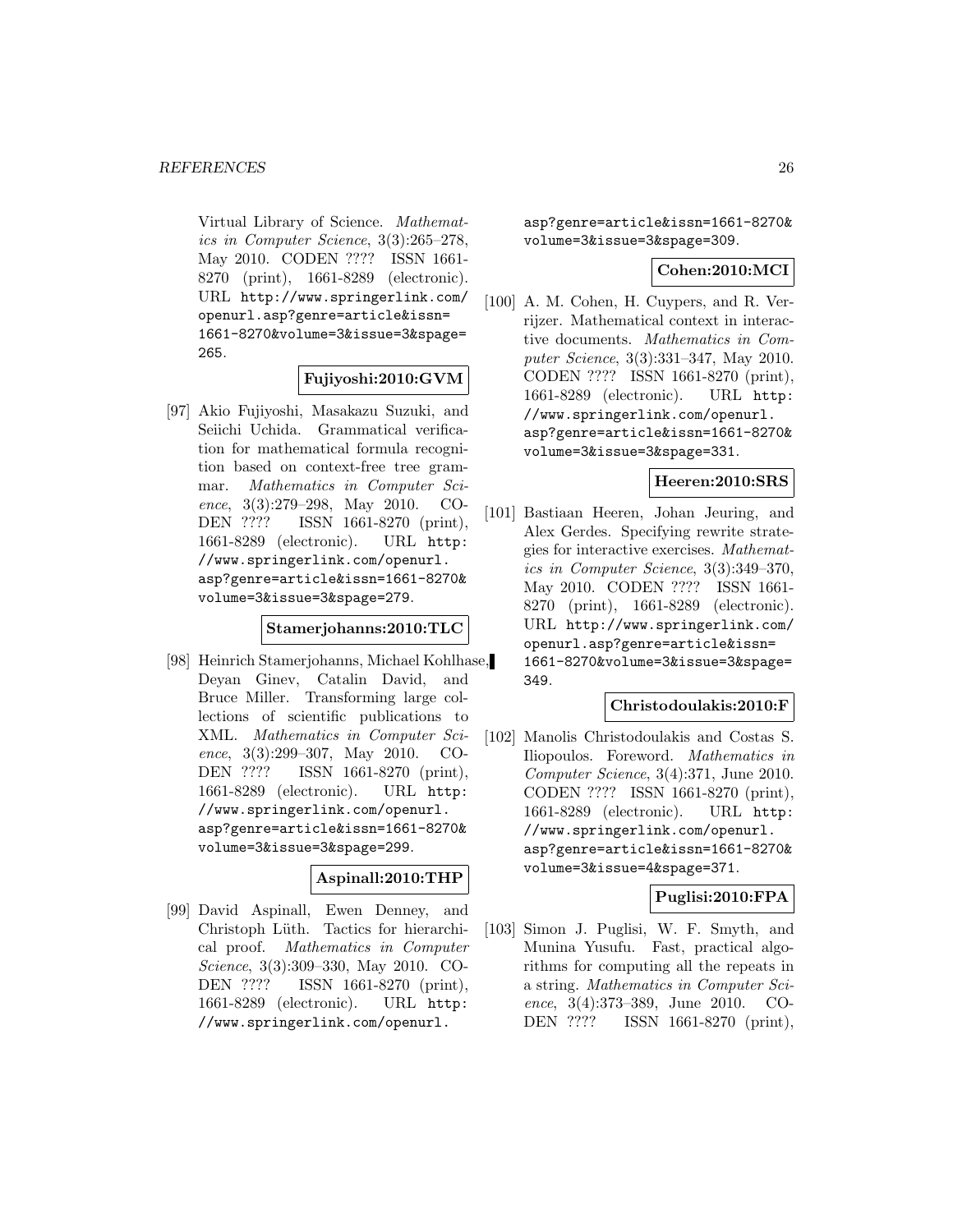1661-8289 (electronic). URL http: //www.springerlink.com/openurl. asp?genre=article&issn=1661-8270& volume=3&issue=4&spage=373.

# **Cinque:2010:SCP**

[104] Luigi Cinque, Sergio De Agostino, and Luca Lombardi. Scalability and communication in parallel low-complexity lossless compression. Mathematics in Computer Science, 3(4):391–406, June 2010. CODEN ???? ISSN 1661-8270 (print), 1661-8289 (electronic). URL http: //www.springerlink.com/openurl. asp?genre=article&issn=1661-8270& volume=3&issue=4&spage=391.

### **Kulekci:2010:BNB**

[105] M. Oguzhan Külekci. BLIM: a new bit-parallel pattern matching algorithm overcoming computer word size limitation. Mathematics in Computer Science, 3(4):407–420, June 2010. CO-DEN ???? ISSN 1661-8270 (print), 1661-8289 (electronic). URL http: //www.springerlink.com/openurl. asp?genre=article&issn=1661-8270& volume=3&issue=4&spage=407.

# **Ghosh:2010:RAS**

[106] Subhas Kumar Ghosh and Janardan Misra. A randomized algorithm for 3- SAT. Mathematics in Computer Science, 3(4):421–431, June 2010. CO-DEN ???? ISSN 1661-8270 (print), 1661-8289 (electronic). URL http: //www.springerlink.com/openurl. asp?genre=article&issn=1661-8270& volume=3&issue=4&spage=421.

# **Hasan:2010:COA**

[107] Masud Hasan, Tanaeem M. Moosa, and M. Sohel Rahman. Cache oblivious algorithms for the RMQ and the RMSQ problems. Mathematics in Computer Science, 3(4):433–442, June 2010. CO-DEN ???? ISSN 1661-8270 (print), 1661-8289 (electronic). URL http: //www.springerlink.com/openurl. asp?genre=article&issn=1661-8270& volume=3&issue=4&spage=433.

# **Pu:2010:ASE**

[108] Ida M. Pu and Yuji Shen. Analytical studies of energy-time efficiency of blocking expanding ring search. Mathematics in Computer Science, 3(4):443–456, June 2010. CO-DEN ???? ISSN 1661-8270 (print), 1661-8289 (electronic). URL http: //www.springerlink.com/openurl. asp?genre=article&issn=1661-8270& volume=3&issue=4&spage=443.

### **Dimitrova:2010:EVC**

[109] Elena S. Dimitrova. Estimating the volumes of the cones in a Gröbner fan. Mathematics in Computer Science, 3(4):457–463, June 2010. CO-DEN ???? ISSN 1661-8270 (print), 1661-8289 (electronic). URL http: //www.springerlink.com/openurl. asp?genre=article&issn=1661-8270& volume=3&issue=4&spage=457.

# **Albrecht:2010:ALS**

[110] A. A. Albrecht, P. C. R. Lane, and K. Steinhöfel. Analysis of local search landscapes for k-SAT instances. Mathematics in Computer Science, 3(4):465–488, June 2010. CO-DEN ???? ISSN 1661-8270 (print), 1661-8289 (electronic). URL http: //www.springerlink.com/openurl. asp?genre=article&issn=1661-8270& volume=3&issue=4&spage=465.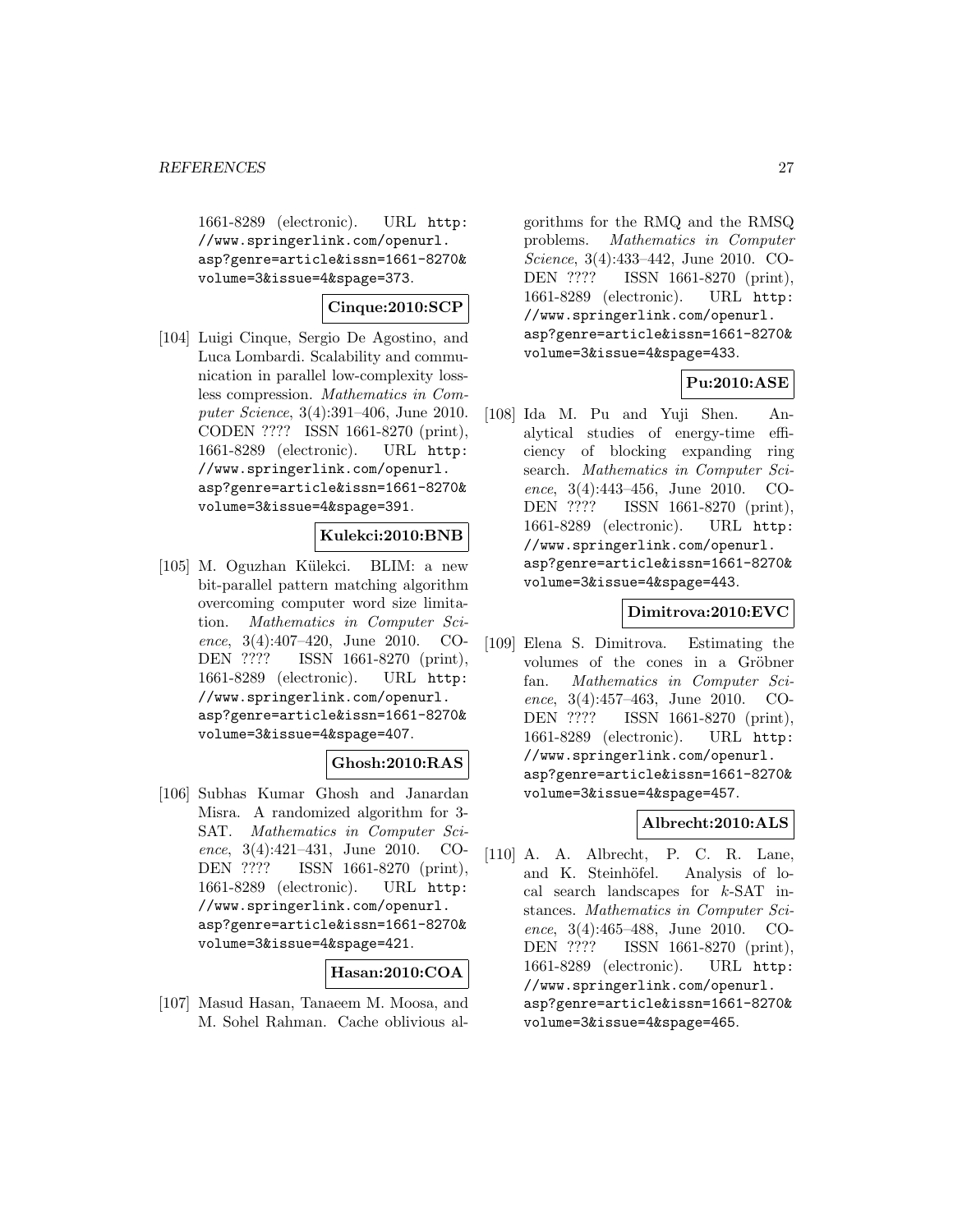# **Cooper:2010:SFP**

[111] Colin Cooper and Ryuhei Uehara. Scale free properties of random ktrees. Mathematics in Computer Science, 3(4):489–496, June 2010. CO-DEN ???? ISSN 1661-8270 (print), 1661-8289 (electronic). URL http: //www.springerlink.com/openurl. asp?genre=article&issn=1661-8270& volume=3&issue=4&spage=489.

# **Gonzalez-Vega:2010:F**

[112] Laureano Gonzalez-Vega and Sylvain Lazard. Foreword. Mathematics in Computer Science, 4(1):1–2, November 2010. CODEN ???? ISSN 1661- 8270 (print), 1661-8289 (electronic). URL http://www.springerlink.com/ openurl.asp?genre=article&issn= 1661-8270&volume=4&issue=1&spage= 1.

# **DAndrea:2010:NPR**

[113] Carlos D'Andrea and Martín Sombra. The Newton polygon of a rational plane curve. Mathematics in Computer Science, 4(1):3–24, November 2010. CO-DEN ???? ISSN 1661-8270 (print), 1661-8289 (electronic). URL http: //www.springerlink.com/openurl. asp?genre=article&issn=1661-8270& volume=4&issue=1&spage=3.

# **Emiris:2010:CNP**

[114] Ioannis Z. Emiris, Christos Konaxis, and Leonidas Palios. Computing the Newton polygon of the implicit equation. Mathematics in Computer Science, 4(1):25–44, November 2010. CO-<br>DEN ???? ISSN 1661-8270 (print). ISSN 1661-8270 (print), 1661-8289 (electronic). URL http: //www.springerlink.com/openurl.

asp?genre=article&issn=1661-8270& volume=4&issue=1&spage=25.

#### **Berberich:2010:APSa**

[115] Eric Berberich, Efi Fogel, Dan Halperin, Kurt Mehlhorn, and Ron Wein. Arrangements on parametric surfaces I: General framework and infrastructure. Mathematics in Computer Science, 4(1):45–66, November 2010. CO-DEN ???? ISSN 1661-8270 (print), 1661-8289 (electronic). URL http: //www.springerlink.com/openurl. asp?genre=article&issn=1661-8270& volume=4&issue=1&spage=45.

# **Berberich:2010:APSb**

[116] Eric Berberich, Efi Fogel, Dan Halperin, Michael Kerber, and Ophir Setter. Arrangements on parametric surfaces II: Concretizations and applications. Mathematics in Computer Science, 4 (1):67–91, November 2010. CO-DEN ???? ISSN 1661-8270 (print), 1661-8289 (electronic). URL http: //www.springerlink.com/openurl. asp?genre=article&issn=1661-8270& volume=4&issue=1&spage=67.

### **Lazard:2010:CTS**

[117] Daniel Lazard. CAD and topology of semi-algebraic sets. Mathematics in Computer Science, 4(1):93–112, November 2010. CODEN ???? ISSN 1661- 8270 (print), 1661-8289 (electronic). URL http://www.springerlink.com/ openurl.asp?genre=article&issn= 1661-8270&volume=4&issue=1&spage= 93.

# **Cheng:2010:TRA**

[118] Jinsan Cheng, Sylvain Lazard, Luis Peñaranda, Marc Pouget, Fabrice Rouillier, et al. On the topology of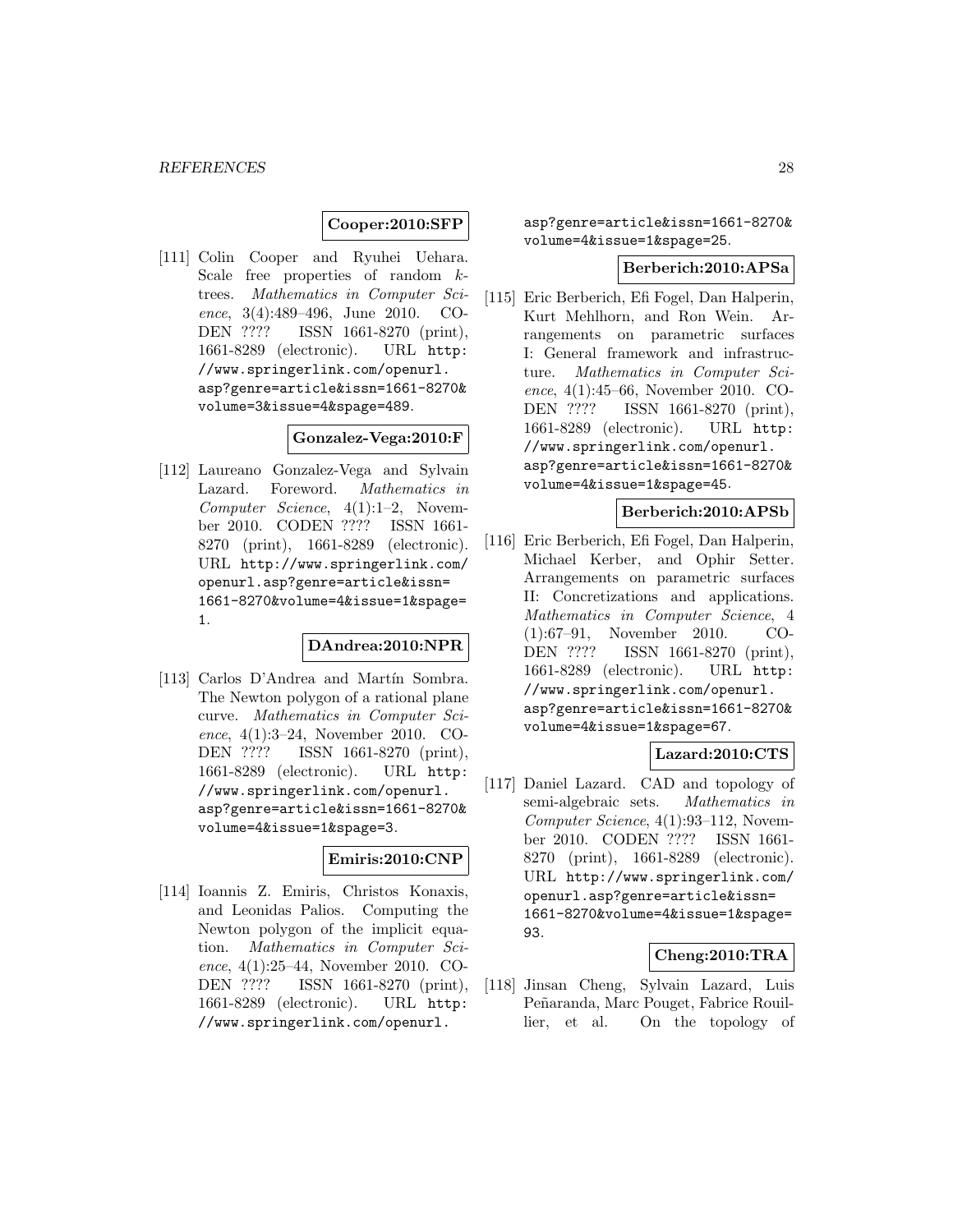real algebraic plane curves. Mathematics in Computer Science, 4(1): 113–137, November 2010. CODEN ???? ISSN 1661-8270 (print), 1661-8289 (electronic). URL http: //www.springerlink.com/openurl. asp?genre=article&issn=1661-8270& volume=4&issue=1&spage=113.

#### **Regensburger:2010:F**

[119] Georg Regensburger, Markus Rosenkranz, and William Y. Sit. Foreword. Mathematics in Computer Science, 4(2– 3):139–141, September 2010. CO-DEN ???? ISSN 1661-8270 (print), 1661-8289 (electronic). URL http: //www.springerlink.com/openurl. asp?genre=article&issn=1661-8270& volume=4&issue=2&spage=139.

#### **Levin:2010:DPI**

[120] Alexander Levin. Dimension polynomials of intermediate fields and krulltype dimension of finitely generated differential field extensions. Mathematics in Computer Science, 4(2– 3):143–150, September 2010. CO-DEN ???? ISSN 1661-8270 (print), 1661-8289 (electronic). URL http: //www.springerlink.com/openurl. asp?genre=article&issn=1661-8270& volume=4&issue=2&spage=143.

# **Morikawa:2010:DBE**

[121] Shuji Morikawa, Katsunori Saito, Taihei Takeuchi, and Hiroshi Umemura. Discrete Burgers' equation, binomial coefficients and mandala. Mathematics in Computer Science, 4(2– 3):151–167, September 2010. CO-DEN ???? ISSN 1661-8270 (print), 1661-8289 (electronic). URL http: //www.springerlink.com/openurl.

asp?genre=article&issn=1661-8270& volume=4&issue=2&spage=151.

#### **Kasman:2010:FRP**

[122] Alex Kasman and Emma Previato. Factorization and resultants of partial differential operators. Mathematics in Computer Science, 4(2– 3):169–184, September 2010. CO-<br>DEN ???? ISSN 1661-8270 (print). ISSN 1661-8270 (print), 1661-8289 (electronic). URL http: //www.springerlink.com/openurl. asp?genre=article&issn=1661-8270& volume=4&issue=2&spage=169.

# **Boulier:2010:NFA**

[123] François Boulier and François Lemaire. A normal form algorithm for regular differential chains. Mathematics in Computer Science, 4(2–3):185–201, September 2010. CODEN ???? ISSN 1661- 8270 (print), 1661-8289 (electronic). URL http://www.springerlink.com/ openurl.asp?genre=article&issn= 1661-8270&volume=4&issue=2&spage= 185.

#### **Cheviakov:2010:SCL**

[124] Alexei F. Cheviakov. Symbolic computation of local symmetries of nonlinear and linear partial and ordinary differential equations. Mathematics in Computer Science, 4(2–3):203–222, September 2010. CODEN ???? ISSN 1661- 8270 (print), 1661-8289 (electronic). URL http://www.springerlink.com/ openurl.asp?genre=article&issn= 1661-8270&volume=4&issue=2&spage= 203.

### **Shemyakova:2010:RTF**

[125] Ekaterina Shemyakova. Refinement of two-factor factorizations of a lin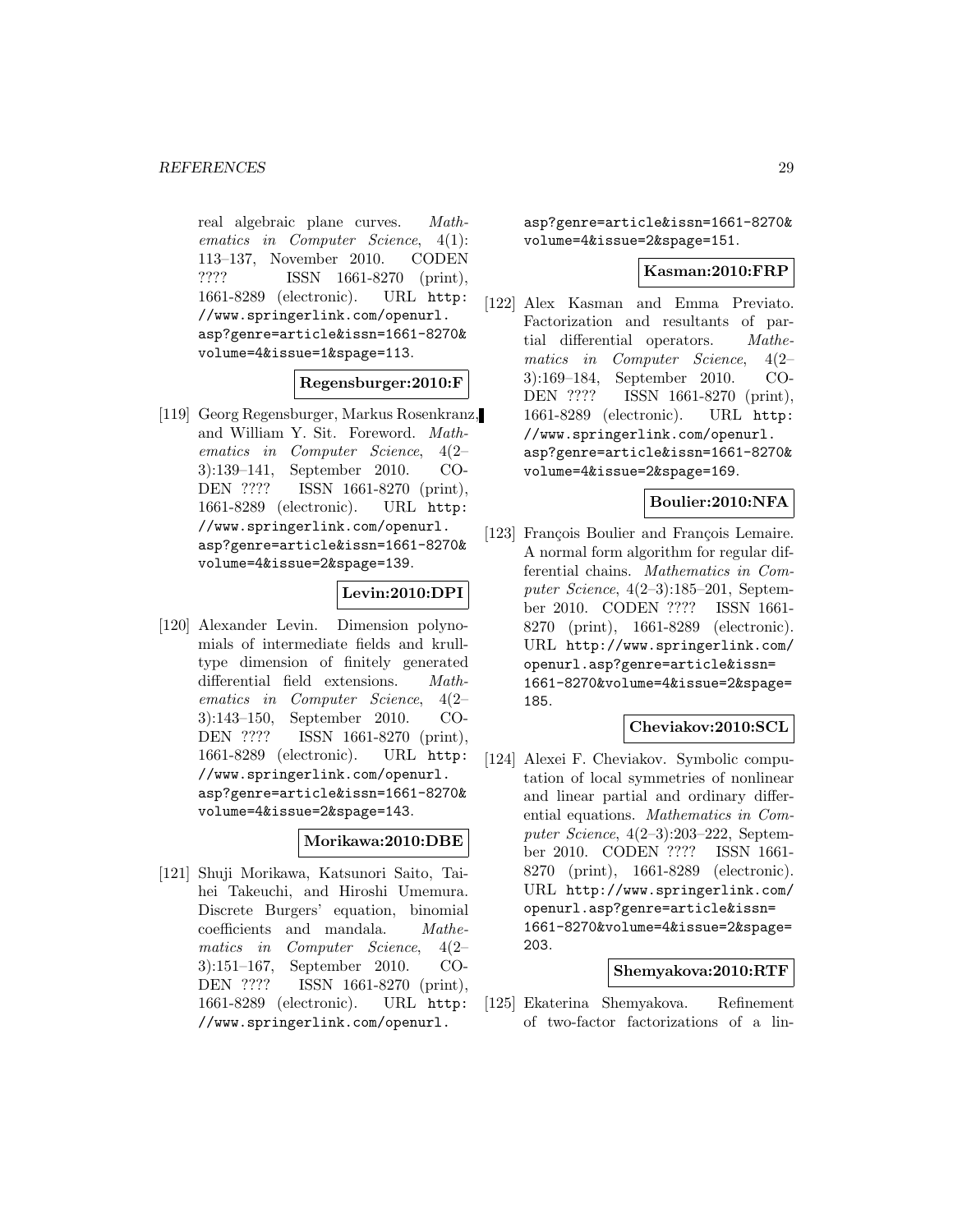ear partial differential operator of arbitrary order and dimension. Mathematics in Computer Science, 4(2– 3):223–230, September 2010. CO-DEN ???? ISSN 1661-8270 (print), 1661-8289 (electronic). URL http: //www.springerlink.com/openurl. asp?genre=article&issn=1661-8270& volume=4&issue=2&spage=223.

#### **Plesken:2010:LDE**

[126] Wilhelm Plesken and Daniel Robertz. Linear differential elimination for analytic functions. Mathematics in Computer Science, 4(2–3):231–242, September 2010. CODEN ???? ISSN 1661- 8270 (print), 1661-8289 (electronic). URL http://www.springerlink.com/ openurl.asp?genre=article&issn= 1661-8270&volume=4&issue=2&spage= 231.

# **Dimovski:2010:OCA**

[127] Ivan Dimovski and Margarita Spiridonova. Operational calculus approach to nonlocal Cauchy problems. Mathematics in Computer Science, 4(2– 3):243–258, September 2010. CO-DEN ???? ISSN 1661-8270 (print), 1661-8289 (electronic). URL http: //www.springerlink.com/openurl. asp?genre=article&issn=1661-8270& volume=4&issue=2&spage=243.

#### **Koutschan:2010:FAC**

[128] Christoph Koutschan. A fast approach to creative telescoping. Mathematics in Computer Science, 4(2– 3):259–266, September 2010. CO-DEN ???? ISSN 1661-8270 (print), 1661-8289 (electronic). URL http: //www.springerlink.com/openurl. asp?genre=article&issn=1661-8270& volume=4&issue=2&spage=259.

### **Barkatou:2010:MMM**

[129] Moulay A. Barkatou, Gary Broughton, and Eckhard Pflügel. A monomial-bymonomial method for computing regular solutions of systems of pseudolinear equations. Mathematics in Computer Science, 4(2–3):267–288, September 2010. CODEN ???? ISSN 1661- 8270 (print), 1661-8289 (electronic). URL http://www.springerlink.com/ openurl.asp?genre=article&issn= 1661-8270&volume=4&issue=2&spage= 267.

#### **Boudellioua:2010:SRL**

[130] M. S. Boudellioua and A. Quadrat. Serre's reduction of linear functional systems. Mathematics in Computer Science, 4(2–3):289–312, September 2010. CODEN ???? ISSN 1661-8270 (print), 1661-8289 (electronic). URL http: //www.springerlink.com/openurl. asp?genre=article&issn=1661-8270& volume=4&issue=2&spage=289.

# **Guo:2010:EGFa**

[131] Li Guo and William Y. Sit. Enumeration and generating functions of Rota–Baxter words. Mathematics in Computer Science, 4(2–3):313–337, September 2010. CODEN ???? ISSN 1661-8270 (print), 1661-8289 (electronic). URL http: //www.springerlink.com/openurl. asp?genre=article&issn=1661-8270& volume=4&issue=2&spage=313.

# **Guo:2010:EGFb**

[132] Li Guo and William Y. Sit. Enumeration and generating functions of differential Rota–Baxter words. Mathematics in Computer Science, 4(2– 3):339–358, September 2010. CO-DEN ???? ISSN 1661-8270 (print),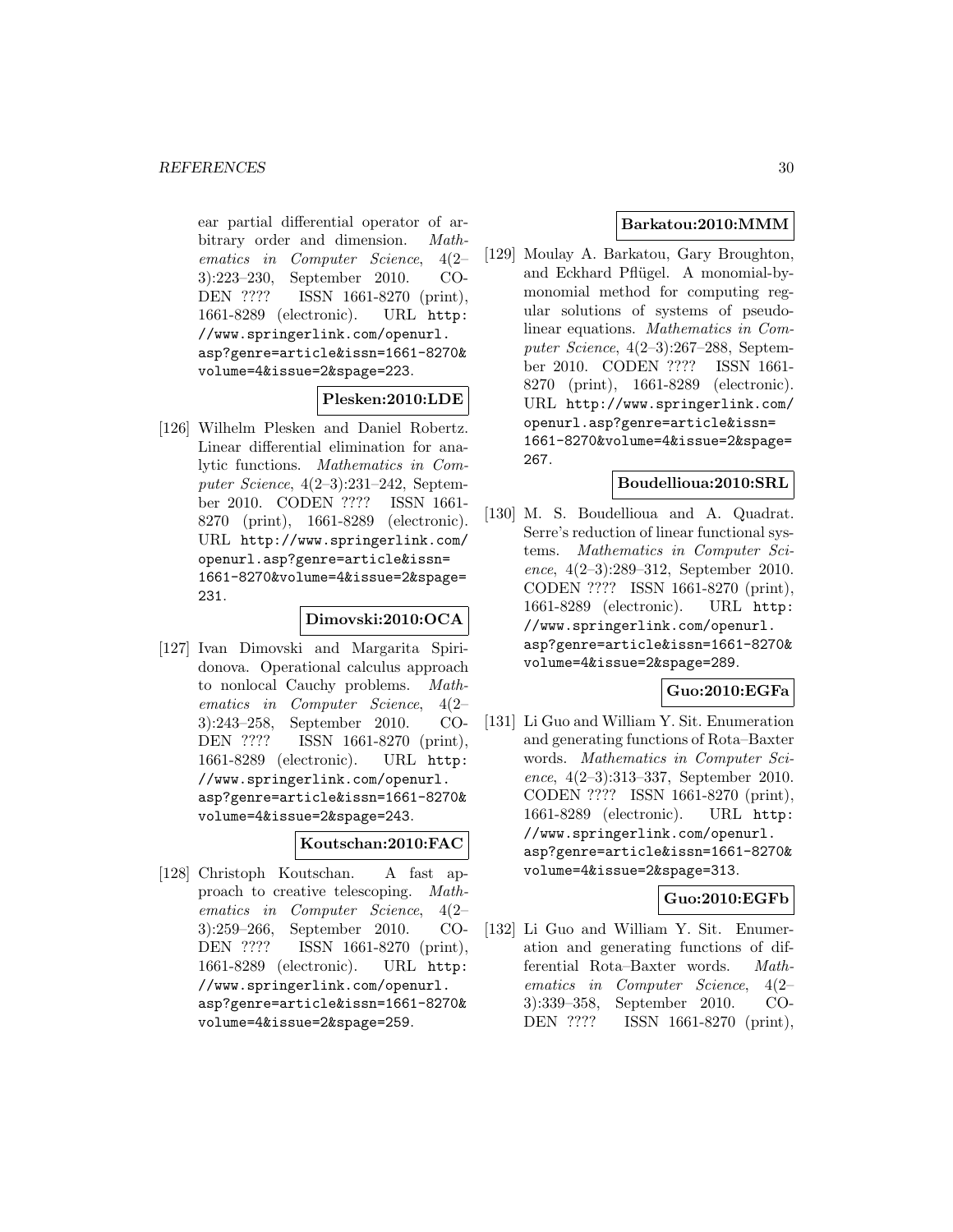1661-8289 (electronic). URL http: //www.springerlink.com/openurl. asp?genre=article&issn=1661-8270& volume=4&issue=2&spage=339.

# **Andres:2010:CMT**

[133] Daniel Andres, Michael Brickenstein, Viktor Levandovskyy, Jorge Martín-Morales, and Hans Schönemann. Constructive D-module theory with Singular. Mathematics in Computer Science, 4(2–3):359–383, September 2010. CO-DEN ???? ISSN 1661-8270 (print), 1661-8289 (electronic). URL http: //www.springerlink.com/openurl. asp?genre=article&issn=1661-8270& volume=4&issue=2&spage=359.

# **Vegter:2010:F**

[134] Gert Vegter and Chee K. Yap. Foreword. Mathematics in Computer Science, 4(4):385–387, December 2010. CO-DEN ???? ISSN 1661-8270 (print), 1661-8289 (electronic). URL http: //www.springerlink.com/openurl. asp?genre=article&issn=1661-8270& volume=4&issue=4&spage=385.

# **Gu:2010:FCC**

[135] David Xianfeng Gu, Feng Luo, and Shing-Tung Yau. Fundamentals of computational conformal geometry. Mathematics in Computer Science, 4(4): 389–429, December 2010. CODEN ???? ISSN 1661-8270 (print), 1661-8289 (electronic). URL http: //www.springerlink.com/openurl. asp?genre=article&issn=1661-8270& volume=4&issue=4&spage=389.

#### **Boissonnat:2010:TSS**

[136] Jean-Daniel Boissonnat and Arijit Ghosh. Triangulating smooth submanifolds with light scaffolding. Mathematics in Computer Science, 4(4):431–461, December 2010. CODEN ???? ISSN 1661- 8270 (print), 1661-8289 (electronic). URL http://www.springerlink.com/ openurl.asp?genre=article&issn= 1661-8270&volume=4&issue=4&spage= 431.

### **Yang:2010:EBA**

[137] Huaiping Yang, Bert Jüttler, and Laureano Gonzalez-Vega. An evolutionbased approach for approximate parameterization of implicitly defined curves by polynomial parametric spline curves. Mathematics in Computer Science, 4 (4):463–479, December 2010. CO-DEN ???? ISSN 1661-8270 (print), 1661-8289 (electronic). URL http: //www.springerlink.com/openurl. asp?genre=article&issn=1661-8270& volume=4&issue=4&spage=463.

### **Sagraloff:2010:GAI**

[138] Michael Sagraloff. A general approach to isolating roots of a bitstream polynomial. Mathematics in Computer Science, 4(4):481–506, December 2010. CO-DEN ???? ISSN 1661-8270 (print), 1661-8289 (electronic). URL http: //www.springerlink.com/openurl. asp?genre=article&issn=1661-8270& volume=4&issue=4&spage=481.

# **Batra:2010:GCI**

[139] Prashant Batra. Globally convergent, iterative path-following for algebraic equations. Mathematics in Computer Science, 4(4):507–537, December 2010. CODEN ???? ISSN 1661-8270 (print), 1661-8289 (electronic). URL http: //www.springerlink.com/openurl. asp?genre=article&issn=1661-8270& volume=4&issue=4&spage=507.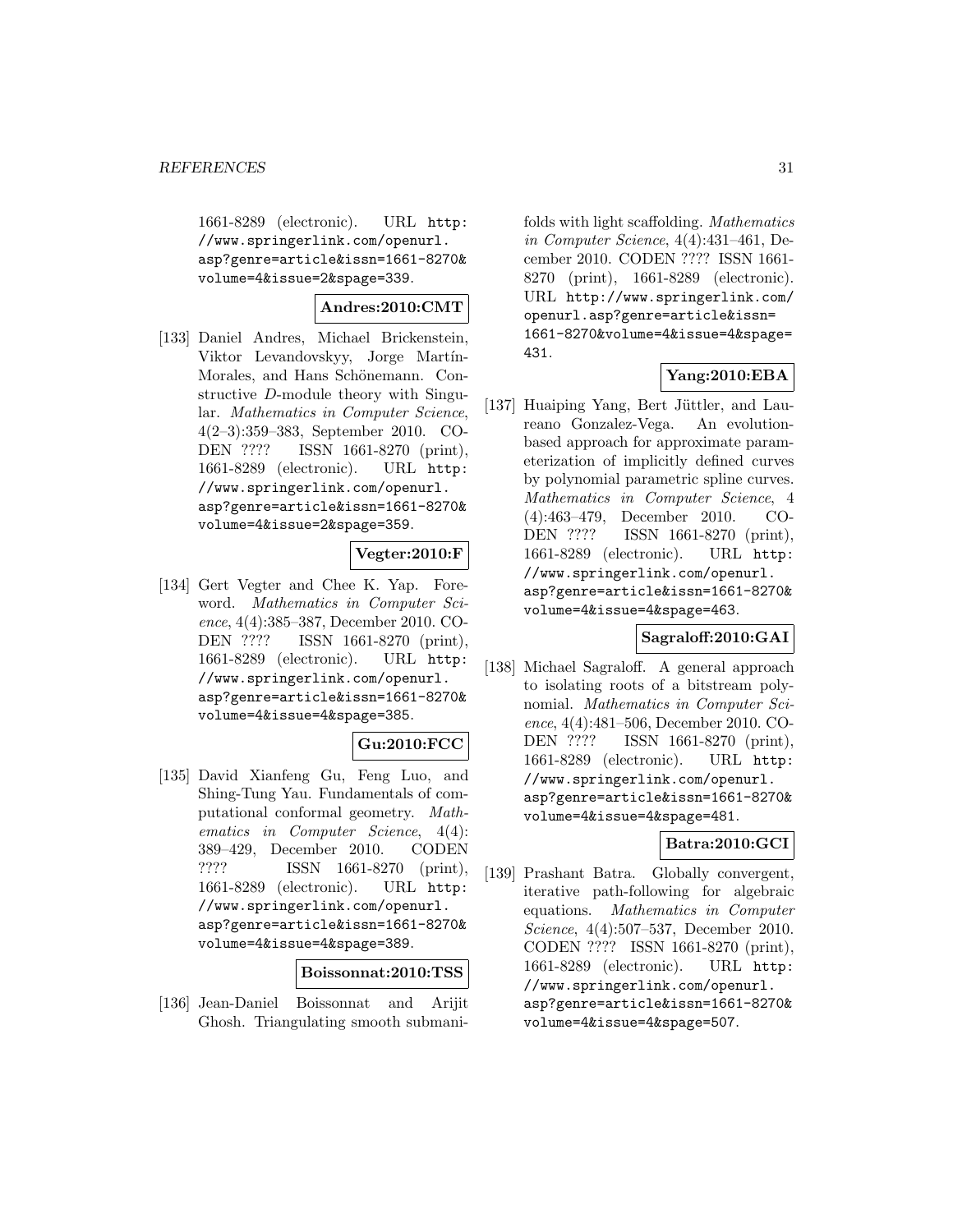# **Morig:2010:DIG**

[140] Marc Mörig, Ivo Rössling, and Stefan Schirra. On design and implementation of a generic number type for real algebraic number computations based on expression dags. Mathematics in Computer Science, 4(4):539–556, December 2010. CODEN ???? ISSN 1661- 8270 (print), 1661-8289 (electronic). URL http://www.springerlink.com/ openurl.asp?genre=article&issn= 1661-8270&volume=4&issue=4&spage= 539.

# **Miller:2011:F**

[141] Mirka Miller, Bharati Rajan, and Joe Ryan. Foreword. Mathematics in Computer Science, 5(1):1–2, March 2011. CODEN ???? ISSN 1661-8270 (print), 1661-8289 (electronic). URL http: //www.springerlink.com/openurl. asp?genre=article&issn=1661-8270& volume=5&issue=1&spage=1.

#### **Acharya:2011:SHP**

[142] B. D. Acharya. Supra-hereditary properties of hypergraphs. Mathematics in Computer Science, 5(1):3–6, March 2011. CODEN ???? ISSN 1661- 8270 (print), 1661-8289 (electronic). URL http://www.springerlink.com/ openurl.asp?genre=article&issn= 1661-8270&volume=5&issue=1&spage= 3.

#### **Bommanahal:2011:PGC**

[143] Basavanagoud Bommanahal and Keerthi G. Mirajkar. On Plick graphs with coarseness number one. Mathematics in Computer Science, 5(1):7–10, March 2011. CODEN ???? ISSN 1661-8270 (print), 1661-8289 (electronic). URL http: //www.springerlink.com/openurl.

asp?genre=article&issn=1661-8270& volume=5&issue=1&spage=7.

#### **Brankovic:2011:GLS**

[144] Ljiljana Brankovic and Ian M. Wanless. Graceful labelling: State of the art, applications and future directions. Mathematics in Computer Science, 5(1):11–20, March 2011. CODEN ???? ISSN 1661- 8270 (print), 1661-8289 (electronic). URL http://www.springerlink.com/ openurl.asp?genre=article&issn= 1661-8270&volume=5&issue=1&spage= 11.

#### **Cada:2011:NDC**

[145] Roman Cada, Evelyne Flandrin, and Haiyan Kang. A note on degree conditions for traceability in locally clawfree graphs. Mathematics in Computer Science, 5(1):21–25, March 2011. CO-DEN ???? ISSN 1661-8270 (print), 1661-8289 (electronic). URL http: //www.springerlink.com/openurl. asp?genre=article&issn=1661-8270& volume=5&issue=1&spage=21.

#### **Chaudhuri:2011:ISS**

[146] Pranay Chaudhuri and Hussein Thompson. Improved self-stabilizing algorithms for  $L(2,1)$ -labeling tree networks. Mathematics in Computer Science, 5(1):27–39, March 2011. CO-DEN ???? ISSN 1661-8270 (print), 1661-8289 (electronic). URL http: //www.springerlink.com/openurl. asp?genre=article&issn=1661-8270& volume=5&issue=1&spage=27.

#### **Ichishima:2011:POR**

[147] Rikio Ichishima and Akito Oshima. On partitional and other related graphs. Mathematics in Computer Science, 5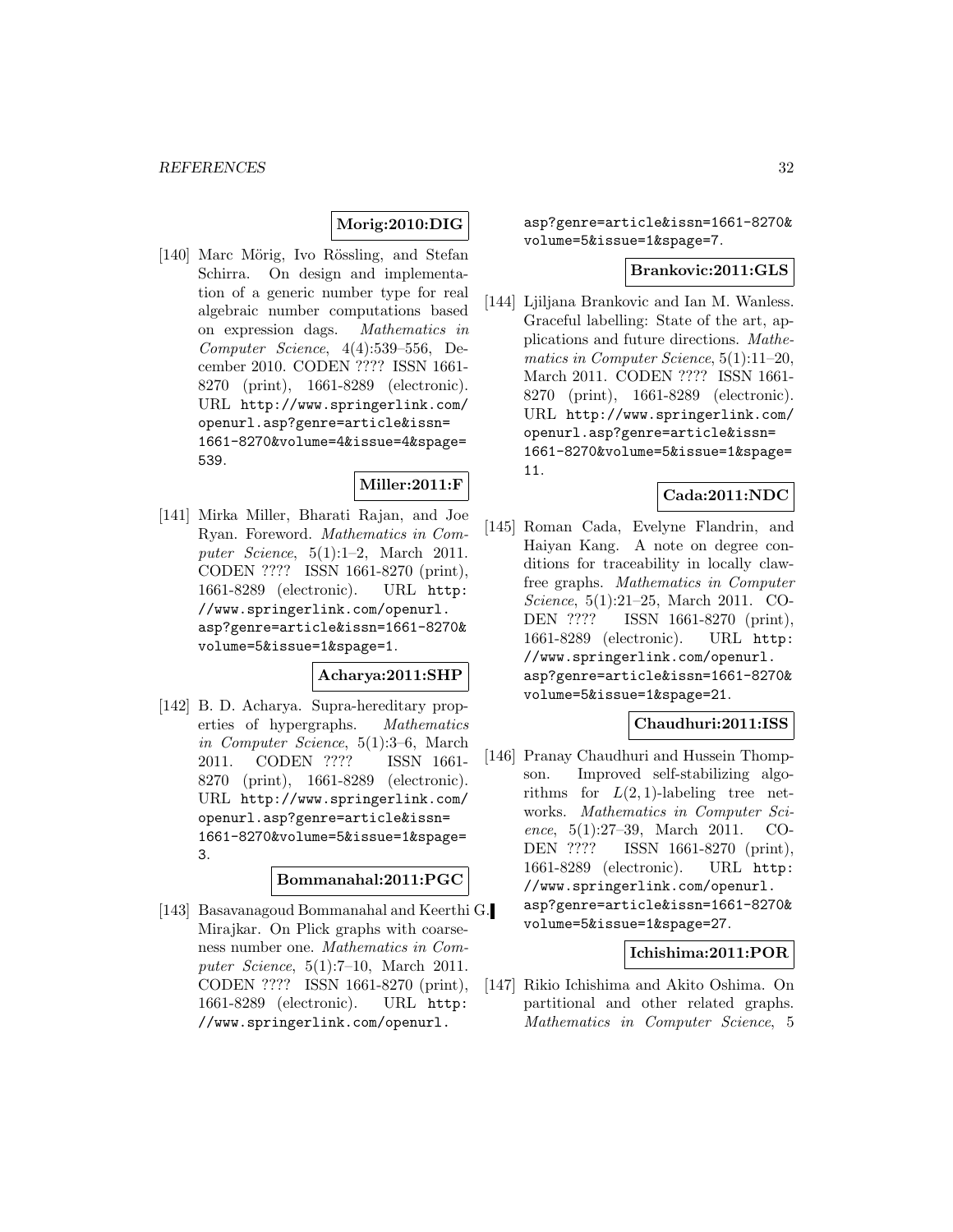(1):41–50, March 2011. CODEN ???? ISSN 1661-8270 (print), 1661-8289 (electronic). URL http: //www.springerlink.com/openurl. asp?genre=article&issn=1661-8270& volume=5&issue=1&spage=41.

### **Jesintha:2011:AAF**

[148] J. Jeba Jesintha and G. Sethuraman. All arbitrarily fixed generalized banana trees are graceful. Mathematics in Computer Science, 5(1):51–62, March 2011. CODEN ???? ISSN 1661-8270 (print), 1661-8289 (electronic). URL http: //www.springerlink.com/openurl. asp?genre=article&issn=1661-8270& volume=5&issue=1&spage=51.

# **Lopez:2011:SEM**

[149] S. C. López, F. A. Muntaner-Batle, and M. Rius-Font. Super edge-magic models. Mathematics in Computer Science, 5(1):63–68, March 2011. CO-DEN ???? ISSN 1661-8270 (print), 1661-8289 (electronic). URL http: //www.springerlink.com/openurl. asp?genre=article&issn=1661-8270& volume=5&issue=1&spage=63.

# **ONeal:2011:ICO**

[150] Allen O'Neal and Peter J. Slater. An introduction to closed/open neighborhood sums: Minimax, maximin, and spread. Mathematics in Computer Science, 5(1):69–80, March 2011. CO-DEN ???? ISSN 1661-8270 (print), 1661-8289 (electronic). URL http: //www.springerlink.com/openurl. asp?genre=article&issn=1661-8270& volume=5&issue=1&spage=69.

### **Phanalasy:2011:CAL**

[151] Oudone Phanalasy, Mirka Miller, Costas S. Iliopoulos, Solon P. Pissis, and Elaheh Vaezpour. Construction of antimagic labeling for the cartesian product of regular graphs. Mathematics in Computer Science, 5(1):81–87, March 2011. CODEN ???? ISSN 1661- 8270 (print), 1661-8289 (electronic). URL http://www.springerlink.com/ openurl.asp?genre=article&issn= 1661-8270&volume=5&issue=1&spage= 81.

### **Rajan:2011:CRH**

[152] B. Rajan, K. T. Sonia, and M. Chris Monica. Conditional resolvability of honeycomb and hexagonal networks. Mathematics in Computer Science, 5(1):89–99, March 2011. CO-DEN ???? ISSN 1661-8270 (print), 1661-8289 (electronic). URL http: //www.springerlink.com/openurl. asp?genre=article&issn=1661-8270& volume=5&issue=1&spage=89.

## **Rajasingh:2011:LWF**

[153] Indra Rajasingh and Micheal Arockiaraj. Linear wirelength of folded hypercubes. Mathematics in Computer Science, 5(1):101–111, March 2011. CO-DEN ???? ISSN 1661-8270 (print), 1661-8289 (electronic). URL http: //www.springerlink.com/openurl. asp?genre=article&issn=1661-8270& volume=5&issue=1&spage=101.

#### **Sugeng:2011:CVM**

[154] K. A. Sugeng and J. Ryan. Clique vertex magic cover of a graph. Mathematics in Computer Science, 5(1):113–118, March 2011. CODEN ???? ISSN 1661- 8270 (print), 1661-8289 (electronic).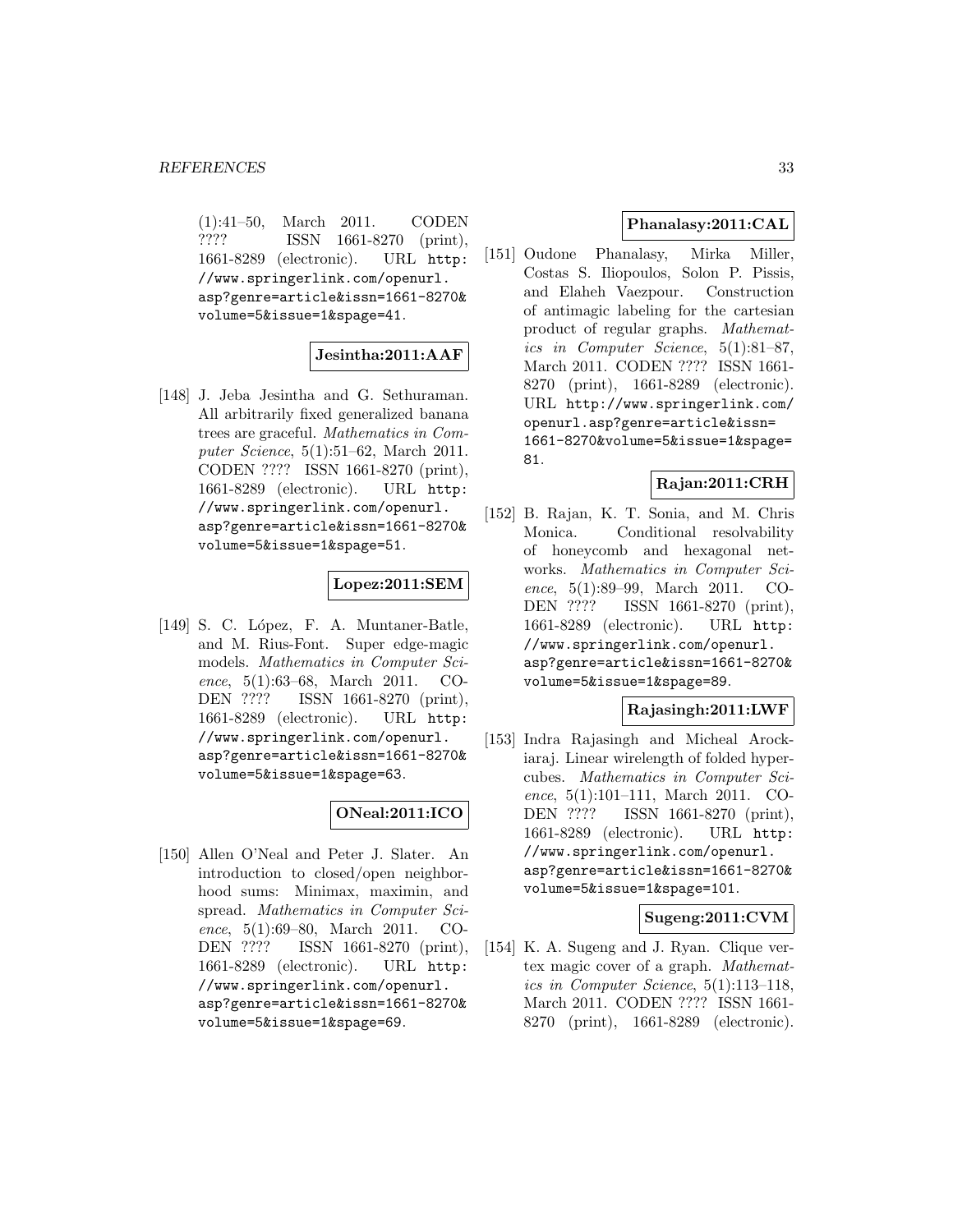URL http://www.springerlink.com/ openurl.asp?genre=article&issn= 1661-8270&volume=5&issue=1&spage= 113.

# **Nishat:2011:VDP**

[155] Rahnuma Islam Nishat, Debajyoti Mondal, and Md. Saidur Rahman. Visibility drawings of plane 3-trees with minimum area. Mathematics in Computer Science, 5(1):119–132, March 2011. CO-DEN ???? ISSN 1661-8270 (print), 1661-8289 (electronic). URL http: //www.springerlink.com/openurl. asp?genre=article&issn=1661-8270& volume=5&issue=1&spage=119.

# **Manin:2011:ECC**

[156] Yuri I. Manin and Matilde Marcolli. Error-correcting codes and phase transitions. Mathematics in Computer Science, 5(2):133–170, June 2011. CO-DEN ???? ISSN 1661-8270 (print), 1661-8289 (electronic). URL http: //www.springerlink.com/openurl. asp?genre=article&issn=1661-8270& volume=5&issue=2&spage=133.

# **Klein:2011:HCN**

[157] Shmuel T. Klein and Dana Shapira. Huffman coding with non-sorted frequencies. Mathematics in Computer Science, 5(2):171-178, June 2011. CO-DEN ???? ISSN 1661-8270 (print), 1661-8289 (electronic). URL http: //www.springerlink.com/openurl. asp?genre=article&issn=1661-8270& volume=5&issue=2&spage=171.

#### **Faugere:2011:PER**

[158] Jean-Charles Faugère and Ye Liang. Pivoting in extended rings for computing approximate Gröbner bases. Mathematics in Computer Science, 5 (2):179–194, June 2011. CODEN ???? ISSN 1661-8270 (print), 1661-8289 (electronic). URL http: //www.springerlink.com/openurl. asp?genre=article&issn=1661-8270& volume=5&issue=2&spage=179.

# **Zhu:2011:SSF**

[159] Mingfu Zhu, Guangran Jiang, and Shuhong Gao. Solving the 100 Swiss francs problem. Mathematics in Computer Science, 5(2):195–207, June 2011. CODEN ???? ISSN 1661-8270 (print), 1661-8289 (electronic). URL http: //www.springerlink.com/openurl. asp?genre=article&issn=1661-8270& volume=5&issue=2&spage=195.

# **Gandy:2011:OPR**

[160] Silvia Gandy, Masaaki Kanno, Hirokazu Anai, and Kazuhiro Yokoyama. Optimizing a particular real root of a polynomial by a special cylindrical algebraic decomposition. Mathematics in Computer Science, 5(2):209–221, June 2011. CODEN ???? ISSN 1661-8270 (print), 1661-8289 (electronic). URL http: //www.springerlink.com/openurl. asp?genre=article&issn=1661-8270& volume=5&issue=2&spage=209.

# **Juttler:2011:QCS**

[161] Bert Jüttler and Brian Moore. A quadratic clipping step with superquadratic convergence for bivariate polynomial systems. Mathematics in Computer Science, 5(2):223–235, June 2011. CODEN ???? ISSN 1661- 8270 (print), 1661-8289 (electronic). URL http://www.springerlink.com/ openurl.asp?genre=article&issn=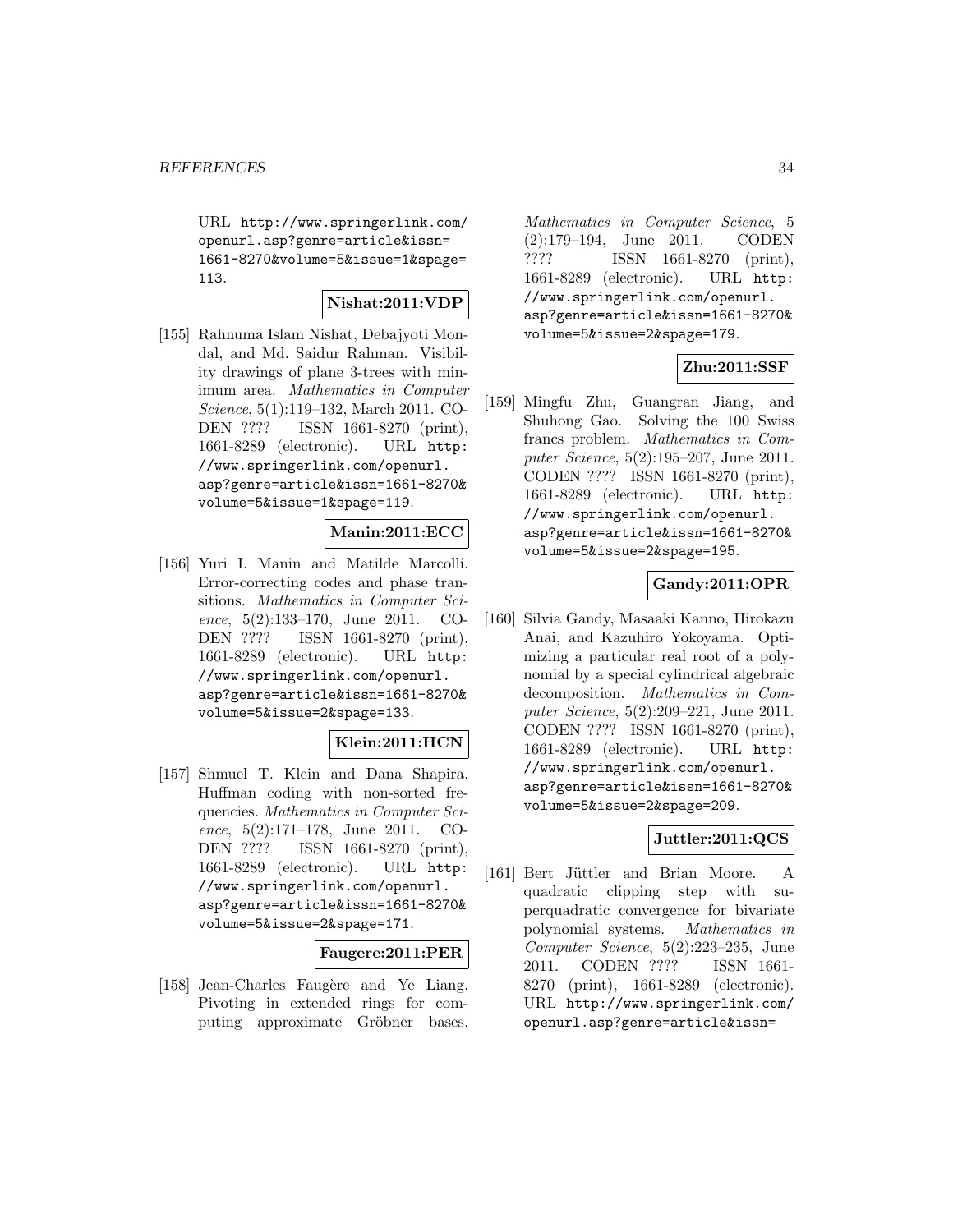1661-8270&volume=5&issue=2&spage= 223.

### **Khattri:2011:OEO**

[162] Sanjay Kumar Khattri. Optimal eighth order iterative methods. Mathematics in Computer Science, 5(2):237–243, June 2011. CODEN ???? ISSN 1661- 8270 (print), 1661-8289 (electronic). URL http://www.springerlink.com/ openurl.asp?genre=article&issn= 1661-8270&volume=5&issue=2&spage= 237.

# **Anai:2011:F**

[163] Hirokazu Anai. Foreword. Mathematics in Computer Science, 5(3): 245–246, September 2011. CODEN ???? ISSN 1661-8270 (print), 1661-8289 (electronic). URL http: //www.springerlink.com/openurl. asp?genre=article&issn=1661-8270& volume=5&issue=3&spage=245.

# **Li:2011:SAD**

[164] Xiaoliang Li, Chenqi Mou, Wei Niu, and Dongming Wang. Stability analysis for discrete biological models using algebraic methods. Mathematics in Computer Science, 5(3):247–262, September 2011. CODEN ???? ISSN 1661- 8270 (print), 1661-8289 (electronic). URL http://www.springerlink.com/ openurl.asp?genre=article&issn= 1661-8270&volume=5&issue=3&spage= 247.

### **Mabrouki:2011:EBR**

[165] Mbarka Mabrouki, Marc Aiguier, Jean-Paul Comet, Pascale Le Gall, and Adrien Richard. Embedding of biological regulatory networks and property preservation. Mathematics in Computer Science, 5(3):263–288, September 2011.

CODEN ???? ISSN 1661-8270 (print), 1661-8289 (electronic). URL http: //www.springerlink.com/openurl. asp?genre=article&issn=1661-8270& volume=5&issue=3&spage=263.

# **Boulier:2011:MRC**

[166] François Boulier, Marc Lefranc, François Lemaire, and Pierre-Emmanuel Morant. Model reduction of chemical reaction systems using elimination. Mathematics in Computer Science, 5(3): 289–301, September 2011. CODEN ???? ISSN 1661-8270 (print), 1661-8289 (electronic). URL http: //www.springerlink.com/openurl. asp?genre=article&issn=1661-8270& volume=5&issue=3&spage=289.

# **Ichihara:2011:SQA**

[167] Hiroyuki Ichihara and Hirokazu Anai. An SOS-QE approach to nonlinear gain analysis for polynomial dynamical systems. Mathematics in Computer Science, 5(3):303–314, September 2011. CODEN ???? ISSN 1661-8270 (print), 1661-8289 (electronic). URL http: //www.springerlink.com/openurl. asp?genre=article&issn=1661-8270& volume=5&issue=3&spage=303.

# **Iwane:2011:SNA**

[168] Hidenao Iwane, Hitoshi Yanami, and Hirokazu Anai. A symbolic-numeric approach to multi-objective optimization in manufacturing design. Mathematics in Computer Science, 5(3): 315–334, September 2011. CODEN ???? ISSN 1661-8270 (print), 1661-8289 (electronic). URL http: //www.springerlink.com/openurl. asp?genre=article&issn=1661-8270& volume=5&issue=3&spage=315.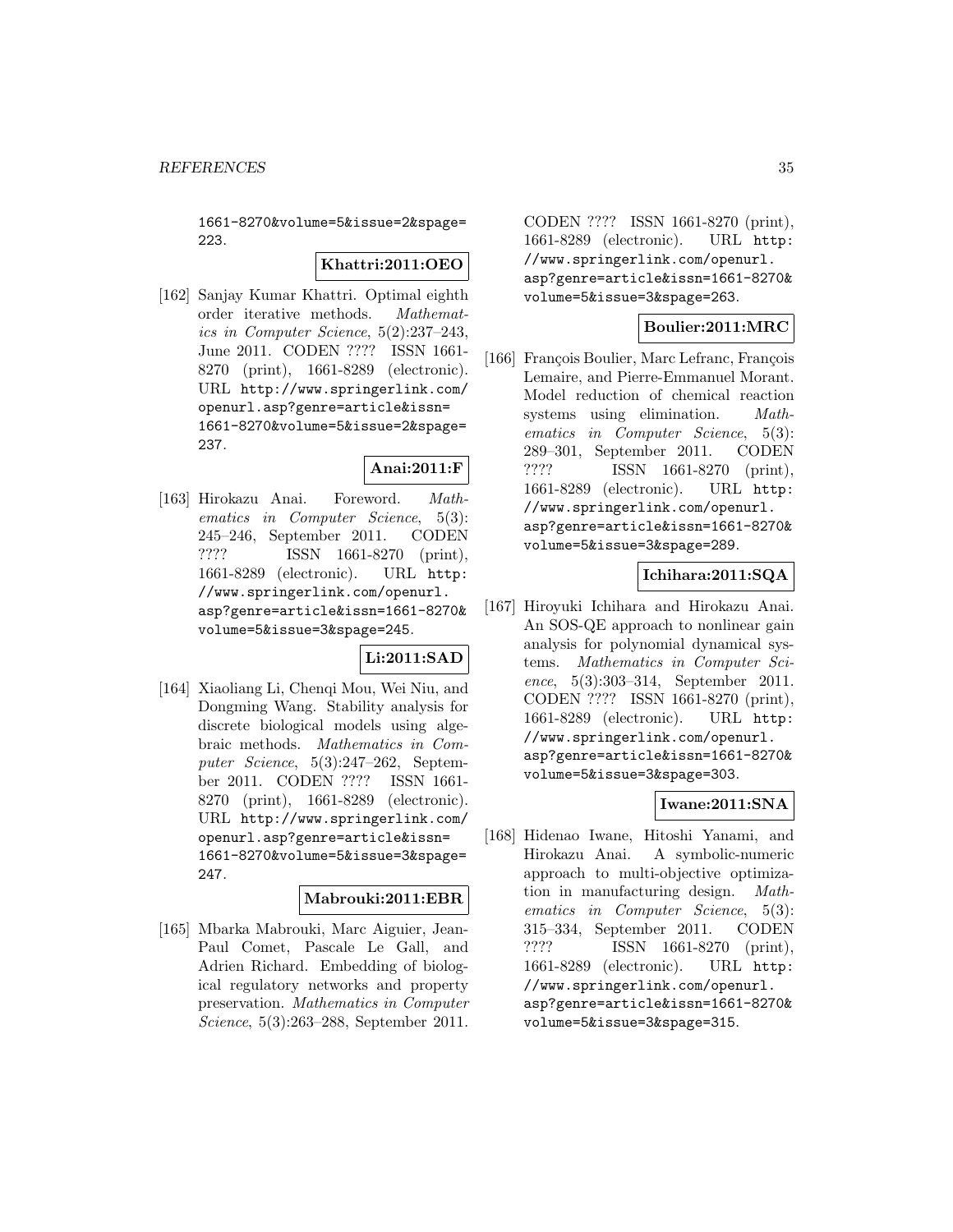#### **DosReis:2011:PCE**

[169] Gabriel Dos Reis and Bjarne Stroustrup. A principled, complete, and efficient representation of C++. Mathematics in Computer Science, 5(3): 335–356, September 2011. CODEN ???? ISSN 1661-8270 (print), 1661-8289 (electronic). URL http: //www.springerlink.com/openurl. asp?genre=article&issn=1661-8270& volume=5&issue=3&spage=335.

#### **Fainekos:2011:F**

[170] Georgios Fainekos, Eric Goubault, Sylvie Putot, and Stefan Ratschan. Foreword. Mathematics in Computer Science, 5(4):357–358, December 2011. CODEN ???? ISSN 1661-8270 (print), 1661-8289 (electronic). URL http: //www.springerlink.com/openurl. asp?genre=article&issn=1661-8270& volume=5&issue=4&spage=357.

# **Graillat:2011:SAM**

[171] Stef Graillat, Fabienne Jézéquel, Shiyue Wang, and Yuxiang Zhu. Stochastic arithmetic in multiprecision. Mathematics in Computer Science, 5(4): 359–375, December 2011. CODEN ???? ISSN 1661-8270 (print), 1661-8289 (electronic). URL http: //www.springerlink.com/openurl. asp?genre=article&issn=1661-8270& volume=5&issue=4&spage=359.

### **Boldo:2011:FVN**

[172] Sylvie Boldo and Claude Marché. Formal verification of numerical programs: From C annotated programs to mechanical proofs. Mathematics in Computer Science, 5(4):377–393, December 2011. CODEN ???? ISSN 1661-8270 (print),

1661-8289 (electronic). URL http: //www.springerlink.com/openurl. asp?genre=article&issn=1661-8270& volume=5&issue=4&spage=377.

# **Siegel:2011:TTA**

[173] Stephen F. Siegel and Timothy K. Zirkel. TASS: The Toolkit for Accurate Scientific Software. Mathematics in Computer Science, 5(4): 395–426, December 2011. CODEN ???? ISSN 1661-8270 (print), 1661-8289 (electronic). URL http: //vsl.cis.udel.edu/tass; http: //www.springerlink.com/openurl. asp?genre=article&issn=1661-8270& volume=5&issue=4&spage=395.

### **Siegel:2011:FFE**

[174] Stephen F. Siegel and Timothy K. Zirkel. FEVS: a Functional Equivalence Verification Suite for high-performance scientific computing. Mathematics in Computer Science, 5(4):427–435, December 2011. CODEN ???? ISSN 1661- 8270 (print), 1661-8289 (electronic). URL http://www.springerlink.com/ openurl.asp?genre=article&issn= 1661-8270&volume=5&issue=4&spage= 427.

#### **Collins:2011:VRF**

[175] Pieter Collins, Milad Niqui, and Nathalie Revol. A validated real function calculus. Mathematics in Computer Science, 5(4):437–467, December 2011. CODEN ???? ISSN 1661-8270 (print), 1661-8289 (electronic). URL http: //www.springerlink.com/openurl. asp?genre=article&issn=1661-8270& volume=5&issue=4&spage=437.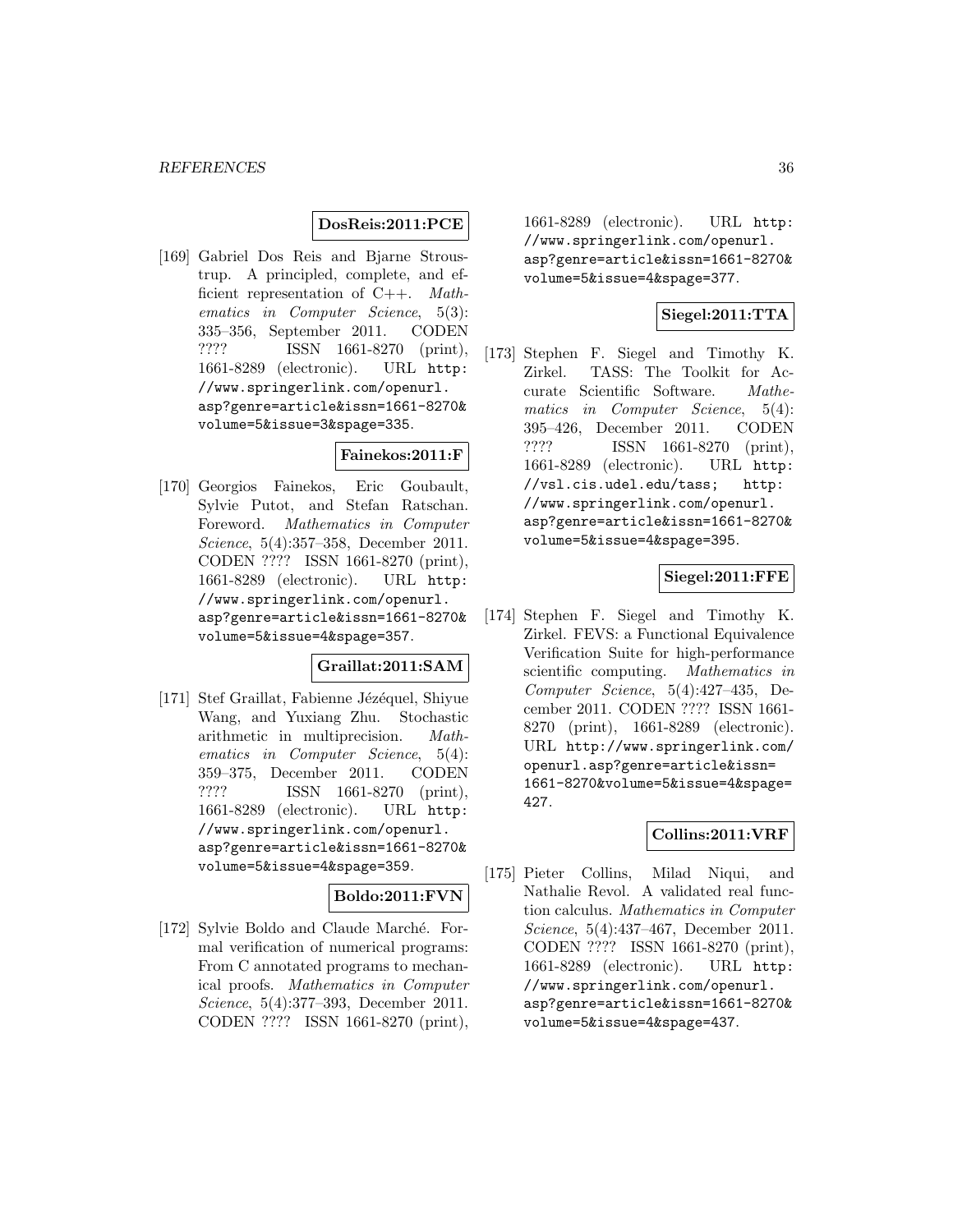### **Damm:2011:PPV**

[176] Werner Damm, Carsten Ihlemann, and Viorica Sofronie-Stokkermans. PTIME parametric verification of safety properties for reasonable linear hybrid automata. Mathematics in Computer Science, 5(4):469–497, December 2011. CO-DEN ???? ISSN 1661-8270 (print), 1661-8289 (electronic). URL http: //www.springerlink.com/openurl. asp?genre=article&issn=1661-8270& volume=5&issue=4&spage=469.

#### **Hellmuth:2012:SHP**

[177] Marc Hellmuth, Lydia Ostermeier, and Peter F. Stadler. A survey on hypergraph products. Mathematics in Computer Science, 6(1):1–32, March 2012. CODEN ???? ISSN 1661-8270 (print), 1661-8289 (electronic). URL http: //www.springerlink.com/openurl. asp?genre=article&issn=1661-8270& volume=6&issue=1&spage=1.

#### **Rana:2012:CCP**

[178] Akul Rana, Anita Pal, and Madhumangal Pal. The conditional covering problem on unweighted interval graphs with nonuniform coverage radius. Mathematics in Computer Science, 6(1):33–41, March 2012. CODEN ???? ISSN 1661- 8270 (print), 1661-8289 (electronic). URL http://www.springerlink.com/ openurl.asp?genre=article&issn= 1661-8270&volume=6&issue=1&spage= 33.

#### **Lundqvist:2012:MMI**

[179] Samuel Lundqvist. Multiplication matrices and ideals of projective dimension zero. Mathematics in Computer Science, 6(1):43–59, March 2012. CO-DEN ???? ISSN 1661-8270 (print),

1661-8289 (electronic). URL http: //www.springerlink.com/openurl. asp?genre=article&issn=1661-8270& volume=6&issue=1&spage=43.

# **Horn:2012:MFH**

[180] Peter Horn, Wolfram Koepf, and Torsten Sprenger. m-fold hypergeometric solutions of linear recurrence equations revisited. Mathematics in Computer Science, 6(1):61–77, March 2012. CODEN ???? ISSN 1661-8270 (print), 1661-8289 (electronic). URL http: //www.springerlink.com/openurl. asp?genre=article&issn=1661-8270& volume=6&issue=1&spage=61.

## **Nahay:2012:TOI**

[181] John Michael Nahay. The n th order implicit differentiation formula for two variables with an application to computing all roots of a transcendental function. Mathematics in Computer Science, 6(1):79–105, March 2012. CO-DEN ???? ISSN 1661-8270 (print), 1661-8289 (electronic). URL http: //www.springerlink.com/openurl. asp?genre=article&issn=1661-8270& volume=6&issue=1&spage=79.

#### **Kotsireas:2012:F**

[182] Ilias S. Kotsireas, Irene Márquez-Corbella, and Edgar Martínez-Moro. Foreword. Mathematics in Computer Science, 6(2):107–108, June 2012. CO-DEN ???? ISSN 1661-8270 (print), 1661-8289 (electronic). URL http: //www.springerlink.com/openurl. asp?genre=article&issn=1661-8270& volume=6&issue=2&spage=107.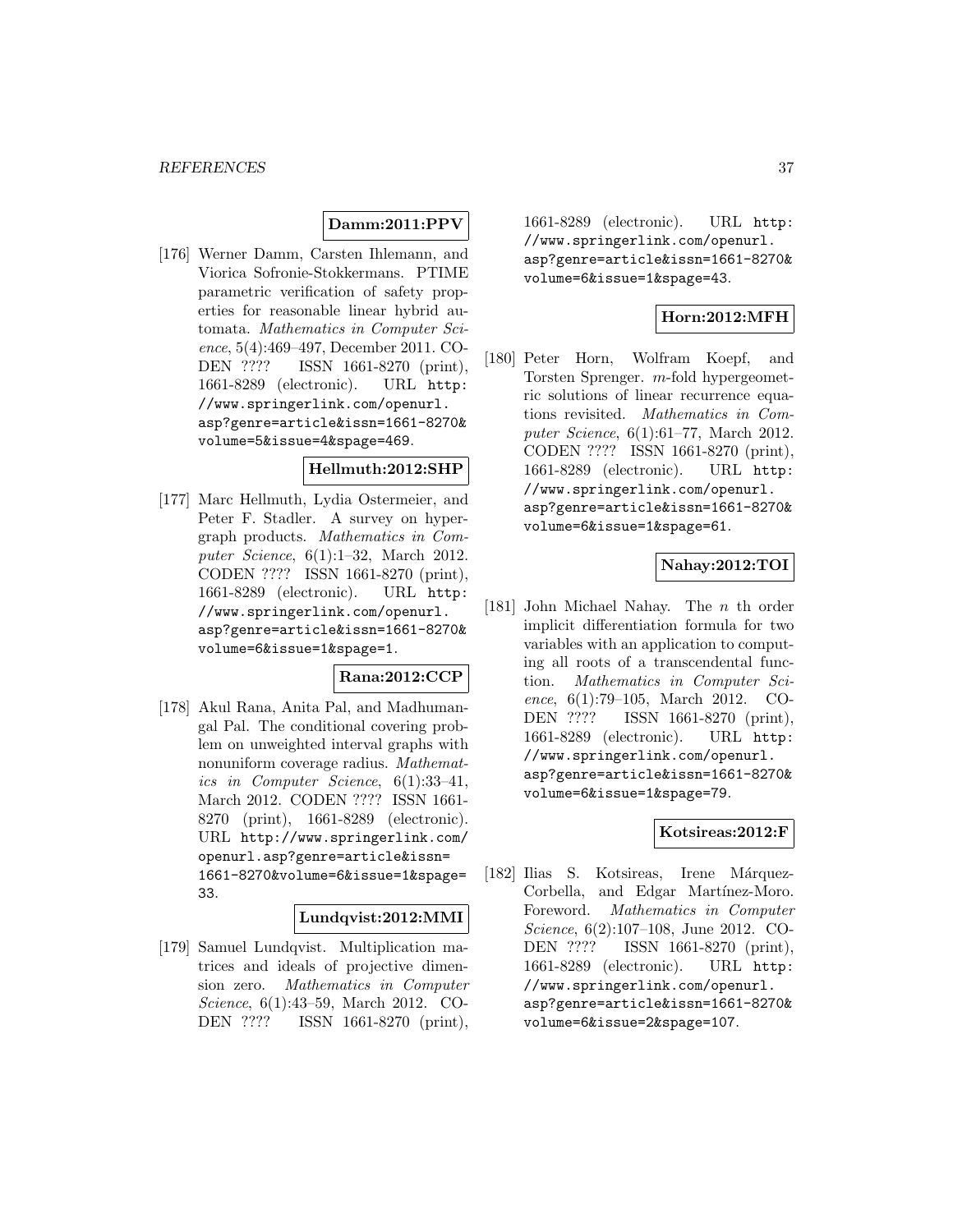#### **Jurrius:2012:RBM**

[183] Relinde Jurrius. Relations between Möbius and coboundary polynomials. Mathematics in Computer Science, 6(2):109–120, June 2012. CO-DEN ???? ISSN 1661-8270 (print), 1661-8289 (electronic). URL http: //www.springerlink.com/openurl. asp?genre=article&issn=1661-8270& volume=6&issue=2&spage=109.

# **Jurrius:2012:TFI**

[184] Relinde Jurrius and Ruud Pellikaan. Truncation formulas for invariant polynomials of matroids and geometric lattices. Mathematics in Computer Science, 6(2):121–133, June 2012. CO-DEN ???? ISSN 1661-8270 (print), 1661-8289 (electronic). URL http: //www.springerlink.com/openurl. asp?genre=article&issn=1661-8270& volume=6&issue=2&spage=121.

### **Gordon:2012:BGD**

[185] Gary Gordon. On Brylawski's generalized duality. Mathematics in Computer Science, 6(2):135–146, June 2012. CO-DEN ???? ISSN 1661-8270 (print), 1661-8289 (electronic). URL http: //www.springerlink.com/openurl. asp?genre=article&issn=1661-8270& volume=6&issue=2&spage=135.

**Marquez-Corbella:2012:DMC**

[186] Irene Márquez-Corbella and Edgar Martínez-Moro. Decomposition of modular codes for computing test sets and Graver basis. Mathematics in Computer Science, 6(2):147–165, June 2012. CO-DEN ???? ISSN 1661-8270 (print), 1661-8289 (electronic). URL http: //www.springerlink.com/openurl.

asp?genre=article&issn=1661-8270& volume=6&issue=2&spage=147.

#### **Romanczuk:2012:FGL**

[187] Urszula Romańczuk and Vasyl Ustimenko. On families of graphs of large cycle indicator, matrices of large order and key exchange protocols with nonlinear polynomial maps of small degree. Mathematics in Computer Science, 6(2):167–180, June 2012. CO-DEN ???? ISSN 1661-8270 (print), 1661-8289 (electronic). URL http: //www.springerlink.com/openurl. asp?genre=article&issn=1661-8270& volume=6&issue=2&spage=167.

### **Klisowski:2012:CCP**

[188] Michal Klisowski and Vasyl Ustimenko. On the comparison of cryptographical properties of two different families of graphs with large cycle indicator. Mathematics in Computer Science, 6(2):181–198, June 2012. CO-DEN ???? ISSN 1661-8270 (print), 1661-8289 (electronic). URL http: //www.springerlink.com/openurl. asp?genre=article&issn=1661-8270& volume=6&issue=2&spage=181.

#### **Marcolli:2012:CFN**

[189] Matilde Marcolli and Christopher Perez. Codes as fractals and noncommutative spaces. Mathematics in Computer Science, 6(3):199–215, September 2012. CODEN ???? ISSN 1661-8270 (print), 1661-8289 (electronic). URL http: //www.springerlink.com/openurl. asp?genre=article&issn=1661-8270& volume=6&issue=3&spage=199.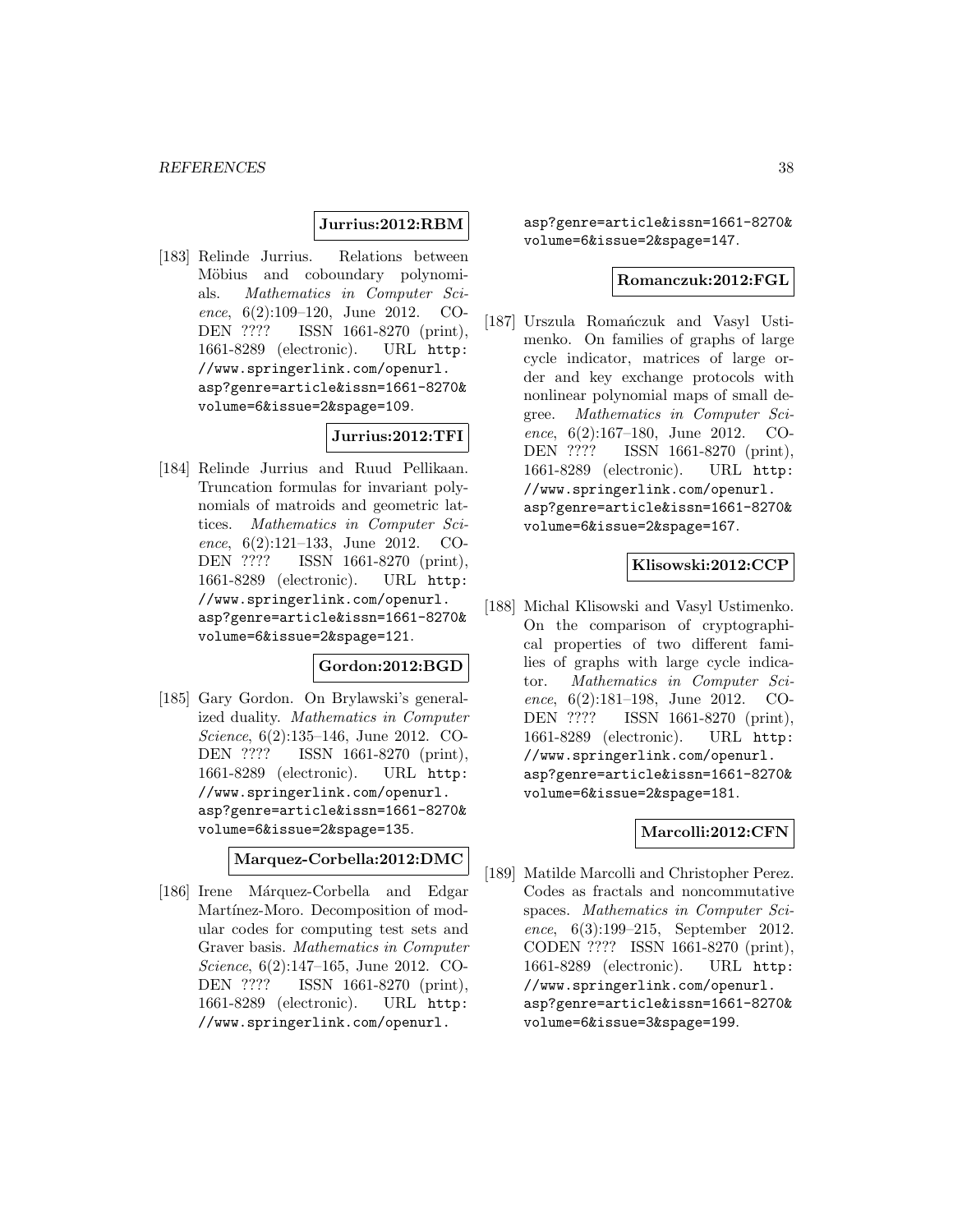### **Orange:2012:EAS**

[190] Sébastien Orange, Guénaël Renault, and Kazuhiro Yokoyama. Efficient arithmetic in successive algebraic extension fields using symmetries. Mathematics in Computer Science, 6(3): 217–233, September 2012. CODEN ???? ISSN 1661-8270 (print), 1661-8289 (electronic). URL http: //www.springerlink.com/openurl. asp?genre=article&issn=1661-8270& volume=6&issue=3&spage=217.

#### **Kohlhase:2012:SOM**

[191] Michael Kohlhase and Florian Rabe. Semantics of OpenMath and MathML 3. Mathematics in Computer Science, 6(3):235–260, September 2012. CO-DEN ???? ISSN 1661-8270 (print), 1661-8289 (electronic). URL http: //www.springerlink.com/openurl. asp?genre=article&issn=1661-8270& volume=6&issue=3&spage=235.

### **Aurenhammer:2012:CCH**

[192] Franz Aurenhammer and Bert Jüttler. On computing the convex hull of (piecewise) curved objects. Mathematics in Computer Science, 6(3): 261–266, September 2012. CODEN ???? ISSN 1661-8270 (print), 1661-8289 (electronic). URL http: //www.springerlink.com/openurl. asp?genre=article&issn=1661-8270& volume=6&issue=3&spage=261.

### **Li:2012:FSF**

[193] Hongbo Li, Rida T. Farouki, and Dingkang Wang. Foreword to the special focus on mathematics and algorithms for CAM and CNC. Mathematics in Computer Science, 6(3):267–268, September 2012. CODEN ???? ISSN 1661- 8270 (print), 1661-8289 (electronic). URL http://www.springerlink.com/ openurl.asp?genre=article&issn= 1661-8270&volume=6&issue=3&spage= 267.

### **Gasparetto:2012:TPR**

[194] Alessandro Gasparetto, Paolo Boscariol, Albano Lanzutti, and Renato Vidoni. Trajectory planning in robotics. Mathematics in Computer Science, 6 (3):269–279, September 2012. CO-DEN ???? ISSN 1661-8270 (print), 1661-8289 (electronic). URL http: //www.springerlink.com/openurl. asp?genre=article&issn=1661-8270& volume=6&issue=3&spage=269.

# **Li:2012:PSS**

[195] Hongbo Li, Shoubin Yao, Ge Li, Yuanjie Liu, and Lixian Zhang. Power series solution for isoscallop tool path generation on free-form surface with ballend cutter. Mathematics in Computer Science, 6(3):281–296, September 2012. CODEN ???? ISSN 1661-8270 (print), 1661-8289 (electronic). URL http: //www.springerlink.com/openurl. asp?genre=article&issn=1661-8270& volume=6&issue=3&spage=281.

### **Radzevich:2012:DKB**

[196] Stephen P. Radzevich. The DG/ K-based approach for synthesizing of CAM system for sculptured surface machining on multi-axis NC machine. Mathematics in Computer Science, 6 (3):297–313, September 2012. CO-DEN ???? ISSN 1661-8270 (print), 1661-8289 (electronic). URL http: //www.springerlink.com/openurl. asp?genre=article&issn=1661-8270& volume=6&issue=3&spage=297.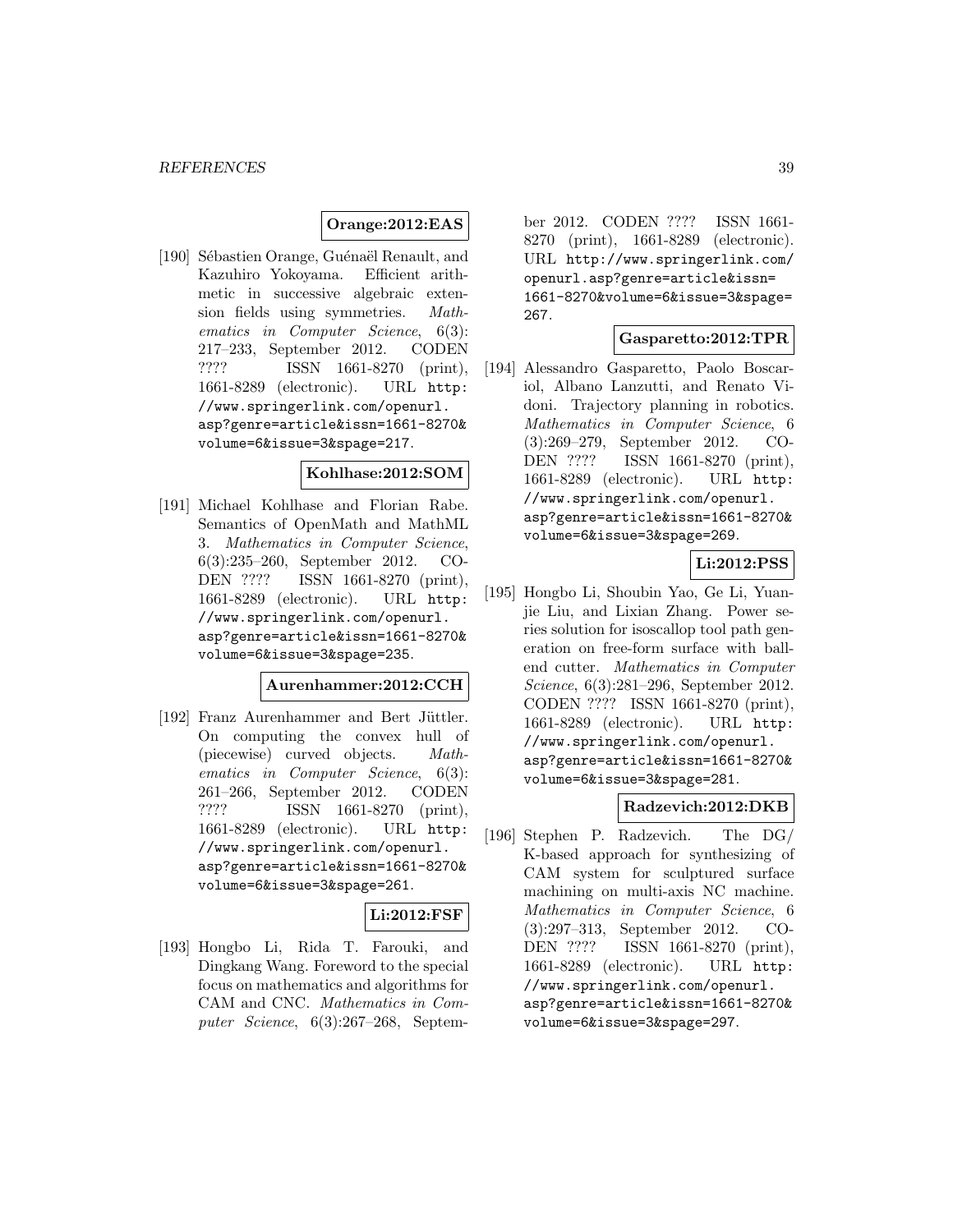### **Wang:2012:CBR**

[197] Yongqing Wang, Haibo Liu, and Sennan Yu. Curvature-based real-time NURBS surface interpolator with lookahead ACC/DEC control. Mathematics in Computer Science, 6(3): 315–326, September 2012. CODEN<br>???? ISSN 1661-8270 (print). ISSN 1661-8270 (print), 1661-8289 (electronic). URL http: //www.springerlink.com/openurl. asp?genre=article&issn=1661-8270& volume=6&issue=3&spage=315.

# **Li:2012:DIG**

[198] Hongbo Li, Xiaoshan Gao, Lixian Zhang, and Ruiyong Sun. Discrete interpolation of G01 codes in 2D machining under bounded accelerations. Mathematics in Computer Science, 6 (3):327–344, September 2012. CO-DEN ???? ISSN 1661-8270 (print), 1661-8289 (electronic). URL http: //www.springerlink.com/openurl. asp?genre=article&issn=1661-8270& volume=6&issue=3&spage=327.

# **Ratschan:2012:F**

[199] Stefan Ratschan and Thomas Sturm. Foreword. Mathematics in Computer Science, 6(4):345, December 2012. CO-DEN ???? ISSN 1661-8270 (print), 1661-8289 (electronic). URL http: //link.springer.com/article/10. 1007/s11786-012-0129-2; http:// link.springer.com/content/pdf/10. 1007/s11786-012-0129-2.pdf.

#### **Jaulin:2012:CIA**

[200] Luc Jaulin. Combining interval analysis with flatness theory for state estimation of sailboat robots. Mathematics in Computer Science, 6(4):347–359, December

2012. CODEN ???? ISSN 1661-8270 (print), 1661-8289 (electronic). URL http://link.springer.com/article/ 10.1007/s11786-012-0130-9.

### **Huang:2012:RGS**

[201] Yanli Huang, L. X. Châu Ngô, and Franz Winkler. Rational general solutions of trivariate rational differential systems. Mathematics in Computer Science, 6(4):361–374, December 2012. CODEN ???? ISSN 1661-8270 (print), 1661-8289 (electronic). URL http://link.springer.com/article/ 10.1007/s11786-012-0131-8.

### **Anashin:2012:NAT**

[202] Vladimir Anashin. The non-Archimedean theory of discrete systems. Mathematics in Computer Science, 6(4):375– 393, December 2012. CODEN ???? ISSN 1661-8270 (print), 1661-8289 (electronic). URL http://link.springer. com/article/10.1007/s11786-012- 0132-7.

## **Liu:2012:ADR**

[203] Jiang Liu, Naijun Zhan, and Hengjun Zhao. Automatically discovering relaxed Lyapunov functions for polynomial dynamical systems. Mathematics in Computer Science, 6(4):395–408, December 2012. CODEN ???? ISSN 1661-8270 (print), 1661-8289 (electronic). URL http://link.springer.com/article/ 10.1007/s11786-012-0133-6.

### **Fietzke:2012:SDP**

[204] Arnaud Fietzke and Christoph Weidenbach. Superposition as a decision procedure for timed automata. Mathematics in Computer Science, 6 (4):409–425, December 2012. CO-DEN ???? ISSN 1661-8270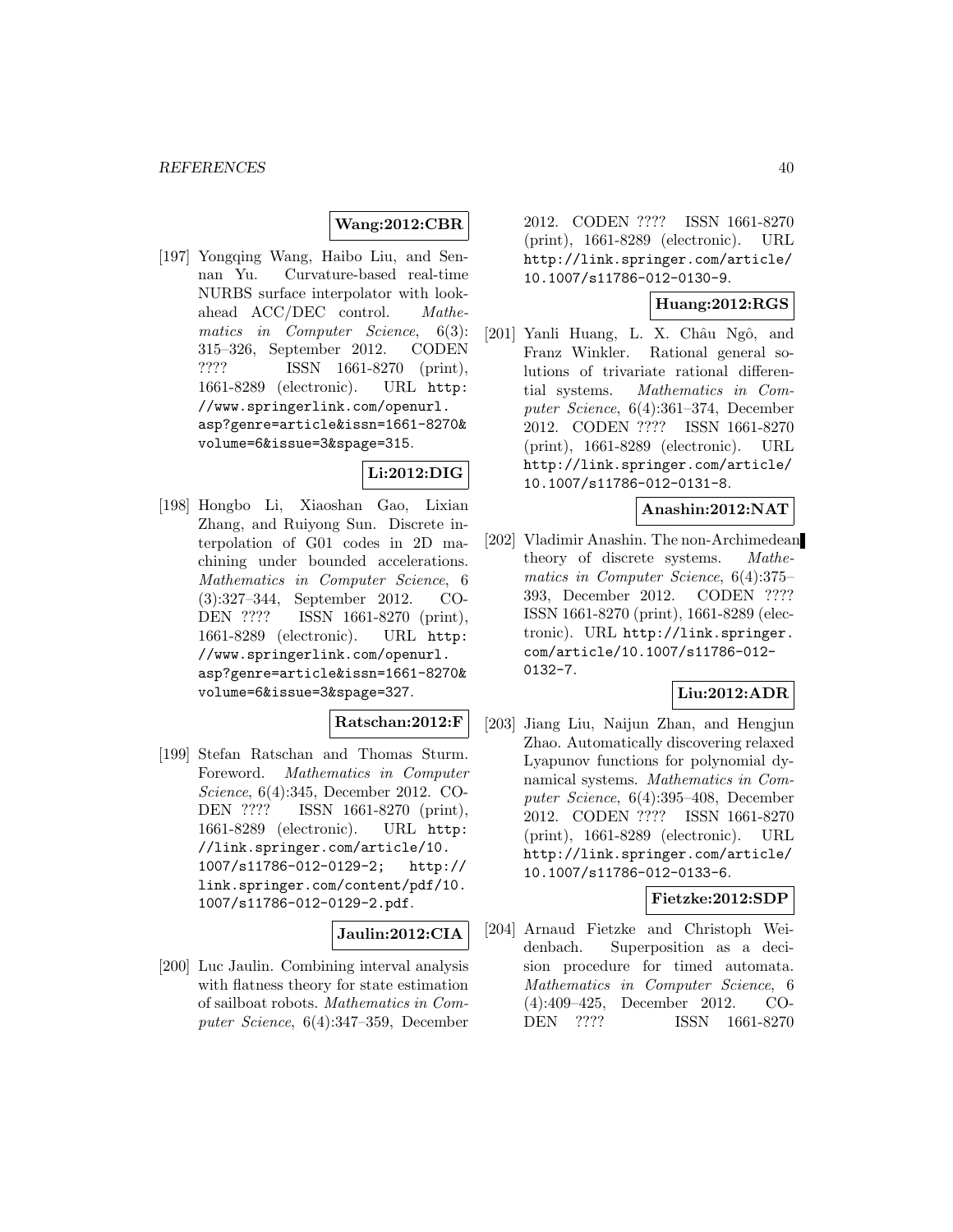(print), 1661-8289 (electronic). URL http://link.springer.com/article/ 10.1007/s11786-012-0134-5.

# **Kruglov:2012:SDF**

[205] Evgeny Kruglov and Christoph Weidenbach. Superposition decides the first-order logic fragment over ground theories. Mathematics in Computer Science, 6(4):427–456, December 2012. CODEN ???? ISSN 1661-8270 (print), 1661-8289 (electronic). URL http://link.springer.com/article/ 10.1007/s11786-012-0135-4.

# **Maza:2012:SPP**

[206] Marc Moreno Maza, Bican Xia, and Rong Xiao. On solving parametric polynomial systems. Mathematics in Computer Science, 6(4):457–473, December 2012. CODEN ???? ISSN 1661-8270 (print), 1661-8289 (electronic). URL http://link.springer.com/article/ 10.1007/s11786-012-0136-3.

#### **Barbosa:2012:CGQ**

[207] L. S. Barbosa and Sun Meng. A calculus for generic, QoS-aware component composition. Mathematics in Computer Science, 6(4):475–497, December 2012. CODEN ???? ISSN 1661-8270 (print), 1661-8289 (electronic). URL http://link.springer.com/article/ 10.1007/s11786-012-0137-2.

### **Naimpally:2013:F**

[208] Som Naimpally, Jim Peters, and Marcin Wolski. Foreword. Mathematics in Computer Science, 7(1):1–2, March 2013. CODEN ???? ISSN 1661-8270 (print), 1661-8289 (electronic). URL http: //link.springer.com/article/10. 1007/s11786-013-0147-8; http://

link.springer.com/content/pdf/10. 1007/s11786-013-0147-8.pdf.

#### **Peters:2013:NSI**

[209] James F. Peters. Near sets: An introduction. Mathematics in Computer Science, 7(1):3–9, March 2013. CO-DEN ???? ISSN 1661-8270 (print), 1661-8289 (electronic). URL http: //link.springer.com/article/10. 1007/s11786-013-0149-6; http:// link.springer.com/content/pdf/10. 1007/s11786-013-0149-6.pdf.

### **Ramanna:2013:FGA**

[210] Sheela Ramanna and Doungrat Chitcharoen. Flow graphs: Analysis with near sets. Mathematics in Computer Science, 7 (1):11–29, March 2013. CODEN ???? ISSN 1661-8270 (print), 1661-8289 (electronic). URL http://link.springer. com/article/10.1007/s11786-013-  $0144 - y.$ 

### **DiConcilio:2013:PFG**

[211] A. Di Concilio. Point-free geometries: Proximities and quasi-metrics. Mathematics in Computer Science, 7 (1):31–42, March 2013. CODEN ???? ISSN 1661-8270 (print), 1661-8289 (electronic). URL http://link.springer. com/article/10.1007/s11786-013- 0140-2.

#### **Fashandi:2013:NCU**

[212] Homa Fashandi. Nearness of covering uniformities: Theory and application in image analysis. Mathematics in Computer Science, 7(1):43–50, March 2013. CODEN ???? ISSN 1661-8270 (print), 1661-8289 (electronic). URL http://link.springer.com/article/ 10.1007/s11786-013-0142-0.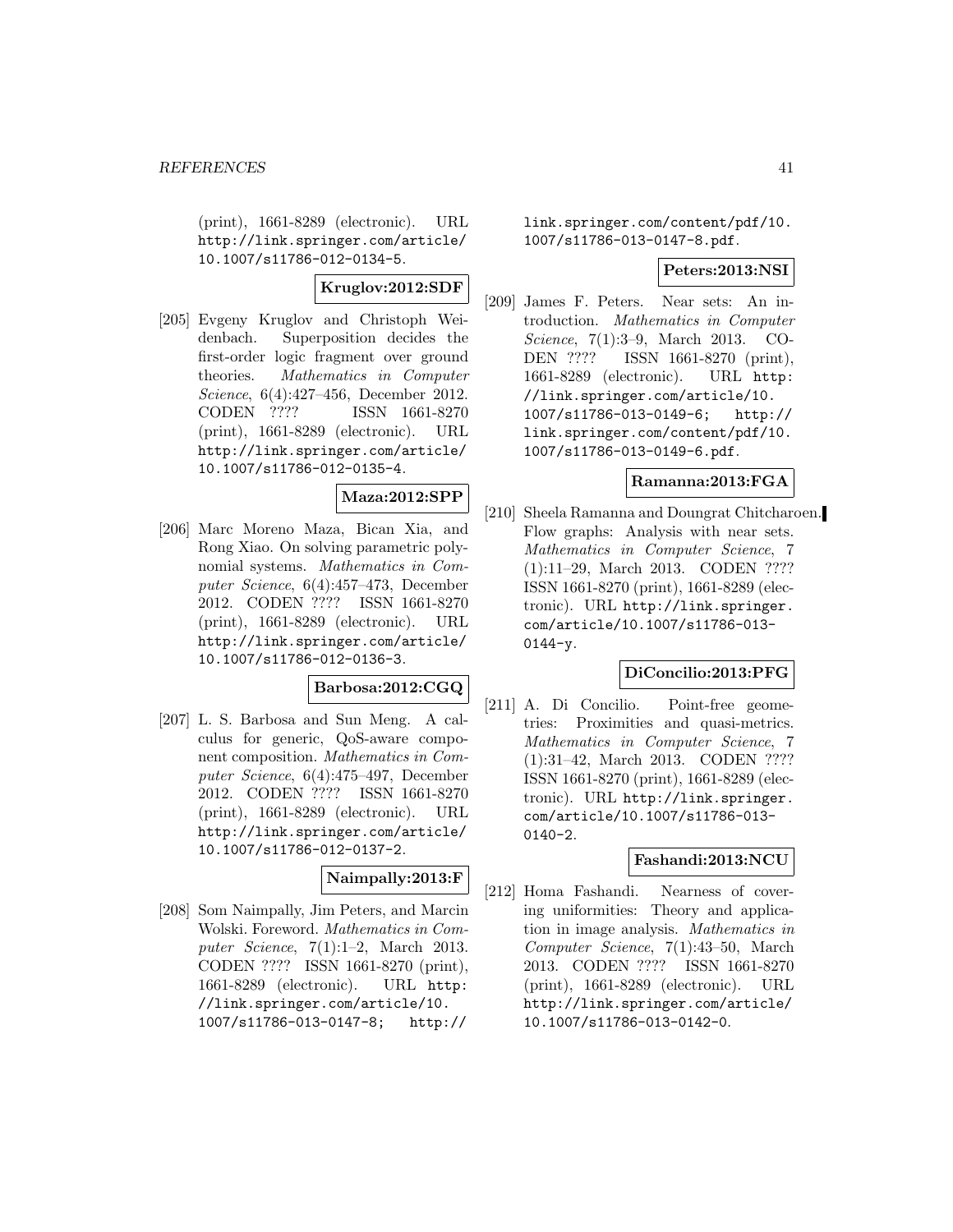### **Henry:2013:MFN**

[213] Christopher J. Henry. Metric free nearness measure using descriptionbased neighbourhoods. Mathematics in Computer Science, 7(1):51–69, March 2013. CODEN ???? ISSN 1661-8270 (print), 1661-8289 (electronic). URL http://link.springer.com/article/ 10.1007/s11786-013-0141-1.

# **Henry:2013:SBP**

[214] Christopher J. Henry and Sheela Ramanna. Signature-based perceptual nearness: Application of near sets to image retrieval. Mathematics in Computer Science, 7(1):71–85, March 2013. CODEN ???? ISSN 1661-8270 (print), 1661-8289 (electronic). URL http://link.springer.com/article/ 10.1007/s11786-013-0145-x.

### **Peters:2013:LNS**

[215] James F. Peters. Local near sets: Pattern discovery in proximity spaces. Mathematics in Computer Science, 7 (1):87–106, March 2013. CODEN ???? ISSN 1661-8270 (print), 1661-8289 (electronic). URL http://link.springer. com/article/10.1007/s11786-013- 0143-z.

### **Tiwari:2013:UCV**

[216] Surabhi Tiwari. Ultrafilter completeness in  $\varepsilon$ -approach nearness spaces. Mathematics in Computer Science, 7(1): 107–111, March 2013. CODEN ???? ISSN 1661-8270 (print), 1661-8289 (electronic). URL http://link.springer. com/article/10.1007/s11786-013- 0148-7.

# **Wang:2013:GKM**

[217] Lidong Wang, Xiaodong Liu, and Yashuang Mu. The global k-means clustering analysis based on multigranulations nearness neighborhood. Mathematics in Computer Science, 7(1): 113–124, March 2013. CODEN ???? ISSN 1661-8270 (print), 1661-8289 (electronic). URL http://link.springer. com/article/10.1007/s11786-013- 0150-0.

# **Wolski:2013:TFN**

[218] Marcin Wolski. Toward foundations of near sets: (pre-)sheaf theoretic approach. Mathematics in Computer Science, 7(1):125–136, March 2013. CO-DEN ???? ISSN 1661-8270 (print), 1661-8289 (electronic). URL http: //link.springer.com/article/10. 1007/s11786-013-0146-9; http:// link.springer.com/content/pdf/10. 1007/s11786-013-0146-9.pdf.

# **Conley:2013:IAB**

[219] Ehud S. Conley and Shmuel T. Klein. Improved alignment-based algorithm for multilingual text compression. Mathematics in Computer Science, 7(2):137–153, June 2013. CODEN ???? ISSN 1661-8270 (print), 1661-8289 (electronic). URL http://link.springer.com/article/ 10.1007/s11786-012-0138-1.

### **Cinque:2013:BIC**

[220] Luigi Cinque, Sergio De Agostino, and Luca Lombardi. Binary image compression via monochromatic pattern substitution: Sequential and Parallel implementations. Mathematics in Computer Science, 7(2):155–166, June 2013. CODEN ???? ISSN 1661-8270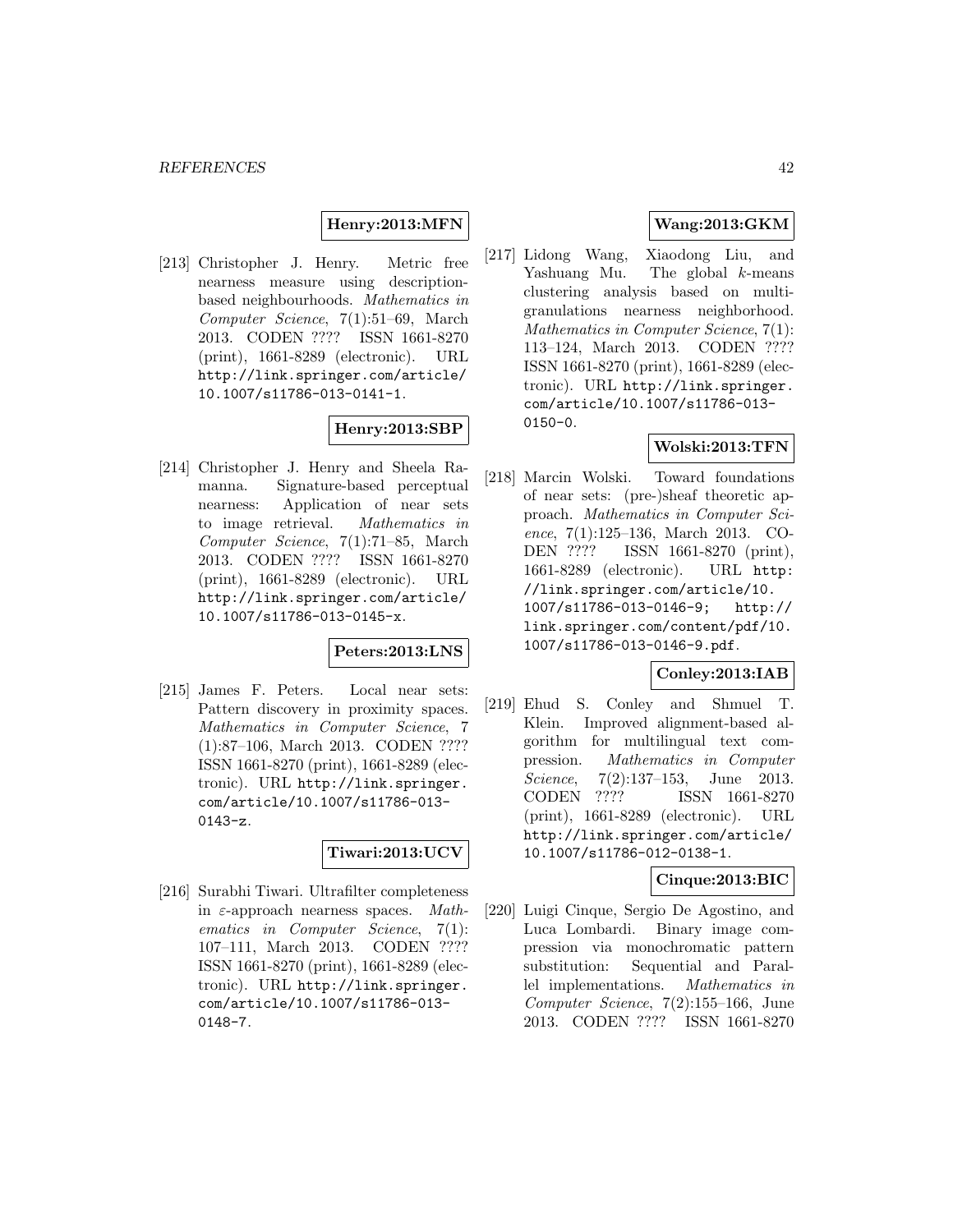(print), 1661-8289 (electronic). URL http://link.springer.com/article/ 10.1007/s11786-013-0153-x.

### **Perez-Diaz:2013:BFB**

[221] Sonia Pérez-Díaz and J. Rafael Sendra. Behavior of the fiber and the base points of parametrizations under projections. Mathematics in Computer Science, 7(2):167–184, June 2013. CODEN ???? ISSN 1661-8270 (print), 1661-8289 (electronic). URL http://link.springer.com/article/ 10.1007/s11786-013-0139-8.

### **Zhao:2013:DVC**

[222] Jun Zhao and Elizabeth Mansfield. Discrete variational calculus for Bspline curves. Mathematics in Computer Science, 7(2):185–199, June 2013. CODEN ???? ISSN 1661-8270 (print), 1661-8289 (electronic). URL http://link.springer.com/article/ 10.1007/s11786-013-0155-8.

### **Rosenkranz:2013:NAO**

[223] M. Rosenkranz and A. Korporal. A noncommutative algebraic operational calculus for boundary problems. Mathematics in Computer Science, 7(2):201–227, June 2013.<br>CODEN ???? ISSN 1661-8270 ISSN 1661-8270 (print), 1661-8289 (electronic). URL http://link.springer.com/article/ 10.1007/s11786-013-0154-9.

# **Li:2013:TPM**

[224] Hongbo Li and Lixian Zhang. Two proofs on Max–Min–Max principle of jerk control in time-optimal rectilinear motion. Mathematics in Computer Science, 7(2):229–236, June 2013. CODEN ???? ISSN 1661-8270

(print), 1661-8289 (electronic). URL http://link.springer.com/article/ 10.1007/s11786-012-0128-3.

## **Siddiqui:2013:FAL**

[225] Muhammad Kamran Siddiqui, Muhammad Numan, and Muhammad Awais Umar. Face antimagic labeling of Jahangir graph. Mathematics in Computer Science, 7(2):237–243, June 2013. CODEN ???? ISSN 1661-8270 (print), 1661-8289 (electronic). URL http://link.springer.com/article/ 10.1007/s11786-013-0151-z.

# **Baca:2013:SFA**

[226] Martin Baca, Muhammad Numan, and Muhammad Kamran Siddiqui. Super face antimagic labelings of union of antiprisms. Mathematics in Computer Science, 7(2):245–253, June 2013. CODEN ???? ISSN 1661-8270 (print), 1661-8289 (electronic). URL http://link.springer.com/article/ 10.1007/s11786-013-0152-y.

### **Hellmuth:2013:PSP**

[227] Marc Hellmuth, Wilfried Imrich, and Tomas Kupka. Partial star products: A local covering approach for the recognition of approximate Cartesian product graphs. Mathematics in Computer Science, 7(3):255–273, September 2013. CODEN ???? ISSN 1661-8270 (print), 1661-8289 (electronic). URL http://link.springer.com/article/ 10.1007/s11786-013-0156-7.

### **Fagerberg:2013:CRC**

[228] Rolf Fagerberg, Christoph Flamm, Daniel Merkle, Philipp Peters, and Peter F. Stadler. On the complexity of reconstructing chemical reac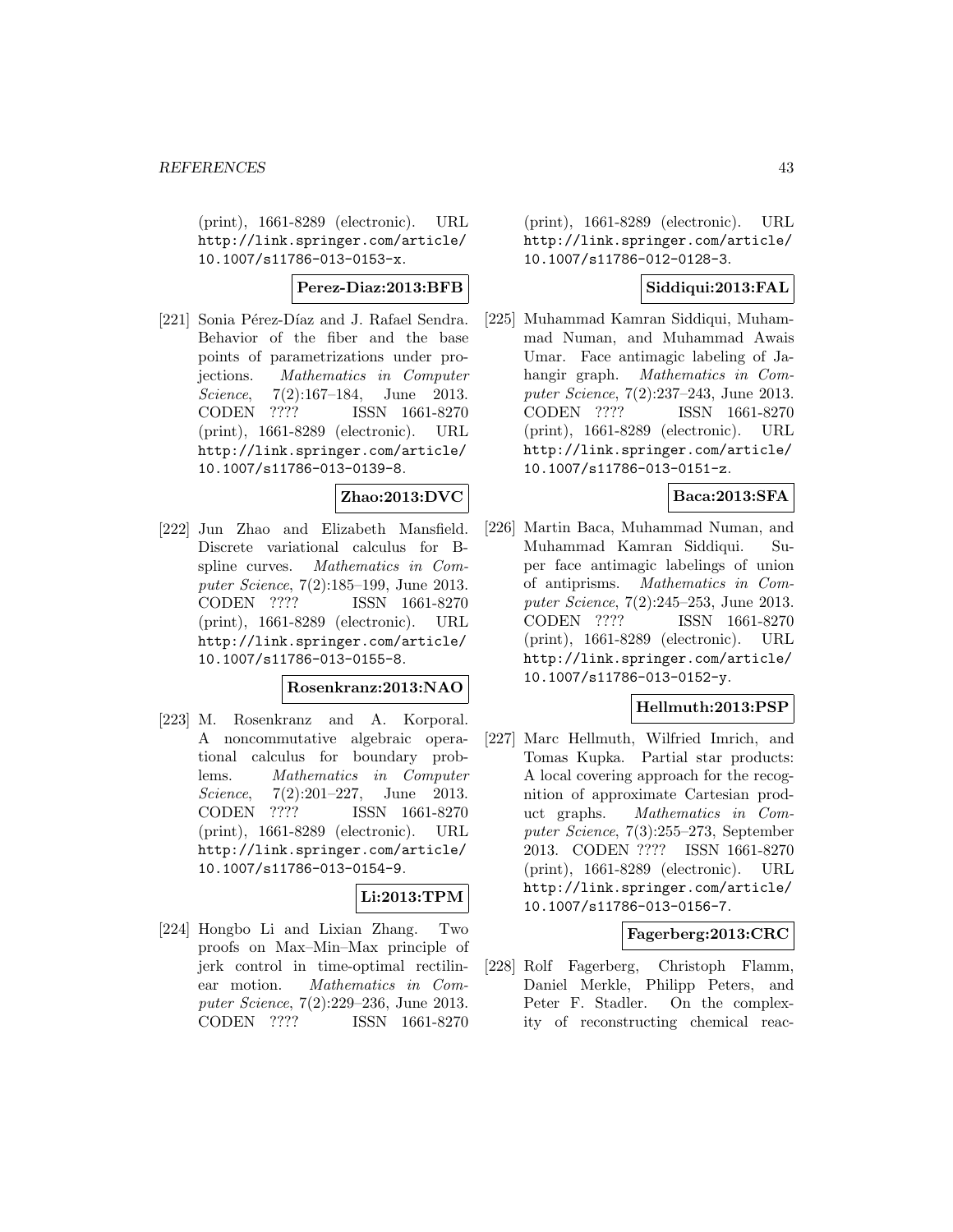tion networks. Mathematics in Computer Science, 7(3):275–292, September 2013. CODEN ???? ISSN 1661-8270 (print), 1661-8289 (electronic). URL http://link.springer.com/article/ 10.1007/s11786-013-0160-y.

### **Elden:2013:CSC**

[229] Lars Eldén, Magnus Merkel, Lars Ahrenberg, and Martin Fagerlund. Computing semantic clusters by semantic Mirroring and spectral graph partitioning. Mathematics in Computer Science, 7(3):293–313, September 2013. CODEN ???? ISSN 1661-8270 (print), 1661-8289 (electronic). URL http://link.springer.com/article/ 10.1007/s11786-013-0159-4.

### **Ali:2013:MLT**

[230] Kashif Ali, Muhammad Hussain, Ali Ahmad, and Mirka Miller. Magic labelings of type  $(a, b, c)$  of families of wheels. Mathematics in Computer Science, 7(3):315–319, September 2013. CODEN ???? ISSN 1661-8270 (print), 1661-8289 (electronic). URL http://link.springer.com/article/ 10.1007/s11786-013-0162-9.

### **Semaev:2013:IAG**

[231] Igor Semaev. Improved agreeing– gluing algorithm. Mathematics in Computer Science, 7(3):321–339, September 2013. CODEN ???? ISSN 1661-8270 (print), 1661-8289 (electronic). URL http://link.springer.com/article/ 10.1007/s11786-013-0163-8.

# **Saeid:2013:STF**

[232] Arsham Borumand Saeid, Akbar Rezaei, and Rajab Ali Borzooei. Some types of filters in BE-algebras. Mathematics in Computer Science, 7(3):341– 352, September 2013. CODEN ???? ISSN 1661-8270 (print), 1661-8289 (electronic). URL http://link.springer. com/article/10.1007/s11786-013- 0157-6.

# **Akram:2013:IFS**

[233] Muhammad Akram, Bijan Davvaz, and Feng Feng. Intuitionistic fuzzy soft K-algebras. Mathematics in Computer Science, 7(3):353–365, September 2013. CODEN ???? ISSN 1661-8270 (print), 1661-8289 (electronic). URL http://link.springer.com/article/ 10.1007/s11786-013-0158-5.

### **Akram:2013:IFL**

[234] Muhammad Akram, Saadia Shahzad, Arif Butt, and Abdul Khaliq. Intuitionistic fuzzy logic control for heater fans. Mathematics in Computer Science, 7(3):367–378, September 2013. CODEN ???? ISSN 1661-8270 (print), 1661-8289 (electronic). URL http://link.springer.com/article/ 10.1007/s11786-013-0161-x.

### **Chen:2013:FSF**

[235] Xiaoyu Chen, Dongming Wang, and Xiangliang Zhang. Foreword to the special focus on mathematics, data and knowledge. Mathematics in Computer Science, 7(4):379–386, December 2013. CODEN ???? ISSN 1661-8270 (print), 1661-8289 (electronic). URL http:// link.springer.com/content/pdf/10. 1007/s11786-013-0169-2.pdf.

### **Abbass:2013:EAI**

[236] Mostafa M. Abbass and Hazem M. Bahig. An efficient algorithm to identify DNA motifs. Mathematics in Computer Science, 7(4):387–399, December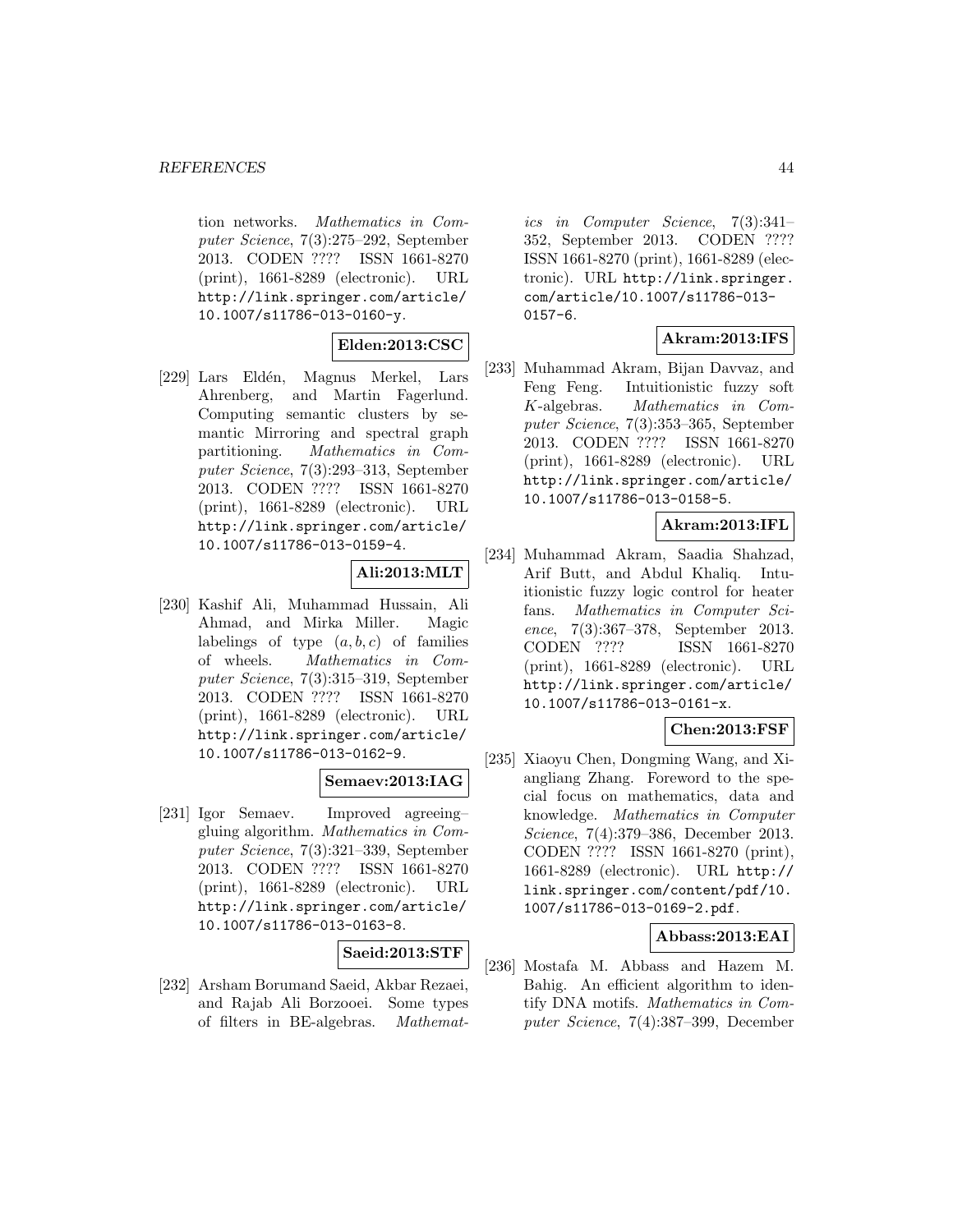2013. CODEN ???? ISSN 1661-8270 (print), 1661-8289 (electronic). URL http://link.springer.com/article/ 10.1007/s11786-013-0165-6.

**Cruz:2013:SNC**

[237] Cristian Cruz, William Lima Leão, and David Rohde. The sensitivity of the number of clusters in a Gaussian mixture model to prior distributions. Mathematics in Computer Science, 7(4):401–420, December 2013. CODEN ???? ISSN 1661-8270 (print), 1661-8289 (electronic). URL http://link.springer.com/article/ 10.1007/s11786-013-0168-3.

### **Aladova:2013:IMK**

[238] Elena Aladova, Eugene Plotkin, and Tatjana Plotkin. Isotypeness of models and knowledge bases equivalence. Mathematics in Computer Science, 7(4):421–438, December 2013. CODEN ???? ISSN 1661-8270 (print), 1661-8289 (electronic). URL http://link.springer.com/article/ 10.1007/s11786-013-0166-5.

#### **Chen:2013:FSG**

[239] Xiaoyu Chen and Dongming Wang. Formalization and specification of geometric knowledge objects. Mathematics in Computer Science, 7(4):439– 454, December 2013. CODEN ???? ISSN 1661-8270 (print), 1661-8289 (electronic). URL http://link.springer. com/article/10.1007/s11786-013- 0167-4.

#### **Zima:2013:AIS**

[240] Eugene V. Zima. Accelerating indefinite summation: Simple classes of summands. Mathematics in Computer Science, 7(4):455–472, December

2013. CODEN ???? ISSN 1661-8270 (print), 1661-8289 (electronic). URL http://link.springer.com/article/ 10.1007/s11786-013-0170-9.

#### **Roanes-Lozano:2013:GRG**

[241] Eugenio Roanes-Lozano. The geometry of railway geometric overthrow revisited using computer algebra methods. Mathematics in Computer Science, 7(4):473–485, December 2013. CODEN ???? ISSN 1661-8270 (print), 1661-8289 (electronic). URL http://link.springer.com/article/ 10.1007/s11786-013-0164-7.

## **Baca:2013:TEI**

[242] Martin Baca, Marcela Lascsáková, and Muhammad Kamran Siddiqui. Total edge irregularity strength of toroidal fullerene. Mathematics in Computer Science, 7(4):487–492, December 2013. CODEN ???? ISSN 1661-8270 (print), 1661-8289 (electronic). URL http://link.springer.com/article/ 10.1007/s11786-014-0172-2.

## **Kerber:2014:F**

[243] Manfred Kerber, Christoph Lange, and Colin Rowat. Foreword. Mathematics in Computer Science, 8(1): 1–4, March 2014. CODEN ???? ISSN 1661-8270 (print), 1661-8289 (electronic). URL http://link. springer.com/content/pdf/10.1007/ s11786-014-0178-9.pdf.

### **Chatterjee:2014:ARS**

[244] Siddharth Chatterjee and Arunava Sen. Automated reasoning in social choice theory: Some remarks. Mathematics in Computer Science, 8(1):5–10, March 2014. CODEN ???? ISSN 1661-8270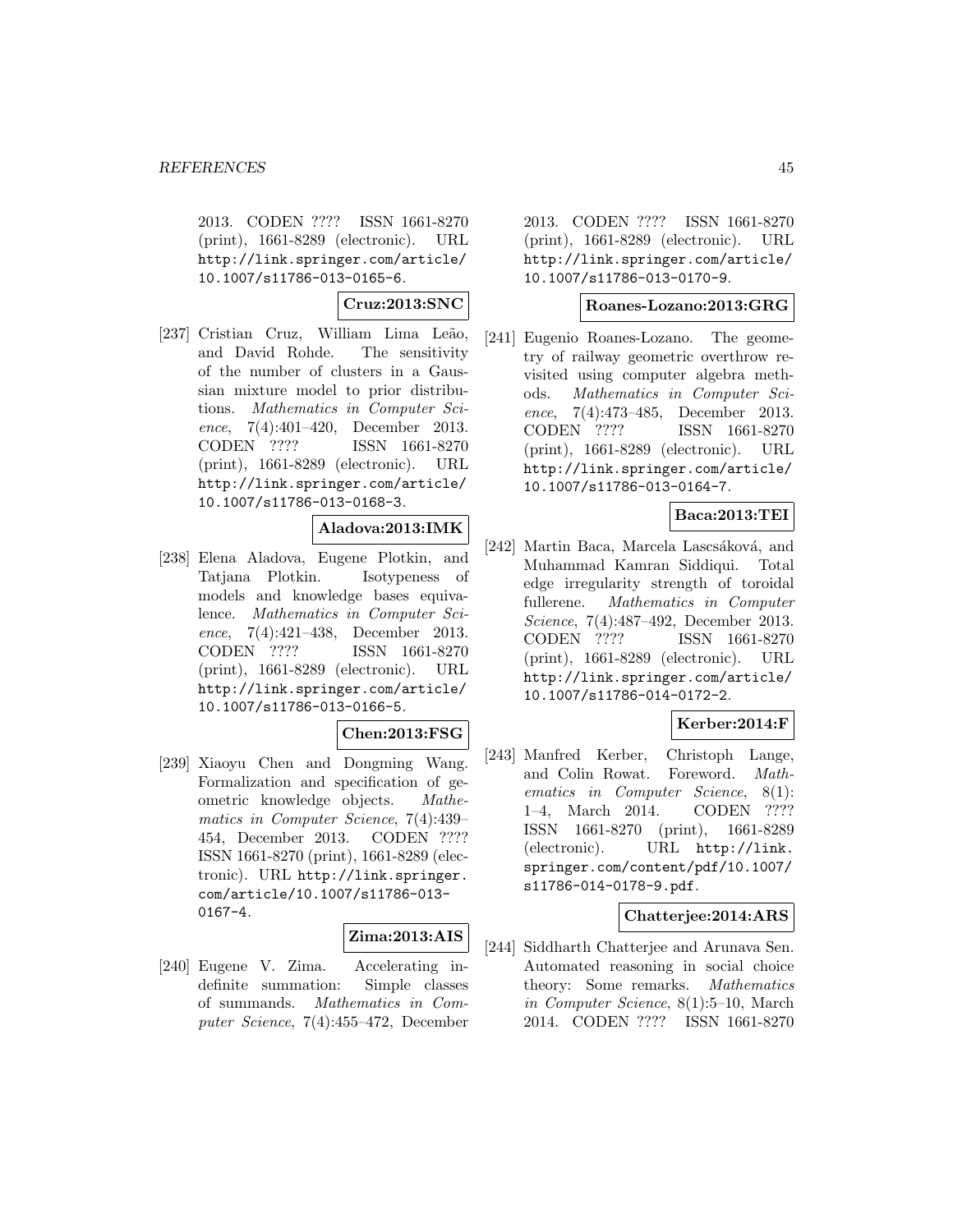(print), 1661-8289 (electronic). URL http://link.springer.com/article/ 10.1007/s11786-014-0177-x.

### **James:2014:EFM**

[245] Phillip James and Markus Roggenbach. Encapsulating formal methods within domain specific languages: A solution for verifying railway scheme plans. Mathematics in Computer Science, 8(1):11-38, March 2014. CODEN ???? ISSN 1661-8270 (print), 1661-8289 (electronic). URL http://link.springer.com/article/ 10.1007/s11786-014-0174-0.

# **Khan-Afshar:2014:FAO**

[246] Sanaz Khan-Afshar, Umair Siddique, Mohamed Yousri Mahmoud, Vincent Aravantinos, Ons Seddiki, Osman Hasan, and Sofiène Tahar. Formal analysis of optical systems. Mathematics in Computer Science, 8(1):39–70, March 2014. CODEN ???? ISSN 1661-8270 (print), 1661-8289 (electronic). URL http://link.springer.com/article/ 10.1007/s11786-014-0175-z.

# **Mitsch:2014:CVD**

[247] Stefan Mitsch, Grant Olney Passmore, and André Platzer. Collaborative verification-driven engineering of hybrid systems. Mathematics in Computer Science, 8(1):71–97, March 2014. CODEN ???? ISSN 1661-8270 (print), 1661-8289 (electronic). URL http://link.springer.com/article/ 10.1007/s11786-014-0176-y.

### **Heras:2014:RPP**

[248] Jónathan Heras and Ekaterina Komendantskaya. Recycling proof patterns in Coq: Case studies. Mathematics in

Computer Science, 8(1):99–116, March 2014. CODEN ???? ISSN 1661-8270 (print), 1661-8289 (electronic). URL http://link.springer.com/article/ 10.1007/s11786-014-0173-1.

# **DiRocco:2014:F**

[249] Sandra Di Rocco and Josef Schicho. Foreword. Mathematics in Computer Science, 8(2):117–118, June 2014. CO-DEN ???? ISSN 1661-8270 (print), 1661-8289 (electronic). URL http:// link.springer.com/content/pdf/10. 1007/s11786-014-0184-y.pdf.

# **Ren:2014:TCM**

[250] Qingchun Ren, Steven V. Sam, and Bernd Sturmfels. Tropicalization of classical moduli spaces. Mathematics in Computer Science, 8(2):119–145, June 2014. CODEN ???? ISSN 1661-8270 (print), 1661-8289 (electronic). URL http://link.springer.com/article/ 10.1007/s11786-014-0185-x.

### **Bremner:2014:HPF**

[251] Murray Bremner, Jiaxiong Hu, and Luke Oeding. The  $3 \times 3 \times 3$  hyperdeterminant as a polynomial in the fundamental invariants for  $SL_3(\mathbf{C}) \times SL_3(\mathbf{C}) \times SL_3(\mathbf{C})$ . *Mathematics in*  $SL_3(\mathbf{C}) \times SL_3(\mathbf{C}).$ Computer Science, 8(2):147–156, June 2014. CODEN ???? ISSN 1661-8270 (print), 1661-8289 (electronic). URL http://link.springer.com/article/ 10.1007/s11786-014-0186-9.

### **Mourrain:2014:BDT**

[252] Bernard Mourrain and Nelly Villamizar. Bounds on the dimension of trivariate spline spaces: A homological approach. Mathematics in Computer Science, 8(2):157–174, June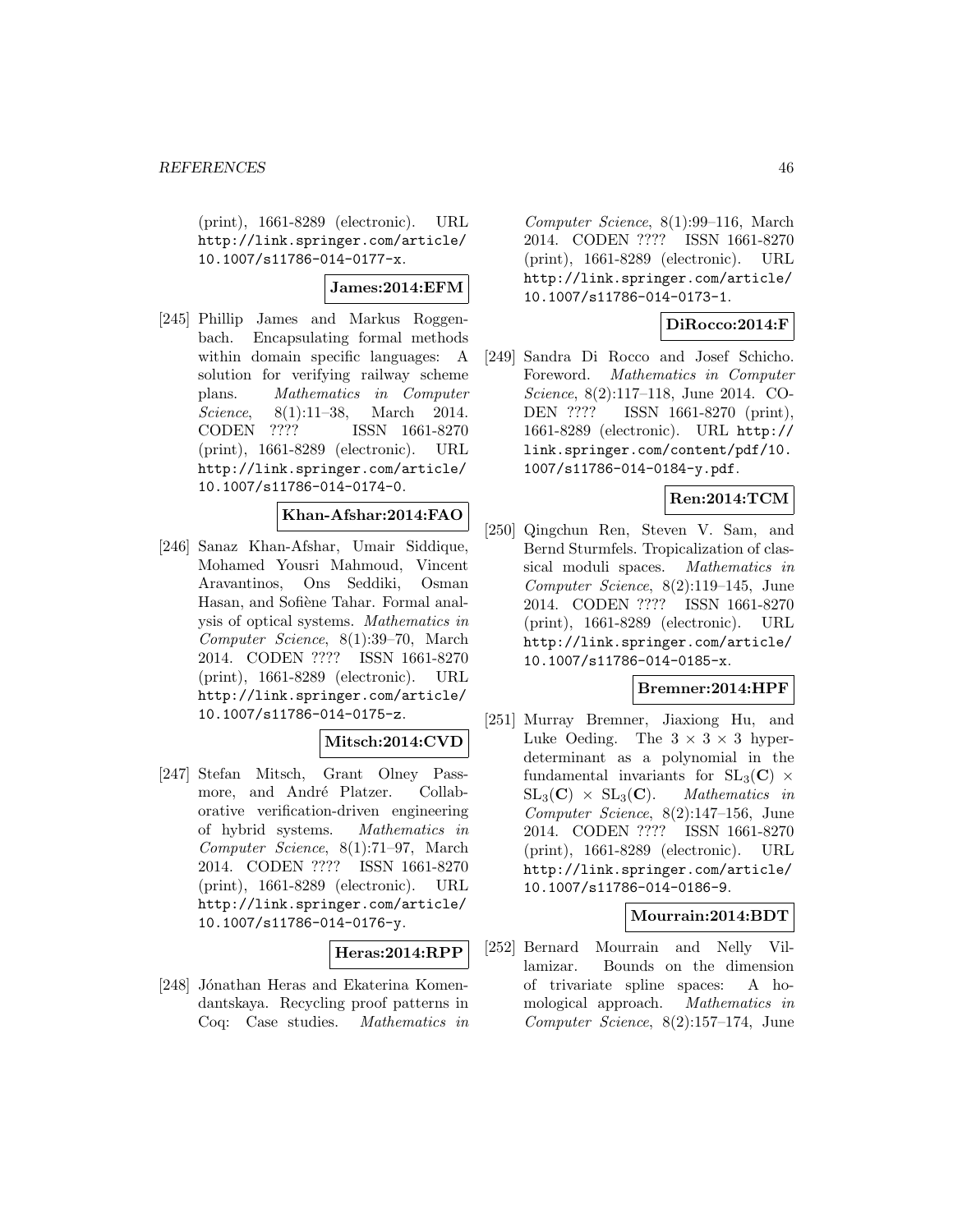2014. CODEN ???? ISSN 1661-8270 (print), 1661-8289 (electronic). URL http://link.springer.com/article/ 10.1007/s11786-014-0187-8.

### **Buse:2014:DSH**

[253] Laurent Busé and Jean-Pierre Jouanolou. On the discriminant scheme of homogeneous polynomials. Mathematics in Computer Science, 8(2):175–234, June 2014. CODEN ???? ISSN 1661-8270 (print), 1661-8289 (electronic). URL http://link.springer.com/article/ 10.1007/s11786-014-0188-7.

#### **Hauenstein:2014:NPW**

[254] Jonathan D. Hauenstein and Frank Sottile. Newton polytopes and witness sets. Mathematics in Computer Science, 8(2):235–251, June 2014. CODEN ???? ISSN 1661-8270 (print), 1661-8289 (electronic). URL http://link.springer.com/article/ 10.1007/s11786-014-0189-6.

### **Bates:2014:UMA**

[255] Daniel J. Bates and Matthew Niemerg. Using monodromy to avoid high precision in homotopy continuation. Mathematics in Computer Science, 8(2): 253–262, June 2014. CODEN ???? ISSN 1661-8270 (print), 1661-8289 (electronic). URL http://link.springer. com/article/10.1007/s11786-014- 0190-0.

### **Wilson:2014:CAS**

[256] D. J. Wilson, R. J. Bradford, J. H. Davenport, and M. England. Cylindrical algebraic sub-decompositions. Mathematics in Computer Science, 8 (2):263–288, June 2014. CODEN ???? ISSN 1661-8270 (print), 1661- 8289 (electronic). URL http://link.

springer.com/content/pdf/10.1007/ s11786-014-0191-z.pdf.

# **ElKahoui:2014:ACA**

[257] M'hammed El Kahoui and Zakari Yaou Moussa. An algorithm to compute the adjoint ideal of an affine plane algebraic curve. Mathematics in Computer Science, 8(2):289–298, June 2014. CODEN ???? ISSN 1661-8270 (print), 1661-8289 (electronic). URL http://link.springer.com/article/ 10.1007/s11786-014-0193-x.

### **Bastl:2014:PRR**

[258] Bohumír Bastl, Bert Jüttler, Miroslav Lávicka, Tino Schulz, and Zbynek Sír. On the parameterization of rational ringed surfaces and rational canal surfaces. Mathematics in Computer Science, 8(2):299–319, June 2014. CODEN ???? ISSN 1661-8270 (print), 1661-8289 (electronic). URL http://link.springer.com/article/ 10.1007/s11786-014-0192-y.

# **Ramdani:2014:F**

[259] Nacim Ramdani and Luc Jaulin. Foreword. Mathematics in Computer Science, 8(3–4):321, September 2014. CO-DEN ???? ISSN 1661-8270 (print), 1661-8289 (electronic). URL http:// link.springer.com/content/pdf/10. 1007/s11786-014-0211-z.pdf.

### **Rohn:2014:VLD**

[260] Jiri Rohn. Verification of linear (in)dependence in finite precision arithmetic. Mathematics in Computer Science, 8(3–4):323–328, September 2014. CODEN ???? ISSN 1661-8270 (print), 1661-8289 (electronic). URL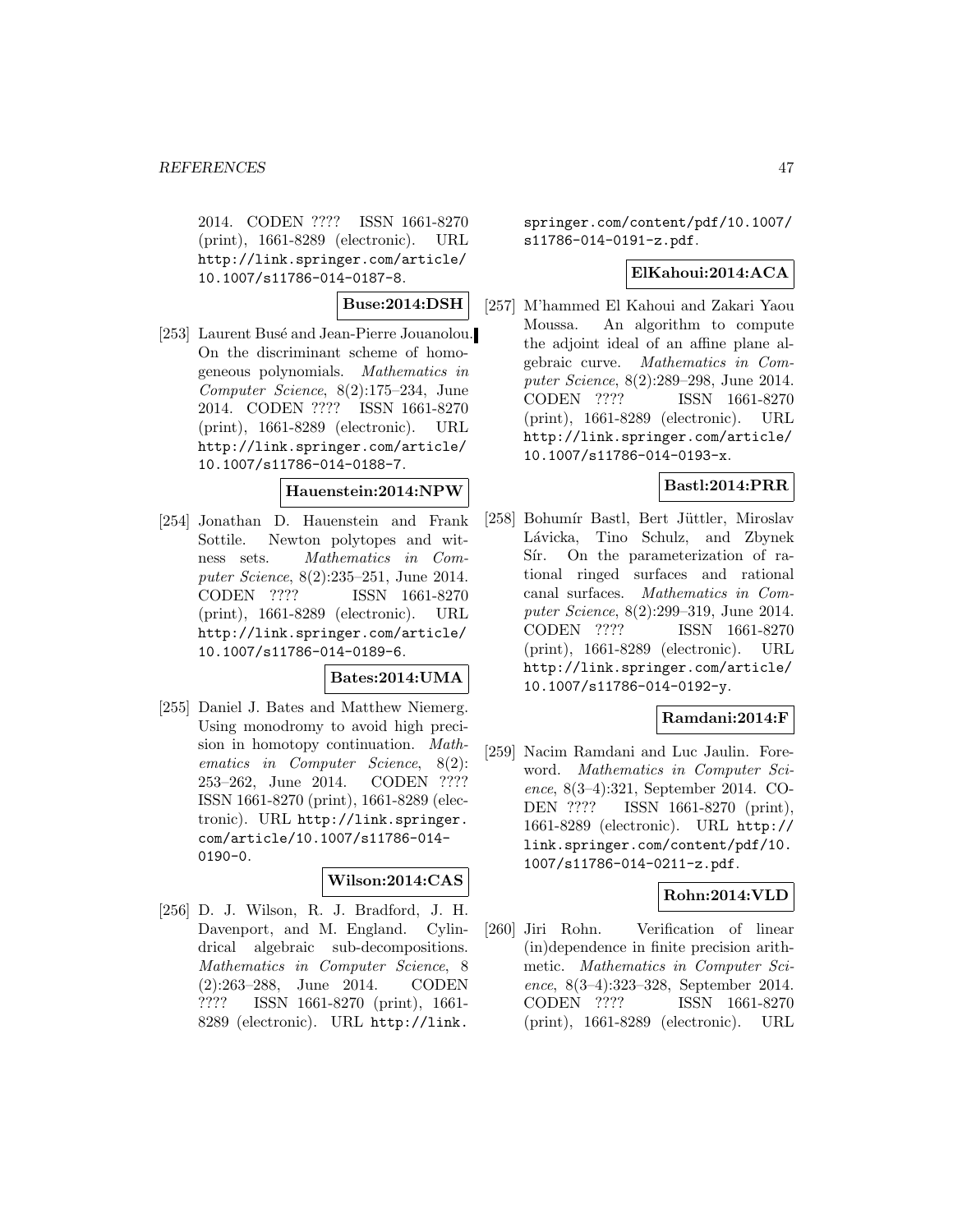http://link.springer.com/article/ 10.1007/s11786-014-0196-7.

### **Hladik:2014:ESC**

[261] Milan Hladík and Stefan Ratschan. Efficient solution of a class of quantified constraints with quantifier prefix exists–forall. Mathematics in Computer Science, 8(3–4):329–340, September 2014. CODEN ???? ISSN 1661-8270 (print), 1661-8289 (electronic). URL http://link.springer.com/article/ 10.1007/s11786-014-0195-8.

# **Just:2014:SSB**

[262] Elke Just. Subdivision strategies for boxes in branch-and-bound nonlinear solvers and verification. Mathematics in Computer Science, 8(3–4):341– 355, September 2014. CODEN ???? ISSN 1661-8270 (print), 1661-8289 (electronic). URL http://link.springer. com/article/10.1007/s11786-014- 0207-8.

### **Patil:2014:IBG**

[263] Bhagyesh V. Patil and P. S. V. Nataraj. An improved Bernstein global optimization algorithm for MINLP problems with application in process industry. Mathematics in Computer Science, 8(3–4):357–377, September 2014. CODEN ???? ISSN 1661-8270 (print), 1661-8289 (electronic). URL http://link.springer.com/article/ 10.1007/s11786-014-0198-5.

# **Aubry:2014:KCI**

[264] Clément Aubry, Rozenn Desmare, and Luc Jaulin. Kernel characterization of an interval function. Mathematics in Computer Science, 8(3–4):379– 390, September 2014. CODEN ????

ISSN 1661-8270 (print), 1661-8289 (electronic). URL http://link.springer. com/article/10.1007/s11786-014- 0206-9.

#### **Ravanbod:2014:DSM**

[265] Laleh Ravanbod, Nathalie Verdière, and Carine Jauberthie. Determination of set–membership identifiability sets. Mathematics in Computer Science, 8(3–4):391–406, September 2014. CODEN ???? ISSN 1661-8270 (print), 1661-8289 (electronic). URL http://link.springer.com/article/ 10.1007/s11786-014-0201-1.

### **Maiga:2014:CVZ**

[266] Moussa Maïga, Nacim Ramdani, Louise Travé-Massuyès, and Christophe Combastel. A CSP versus a zonotopebased method for solving guard set intersection in nonlinear hybrid reachability. Mathematics in Computer Science, 8(3–4):407–423, September 2014. CODEN ???? ISSN 1661-8270 (print), 1661-8289 (electronic). URL http://link.springer.com/article/ 10.1007/s11786-014-0204-y.

# **Rego:2014:DIO**

[267] Francisco Rego, Elwin de Weerdt, Eddy van Oort, Erik-Jan van Kampen, Qiping Chu, and António M. Pascoal. Determination of inner and outer bounds of reachable sets through subpavings. Mathematics in Computer Science, 8(3–4):425–442, September 2014. CODEN ???? ISSN 1661-8270 (print), 1661-8289 (electronic). URL http://link.springer.com/article/ 10.1007/s11786-014-0199-4.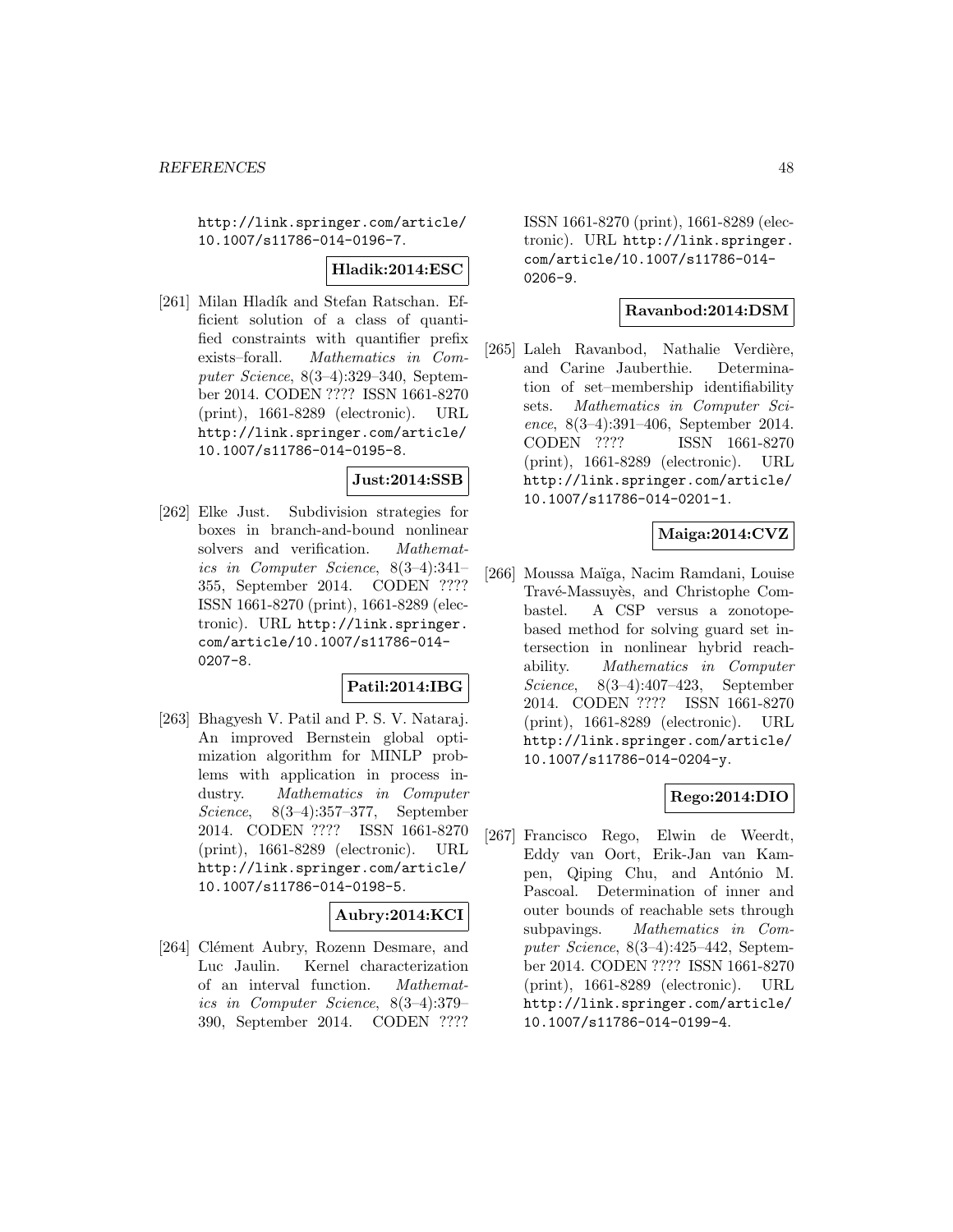### **Kumkov:2014:LSV**

[268] Sergey S. Kumkov, Stéphane Le Ménec, and Valerii S. Patsko. Level sets of the value function in differential games with two pursuers and one evader. interval analysis interpretation. Mathematics in Computer Science, 8(3–4):443–454, September 2014. CODEN ???? ISSN 1661-8270 (print), 1661-8289 (electronic). URL http://link.springer.com/article/ 10.1007/s11786-014-0203-z.

#### **Chhade:2014:NPD**

[269] Hiba Haj Chhadé, Amadou Gning, Fahed Abdallah, Imad Mougharbel, and Simon Julier. Non parametric distributed inference in sensor networks using box particles messages. Mathematics in Computer Science, 8(3–4): 455–478, September 2014. CODEN ???? ISSN 1661-8270 (print), 1661- 8289 (electronic). URL http://link. springer.com/content/pdf/10.1007/ s11786-014-0200-2.pdf.

### **Sandretto:2014:IMM**

[270] Julien Alexandre Dit Sandretto, Gilles Trombettoni, and David Daney. Interval methods for model qualification: Methodology and advanced application. Mathematics in Computer Science, 8(3–4):479–493, September 2014. CODEN ???? ISSN 1661-8270 (print), 1661-8289 (electronic). URL http://link.springer.com/article/ 10.1007/s11786-014-0210-0.

### **Seddik:2014:PBL**

[271] Mohamed Saad Ibn Seddik, Luc Jaulin, and Jonathan Grimsdale. Phase based localization for underwater vehicles using interval analysis. Mathematics in Computer Science, 8(3–4):495– 502, September 2014. CODEN ???? ISSN 1661-8270 (print), 1661-8289 (electronic). URL http://link.springer. com/article/10.1007/s11786-014- 0197-6.

## **Bethencourt:2014:SNL**

[272] Aymeric Bethencourt and Luc Jaulin. Solving non-linear constraint satisfaction problems involving time-dependent functions. Mathematics in Computer Science, 8(3–4):503–523, September 2014. CODEN ???? ISSN 1661-8270 (print), 1661-8289 (electronic). URL http://link.springer.com/article/ 10.1007/s11786-014-0209-6.

### **Rauh:2014:IMR**

[273] Andreas Rauh, Luise Senkel, Ekaterina Auer, and Harald Aschemann. Interval methods for real-time capable robust control of solid oxide fuel cell systems. Mathematics in Computer Science, 8(3–4):525–542, September 2014. CODEN ???? ISSN 1661-8270 (print), 1661-8289 (electronic). URL http://link.springer.com/article/ 10.1007/s11786-014-0205-x.

### **Senkel:2014:SMT**

[274] Luise Senkel, Andreas Rauh, and Harald Aschemann. Sliding mode techniques for robust trajectory tracking as well as state and parameter estimation. Mathematics in Computer Science, 8(3–4):543–561, September 2014. CODEN ???? ISSN 1661-8270 (print), 1661-8289 (electronic). URL http://link.springer.com/article/ 10.1007/s11786-014-0208-7.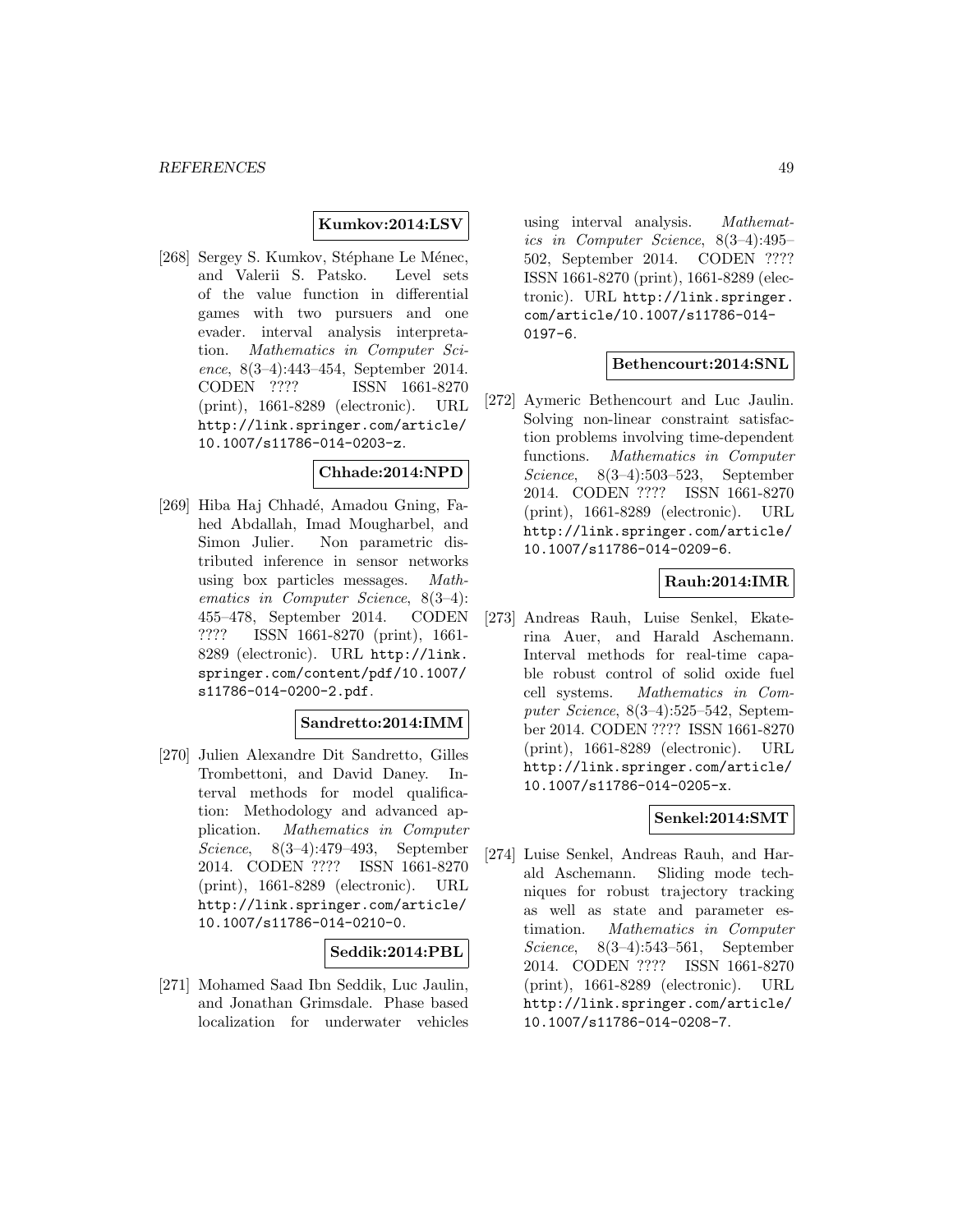### **Drevelle:2014:VVI**

[275] Vincent Drevelle and Jeremy Nicola. VIBes: A visualizer for intervals and boxes. Mathematics in Computer Science, 8(3–4):563–572, September 2014. CODEN ???? ISSN 1661-8270 (print), 1661-8289 (electronic). URL http://link.springer.com/article/ 10.1007/s11786-014-0202-0.

**Thery:2015:FSF**

[276] Laurent Théry and Freek Wiedijk. Foreword to the special focus on formal proofs for mathematics and computer science. Mathematics in Computer Science, 9(1):1–3, March 2015. CODEN ???? ISSN 1661-8270 (print), 1661- 8289 (electronic). URL http://link. springer.com/content/pdf/10.1007/ s11786-014-0214-9.pdf.

### **Kaliszyk:2015:HHO**

[277] Cezary Kaliszyk and Josef Urban. HOL(y)Hammer: Online ATP service for HOL light. Mathematics in Computer Science, 9(1):5–22, March 2015. CODEN ???? ISSN 1661-8270 (print), 1661-8289 (electronic). URL http:// link.springer.com/content/pdf/10. 1007/s11786-014-0182-0.pdf.

### **Noschinski:2015:GLI**

[278] Lars Noschinski. A graph library for Isabelle. Mathematics in Computer Science, 9(1):23–39, March 2015. CODEN ???? ISSN 1661-8270 (print), 1661-8289 (electronic). URL http://link.springer.com/article/ 10.1007/s11786-014-0183-z.

#### **Boldo:2015:CUF**

[279] Sylvie Boldo, Catherine Lelay, and Guillaume Melquiond. Coquelicot:

A user-friendly library of real analysis for Coq. Mathematics in Computer Science, 9(1):41–62, March 2015. CODEN ???? ISSN 1661-8270 (print), 1661-8289 (electronic). URL http://link.springer.com/article/ 10.1007/s11786-014-0181-1.

### **Marcolli:2015:QCR**

[280] Matilde Marcolli and John Napp. Quantum computation and real multiplication. Mathematics in Computer Science, 9(1):63–84, March 2015. CODEN ???? ISSN 1661-8270 (print), 1661-8289 (electronic). URL http://link.springer.com/article/ 10.1007/s11786-014-0179-8.

# **Talwar:2015:SSA**

[281] Jyoti Talwar and Ranjan Kumar Mohanty. A single sweep AGE algorithm based on off-step discretization for the solution of viscous Burgers' equation on a variable mesh. Mathematics in Computer Science, 9(1):85–103, March 2015. CODEN ???? ISSN 1661-8270 (print), 1661-8289 (electronic). URL http://link.springer.com/article/ 10.1007/s11786-014-0194-9.

# **Daykin:2015:AGC**

[282] Jacqueline W. Daykin, Costas S. Iliopoulos, Mirka Miller, and Oudone Phanalasy. Antimagicness of generalized corona and snowflake graphs. Mathematics in Computer Science, 9(1): 105–111, March 2015. CODEN ???? ISSN 1661-8270 (print), 1661-8289 (electronic). URL http://link.springer. com/article/10.1007/s11786-014- 0213-x.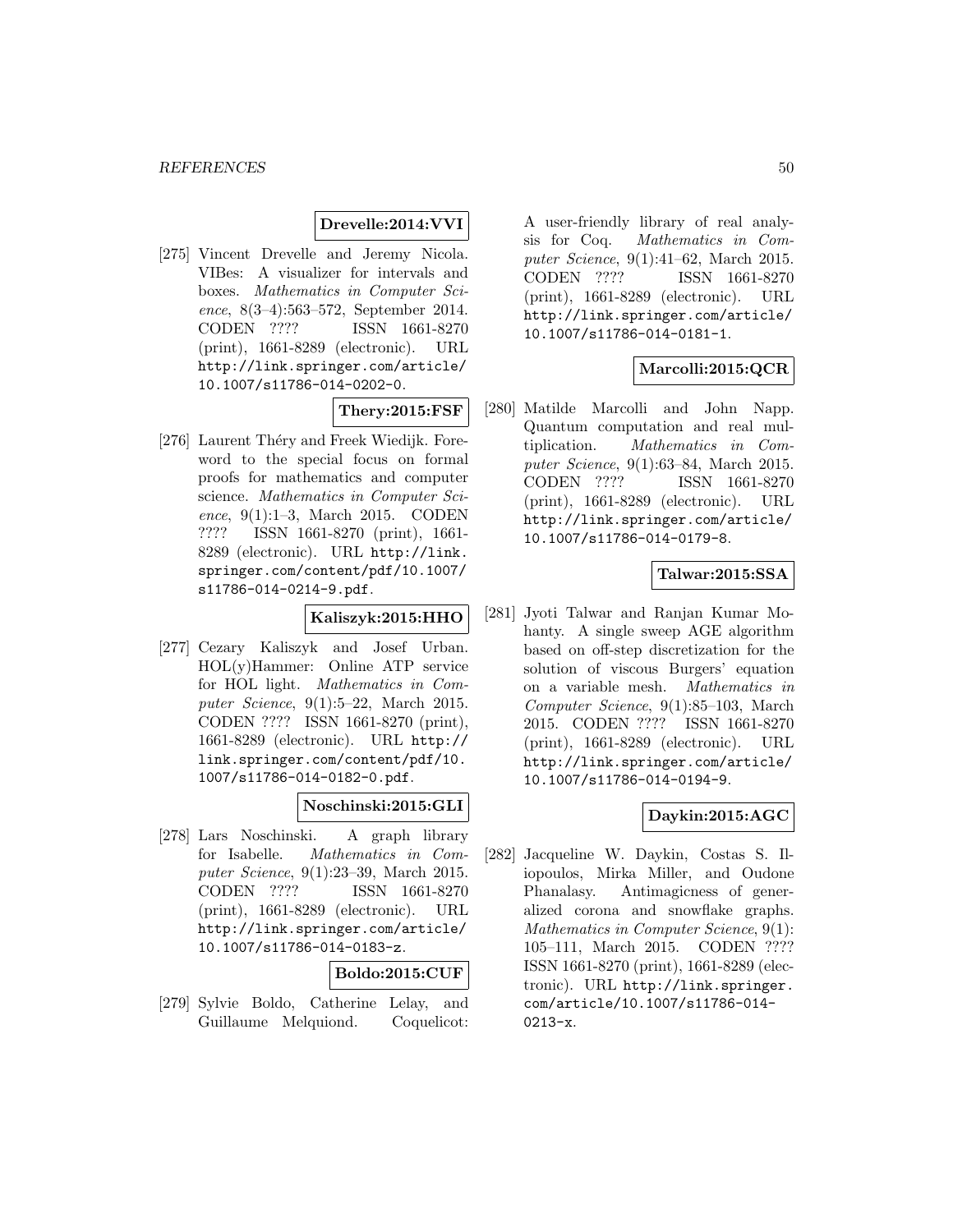# **Paul:2015:LPB**

[283] Satyabrata Paul, Madhumangal Pal, and Anita Pal.  $L(2, 1)$ -labeling of permutation and bipartite permutation graphs. Mathematics in Computer Science, 9(1):113–123, March 2015. CODEN ???? ISSN 1661-8270 (print), 1661-8289 (electronic). URL http://link.springer.com/article/ 10.1007/s11786-014-0180-2.

# **Miller:2015:F**

[284] Mirka Miller, Bharati Rajan, and Indra Rajasingh. Foreword. Mathematics in Computer Science, 9 (2):125–126, June 2015. CODEN ???? ISSN 1661-8270 (print), 1661-8289 (electronic). URL http: //link.springer.com/article/10. 1007/s11786-015-0235-z; http:// link.springer.com/content/pdf/10. 1007/s11786-015-0235-z.pdf.

### **Abawajy:2015:DCS**

[285] J. Abawajy, A. V. Kelarev, M. Miller, and J. Ryan. Distances of centroid sets in a graph-based construction for information security applications. Mathematics in Computer Science, 9(2):127–137, June 2015. CODEN ???? ISSN 1661-8270 (print), 1661-8289 (electronic). URL http://link.springer.com/article/ 10.1007/s11786-015-0217-1.

### **Baca:2015:ALJ**

[286] Martin Baca, Oudone Phanalasy, and Joe Ryan. Antimagic labelings of join graphs. Mathematics in Computer Science, 9(2):139–143, June 2015. CODEN ???? ISSN 1661-8270 (print), 1661-8289 (electronic). URL

http://link.springer.com/article/ 10.1007/s11786-015-0218-0.

#### **Conde:2015:NAM**

[287] Josep Conde, Mirka Miller, Josep M. Miret, and Kumar Saurav. On the nonexistence of almost Moore digraphs of degree four and five. Mathematics in Computer Science, 9(2):145–149, June 2015. CODEN ???? ISSN 1661-8270 (print), 1661-8289 (electronic). URL http://link.springer.com/article/ 10.1007/s11786-015-0219-z.

#### **Rajasingh:2015:TVI**

[288] Indra Rajasingh and V. Annamma. Total vertex irregularity strength of 1-fault tolerant Hamiltonian graphs. Mathematics in Computer Science, 9(2): 151–160, June 2015. CODEN ???? ISSN 1661-8270 (print), 1661-8289 (electronic). URL http://link.springer. com/article/10.1007/s11786-015- 0220-6.

### **Indriati:2015:TEI**

[289] Diari Indriati, Widodo, and Indah E. Wijayanti. On total edge irregularity strength of generalized Web graphs and related graphs. Mathematics in Computer Science, 9(2):161–167, June 2015. CODEN ???? ISSN 1661-8270 (print), 1661-8289 (electronic). URL http://link.springer.com/article/ 10.1007/s11786-015-0221-5.

#### **Quadras:2015:DPC**

[290] Jasintha Quadras and Sajiya Merlin Mahizl Albert. Domination parameters in coronene torus network. Mathematics in Computer Science, 9 (2):169–175, June 2015. CODEN ???? ISSN 1661-8270 (print), 1661-8289 (electronic). URL http://link.springer.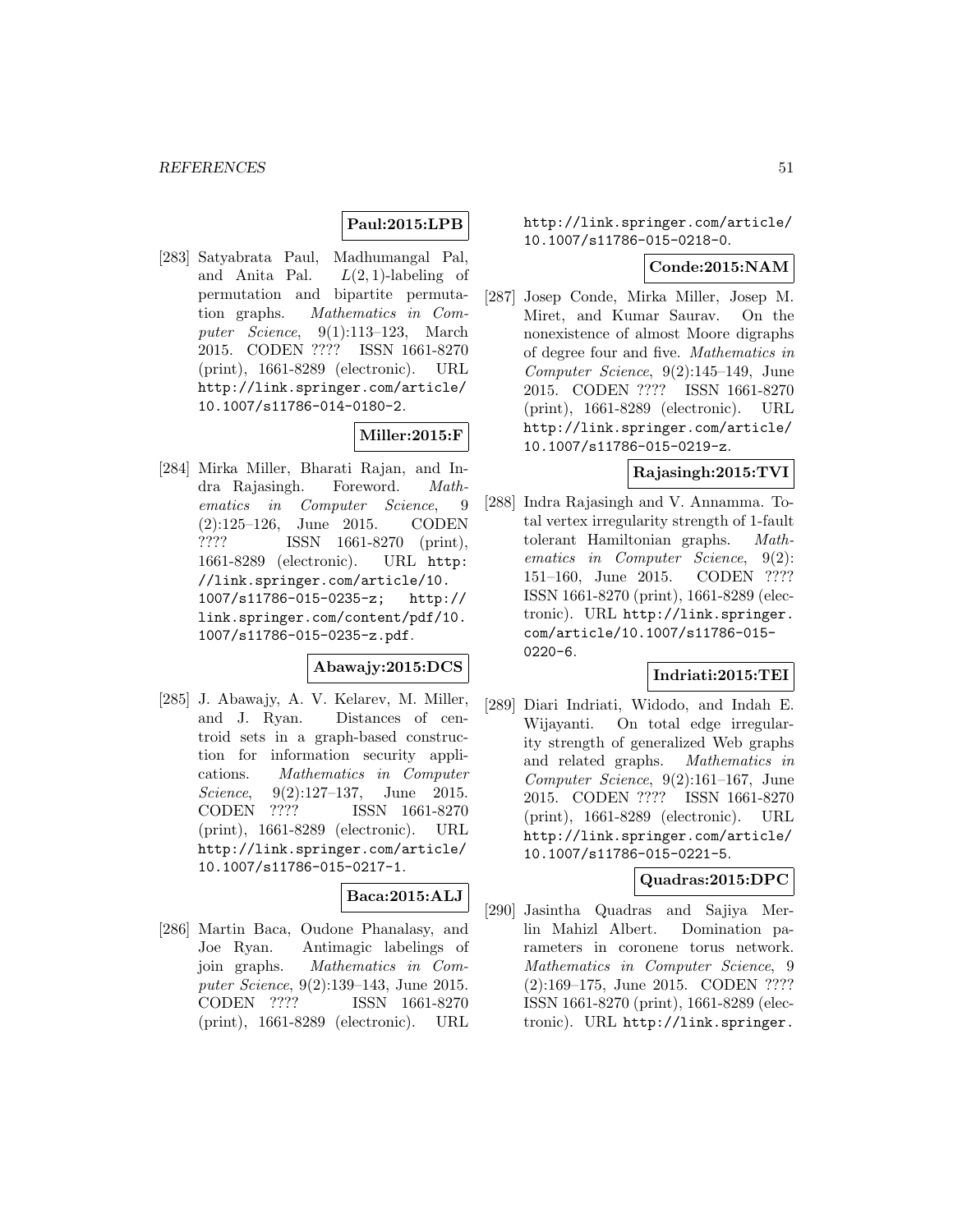com/article/10.1007/s11786-015-  $0222 - 4.$ 

#### **Quadras:2015:EFH**

[291] Jasintha Quadras and Sarah Surya Solomon. Embedding of the folded hypercubes into tori. Mathematics in Computer Science, 9(2):177–183, June 2015. CODEN ???? ISSN 1661-8270 (print), 1661-8289 (electronic). URL http://link.springer.com/article/ 10.1007/s11786-015-0223-3.

### **Jesintha:2015:AUB**

[292] J. Jeba Jesintha and K. Ezhilarasi Hilda. All uniform bow graphs are graceful. Mathematics in Computer Science, 9(2):185–191, June 2015. CODEN ???? ISSN 1661-8270 (print), 1661-8289 (electronic). URL http://link.springer.com/article/ 10.1007/s11786-015-0224-2.

# **Punitha:2015:SKN**

[293] M. Joice Punitha. Strong kernel number in certain oriented cycle extension of graphs. Mathematics in Computer Science, 9(2):193–199, June 2015. CODEN ???? ISSN 1661-8270 (print), 1661-8289 (electronic). URL http://link.springer.com/article/ 10.1007/s11786-015-0225-1.

# **Manuel:2015:SMD**

[294] Paul Manuel, Bharati Rajan, and Cyriac Grigorious. On the strong metric dimension of tetrahedral diamond lattice. Mathematics in Computer Science, 9(2):201–208, June 2015. CODEN ???? ISSN 1661-8270 (print), 1661-8289 (electronic). URL http://link.springer.com/article/ 10.1007/s11786-015-0226-0.

### **Manuel:2015:BFC**

[295] Paul Manuel and A. S. Shanthi. Berge–Fulkerson conjecture on certain snarks. Mathematics in Computer Science, 9(2):209–220, June 2015. CODEN ???? ISSN 1661-8270 (print), 1661-8289 (electronic). URL http://link.springer.com/article/ 10.1007/s11786-015-0227-z.

# **Rajasingh:2015:LLD**

[296] Indra Rajasingh, Micheal Arockiaraj, and Jasintha Quadras. Linear layout of directed grid graph. Mathematics in Computer Science, 9(2):221–227, June 2015. CODEN ???? ISSN 1661-8270 (print), 1661-8289 (electronic). URL http://link.springer.com/article/ 10.1007/s11786-015-0228-y.

## **Ramdani:2015:TIS**

[297] Rismawati Ramdani, A. N. M. Salman, and Hilda Assiyatun. Total irregularity strength of three families of graphs. Mathematics in Computer Science, 9(2):229–237, June 2015. CODEN ???? ISSN 1661-8270 (print), 1661-8289 (electronic). URL http://link.springer.com/article/ 10.1007/s11786-015-0229-x.

### **Pushpam:2015:SRD**

[298] P. Roushini Leely Pushpam and Chitra Suseendran. Secure restrained domination in graphs. Mathematics in Computer Science, 9(2):239–247, June 2015. CODEN ???? ISSN 1661-8270 (print), 1661-8289 (electronic). URL http://link.springer.com/article/ 10.1007/s11786-015-0230-4.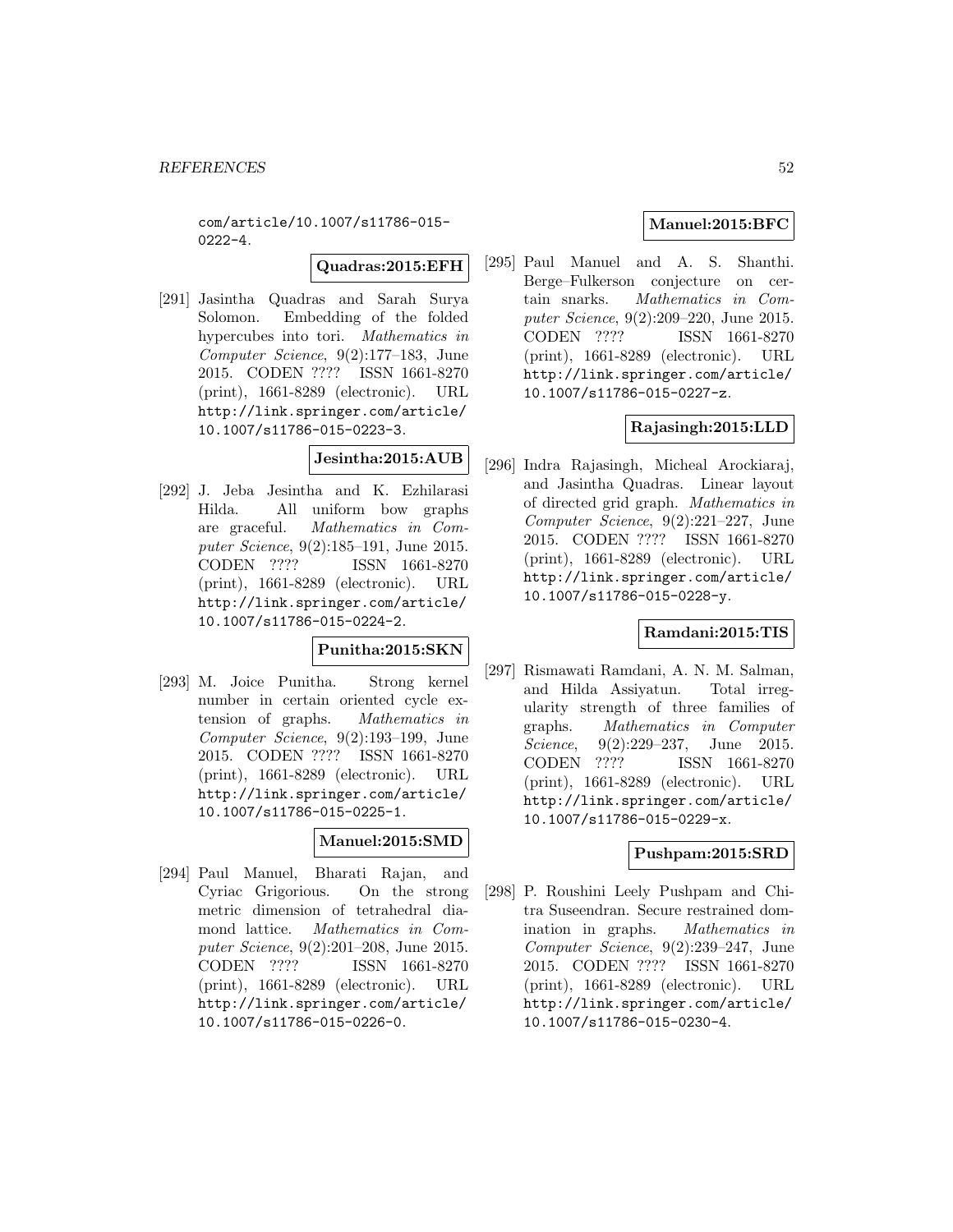#### **Sethuraman:2015:CPT**

[299] G. Sethuraman, A. Velankanni, and S. Anbarasu. Cycle partition of two-connected and two-edge connected graphs. Mathematics in Computer Science, 9(2):249–252, June 2015. CODEN ???? ISSN 1661-8270 (print), 1661-8289 (electronic). URL http://link.springer.com/article/ 10.1007/s11786-015-0231-3.

# **Rajan:2015:ERC**

[300] R. Sundara Rajan, N. Parthiban, and T. M. Rajalaxmi. Embedding of recursive circulants into certain necklace graphs. Mathematics in Computer Science, 9(2):253–263, June 2015. CODEN ???? ISSN 1661-8270 (print), 1661-8289 (electronic). URL http://link.springer.com/article/ 10.1007/s11786-015-0232-2.

### **Fontaine:2015:FSF**

[301] Pascal Fontaine, Thomas Sturm, and Uwe Waldmann. Foreword to the special focus on constraints and combinations. Mathematics in Computer Science, 9(3):265, October 2015. CODEN ???? ISSN 1661-8270 (print), 1661- 8289 (electronic). URL http://link. springer.com/content/pdf/10.1007/ s11786-015-0239-8.pdf.

## **Fukasaku:2015:QAA**

[302] Ryoya Fukasaku, Shutaro Inoue, and Yosuke Sato. On QE algorithms over an algebraically closed field based on comprehensive Gröbner systems. Mathematics in Computer Science, 9(3):267-281, October 2015. CODEN ???? ISSN 1661-8270 (print), 1661-8289 (electronic). URL

http://link.springer.com/article/ 10.1007/s11786-015-0237-x.

#### **Hagemann:2015:EGO**

[303] Willem Hagemann. Efficient geometric operations on convex polyhedra, with an application to reachability analysis of hybrid systems. Mathematics in Computer Science, 9(3):283–325, October 2015. CODEN ???? ISSN 1661-8270 (print), 1661-8289 (electronic). URL http://link.springer.com/article/ 10.1007/s11786-015-0238-9.

# **Suda:2015:VCE**

[304] Martin Suda. Variable and clause elimination for LTL satisfiability checking. Mathematics in Computer Science, 9(3):327–344, October 2015. CODEN ???? ISSN 1661-8270 (print), 1661-8289 (electronic). URL http://link.springer.com/article/ 10.1007/s11786-015-0240-2.

#### **Wintraecken:2015:OTC**

[305] M. H. M. J. Wintraecken and G. Vegter. On the optimal triangulation of convex hypersurfaces, whose vertices lie in ambient space. Mathematics in Computer Science, 9(3):345–353, October 2015. CODEN ???? ISSN 1661-8270 (print), 1661-8289 (electronic). URL http://link.springer.com/article/ 10.1007/s11786-014-0216-7.

#### **Panayotopoulos:2015:PMC**

[306] A. Panayotopoulos and P. Vlamos. Partitioning the meandering curves. Mathematics in Computer Science, 9(3): 355–364, October 2015. CODEN ???? ISSN 1661-8270 (print), 1661-8289 (electronic). URL http://link.springer. com/article/10.1007/s11786-015- 0234-0.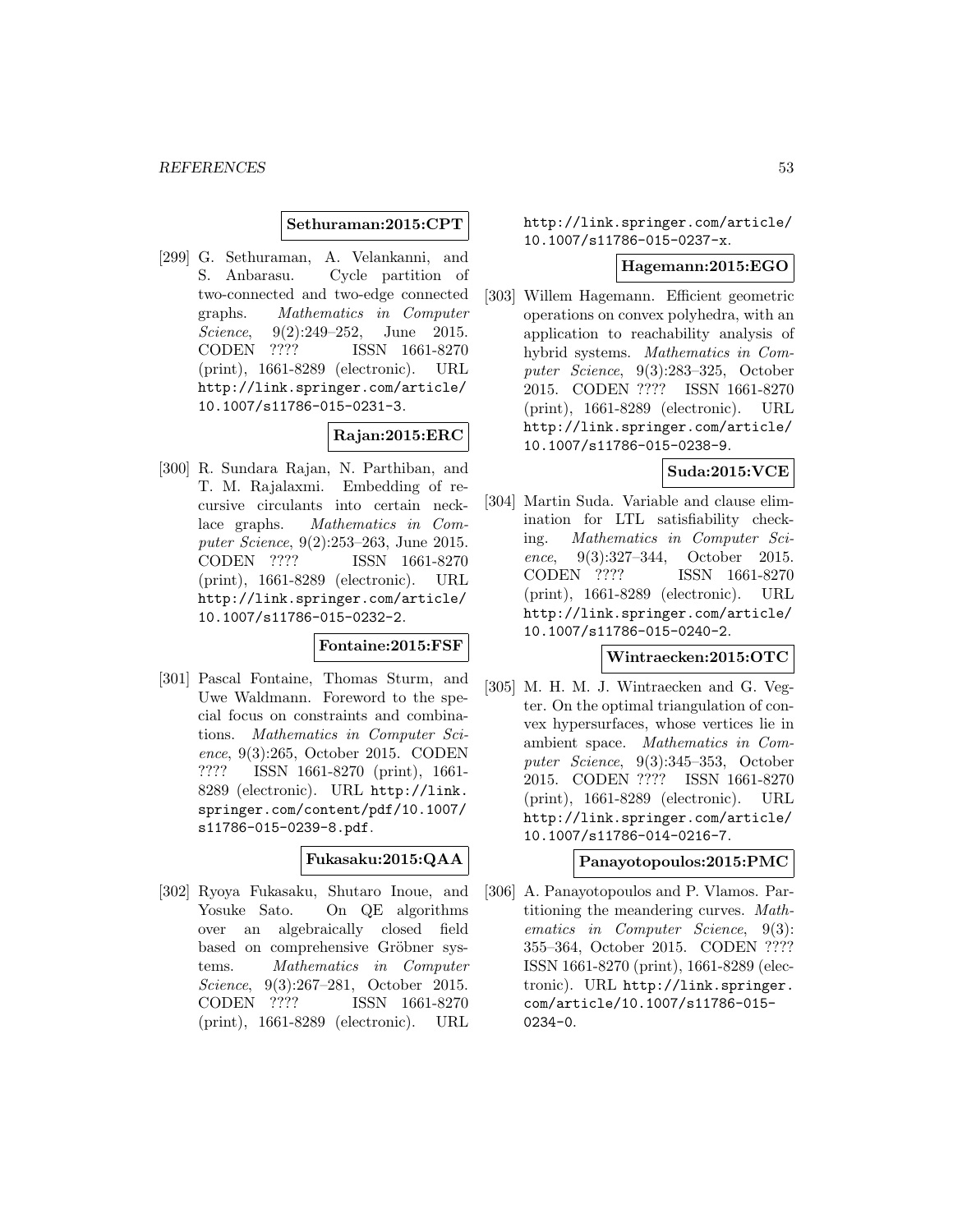# **Koepf:2015:AAF**

[307] Wolfram Koepf and Etienne Nana Chiadjeu. Algorithmic approach for formal Fourier series. Mathematics in Computer Science, 9(3):365–389, October 2015. CODEN ???? ISSN 1661-8270 (print), 1661-8289 (electronic). URL http://link.springer.com/article/ 10.1007/s11786-014-0215-8.

### **Marcolli:2015:GGI**

[308] Matilde Marcolli and Alexander Port. Graph grammars, insertion Lie algebras, and quantum field theory. Mathematics in Computer Science, 9(4):391– 408, December 2015. CODEN ???? ISSN 1661-8270 (print), 1661-8289 (electronic). URL http://link.springer. com/article/10.1007/s11786-015-  $0236 - y$ .

# **Stadler:2015:CS**

[309] Bärbel M. R. Stadler and Peter F. Stadler. Connectivity spaces. Mathematics in Computer Science, 9(4):409– 436, December 2015. CODEN ???? ISSN 1661-8270 (print), 1661-8289 (electronic). URL http://link.springer. com/article/10.1007/s11786-015- 0241-1.

### **Berkemer:2015:SCR**

[310] Sarah J. Berkemer, Ricardo R. C. Chaves, and Adrian Fritz. Spiders can be recognized by counting their legs. Mathematics in Computer Science, 9(4):437–441, December 2015. CODEN ???? ISSN 1661-8270 (print), 1661-8289 (electronic). URL http://link.springer.com/article/ 10.1007/s11786-015-0233-1.

## **Muhshi:2015:MSR**

[311] Hadi Muhshi and Edy Tri Baskoro. Matching-star Ramsey minimal graphs. Mathematics in Computer Science, 9 (4):443–452, December 2015. CO-DEN ???? ISSN 1661-8270 (print), 1661-8289 (electronic). URL http://link.springer.com/article/ 10.1007/s11786-015-0244-y.

### **Man:2015:CMA**

[312] Yiu-Kwong Man. On computing the measurable amounts of the two jugs problem. Mathematics in Computer Science, 9(4):453–459, December 2015. CODEN ???? ISSN 1661-8270 (print), 1661-8289 (electronic). URL http://link.springer.com/article/ 10.1007/s11786-015-0242-0.

### **Kumar:2015:LBC**

[313] Sandeep Ameet Kumar, Jito Vanualailai, and Bibhya Sharma. Lyapunovbased control for a swarm of planar nonholonomic vehicles. Mathematics in Computer Science, 9(4):461– 475, December 2015. CODEN ???? ISSN 1661-8270 (print), 1661-8289 (electronic). URL http://link.springer. com/article/10.1007/s11786-015- 0243-z.

# **Sendra:2016:F**

[314] J. Rafael Sendra, Dongming Wang, and Jing Yang. Foreword. Mathematics in Computer Science, 10(1): 1–3, March 2016. CODEN ???? ISSN 1661-8270 (print), 1661-8289 (electronic). URL http://link. springer.com/content/pdf/10.1007/ s11786-016-0263-3.pdf.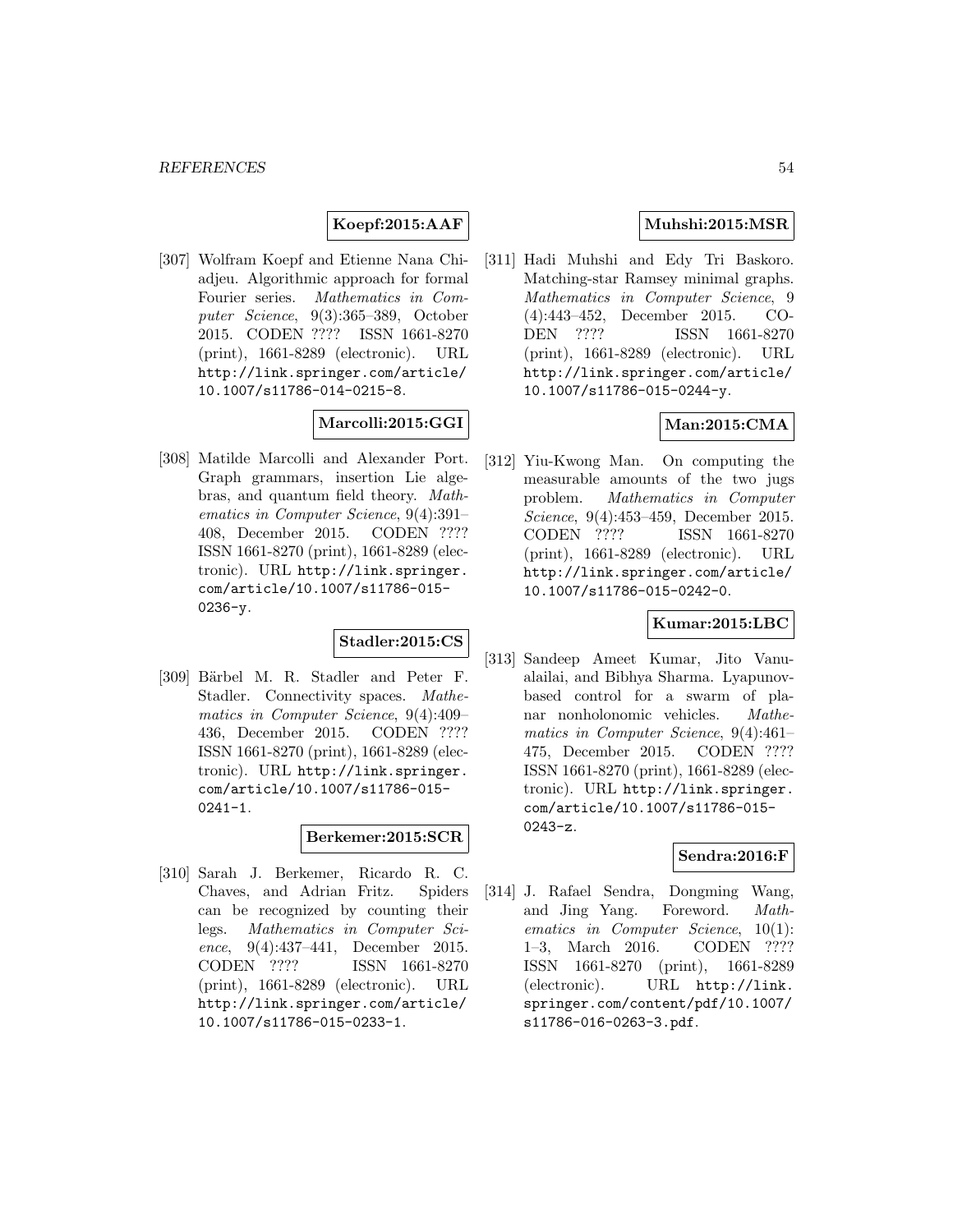#### **Botana:2016:UUT**

[315] Francisco Botana and Tomas Recio. On the unavoidable uncertainty of truth in dynamic geometry proving. Mathematics in Computer Science, 10(1):5–25, March 2016. CODEN ???? ISSN 1661-8270 (print), 1661-8289 (electronic). URL http://link.springer.com/article/ 10.1007/s11786-016-0246-4.

# **Schreck:2016:CCT**

[316] Pascal Schreck, Vesna Marinković, and Predrag Janicić. Constructibility classes for triangle location problems. Mathematics in Computer Science, 10(1):27–39, March 2016. CODEN ???? ISSN 1661-8270 (print), 1661-8289 (electronic). URL http://link.springer.com/article/ 10.1007/s11786-016-0255-3.

#### **Schreck:2016:ACC**

[317] Pascal Schreck and Pascal Mathis. Automatic constructibility checking of a corpus of geometric construction problems. Mathematics in Computer Science, 10(1):41–56, March 2016. CODEN ???? ISSN 1661-8270 (print), 1661-8289 (electronic). URL http://link.springer.com/article/ 10.1007/s11786-016-0247-3.

### **Narboux:2016:TCV**

[318] Julien Narboux and David Braun. Towards a certified version of the encyclopedia of triangle centers. Mathematics in Computer Science, 10(1):57–73, March 2016. CODEN ???? ISSN 1661-8270 (print), 1661-8289 (electronic). URL http://link.springer.com/article/ 10.1007/s11786-016-0254-4.

### **Shao:2016:CTP**

[319] Changpeng Shao, Hongbo Li, and Lei Huang. Challenging theorem provers with mathematical Olympiad problems in solid geometry. Mathematics in Computer Science, 10(1):75–96, March 2016. CODEN ???? ISSN 1661-8270 (print), 1661-8289 (electronic). URL http://link.springer.com/article/ 10.1007/s11786-016-0256-2.

# **Dorst:2016:CCM**

[320] Leo Dorst. The construction of 3D conformal motions. Mathematics in Computer Science, 10(1):97– 113, March 2016. CODEN ???? ISSN 1661-8270 (print), 1661-8289 (electronic). URL http://link. springer.com/content/pdf/10.1007/ s11786-016-0250-8.pdf.

### **Bowers:2016:GUM**

[321] John C. Bowers and Ileana Streinu. Geodesic universal molecules. Mathematics in Computer Science, 10(1): 115–141, March 2016. CODEN ???? ISSN 1661-8270 (print), 1661-8289 (electronic). URL http://link.springer. com/article/10.1007/s11786-016- 0253-5.

#### **Lichtblau:2016:FOP**

[322] Daniel Lichtblau. First order perturbation and local stability of parametrized systems. Mathematics in Computer Science, 10(1):143-163, March 2016. CODEN ???? ISSN 1661-8270 (print), 1661-8289 (electronic). URL http://link.springer.com/article/ 10.1007/s11786-016-0249-1.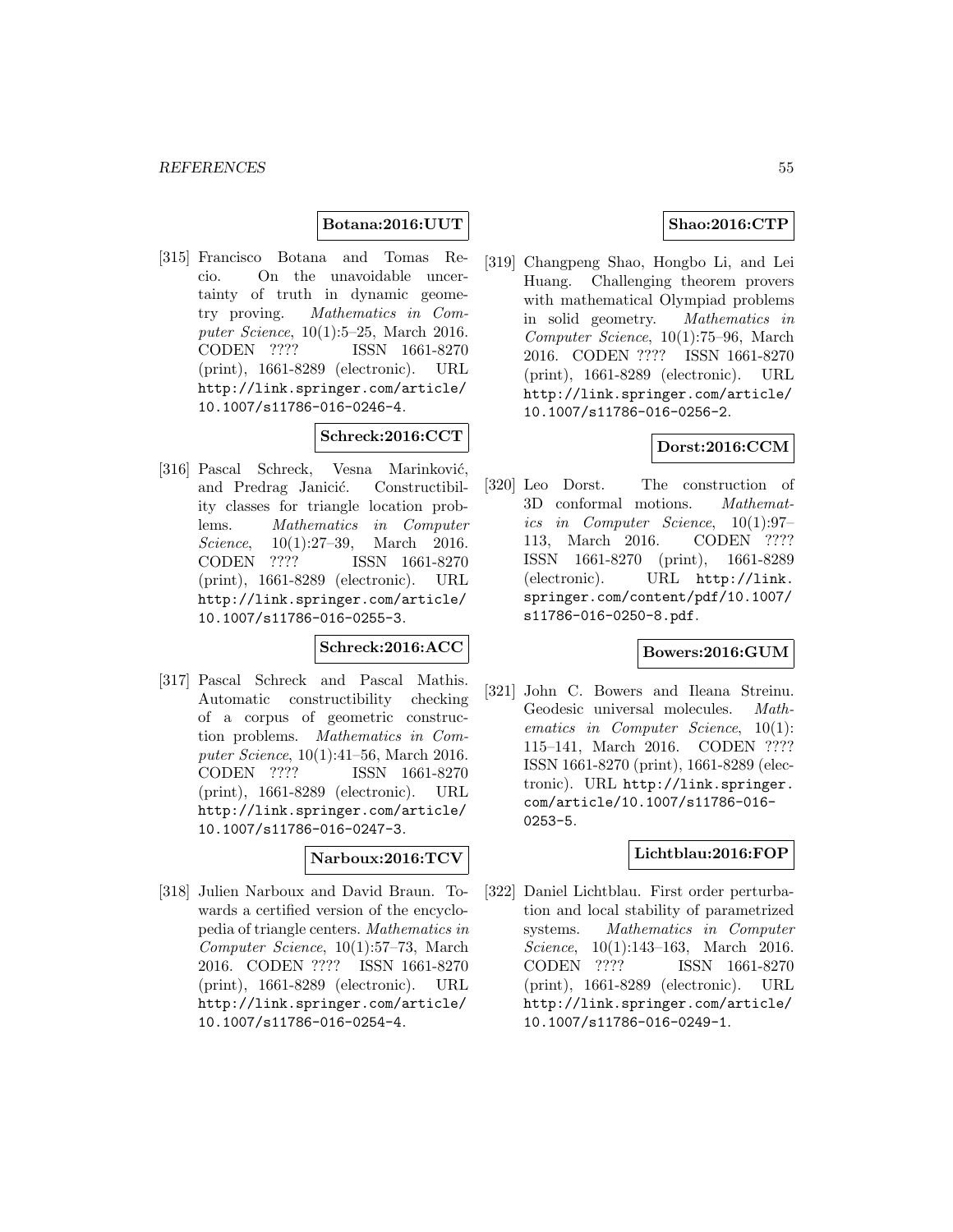# **Brunat:2016:CCR**

[323] Josep M. Brunat and Antonio Montes. Computing the canonical representation of constructible sets. Mathematics in Computer Science,  $10(1)$ : 165–178, March 2016. CODEN ???? ISSN 1661-8270 (print), 1661-8289 (electronic). URL http://link.springer. com/article/10.1007/s11786-016- 0248-2.

### **Ricca:2016:DCS**

[324] Giorgio Ricca, Mauro C. Beltrametti, and Anna Maria Massone. Detecting curves of symmetry in images via Hough transform. Mathematics in Computer Science, 10(1):179–205, March 2016. CODEN ???? ISSN 1661-8270 (print), 1661-8289 (electronic). URL http://link.springer.com/article/ 10.1007/s11786-016-0245-5.

# **Rajan:2016:FSF**

[325] Bharati Rajan, Ibrahim Venkat, and K. G. Subramanian. Foreword to the special focus on graph theory and applications. Mathematics in Computer Science, 10(2):207–208, June 2016. CO-DEN ???? ISSN 1661-8270 (print), 1661-8289 (electronic). URL http:// link.springer.com/content/pdf/10. 1007/s11786-016-0272-2.pdf.

#### **Bera:2016:SPW**

[326] Somnath Bera and Kalpana Mahalingam. Structural properties of word representable graphs. Mathematics in Computer Science, 10(2):209–222, June 2016. CODEN ???? ISSN 1661-8270 (print), 1661-8289 (electronic). URL http://link.springer.com/article/ 10.1007/s11786-016-0257-1.

# **Wong:2016:CBC**

[327] Denis C. K. Wong. Constructions of binary codes based on bipartite graphs. Mathematics in Computer Science, 10(2):223-227, June 2016. CODEN ???? ISSN 1661-8270 (print), 1661-8289 (electronic). URL http://link.springer.com/article/ 10.1007/s11786-016-0258-0.

### **Nagar:2016:ECI**

[328] Atulya K. Nagar and S. Sriram. On eccentric connectivity index of eccentric graph of regular dendrimer. Mathematics in Computer Science, 10(2): 229–237, June 2016. CODEN ???? ISSN 1661-8270 (print), 1661-8289 (electronic). URL http://link.springer. com/article/10.1007/s11786-016- 0259-z.

#### **Sivagami:2016:CCN**

[329] P. Sivagami and Indra Rajasingh. Tcoloring of certain networks. Mathematics in Computer Science, 10(2): 239–248, June 2016. CODEN ???? ISSN 1661-8270 (print), 1661-8289 (electronic). URL http://link.springer. com/article/10.1007/s11786-016- 0260-6.

### **Mahmood:2016:MCE**

[330] Ali Abdulkareem Mahmood, Ali Maroosi, and Ravie Chandren Muniyandi. Membrane computing to enhance time efficiency of minimum dominating set. Mathematics in Computer Science, 10(2):249–261, June 2016. CODEN ???? ISSN 1661-8270 (print), 1661-8289 (electronic). URL http://link.springer.com/article/ 10.1007/s11786-016-0261-5.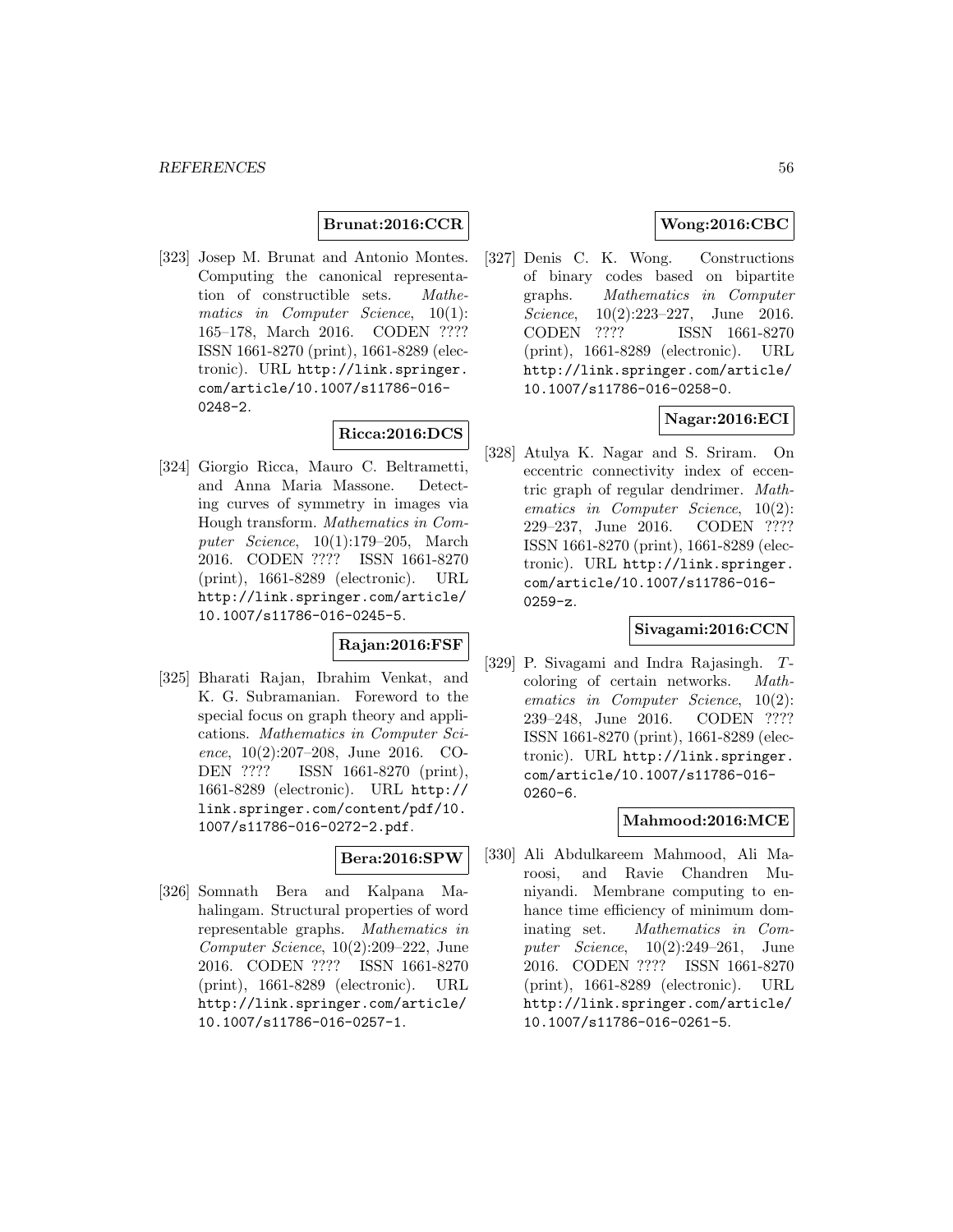### **Sivaselvan:2016:IMQ**

[331] K. Sivaselvan and C. Vijayalakshmi. Implementation of Markovian queueing network model with multiple closed chains. Mathematics in Computer Science, 10(2):263-272, June 2016. CODEN ???? ISSN 1661-8270 (print), 1661-8289 (electronic). URL http://link.springer.com/article/ 10.1007/s11786-016-0262-4.

## **Dochviri:2016:TSF**

[332] Irakli Dochviri and James F. Peters. Topological sorting of finitely near sets. Mathematics in Computer Science, 10(2):273–277, June 2016. CODEN ???? ISSN 1661-8270 (print), 1661-8289 (electronic). URL http://link.springer.com/article/ 10.1007/s11786-016-0273-1.

#### **Gavina:2016:IAC**

[333] Alexandra Gavina, José Matos, and Paulo Vasconcelos. Improving the accuracy of Chebyshev Tau method for nonlinear differential problems. Mathematics in Computer Science, 10(2): 279–289, June 2016. CODEN ???? ISSN 1661-8270 (print), 1661-8289 (electronic). URL http://link.springer. com/article/10.1007/s11786-016- 0265-1.

#### **Conceicao:2016:ESS**

[334] Ana C. Conceição and José C. Pereira. Exploring the spectra of some classes of singular integral operators with symbolic computation. Mathematics in Computer Science, 10(2):291–309, June 2016. CODEN ???? ISSN 1661-8270 (print), 1661-8289 (electronic). URL http://link.springer.com/article/ 10.1007/s11786-016-0264-2.

# **Loja:2016:FSF**

[335] Amélia Loja, José Alberto Rodrigues, and Ana C. Conceição. Foreword to the special focus on advances in symbolic and numeric computation. Mathematics in Computer Science, 10(3): 311–312, September 2016. CODEN ???? ISSN 1661-8270 (print), 1661- 8289 (electronic). URL http://link. springer.com/content/pdf/10.1007/ s11786-016-0270-4.pdf.

### **Trindade:2016:TLM**

[336] M. Trindade, J. Matos, and P. B. Vasconcelos. Towards a Lanczos'  $\tau$ method toolkit for differential problems. Mathematics in Computer Science, 10(3):313–329, September 2016. CODEN ???? ISSN 1661-8270 (print), 1661-8289 (electronic). URL http://link.springer.com/article/ 10.1007/s11786-016-0269-x.

### **Rachah:2016:DOC**

[337] Amira Rachah and Delfim F. M. Torres. Dynamics and optimal control of Ebola transmission. Mathematics in Computer Science, 10(3):331–342, September 2016. CODEN ???? ISSN 1661-8270 (print), 1661-8289 (electronic). URL http://link.springer.com/article/ 10.1007/s11786-016-0268-y.

# **Maia:2016:TDC**

[338] Rúben Maia, Ricardo Branco, F. V. Antunes, M. C. Oliveira, and Andrei Kotousov. Three-dimensional computational analysis of stress state transition in through-cracked plates. Mathematics in Computer Science, 10(3):343– 352, September 2016. CODEN ???? ISSN 1661-8270 (print), 1661-8289 (electronic). URL http://link.springer.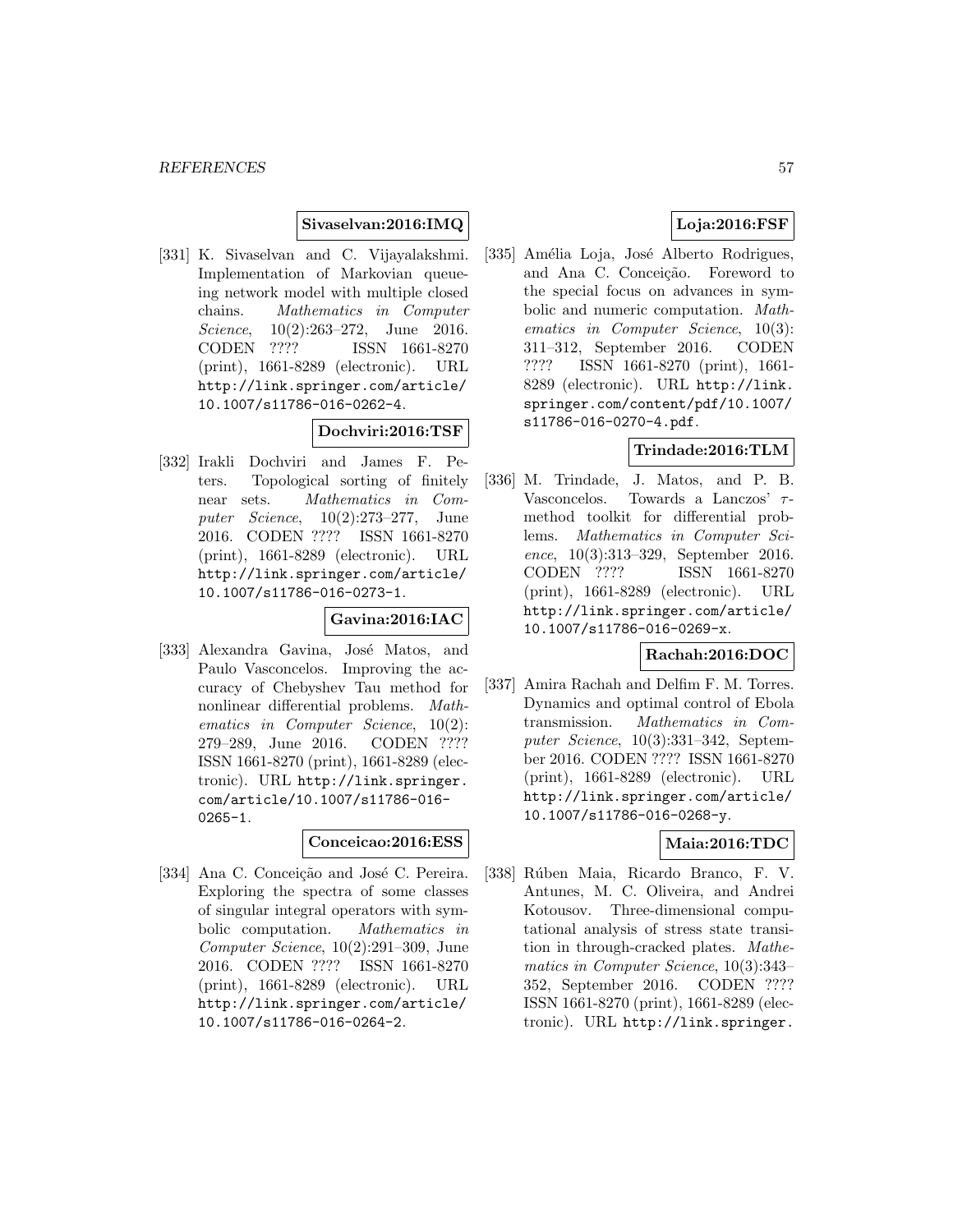com/article/10.1007/s11786-016- 0267-z.

#### **Escobar:2016:CLA**

[339] J. M. Escobar, J. Núñez, and P. Pérez-Fernández. On contractions of Lie algebras. Mathematics in Computer Science, 10(3):353–364, September 2016. CODEN ???? ISSN 1661-8270 (print), 1661-8289 (electronic). URL http://link.springer.com/article/ 10.1007/s11786-016-0266-0.

#### **Conceicao:2016:SCA**

[340] Ana C. Conceição, Rui C. Marreiros, and José C. Pereira. Symbolic computation applied to the study of the kernel of a singular integral operator with non–Carleman shift and conjugation. Mathematics in Computer Science, 10(3):365–386, September 2016. CODEN ???? ISSN 1661-8270 (print), 1661-8289 (electronic). URL http://link.springer.com/article/ 10.1007/s11786-016-0271-3.

## **Akram:2016:PFL**

[341] Muhammad Akram and Arooj Adeel.  $\vec{m}$ -polar fuzzy labeling graphs with application. Mathematics in Computer Science, 10(3):387–402, September 2016. CODEN ???? ISSN 1661-8270 (print), 1661-8289 (electronic). URL http://link.springer.com/article/ 10.1007/s11786-016-0277-x.

#### **Hammack:2016:ANA**

[342] Richard H. Hammack, Marc Hellmuth, Lydia Ostermeier, and Peter F. Stadler. Associativity and nonassociativity of some hypergraph products. Mathematics in Computer Science, 10(3):403–408, September 2016. CODEN ???? ISSN 1661-8270

(print), 1661-8289 (electronic). URL http://link.springer.com/article/ 10.1007/s11786-016-0276-y.

### **Guidi:2016:SRM**

[343] Ferruccio Guidi and Claudio Sacerdoti Coen. A survey on retrieval of mathematical knowledge. Mathematics in Computer Science, 10(4):409– 427, December 2016. CODEN ???? ISSN 1661-8270 (print), 1661-8289 (electronic). URL http://link.springer. com/article/10.1007/s11786-016- 0274-0.

### **Raggi:2016:ACR**

[344] Daniel Raggi, Alan Bundy, Gudmund Grov, and Alison Pease. Automating change of representation for proofs in discrete mathematics (extended version). Mathematics in Computer Science, 10(4):429–457, December 2016. CODEN ???? ISSN 1661-8270 (print), 1661-8289 (electronic). URL http:// link.springer.com/content/pdf/10. 1007/s11786-016-0275-z.pdf.

### **Manin:2016:SS**

[345] Yuri I. Manin and Matilde Marcolli. Semantic spaces. Mathematics in Computer Science, 10(4):459–477, December 2016. CODEN ???? ISSN 1661-8270 (print), 1661-8289 (electronic). URL http://link.springer.com/article/ 10.1007/s11786-016-0278-9.

### **Wang:2016:CBR**

[346] Dongming Wang. On the connection between ritt characteristic sets and Buchberger–Gröbner bases. Mathematics in Computer Science, 10(4):479– 492, December 2016. CODEN ???? ISSN 1661-8270 (print), 1661-8289 (elec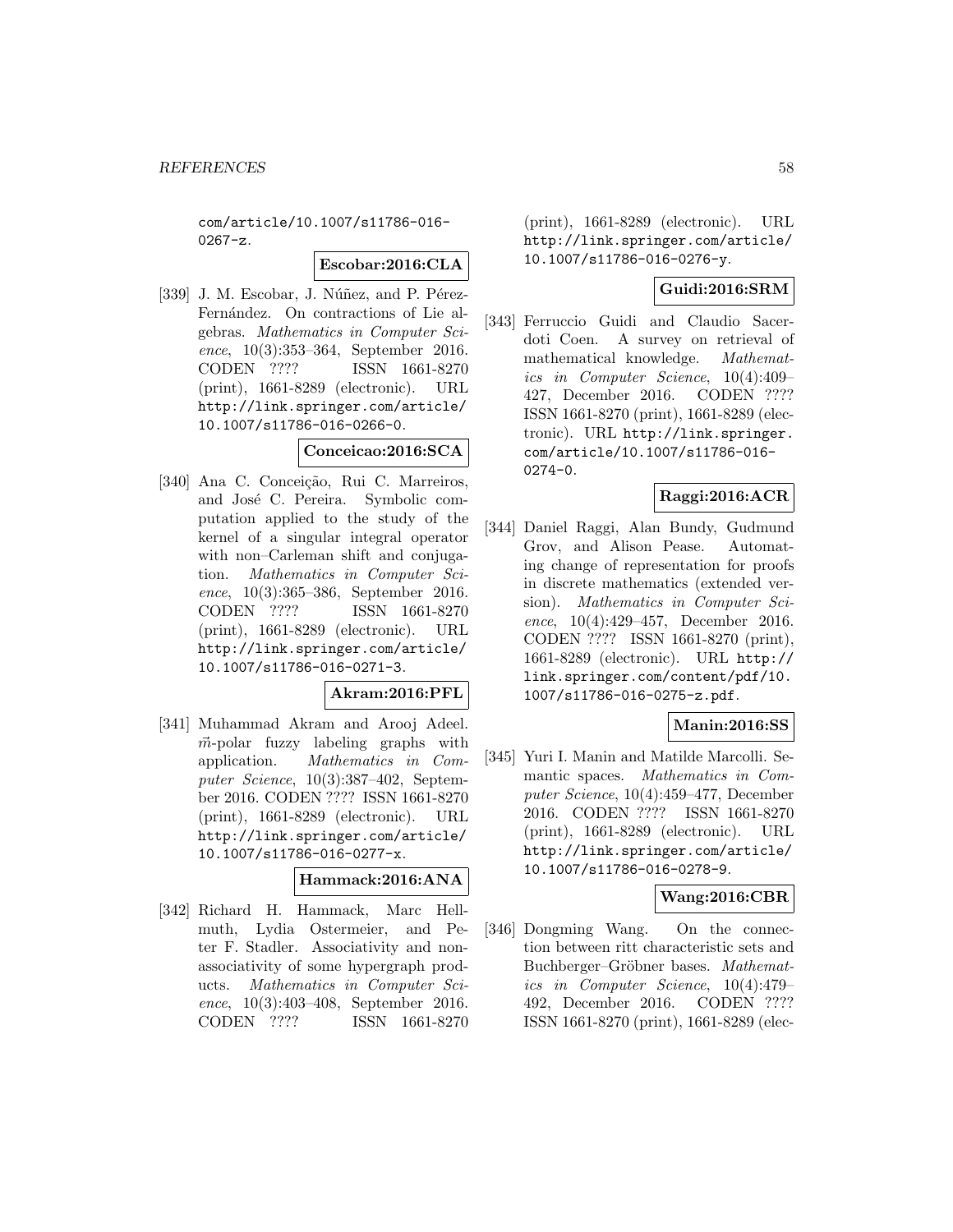tronic). URL http://link.springer. com/article/10.1007/s11786-016- 0279-8.

**Kotsireas:2017:MCS**

[347] Ilias S. Kotsireas. Mathematics in computer science: After 10 years. Mathematics in Computer Science, 11(1):1–6, March 2017. CODEN ???? ISSN 1661-8270 (print), 1661- 8289 (electronic). URL http://link. springer.com/content/pdf/10.1007/ s11786-017-0312-6.pdf.

### **Chen:2017:AOR**

[348] Yuqun Chen, Haibin Wu, and Honglian Xie. Automaticity of one–relator semigroups with length less than or equal to three. Mathematics in Computer Science, 11(1):7–33, March 2017. CODEN ???? ISSN 1661-8270 (print), 1661-8289 (electronic). URL http://link.springer.com/article/ 10.1007/s11786-017-0291-7.

### **Emiris:2017:AMS**

[349] Ioannis Z. Emiris, Anna Karasoulou, and Charilaos Tzovas. Approximating multidimensional subset sum and Minkowski decomposition of polygons. Mathematics in Computer Science, 11(1):35–48, March 2017. CODEN ???? ISSN 1661-8270 (print), 1661-8289 (electronic). URL http://link.springer.com/article/ 10.1007/s11786-017-0297-1.

### **Galan-Garcia:2017:GAA**

[350] José Luis Galán-García, Salvador Merino, Javier Martínez, and Miguel De Aguilera. Genetic and algebraic algorithms for classifying the items of a Likert questionnaire. Mathematics in

Computer Science, 11(1):49–59, March 2017. CODEN ???? ISSN 1661-8270 (print), 1661-8289 (electronic). URL http://link.springer.com/article/ 10.1007/s11786-017-0289-1.

### **Hashemi:2017:GSC**

[351] Amir Hashemi, Mahdi Dehghani Darmian, and Marzieh Barkhordar. Gröbner systems conversion. Mathematics in Computer Science, 11(1): 61–77, March 2017. CODEN ???? ISSN 1661-8270 (print), 1661-8289 (electronic). URL http://link.springer. com/article/10.1007/s11786-017- 0295-3.

#### **Shu:2017:SSC**

[352] Kevin Shu and Matilde Marcolli. Syntactic structures and code parameters. Mathematics in Computer Science, 11(1):79–90, March 2017. CODEN ???? ISSN 1661-8270 (print), 1661-8289 (electronic). URL http://link.springer.com/article/ 10.1007/s11786-017-0298-0.

## **Yang:2017:STR**

[353] Fan Yang, Xiao-Xiao Li, Dun-Gang Li, and Lan Wang. The simplified Tikhonov regularization method for solving a Riesz–Feller space–fractional backward diffusion problem. Mathematics in Computer Science, 11(1):91–110, March 2017. CODEN ???? ISSN 1661-8270 (print), 1661-8289 (electronic). URL http://link.springer.com/article/ 10.1007/s11786-017-0292-6.

#### **Iliopoulos:2017:F**

[354] Costas S. Iliopoulos and Alessio Langiu. Foreword. Mathematics in Computer Science, 11(2):111–112, June 2017. CO-DEN ???? ISSN 1661-8270 (print),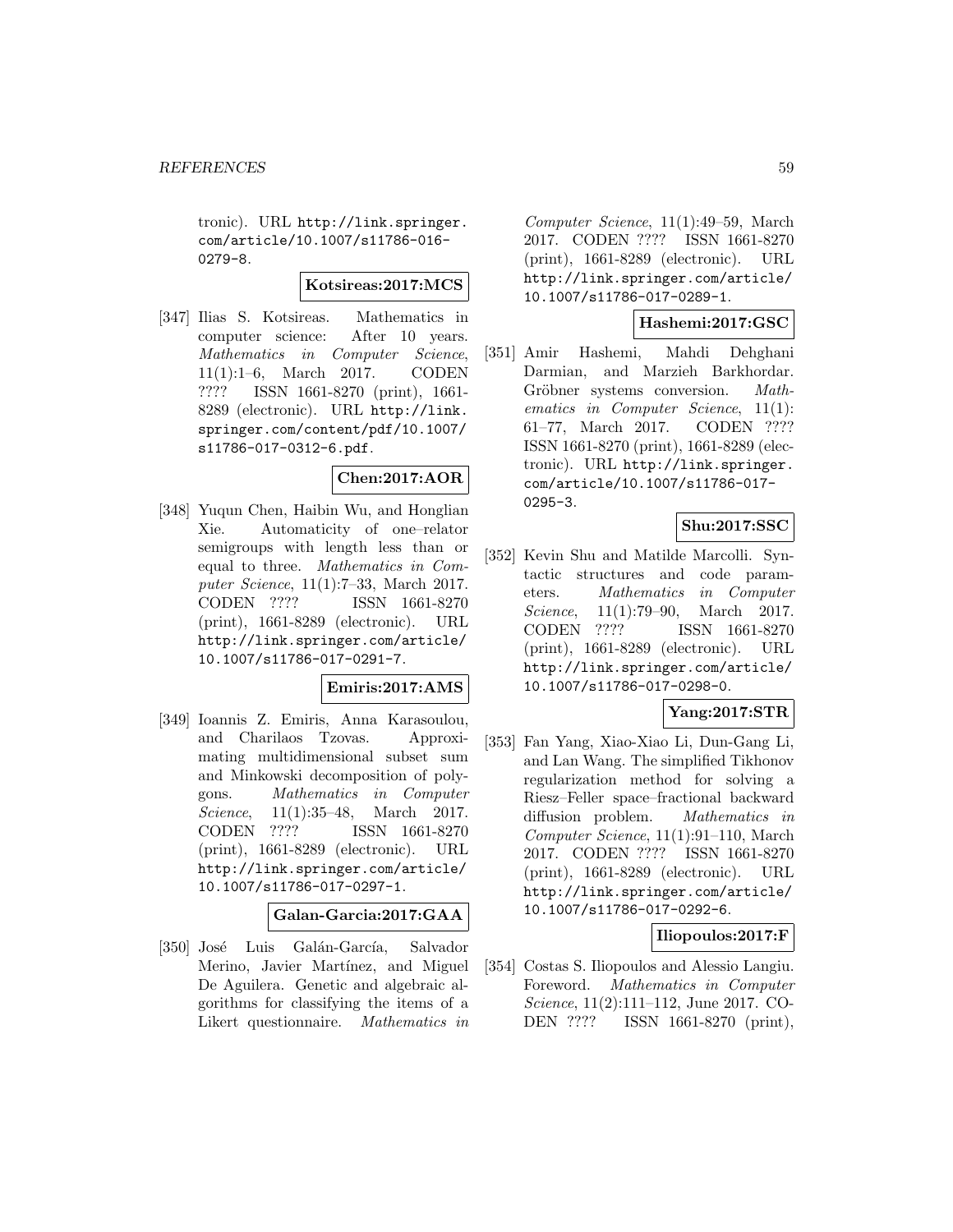1661-8289 (electronic). URL http:// link.springer.com/content/pdf/10. 1007/s11786-017-0323-3.pdf.

# **BenNsira:2017:LSM**

[355] Nadia Ben Nsira, Mourad Elloumi, and Thierry Lecroq. On-line string matching in highly similar DNA sequences. Mathematics in Computer Science, 11 (2):113–126, June 2017. CODEN ???? ISSN 1661-8270 (print), 1661-8289 (electronic).

# **Kim:2017:RTO**

[356] Jinil Kim, Amihood Amir, Joong Chae Na, Kunsoo Park, and Jeong Seop Sim. On representations of ternary order relations in numeric strings. Mathematics in Computer Science, 11(2):127–136, June 2017. CODEN ???? ISSN 1661-8270 (print), 1661-8289 (electronic).

#### **Karkkainen:2017:ELE**

[357] Juha Kärkkäinen and Dominik Kempa. Engineering a lightweight external memory suffix array construction algorithm. Mathematics in Computer Science, 11 (2):137–149, June 2017. CODEN ???? ISSN 1661-8270 (print), 1661-8289 (electronic).

### **Gagie:2017:CSS**

[358] Travis Gagie, Giovanni Manzini, and Daniel Valenzuela. Compressed spaced suffix arrays. Mathematics in Computer Science, 11(2):151–157, June 2017. CO-DEN ???? ISSN 1661-8270 (print), 1661-8289 (electronic).

#### **Tischler:2017:FAC**

[359] German Tischler. Faster average case low memory semi-external construction of the Burrows–Wheeler transform. Mathematics in Computer Science, 11(2):159–176, June 2017. CO-DEN ???? ISSN 1661-8270 (print), 1661-8289 (electronic). URL http:// link.springer.com/content/pdf/10. 1007/s11786-017-0296-2.pdf.

### **Davoodi:2017:SRB**

[360] Pooya Davoodi, Rajeev Raman, and Srinivasa Rao Satti. On succinct representations of binary trees. Mathematics in Computer Science, 11(2):177–189, June 2017. CODEN ???? ISSN 1661- 8270 (print), 1661-8289 (electronic).

### **Gagie:2017:BGP**

[361] Travis Gagie, Christopher Hoobin, and Simon J. Puglisi. Block graphs in practice. Mathematics in Computer Science, 11(2):191–196, June 2017. CODEN ???? ISSN 1661-8270 (print), 1661-8289 (electronic).

### **Vlachakis:2017:APA**

[362] Dimitrios Vlachakis, Alexandros Armaos, and Sophia Kossida. Advanced protein alignments based on sequence, structure and hydropathy profiles; the paradigm of the viral polymerase enzyme. Mathematics in Computer Science, 11(2):197–208, June 2017. CO-DEN ???? ISSN 1661-8270 (print), 1661-8289 (electronic).

### **Daykin:2017:ISF**

[363] Jacqueline W. Daykin and Bruce Watson. Indeterminate string factorizations and degenerate text transformations. Mathematics in Computer Science, 11(2):209–218, June 2017. CO-DEN ???? ISSN 1661-8270 (print), 1661-8289 (electronic). URL http://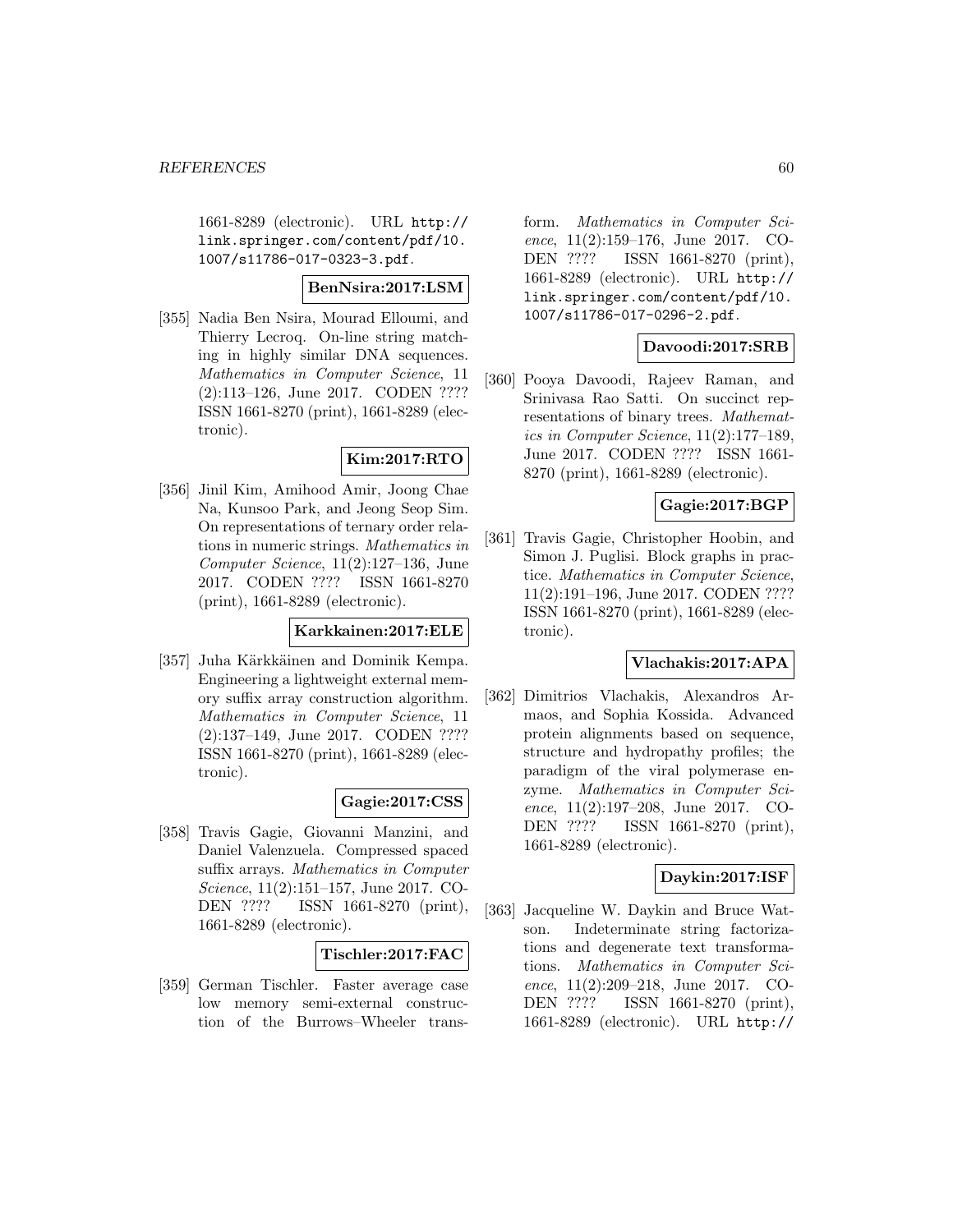link.springer.com/content/pdf/10. 1007/s11786-016-0285-x.pdf.

**Hasan:2017:PSA**

[364] Md. Mahbubul Hasan, A. S. M. Sohidull Islam, M. Sohel Rahman, and Ayon Sen. Palindromic subsequence automata and longest common palindromic subsequence. Mathematics in Computer Science, 11(2):219–232, June 2017. CO-DEN ???? ISSN 1661-8270 (print), 1661-8289 (electronic).

#### **Ferdous:2017:SMC**

[365] S. M. Ferdous and M. Sohel Rahman. Solving the minimum common string partition problem with the help of ants. Mathematics in Computer Science, 11 (2):233–249, June 2017. CODEN ???? ISSN 1661-8270 (print), 1661-8289 (electronic).

**Dana-Picard:2017:F**

[366] Thierry Dana-Picard, Wolfram Koepf, Ilias Kotsireas, Zoltán Kovács, Alexander Prokopenya, and Werner Seiler. Foreword. Mathematics in Computer Science, 11(3–4):251–252, December 2017. CODEN ???? ISSN 1661-8270 (print), 1661-8289 (electronic). URL http://link.springer. com/content/pdf/10.1007/s11786- 017-0324-2.pdf.

#### **Bavula:2017:QGW**

[367] V. V. Bavula. Quiver generalized Weyl algebras, skew category algebras and diskew polynomial rings. Mathematics in Computer Science, 11(3– 4):253–268, December 2017. CODEN ???? ISSN 1661-8270 (print), 1661- 8289 (electronic). URL http://link.

springer.com/content/pdf/10.1007/ s11786-017-0313-5.pdf.

### **Hussein:2017:GII**

[368] Wuria Muhammad Ameen Hussein and Colin Christopher. A geometric investigation of the invariant algebraic curves in two dimensional Lotka–Volterra systems. Mathematics in Computer Science, 11(3–4):269–283, December 2017. CODEN ???? ISSN 1661-8270 (print), 1661-8289 (electronic).

#### **Dana-Picard:2017:FIB**

[369] Thierry Dana-Picard and David G. Zeitoun. A framework for an ICT–Based study of parametric integrals. Mathematics in Computer Science, 11(3–4): 285–296, December 2017. CODEN ???? ISSN 1661-8270 (print), 1661-8289 (electronic).

### **Davenport:2017:WDL**

[370] James H. Davenport. What does "without loss of generality" mean, and how do we detect it. Mathematics in Computer Science, 11(3–4): 297–303, December 2017. CODEN ???? ISSN 1661-8270 (print), 1661- 8289 (electronic). URL http://link. springer.com/content/pdf/10.1007/ s11786-017-0316-2.pdf.

### **Durcheva:2017:ACT**

[371] Mariana Durcheva and Elena Varbanova. Applications of CAS in the teaching and learning of discrete mathematics. Mathematics in Computer Science, 11(3–4):305–314, December 2017. CODEN ???? ISSN 1661-8270 (print), 1661-8289 (electronic).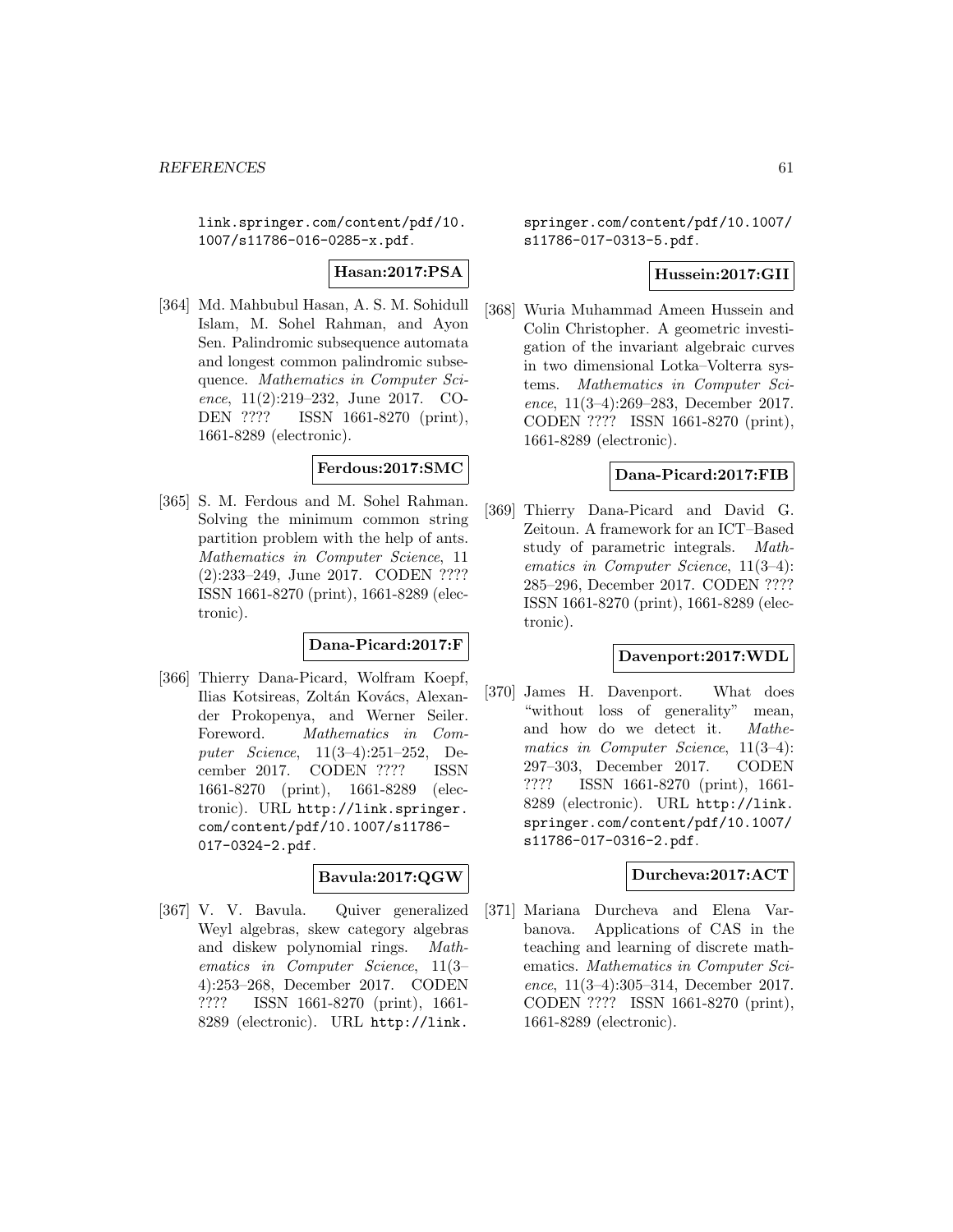### **Duzhin:2017:MAC**

[372] Vasilii Duzhin and Nikolay Vasilyev. Modeling of an asymptotically central Markov process on 3D Young graph. Mathematics in Computer Science, 11 (3–4):315–328, December 2017. CODEN ???? ISSN 1661-8270 (print), 1661-8289 (electronic).

# **Furst:2017:RRB**

[373] Christoph Fürst and Alexander Levin. Relative reduction and Buchberger's algorithm in filtered free modules. Mathematics in Computer Science, 11(3– 4):329–339, December 2017. CODEN ???? ISSN 1661-8270 (print), 1661- 8289 (electronic). URL http://link. springer.com/content/pdf/10.1007/ s11786-017-0317-1.pdf.

## **Jeffrey:2017:BSI**

[374] David J. Jeffrey. Branch structure and implementation of Lambert W. Mathematics in Computer Science, 11(3–4): 341–350, December 2017. CODEN ???? ISSN 1661-8270 (print), 1661-8289 (electronic).

### **Kovacs:2017:RTA**

[375] Zoltán Kovács. Real-time animated dynamic geometry in the classrooms by using fast Gröbner basis computations. Mathematics in Computer Science, 11 (3–4):351–361, December 2017. CODEN ???? ISSN 1661-8270 (print), 1661-8289 (electronic).

#### **Wojas:2017:FSD**

[376] Wlodzimierz Wojas and Jan Krupa. Familiarizing students with definition of Lebesgue integral: Examples of calculation directly from its definition using Mathematica. Mathematics in Computer Science, 11(3–4): 363–381, December 2017. CODEN ???? ISSN 1661-8270 (print), 1661- 8289 (electronic). URL http://link. springer.com/content/pdf/10.1007/ s11786-017-0321-5.pdf.

### **Minglibayev:2017:TBP**

[377] M. Zh. Minglibayev, A. N. Prokopenya, G. M. Mayemerova, and Zh. U. Imanova. Three-body problem with variable masses that change anisotropically at different rates. Mathematics in Computer Science, 11(3–4):383–391, December 2017. CODEN ???? ISSN 1661-8270 (print), 1661-8289 (electronic).

#### **Oldenburg:2017:TRB**

[378] Reinhard Oldenburg. Transparent rule based CAS to support formalization of knowledge. Mathematics in Computer Science, 11(3–4):393–399, December 2017. CODEN ???? ISSN 1661-8270 (print), 1661-8289 (electronic).

#### **Farrington:2017:SCR**

[379] Eleanor Farrington and Emma Previato. Symbolic computation for Rankin– Cohen differential algebras: A case study. Mathematics in Computer Science, 11(3–4):401–415, December 2017. CODEN ???? ISSN 1661-8270 (print), 1661-8289 (electronic).

#### **Prokopenya:2017:MSA**

[380] Alexander N. Prokopenya. Motion of a swinging Atwood's machine: Simulation and analysis with Mathematica. Mathematics in Computer Science, 11 (3–4):417–425, December 2017. CODEN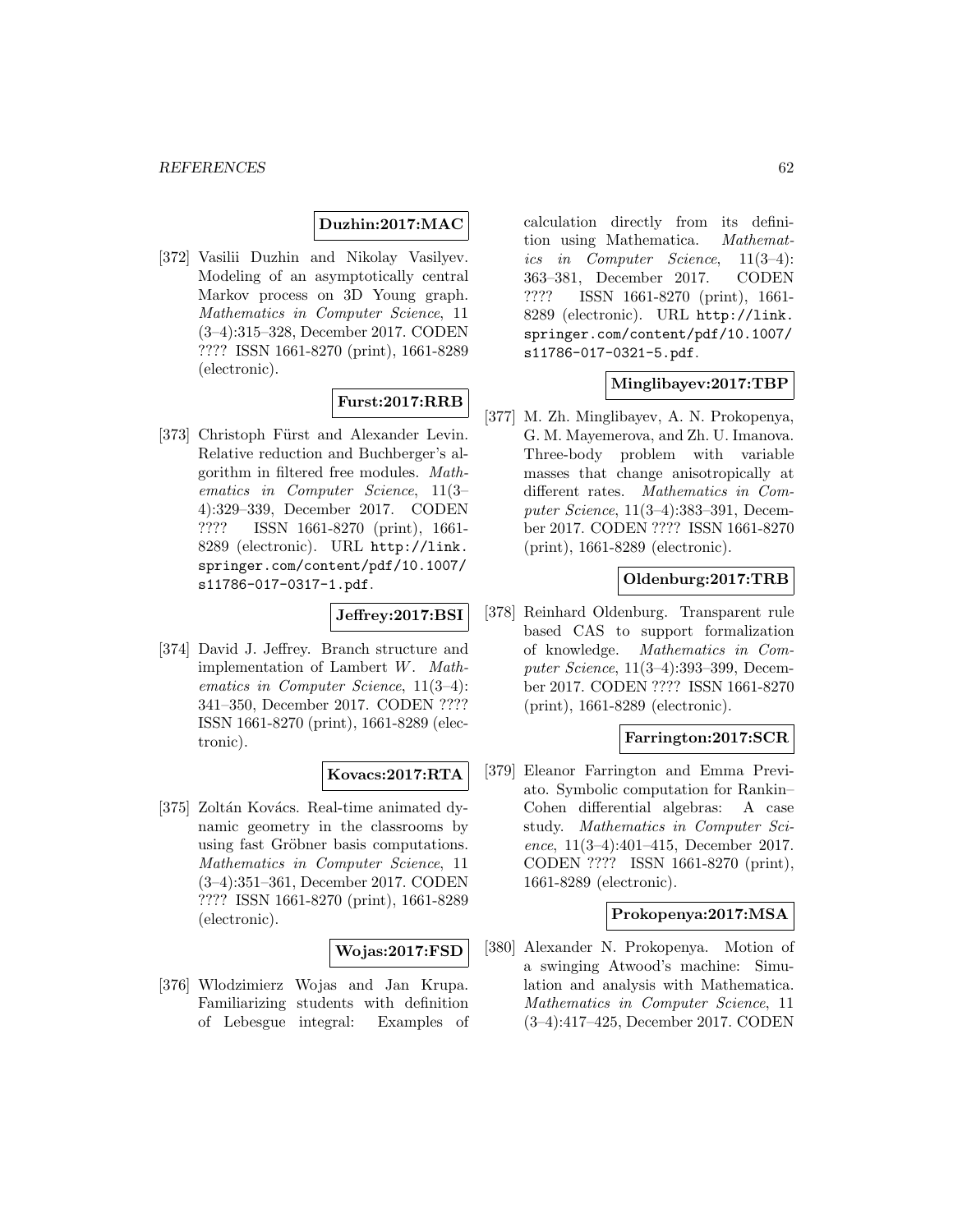???? ISSN 1661-8270 (print), 1661- 8289 (electronic). URL http://link. springer.com/content/pdf/10.1007/ s11786-017-0301-9.pdf.

### **Quaresma:2017:TID**

[381] Pedro Quaresma. Towards an intelligent and dynamic geometry book. Mathematics in Computer Science, 11(3–4): 427–437, December 2017. CODEN ???? ISSN 1661-8270 (print), 1661-8289 (electronic).

#### **Roanes-Lozano:2017:BNA**

[382] Eugenio Roanes-Lozano. A brief note on the approach to the conic sections of a right circular cone from dynamic geometry. Mathematics in Computer Science, 11(3–4):439–448, December 2017. CODEN ???? ISSN 1661-8270 (print), 1661-8289 (electronic).

### **Sarafian:2017:ACA**

[383] Haiduke Sarafian. Application of computer algebra system and the meanvalue theory for evaluating electrostatic potential and its associated field for nontrivial configurations. Mathematics in Computer Science, 11(3–4):449–455, December 2017. CODEN ???? ISSN 1661- 8270 (print), 1661-8289 (electronic).

# **Siluszyk:2017:CCC**

[384] Agnieszka Siluszyk. On a class of central configurations in the planar  $3n$ -body problem. Mathematics in Computer Science, 11(3–4):457–467, December 2017. CODEN ???? ISSN 1661-8270 (print), 1661-8289 (electronic). URL http:// link.springer.com/content/pdf/10. 1007/s11786-017-0309-1.pdf.

# **Chrapary:2017:DCS**

[385] Hagen Chrapary, Wolfgang Dalitz, Winfried Neun, and Wolfram Sperber. Design, concepts, and state of the art of the swMATH service. Mathematics in Computer Science, 11(3–4):469–481, December 2017. CODEN ???? ISSN 1661-8270 (print), 1661-8289 (electronic).

# **Noro:2018:UMT**

[386] Masayuki Noro and Kazuhiro Yokoyama. Usage of modular techniques for efficient computation of ideal operations. Mathematics in Computer Science, 12(1):1–32, March 2018. CODEN ???? ISSN 1661- 8270 (print), 1661-8289 (electronic).

# **Port:2018:PTS**

[387] Alexander Port, Iulia Gheorghita, Daniel Guth, John M. Clark, Crystal Liang, Shival Dasu, and Matilde Marcolli. Persistent topology of syntax. Mathematics in Computer Science, 12 (1):33–50, March 2018. CODEN ???? ISSN 1661-8270 (print), 1661-8289 (electronic).

### **Kleine:2018:EDI**

[388] Kristoffer Kleine and Dimitris E. Simos. An efficient design and implementation of the in–parameter-order algorithm. Mathematics in Computer Science, 12 (1):51–67, March 2018. CODEN ???? ISSN 1661-8270 (print), 1661-8289 (electronic).

## **Wang:2018:UDQ**

[389] Haohao Wang and Ron Goldman. Using dual quaternion to study translational surfaces. Mathematics in Computer Science, 12(1):69–75, March 2018. CODEN ???? ISSN 1661-8270 (print), 1661-8289 (electronic).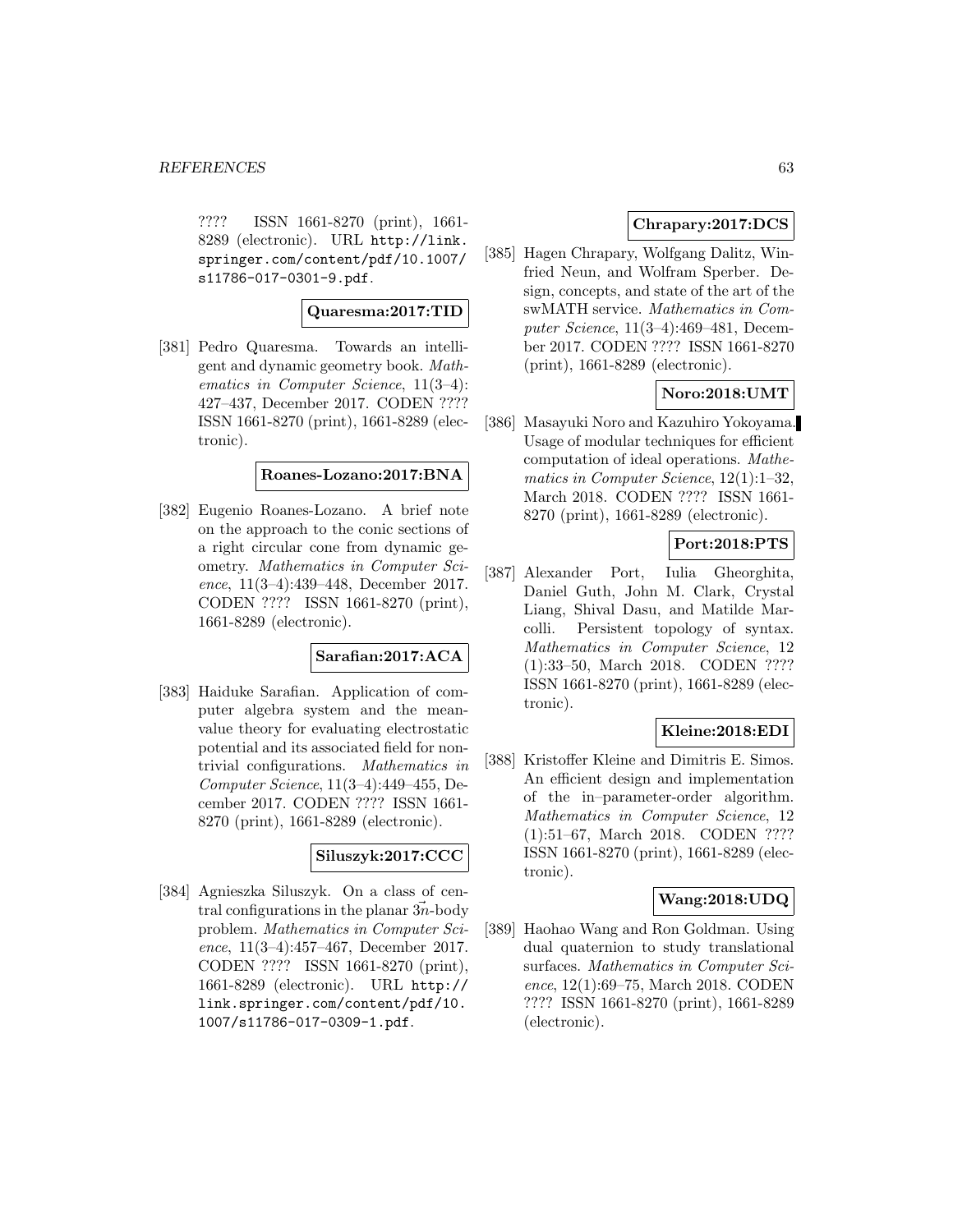# **Lu:2018:ALL**

[390] Yingyu Lu, Guanghua Dong, Wenhui Ma, and Ning Wang. Antimagic labeling of the lexicographic product graph  $K_{m,n}[P_k]$ . Mathematics in Computer Science, 12(1):77–90, March 2018. CO-<br>DEN ???? ISSN 1661-8270 (print), ISSN 1661-8270 (print), 1661-8289 (electronic).

### **DiConcilio:2018:DPP**

[391] A. Di Concilio, C. Guadagni, J. F. Peters, and S. Ramanna. Descriptive proximities. properties and interplay between classical proximities and overlap. Mathematics in Computer Science, 12 (1):91–106, March 2018. CODEN ???? ISSN 1661-8270 (print), 1661-8289 (electronic).

#### **Loja:2018:FSF**

[392] Amélia Loja, Stéphane Louis Clain, Joaquim Infante Barbosa, and José Alberto Rodrigues. Foreword to the special focus on advances in symbolic and numeric computation II. Mathematics in Computer Science, 12 (2):107–109, June 2018. CODEN ???? ISSN 1661-8270 (print), 1661- 8289 (electronic). URL http://link. springer.com/content/pdf/10.1007/ s11786-018-0341-9.pdf.

### **Allali:2018:AOC**

[393] Karam Allali, Sanaa Harroudi, and Delfim F. M. Torres. Analysis and optimal control of an intracellular delayed HIV model with CTL immune response. Mathematics in Computer Science, 12 (2):111–127, June 2018. CODEN ???? ISSN 1661-8270 (print), 1661-8289 (electronic).

## **Mendes:2018:PCM**

[394] I. R. Mendes and P. B. Vasconcelos. PageRank computation with MAAOR and lumping methods. Mathematics in Computer Science, 12(2):129–141, June 2018. CODEN ???? ISSN 1661-8270 (print), 1661-8289 (electronic).

### **Escobar:2018:NOP**

[395] J. M. Escobar, J. Núñez, and P. Pérez-Fernández. A new one-parameter invariant function for algebras. Mathematics in Computer Science, 12(2):143–150, June 2018. CODEN ???? ISSN 1661- 8270 (print), 1661-8289 (electronic).

### **Macedo:2018:SAG**

[396] Angela Macedo, Teresa A. Mesquita, and Zélia da Rocha. Symbolic approach to the general quadratic polynomial decomposition. Mathematics in Computer Science, 12(2):151–172, June 2018. CO-DEN ???? ISSN 1661-8270 (print), 1661-8289 (electronic).

## **Ralha:2018:MPB**

[397] Rui Ralha. Mixed precision bisection. Mathematics in Computer Science, 12 (2):173–181, June 2018. CODEN ???? ISSN 1661-8270 (print), 1661-8289 (electronic).

#### **Trindade:2018:DFC**

[398] M. Trindade, J. Matos, and P. B. Vasconcelos. Dealing with functional coefficients within Tau method. Mathematics in Computer Science, 12(2):183–195, June 2018. CODEN ???? ISSN 1661- 8270 (print), 1661-8289 (electronic).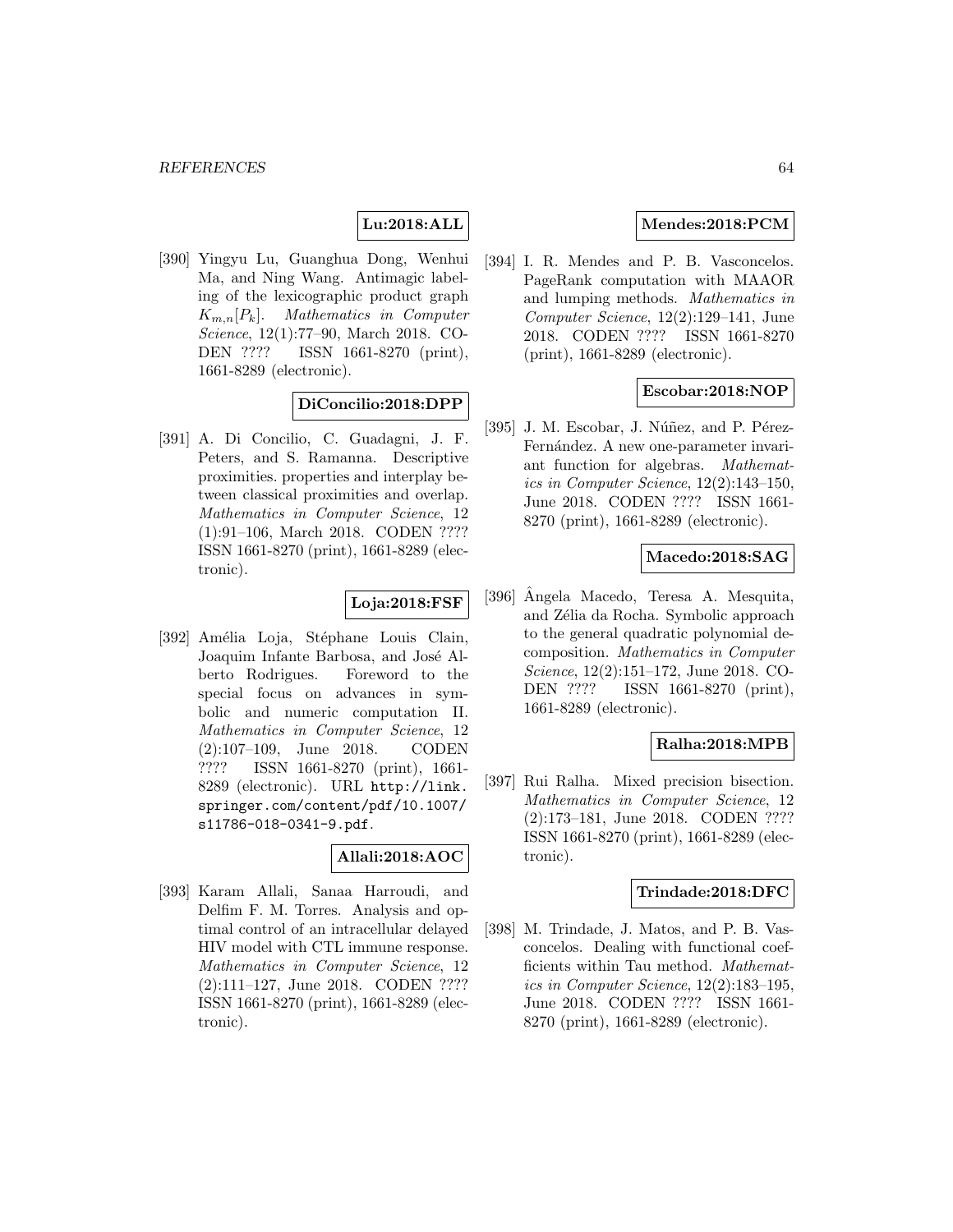### **Matos:2018:SDI**

[399] J. C. Matos, J. M. A. Matos, and M. J. Rodrigues. Solving differential and integral equations with Tau method. Mathematics in Computer Science, 12 (2):197–205, June 2018. CODEN ???? ISSN 1661-8270 (print), 1661-8289 (electronic).

### **Retzlaff:2018:PLM**

[400] Nancy Retzlaff and Peter F. Stadler. Partially local multi-way alignments. Mathematics in Computer Science, 12 (2):207–234, June 2018. CODEN ???? ISSN 1661-8270 (print), 1661- 8289 (electronic). URL http://link. springer.com/content/pdf/10.1007/ s11786-018-0338-4.pdf.

#### **Artinescu:2018:SCA**

[401] Irina Maria Artinescu and Liviu Octavian Mafteiu-Scai. A scratch covering algorithm using affine projection method. Mathematics in Computer Science, 12 (2):235–246, June 2018. CODEN ???? ISSN 1661-8270 (print), 1661-8289 (electronic).

#### **Martinez-Moro:2018:F**

[402] Edgar Martínez-Moro, Josep M. Miret, and Luis Ramiro Piñeiro. Foreword. Mathematics in Computer Science, 12 (3):247–250, September 2018. CODEN ???? ISSN 1661-8270 (print), 1661- 8289 (electronic). URL http://link. springer.com/content/pdf/10.1007/ s11786-018-0371-3.pdf.

#### **Badia:2018:EPM**

[403] Valentina Badia, Hebert Pérez-Rosés, and Joe Ryan. Eulogy for Professor Mirka Miller (1949–2016). Mathematics in Computer Science, 12(3):251– 254, September 2018. CODEN ???? ISSN 1661-8270 (print), 1661-8289 (electronic).

### **Ryan:2018:BSC**

[404] Joe Ryan. A brief survey on the contribution of Mirka Miller to the security of statistical databases. Mathematics in Computer Science, 12(3):255– 262, September 2018. CODEN ???? ISSN 1661-8270 (print), 1661-8289 (electronic).

## **Salas:2018:SBP**

[405] Julián Salas and Josep Domingo-Ferrer. Some basics on privacy techniques, anonymization and their big data challenges. Mathematics in Computer Science, 12(3):263–274, September 2018. CODEN ???? ISSN 1661-8270 (print), 1661-8289 (electronic).

### **Perez-Roses:2018:SYN**

[406] Hebert Pérez-Rosés. Sixty years of network reliability. Mathematics in Computer Science, 12(3):275–293, September 2018. CODEN ???? ISSN 1661-8270 (print), 1661-8289 (electronic).

#### **Abarzua:2018:ASC**

[407] Rodrigo Abarzúa, Santi Martínez, Valeria Mendoza, and Javier Valera. Avoiding side-channel attacks by computing isogenous and isomorphic elliptic curves. Mathematics in Computer Science, 12 (3):295–307, September 2018. CODEN ???? ISSN 1661-8270 (print), 1661-8289 (electronic).

### **Miret:2018:PBC**

[408] Josep M. Miret, Daniel Sadornil, and Juan G. Tena. Pairing-based cryp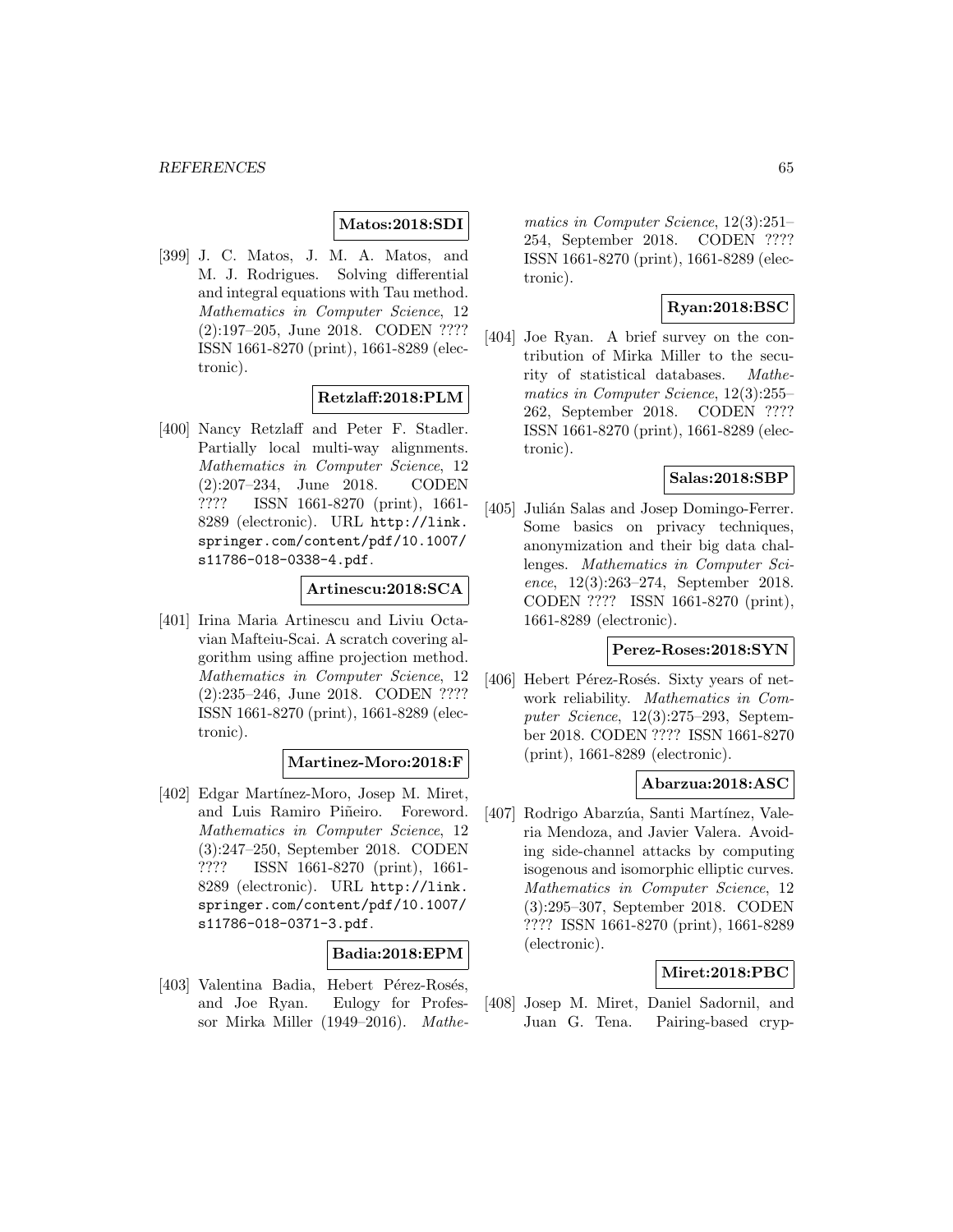tography on elliptic curves. Mathematics in Computer Science, 12(3):309– 318, September 2018. CODEN ???? ISSN 1661-8270 (print), 1661-8289 (electronic).

# **Adj:2018:STP**

[409] Gora Adj, Isaac Canales-Martínez, Luis Rivera-Zamarripa, and Francisco Rodríguez-Henríquez. Smoothness test for polynomials defined over small characteristic finite fields. Mathematics in Computer Science, 12(3):319– 337, September 2018. CODEN ???? ISSN 1661-8270 (print), 1661-8289 (electronic).

## **Borges-Quintana:2018:WOI**

[410] Mijail Borges-Quintana, Miguel Angel Borges-Trenard, and Edgar Martínez-Moro. On the weak order ideal associated to linear codes. Mathematics in Computer Science, 12(3):339– 347, September 2018. CODEN ???? ISSN 1661-8270 (print), 1661-8289 (electronic).

### **Climent:2018:BFD**

[411] Joan-Josep Climent, Francisco J. García, and Verónica Requena. Boolean functions: Degree and support. Mathematics in Computer Science, 12(3):349– 369, September 2018. CODEN ???? ISSN 1661-8270 (print), 1661-8289 (electronic).

### **Goyeneche:2018:F**

[412] Dardo Goyeneche, Ilias Kotsireas, and Padraig Ó Catháin. Foreword. Mathematics in Computer Science, 12(4): 371–372, December 2018. CODEN ???? ISSN 1661-8270 (print), 1661- 8289 (electronic). URL http://link.

springer.com/content/pdf/10.1007/ s11786-018-0388-7.pdf.

#### **Djokovic:2018:GSD**

[413] Dragomir Z. Đoković and Ilias S. Kotsireas. Goethals–Seidel difference families with symmetric or skew base blocks. Mathematics in Computer Science, 12 (4):373–388, December 2018. CODEN ???? ISSN 1661-8270 (print), 1661-8289 (electronic).

### **Crnkovic:2018:NST**

[414] Dean Crnković and Ronan Egan. A note on Siamese twin designs intersecting in a BIBD and a PBD. Mathematics in Computer Science, 12(4):389–395, December 2018. CODEN ???? ISSN 1661-8270 (print), 1661-8289 (electronic).

### **Acevedo:2018:RDS**

[415] Santiago Barrera Acevedo and Heiko Dietrich. Relative difference sets and Hadamard matrices from perfect quaternionic arrays. Mathematics in Computer Science, 12(4):397–406, December 2018. CODEN ???? ISSN 1661-8270 (print), 1661-8289 (electronic).

#### **Alvarez:2018:MHG**

 $[416]$  V. Alvarez, J. A. Armario, R. M. Falcón, M. D. Frau, F. Gudiel, M. B. Güemes, and A. Osuna. A mixed heuristic for generating cocyclic Hadamard matrices. Mathematics in Computer Science, 12 (4):407–417, December 2018. CODEN ???? ISSN 1661-8270 (print), 1661-8289 (electronic).

#### **Armario:2018:QHF**

[417] José Andrés Armario, Iván Bailera, Joaquim Borges, and Josep Rifà. Quasi-Hadamard full propelinear codes. Math-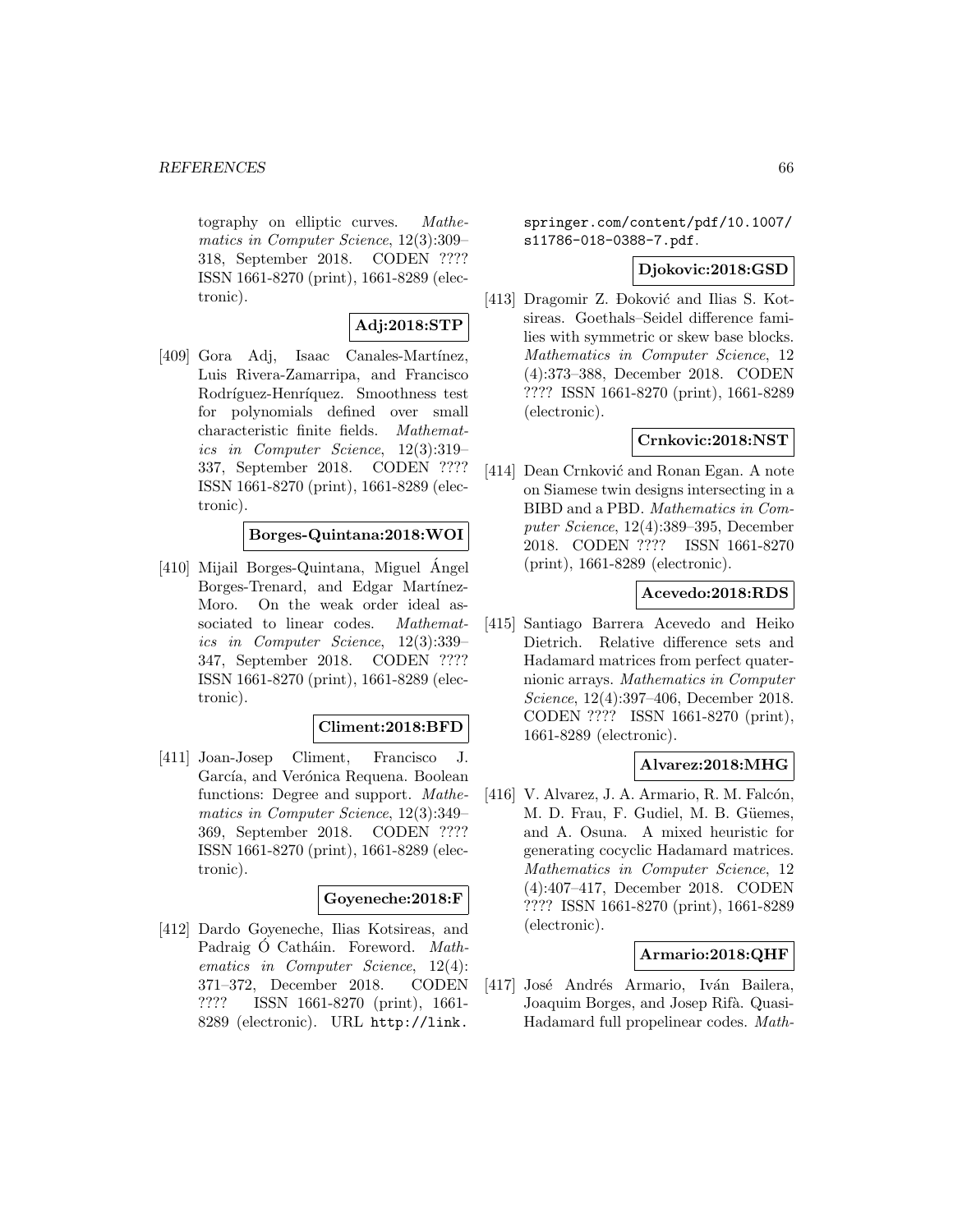ematics in Computer Science, 12(4): 419–428, December 2018. CODEN ???? ISSN 1661-8270 (print), 1661-8289 (electronic).

#### **Colbourn:2018:CFF**

[418] Charles J. Colbourn and Violet R. Syrotiuk. On a combinatorial framework for fault characterization. Mathematics in Computer Science, 12(4):429– 451, December 2018. CODEN ???? ISSN 1661-8270 (print), 1661-8289 (electronic).

### **Gillespie:2018:COA**

 $[419]$  Neil I. Gillespie, Padraig O Catháin, and Cheryl E. Praeger. Construction of the outer automorphism of  $S_6$  via a complex Hadamard matrix. Mathematics in Computer Science, 12(4): 453–458, December 2018. CODEN ???? ISSN 1661-8270 (print), 1661- 8289 (electronic). URL http://link. springer.com/content/pdf/10.1007/ s11786-018-0382-0.pdf.

### **Bruzda:2018:ESC**

[420] Wojciech T. Bruzda. Extension of the set of complex Hadamard matrices of size 8. Mathematics in Computer Science, 12(4):459–464, December 2018. CODEN ???? ISSN 1661-8270 (print), 1661-8289 (electronic). URL http:// link.springer.com/content/pdf/10. 1007/s11786-018-0379-8.pdf.

## **Winterhof:2018:NES**

[421] Arne Winterhof, Oguz Yayla, and Volker Ziegler. Non-existence of some nearly perfect sequences, near Butson– Hadamard matrices, and near conference matrices. Mathematics in Computer Science, 12(4):465–471, December

2018. CODEN ???? ISSN 1661-8270 (print), 1661-8289 (electronic).

## **Rajchel:2018:RHM**

[422] Grzegorz Rajchel, Adam Gasiorowski, and Karol Zyczkowski. Robust Hadamard matrices, unistochastic rays in Birkhoff polytope and equi-entangled bases in composite spaces. Mathematics in Computer Science, 12(4): 473–490, December 2018. CODEN ???? ISSN 1661-8270 (print), 1661- 8289 (electronic). URL http://link. springer.com/content/pdf/10.1007/ s11786-018-0384-y.pdf.

### **Beaudin:2019:F**

[423] Michel Beaudin, Thierry Dana-Picard, Alexander Levin, Christoph Koutschan, Ilias Kotsireas, and Daniel Robertz. Foreword. Mathematics in Computer Science, 13(1–2):1–3, June 2019. CO-DEN ???? ISSN 1661-8270 (print), 1661-8289 (electronic). URL http:// link.springer.com/content/pdf/10. 1007/s11786-019-00391-x.pdf.

#### **Benjamin:2019:APS**

[424] Jurell Benjamin, Donna Walker, Aleksandr Mylläri, and Tatiana Mylläri. On the applicability of pairwise separations method in astronomy: Influence of the noise in data. Mathematics in Computer Science, 13(1–2):5–10, June 2019. CODEN ???? ISSN 1661-8270 (print), 1661-8289 (electronic).

#### **Blanco-Trejo:2019:FTA**

[425] S. Blanco-Trejo, C. Alemán-Morillo, F. Díaz del Río, and P. Real. Fractal topological analysis for 2D binary digital images. Mathematics in Computer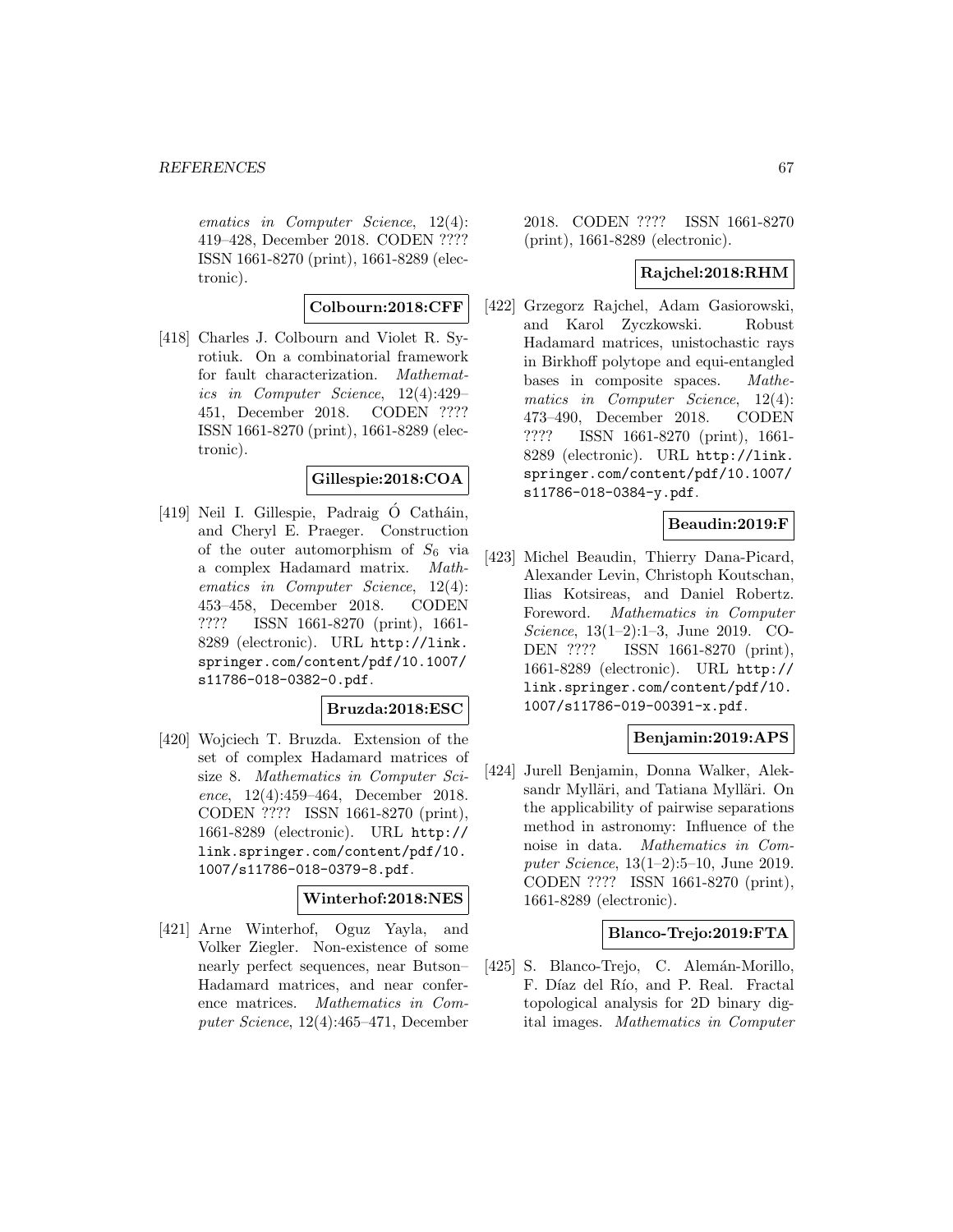Science, 13(1–2):11–20, June 2019. CO-DEN ???? ISSN 1661-8270 (print), 1661-8289 (electronic).

### **Blaser:2019:DC**

[426] Nello Blaser and Morten Brun. Divisive cover. Mathematics in Computer Science, 13(1–2):21–29, June 2019. CO-DEN ???? ISSN 1661-8270 (print), 1661-8289 (electronic). URL http:// link.springer.com/content/pdf/10. 1007/s11786-018-0352-6.pdf.

### **Blazek:2019:LCD**

[427] Jirí Blazek and Pavel Pech. Locus computation in dynamic geometry environment. Mathematics in Computer Science, 13(1–2):31–40, June 2019. CO-DEN ???? ISSN 1661-8270 (print), 1661-8289 (electronic).

## **Chan:2019:MHC**

[428] E. Y. S. Chan and R. M. Corless. Minimal height companion matrices for Euclid polynomials. Mathematics in Computer Science, 13(1–2):41–56, June 2019. CODEN ???? ISSN 1661-8270 (print), 1661-8289 (electronic).

### **Dana-Picard:2019:ASR**

[429] Thierry Dana-Picard. Automated study of a regular trifolium. Mathematics in Computer Science, 13(1–2):57–67, June 2019. CODEN ???? ISSN 1661-8270 (print), 1661-8289 (electronic).

# **Durcheva:2019:HUC**

[430] Mariana Durcheva. How to use CAS (Maple) to help students learn number theory. Mathematics in Computer Science, 13(1–2):69–78, June 2019. CO-DEN ???? ISSN 1661-8270 (print), 1661-8289 (electronic).

### **Fukasaku:2019:MHQ**

[431] Ryoya Fukasaku, Hidenao Iwane, and Yosuke Sato. On multivariate Hermitian quadratic forms. Mathematics in Computer Science, 13(1–2):79–93, June 2019. CODEN ???? ISSN 1661-8270 (print), 1661-8289 (electronic).

# **Hasek:2019:DGS**

[432] R. Hasek. Dynamic geometry software supplemented with a computer algebra system as a proving tool. Mathematics in Computer Science, 13(1–2):95–104, June 2019. CODEN ???? ISSN 1661- 8270 (print), 1661-8289 (electronic).

### **Kagan:2019:PPR**

[433] Mikhail Kagan and Brian Mata. A physics perspective on the resistance distance for graphs. Mathematics in Computer Science, 13(1–2):105–115, June 2019. CODEN ???? ISSN 1661-8270 (print), 1661-8289 (electronic).

### **Karsenty:2019:CAC**

[434] Avi Karsenty and Yaakov Mandelbaum. Computer algebra challenges in nanotechnology: Accurate modeling of nanoscale Electro-optic devices using finite elements method. Mathematics in Computer Science, 13(1–2):117–130, June 2019. CODEN ???? ISSN 1661- 8270 (print), 1661-8289 (electronic).

### **Kovacs:2019:ACA**

[435] Zoltán Kovács. Achievements and challenges in automatic locus and envelope animations in dynamic geometry. Mathematics in Computer Science, 13 (1–2):131–141, June 2019. CODEN ???? ISSN 1661-8270 (print), 1661- 8289 (electronic). URL http://link.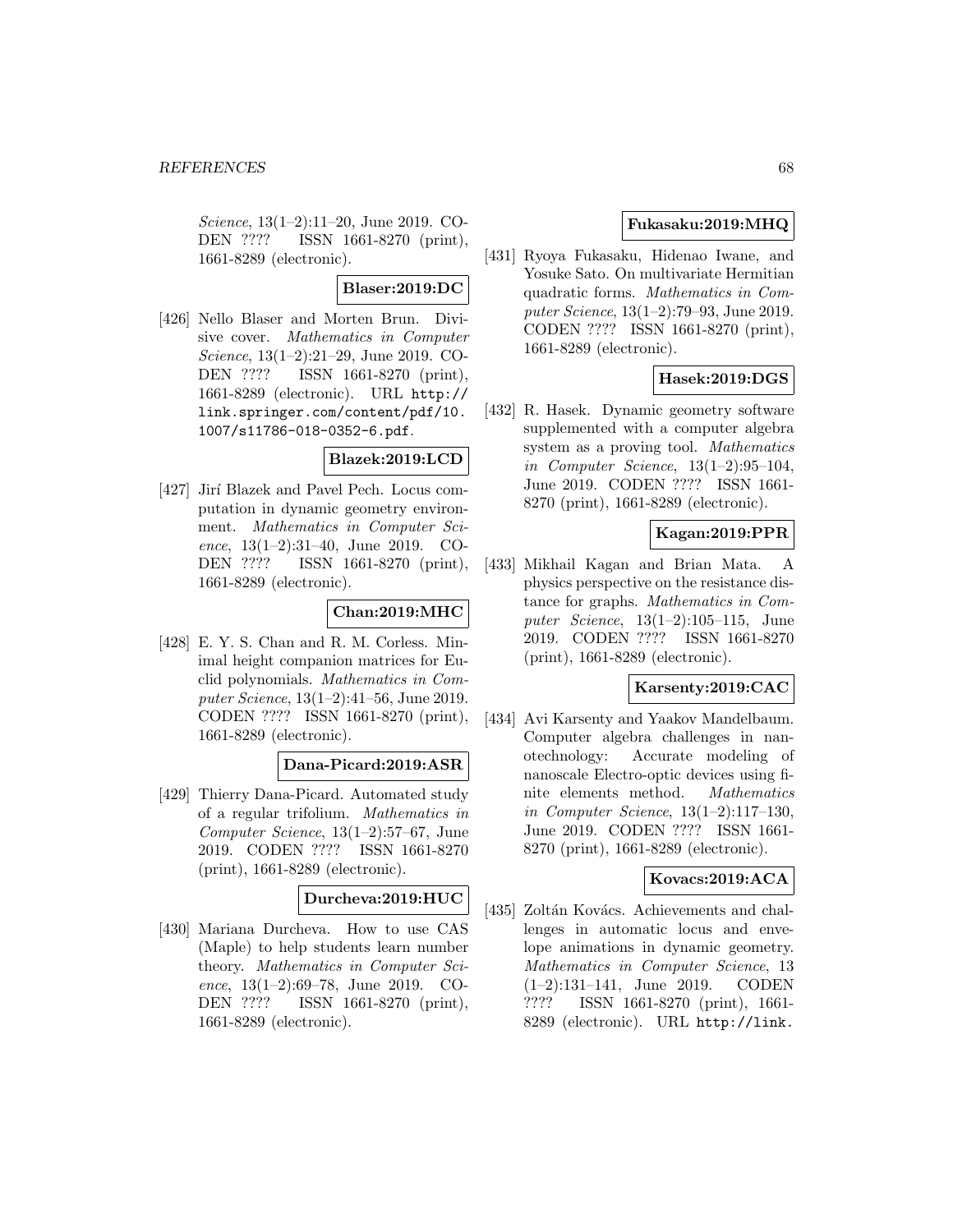springer.com/content/pdf/10.1007/ s11786-018-0390-0.pdf.

# **Kozera:2019:MHI**

[436] R. Kozera and M. Wilkołazka. A modified Hermite interpolation with exponential parameterization. Mathematics in Computer Science, 13(1– 2):143–155, June 2019. CODEN ???? ISSN 1661-8270 (print), 1661- 8289 (electronic). URL http://link. springer.com/content/pdf/10.1007/ s11786-018-0362-4.pdf.

# **Levin:2019:BDQ**

[437] Alexander Levin. Bivariate dimension quasi-polynomials of difference– differential field extensions with weighted basic operators. Mathematics in Computer Science, 13(1–2):157–168, June 2019. CODEN ???? ISSN 1661-8270 (print), 1661-8289 (electronic).

#### **Mansour:2019:PPC**

[438] Toufik Mansour and Matthias Schork. Permutation patterns and cell decompositions. Mathematics in Computer Science, 13(1–2):169–183, June 2019. CO-DEN ???? ISSN 1661-8270 (print), 1661-8289 (electronic).

#### **Nabeshima:2019:SPI**

[439] Katsusuke Nabeshima and Shinichi Tajima. Solving parametric ideal membership problems and computing integral numbers in a ring of convergent power series via comprehensive Gröbner systems. Mathematics in Computer Science, 13(1–2):185–194, June 2019. CO-DEN ???? ISSN 1661-8270 (print), 1661-8289 (electronic).

## **Naiman:2019:AFA**

[440] Aaron E. Naiman. Automated function analysis for calculus. Mathematics in Computer Science, 13(1–2):195–204, June 2019. CODEN ???? ISSN 1661- 8270 (print), 1661-8289 (electronic).

### **Ohara:2019:ACG**

[441] Katsuyoshi Ohara and Shinichi Tajima. An algorithm for computing Grothendieck local residues I: Shape basis case. Mathematics in Computer Science, 13(1–2): 205–216, June 2019. CODEN ???? ISSN 1661-8270 (print), 1661-8289 (electronic).

### **Ovodenko:2019:UDT**

[442] Regina Ovodenko and Anatoli Kouropatov. The use of digital tools to confront errors during advanced calculus learning: The case of the inflection point. Mathematics in Computer Science, 13 (1–2):217–236, June 2019. CODEN ???? ISSN 1661-8270 (print), 1661-8289 (electronic).

#### **Galan-Garcia:2019:F**

[443] José L. Galán-García, Gabriel Aguilera-Venegas, and María Á. Galán-García. Foreword. Mathematics in Computer Science, 13(3):329–331, September 2019. CODEN ???? ISSN 1661-8270 (print), 1661-8289 (electronic). URL http:// link.springer.com/content/pdf/10. 1007/s11786-019-00408-5.pdf.

### **Lebedev:2019:MCQ**

[444] Eugene Lebedev and Hanna Livinska. Multi-channel queueing networks with input flow controlled by semi–Markov process. Mathematics in Computer Science, 13(3):333–340, September 2019.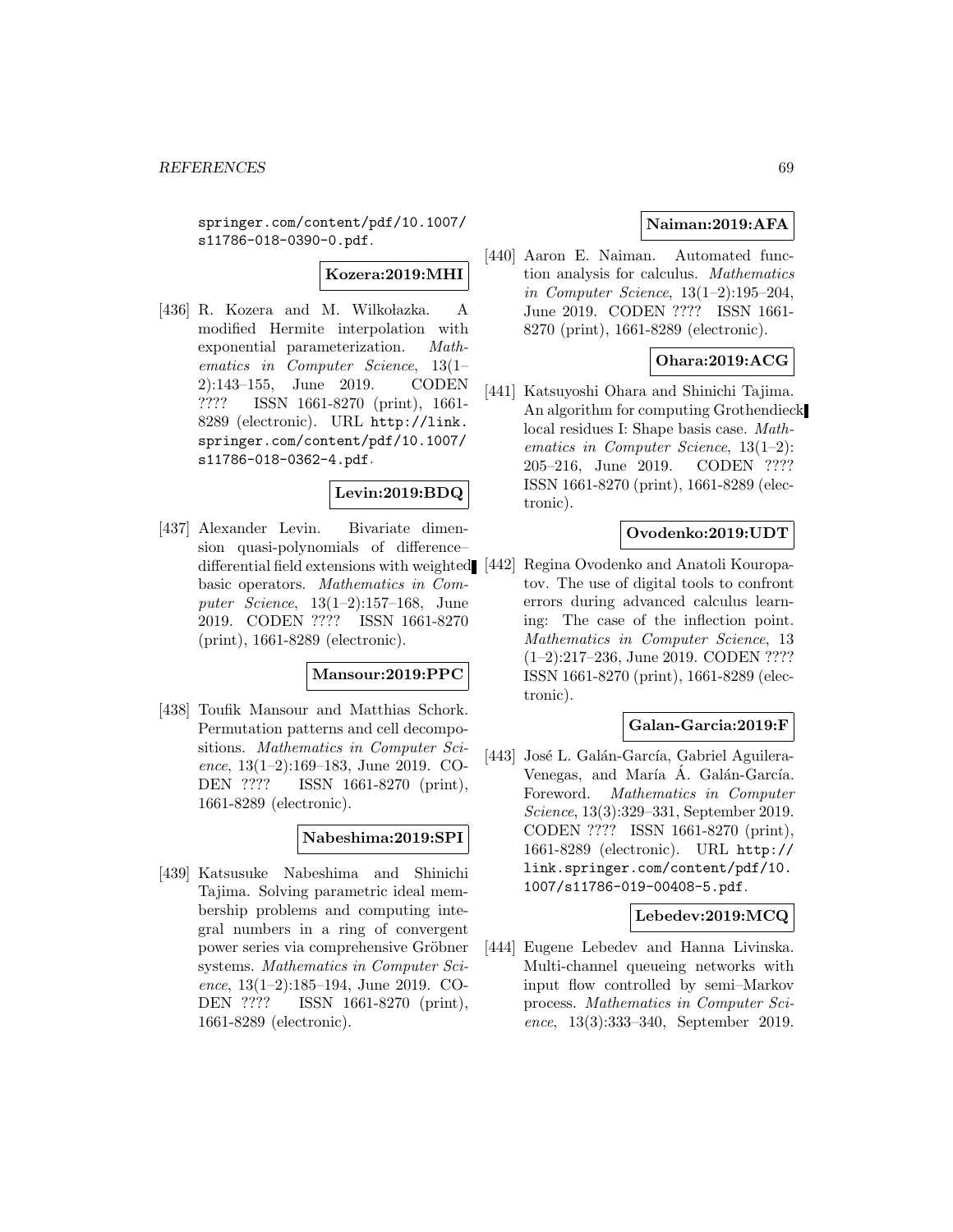CODEN ???? ISSN 1661-8270 (print), 1661-8289 (electronic).

# **Kohlwey:2019:HEE**

[445] Elena Kohlwey and Melven Röhrig-Zöllner. Half-explicit exponential Runge–Kutta methods for index-1 DAEs in helicopter simulation. Mathematics in Computer Science, 13(3):341– 365, September 2019. CODEN ???? ISSN 1661-8270 (print), 1661-8289 (electronic).

### **Siggel:2019:TOS**

[446] Martin Siggel, Jan Kleinert, Tobias Stollenwerk, and Reinhold Maierl. TiGL: An open source computational geometry library for parametric aircraft design. Mathematics in Computer Science, 13 (3):367–389, September 2019. CODEN ???? ISSN 1661-8270 (print), 1661-8289 (electronic).

#### **Juarez-del-Toro:2019:AIC**

[447] R. Juarez del Toro, J. G. Castrejón-Lozano, C. A. Gomez-Rosales, and S. López-Chavarría. Application of an intelligent control on economics dynamic system: The attractive invariant ellipsoid approach. Mathematics in Computer Science, 13(3):391–401, September 2019. CODEN ???? ISSN 1661-8270 (print), 1661-8289 (electronic).

#### **deLeon:2019:CBM**

[448] José Alfredo Sánchez de León. Calculation of binomial and multinomial coefficients by sequences of summations. Mathematics in Computer Science, 13 (3):403–415, September 2019. CODEN ???? ISSN 1661-8270 (print), 1661-8289 (electronic).

#### **Roanes-Lozano:2019:SRA**

[449] Eugenio Roanes-Lozano, Jose Luis Galán-García, and Carmen Solano-Macías. Some reflections about the success and impact of the computer algebra system DERIVE with a 10-year time perspective. Mathematics in Computer Science, 13(3):417–431, September 2019. CODEN ???? ISSN 1661-8270 (print), 1661-8289 (electronic).

### **Aydogan:2019:CFC**

[450] S. Melike Aydogan and F. Müge Sakar. On convex functions with complex order through bounded boundary rotation. Mathematics in Computer Science, 13 (3):433–439, September 2019. CODEN ???? ISSN 1661-8270 (print), 1661-8289 (electronic).

# **Sakar:2019:BIC**

[451] F. Müge Sakar and S. Melike Aydogan. Bounds on initial coefficients for a certain new subclass of bi-univalent functions by means of Faber polynomial expansions. Mathematics in Computer Science, 13(3):441–447, September 2019. CODEN ???? ISSN 1661-8270 (print), 1661-8289 (electronic).

### **Roanes-Lozano:2019:AAD**

[452] Eugenio Roanes-Lozano, Rubén González-Martín, and Javier Montero. An algebraic approach to DC railway electrification verification. Mathematics in Computer Science, 13(3):449–457, September 2019. CODEN ???? ISSN 1661-8270 (print), 1661-8289 (electronic).

## **Davenport:2019:F**

[453] James H. Davenport, Laura Kovacs, and Daniela Zaharie. Foreword. Mathematics in Computer Science, 13(4):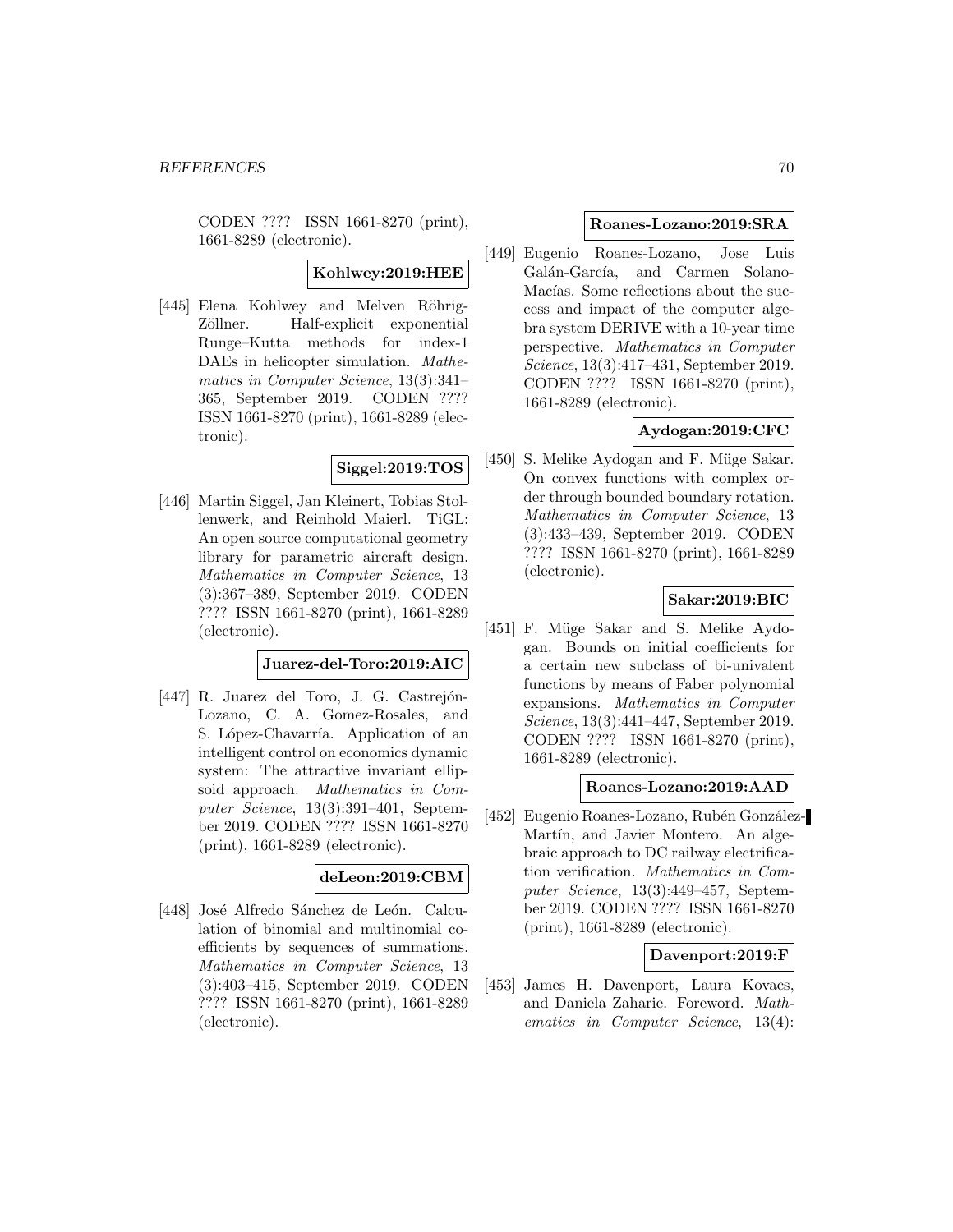459–460, December 2019. CODEN ???? ISSN 1661-8270 (print), 1661- 8289 (electronic). URL http://link. springer.com/content/pdf/10.1007/ s11786-019-00411-w.pdf.

### **Huang:2019:UML**

[454] Zongyan Huang, Matthew England, David J. Wilson, James Bridge, James H. Davenport, and Lawrence C. Paulson. Using machine learning to improve cylindrical algebraic decomposition. Mathematics in Computer Science, 13(4):461–488, December 2019. CODEN ???? ISSN 1661-8270 (print), 1661- 8289 (electronic). URL http://link. springer.com/content/pdf/10.1007/ s11786-019-00394-8.pdf.

### **Andrei:2019:PBE**

[455] Stefan Andrei, Albert M. K. Cheng, and Vlad Radulescu. Processor bounding for an efficient non-preemptive task scheduling algorithm. Mathematics in Computer Science, 13(4):489–515, December 2019. CODEN ???? ISSN 1661-8270 (print), 1661-8289 (electronic).

# **Lichtblau:2019:APG**

[456] Daniel Lichtblau. Approximate polynomial GCD by approximate syzygies. Mathematics in Computer Science, 13 (4):517–532, December 2019. CODEN ???? ISSN 1661-8270 (print), 1661-8289 (electronic).

### **Heule:2019:OSB**

[457] Marijn J. H. Heule. Optimal symmetry breaking for graph problems. Mathematics in Computer Science, 13(4):533– 548, December 2019. CODEN ???? ISSN 1661-8270 (print), 1661-8289 (electronic).

### **Panayotopoulos:2020:MC**

[458] A. Panayotopoulos. On meandric colliers. Mathematics in Computer Science, 14(1):1–8, March 2020. CODEN ???? ISSN 1661-8270 (print), 1661-8289 (electronic).

# **daSilva:2020:VCG**

[459] Eduardo Sant'Ana da Silva and Helio Pedrini. Vertex coloring of a graph for memory constrained scenarios. Mathematics in Computer Science, 14(1):9–17, March 2020. CODEN ???? ISSN 1661- 8270 (print), 1661-8289 (electronic).

### **Decker:2020:MTN**

[460] Wolfram Decker, Christian Eder, Viktor Levandovskyy, and Sharwan K. Tiwari. Modular techniques for noncommutative Gröbner bases. Mathematics in Computer Science, 14(1):19–33, March 2020. CODEN ???? ISSN 1661-8270 (print), 1661-8289 (electronic).

### **Sari:2020:DCS**

[461] Mustafa Sari and Emre Kolotoglu. A different construction for some classes of quantum MDS codes. Mathematics in Computer Science, 14(1):35–44, March 2020. CODEN ???? ISSN 1661-8270 (print), 1661-8289 (electronic).

#### **Dana-Picard:2020:EIF**

[462] Thierry Dana-Picard, Aharon Naiman, Witold Mozgawa, and Waldemar Ciestak. Exploring the isoptics of Fermat curves in the affine plane using DGS and CAS. Mathematics in Computer Science, 14(1):45–67, March 2020. CODEN ???? ISSN 1661-8270 (print), 1661-8289 (electronic).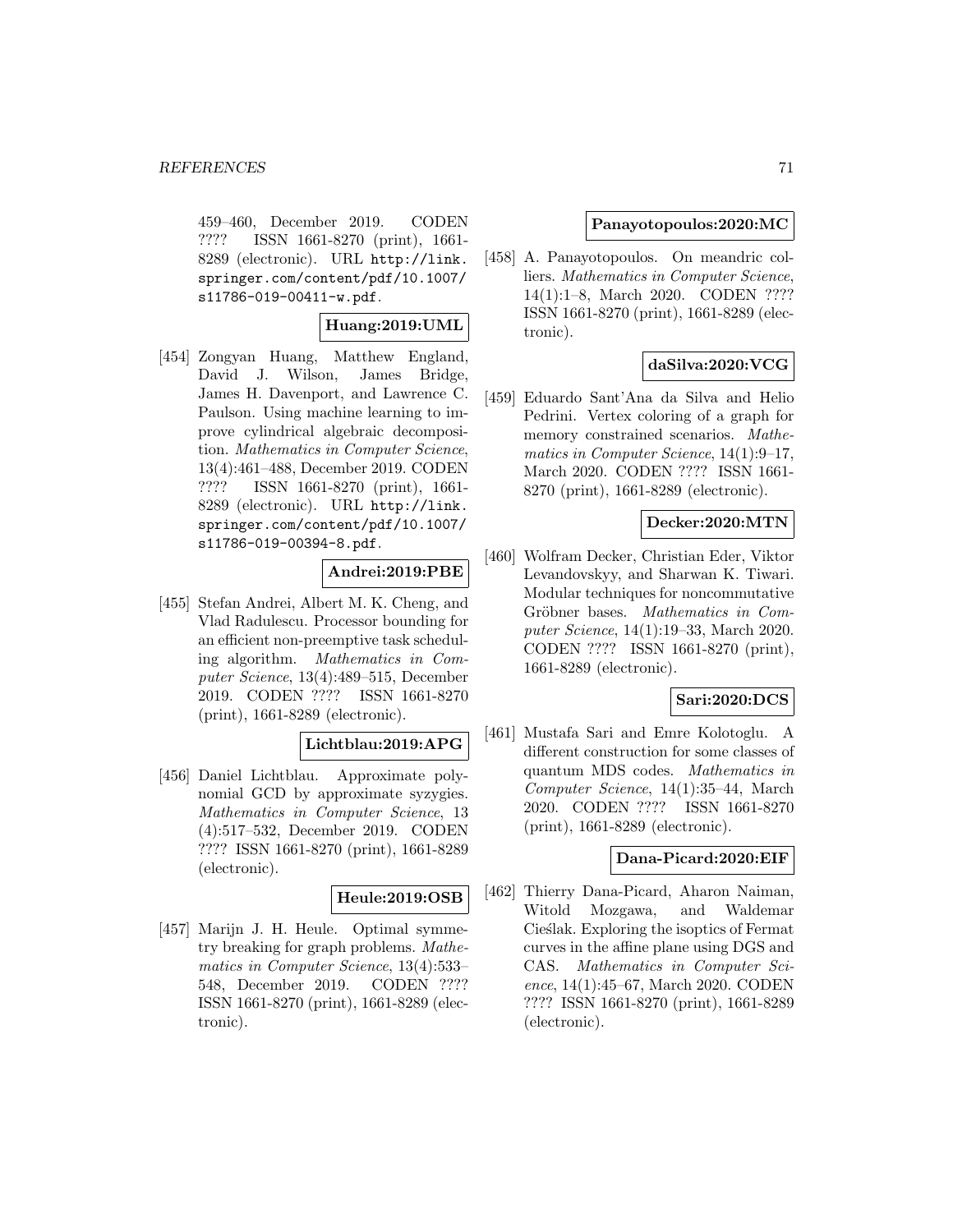## **Blecher:2020:DC**

[463] Aubrey Blecher, Charlotte Brennan, Arnold Knopfmacher, and Toufik Mansour. The depth of compositions. Mathematics in Computer Science, 14(1): 69–76, March 2020. CODEN ???? ISSN 1661-8270 (print), 1661-8289 (electronic).

# **Manin:2020:NDP**

[464] Yuri I. Manin and Matilde Marcolli. Nori diagrams and persistent homology. Mathematics in Computer Science, 14 (1):77–102, March 2020. CODEN ???? ISSN 1661-8270 (print), 1661-8289 (electronic).

### **Aksim:2020:EAB**

[465] Dan Aksim and Dmitry Pavlov. On the extension of Adams–Bashforth–Moulton methods for numerical integration of delay differential equations and application to the Moon's orbit. Mathematics in Computer Science, 14(1):103–109, March 2020. CODEN ???? ISSN 1661- 8270 (print), 1661-8289 (electronic).

# **Dey:2020:THR**

[466] Papri Dey and Daniel Plaumann. Testing hyperbolicity of real polynomials. Mathematics in Computer Science, 14 (1):111–121, March 2020. CODEN ???? ISSN 1661-8270 (print), 1661-8289 (electronic).

### **Hashemi:2020:CCB**

[467] Amir Hashemi, Martin Kreuzer, and Samira Pourkhajouei. Computing coupled border bases. Mathematics in Computer Science, 14(1):123–140, March 2020. CODEN ???? ISSN 1661-8270 (print), 1661-8289 (electronic).

### **Choudhary:2020:CTG**

[468] Aruni Choudhary, Siargey Kachanovich, and Mathijs Wintraecken. Coxeter triangulations have good quality. Mathematics in Computer Science, 14 (1):141–176, March 2020. CODEN ???? ISSN 1661-8270 (print), 1661- 8289 (electronic). URL http://link. springer.com/content/pdf/10.1007/ s11786-020-00461-5.pdf.

### **Horacek:2020:SBB**

[469] Jan Horácek, Martin Kreuzer, and Ange-Salomé Messeng Ekossono. A signature based border basis algorithm. Mathematics in Computer Science, 14 (1):177–189, March 2020. CODEN ???? ISSN 1661-8270 (print), 1661-8289 (electronic).

### **Bigatti:2020:F**

[470] Anna Maria Bigatti, Francisco Botana, Thierry Dana-Picard, Felipe Gago, Ilias Kotsireas, Manuel Ladra, and Wei Li. Foreword. Mathematics in Computer Science, 14(2):191–192, June 2020. CODEN ???? ISSN 1661-8270 (print), 1661-8289 (electronic). URL http:// link.springer.com/content/pdf/10. 1007/s11786-019-00445-0.pdf.

#### **Almech:2020:AGD**

[471] Alberto Almech and Eugenio Roanes-Lozano. Automatic generation of diagrammatic subway maps for any date with Maple. Mathematics in Computer Science, 14(2):193–207, June 2020. CO-DEN ???? ISSN 1661-8270 (print), 1661-8289 (electronic).

### **Ku-Cauich:2020:CER**

[472] Juan Carlos Ku-Cauich and Guillermo Morales-Luna. Conversion of element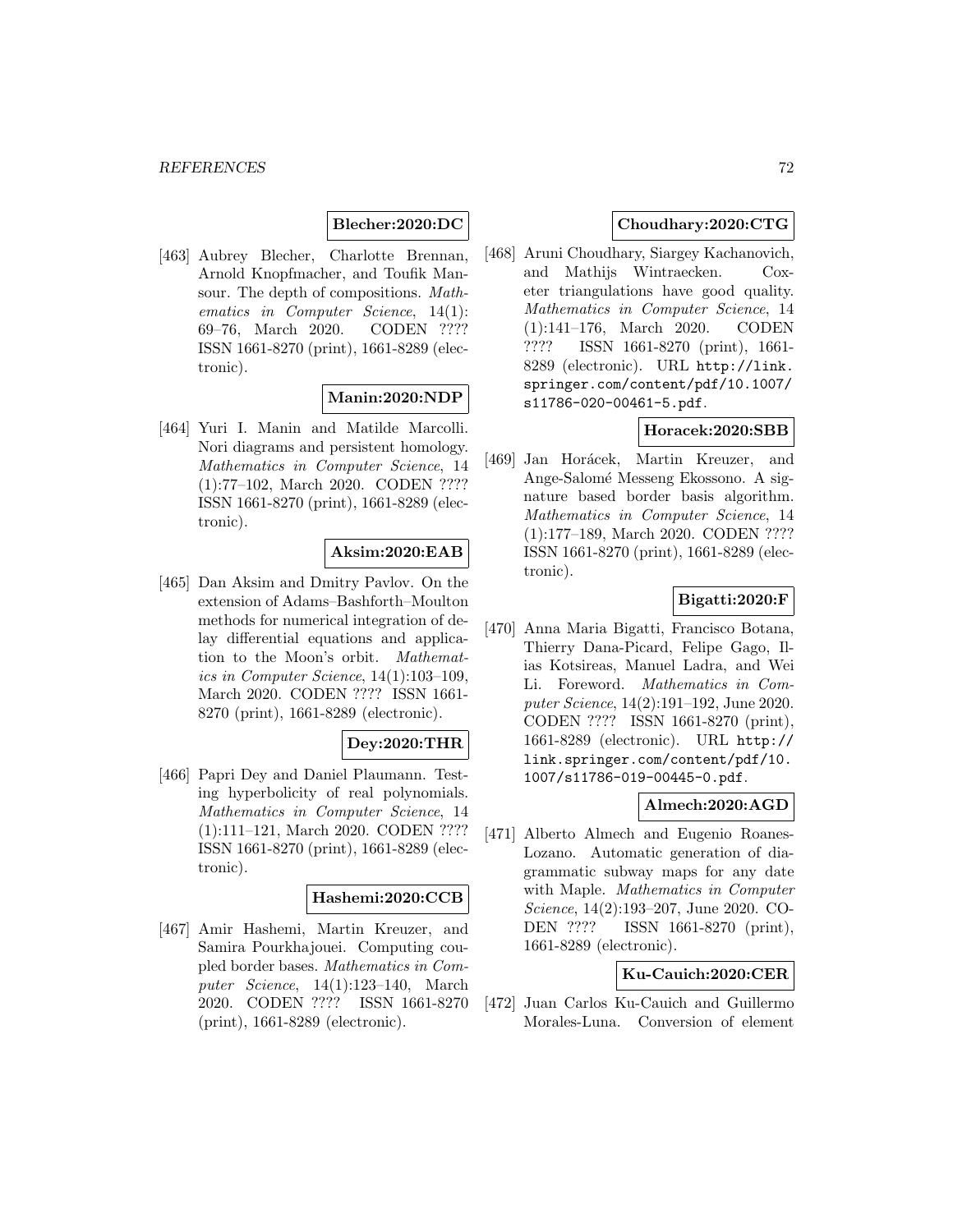#### **REFERENCES** 73

representations in Galois rings. Mathematics in Computer Science, 14(2): 209–222, June 2020. CODEN ???? ISSN 1661-8270 (print), 1661-8289 (electronic).

## **Kozera:2020:NMH**

[473] R. Kozera and M. Wilkołazka. A note on modified Hermite interpolation. Mathematics in Computer Science, 14(2): 223–239, June 2020. CODEN ???? ISSN 1661-8270 (print), 1661-8289 (electronic).

## **Minglibayev:2020:CPT**

[474] Mukhtar Minglibayev, Alexander Prokopenya, and Saule Shomshekova. Computing perturbations in the two-planetary three-body problem with masses varying non-isotropically at different rates. Mathematics in Computer Science, 14 (2):241–251, June 2020. CODEN ???? ISSN 1661-8270 (print), 1661-8289 (electronic).

### **Wojas:2020:FSD**

[475] W lodzimierz Wojas, Jan Krupa, and Jarosław Bojarski. Familiarizing students with definition of Lebesgue outer measure using Mathematica: Some examples of calculation directly from its definition. Mathematics in Computer Science, 14(2):253–270, June 2020. CO-DEN ???? ISSN 1661-8270 (print), 1661-8289 (electronic). URL http:// link.springer.com/content/pdf/10. 1007/s11786-019-00435-2.pdf.

#### **Prank:2020:ACE**

[476] Rein Prank. Analysing the "calculator effect" of different kinds of software for school arithmetic and algebra. Mathematics in Computer Science, 14 (2):271–279, June 2020. CODEN ???? ISSN 1661-8270 (print), 1661-8289 (electronic).

### **Braun:2020:NAV**

[477] Elishan Braun, Werner M. Seiler, and Matthias Seiß. On the numerical analysis and visualisation of implicit ordinary differential equations. Mathematics in Computer Science, 14(2):281–293, June 2020. CODEN ???? ISSN 1661-8270 (print), 1661-8289 (electronic).

### **Edneral:2020:NOS**

Victor F. Edneral and Alexander G. Petrov. Nonlinear oscillations of a spring pendulum at the 1:1:2 resonance by normal form methods. Mathematics in Computer Science, 14(2):295–303, June 2020. CODEN ???? ISSN 1661-8270 (print), 1661-8289 (electronic).

#### **Perminov:2020:IHD**

[479] A. S. Perminov and E. D. Kuznetsov. The implementation of Hori–Deprit method to the construction averaged planetary motion theory by means of computer algebra system Piranha. Mathematics in Computer Science, 14 (2):305–316, June 2020. CODEN ???? ISSN 1661-8270 (print), 1661-8289 (electronic).

### **Bavula:2020:CSM**

[480] V. V. Bavula. Classification of simple modules of the Ore extension  $K[X][Y; f\frac{d}{dX}]$ . Mathematics in Computer Science, 14(2):317–325, June 2020. CODEN ???? ISSN 1661-8270 (print), 1661-8289 (electronic). URL http:// link.springer.com/content/pdf/10. 1007/s11786-019-00414-7.pdf.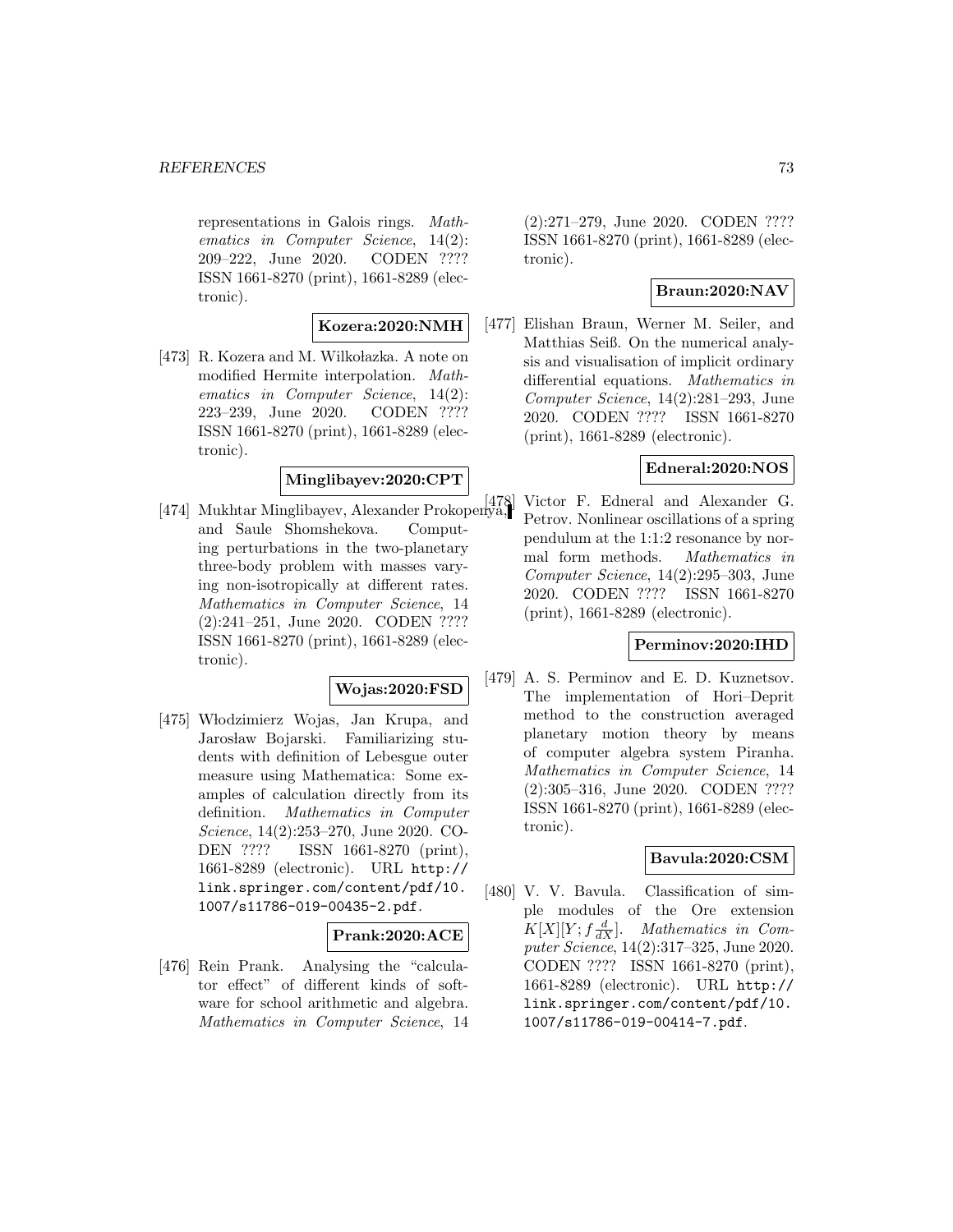#### **Falkensteiner:2020:SFO**

[481] Sebastian Falkensteiner and J. Rafael Sendra. Solving first order autonomous algebraic ordinary differential equations by places. Mathematics in Computer Science, 14(2):327–337, June 2020. CO-DEN ???? ISSN 1661-8270 (print), 1661-8289 (electronic).

# **Bavula:2020:SCA**

[482] V. V. Bavula. Skew category algebras. Mathematics in Computer Science, 14(2):339–346, June 2020. CO-DEN ???? ISSN 1661-8270 (print), 1661-8289 (electronic). URL http:// link.springer.com/content/pdf/10. 1007/s11786-019-00415-6.pdf.

### **Evgrafov:2020:DPE**

[483] Alexander Evgrafov and Alexander Levin. Dimension polynomials and the Einstein's strength of some systems of quasi-linear algebraic difference equations. Mathematics in Computer Science, 14(2):347–360, June 2020. CO-DEN ???? ISSN 1661-8270 (print), 1661-8289 (electronic).

#### **Levin:2020:MDD**

[484] Alexander Levin. Multivariate difference– differential dimension polynomials. Mathematics in Computer Science, 14 (2):361–374, June 2020. CODEN ???? ISSN 1661-8270 (print), 1661-8289 (electronic).

### **Falcon:2020:UCD**

[485] Raúl M. Falcón. Using a CAS/DGS to analyze computationally the configuration of planar bar linkage mechanisms based on partial latin squares. Mathematics in Computer Science, 14

(2):375–389, June 2020. CODEN ???? ISSN 1661-8270 (print), 1661-8289 (electronic).

## **Hasek:2020:EDC**

[486] Roman Hasek. Exploration of dual curves using a dynamic geometry and computer algebra system. Mathematics in Computer Science, 14(2):391–398, June 2020. CODEN ???? ISSN 1661- 8270 (print), 1661-8289 (electronic).

## **Takato:2020:UOS**

[487] Setsuo Takato and José A. Vallejo. Using Oshima splines to produce accurate numerical results and high quality graphical output. Mathematics in Computer Science, 14(2):399–413, June 2020. CO-DEN ???? ISSN 1661-8270 (print), 1661-8289 (electronic).

### **Bernal:2020:CAC**

[488] José Joaquín Bernal, Diana H. Bueno-Carreño, and Juan Jacobo Simón. Constructions of Abelian codes multiplying dimension of cyclic codes. Mathematics in Computer Science, 14(2):415–421, June 2020. CODEN ???? ISSN 1661- 8270 (print), 1661-8289 (electronic).

#### **Bouyuklieva:2020:BIC**

[489] Stefka Bouyuklieva, Radka Russeva, and Emine Karatash. Binary isodual codes having an automorphism of odd prime order. Mathematics in Computer Science, 14(2):423–429, June 2020. CO-DEN ???? ISSN 1661-8270 (print), 1661-8289 (electronic).

### **Labahn:2020:F**

[490] George Labahn, James H. Davenport, and Josef Urban. Foreword. Mathematics in Computer Science, 14(3):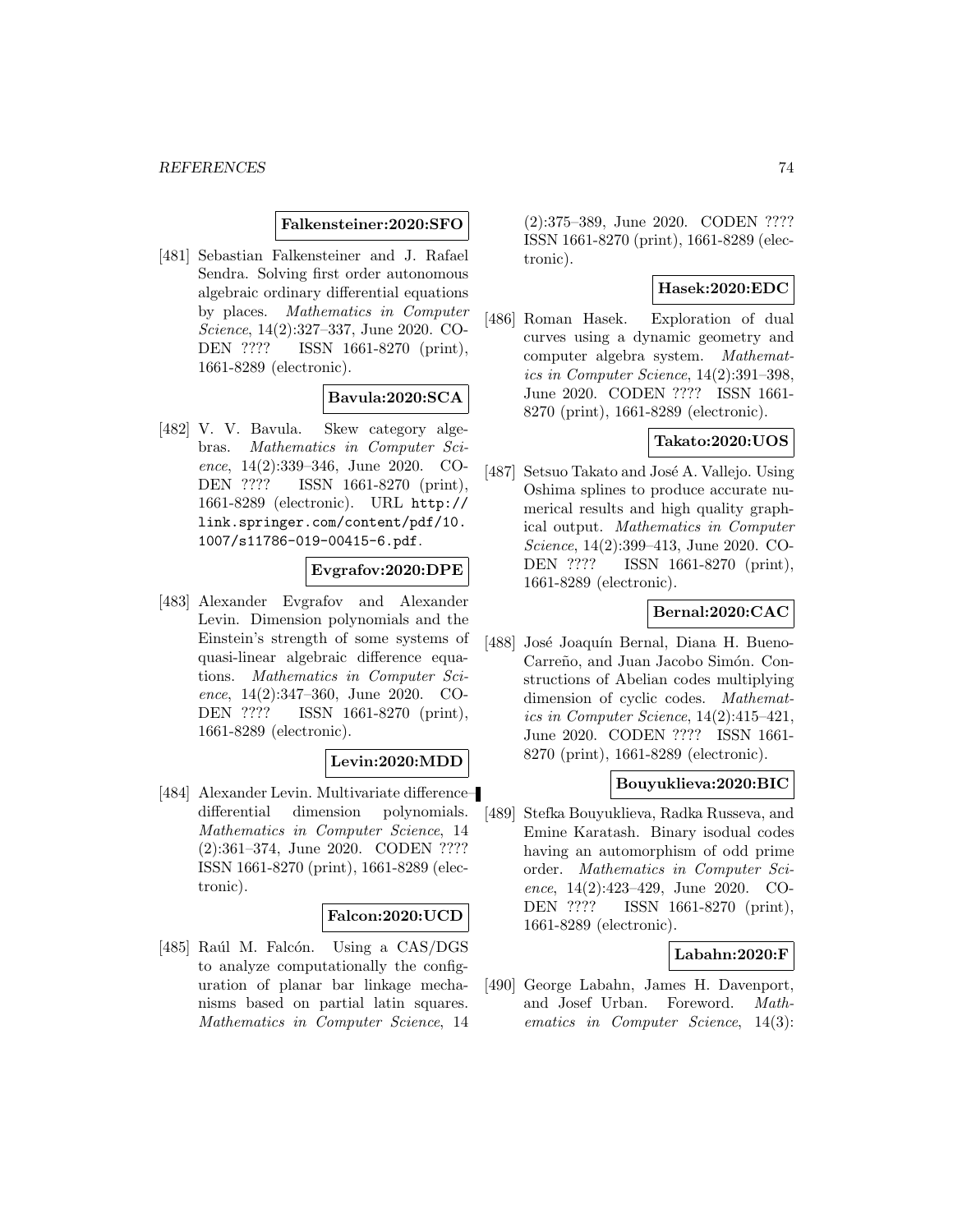531–532, September 2020. CODEN ???? ISSN 1661-8270 (print), 1661- 8289 (electronic). URL http://link. springer.com/content/pdf/10.1007/ s11786-020-00475-z.pdf.

### **Ekici:2020:MLC**

[491] Burak Ekici and Cezary Kaliszyk. Mac Lane's comparison theorem for the Kleisli construction formalized in Coq. Mathematics in Computer Science, 14 (3):533–549, September 2020. CODEN ???? ISSN 1661-8270 (print), 1661- 8289 (electronic). URL http://link. springer.com/content/pdf/10.1007/ s11786-020-00450-8.pdf.

# **Lewis:2020:IAI**

[492] Robert H. Lewis. Image analysis: Identification of objects via polynomial systems. Mathematics in Computer Science, 14(3):551–558, September 2020. CODEN ???? ISSN 1661-8270 (print), 1661-8289 (electronic). URL http:// link.springer.com/content/pdf/10. 1007/s11786-020-00451-7.pdf.

### **Bercic:2020:DFD**

[493] Katja Bercic and Janos Vidali. Discrete-ZOO: A fingerprint database of discrete objects. Mathematics in Computer Science, 14(3):559–575, September 2020. CODEN ???? ISSN 1661-8270 (print), 1661-8289 (electronic). URL http:// link.springer.com/content/pdf/10. 1007/s11786-020-00453-5.pdf.

### **Brysiewicz:2020:NSC**

[494] Taylor Brysiewicz. Numerical software to compute Newton polytopes and tropical membership. Mathematics in Computer Science, 14(3): 577–589, September 2020. CODEN

???? ISSN 1661-8270 (print), 1661- 8289 (electronic). URL http://link. springer.com/content/pdf/10.1007/ s11786-020-00454-4.pdf.

### **Alpuente:2020:ESE**

[495] M. Alpuente, D. Ballis, and J. Sapiña. Efficient safety enforcement for Maude programs via program specialization in the ATAME system. *Mathe*matics in Computer Science, 14(3): 591–606, September 2020. CODEN ???? ISSN 1661-8270 (print), 1661- 8289 (electronic). URL http://link. springer.com/content/pdf/10.1007/ s11786-020-00455-3.pdf.

## **Kim:2020:PSP**

[496] Seyeon Kim, Marco Pollanen, Michael G. Reynolds, and Wesley S. Burr. Problem solving as a path to comprehension. Mathematics in Computer Science, 14 (3):607–621, September 2020. CODEN ???? ISSN 1661-8270 (print), 1661- 8289 (electronic). URL http://link. springer.com/content/pdf/10.1007/ s11786-020-00457-1.pdf.

## **Jiu:2020:CPZ**

[497] Lin Jiu and Christoph Koutschan. Calculation and properties of zonal polynomials. Mathematics in Computer Science, 14(3):623–640, September 2020. CODEN ???? ISSN 1661-8270 (print), 1661-8289 (electronic). URL http:// link.springer.com/content/pdf/10. 1007/s11786-020-00458-0.pdf.

#### **DiCrescenzo:2020:ESD**

[498] Giovanni Di Crescenzo, Matluba Khodjaeva, Delaram Kahrobaei, and Vladimir Shpilrain. Efficient and secure delegation of exponentiation in general groups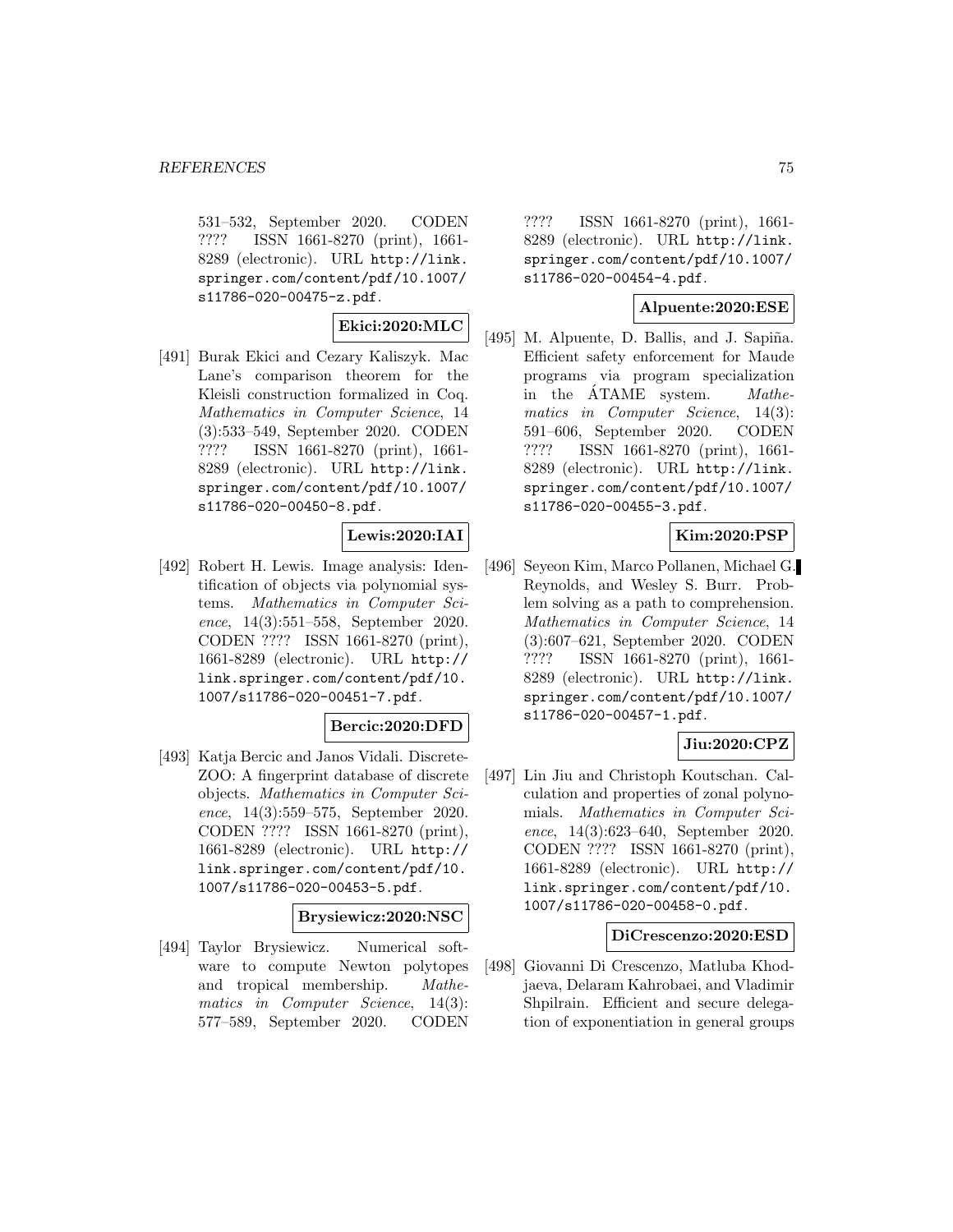to a single malicious server. Mathematics in Computer Science, 14(3): 641–656, September 2020. CODEN ???? ISSN 1661-8270 (print), 1661- 8289 (electronic). URL http://link. springer.com/content/pdf/10.1007/ s11786-020-00462-4.pdf.

## **Jakubuv:2020:RWP**

[499] Jan Jakubuv and Cezary Kaliszyk. Relaxed weighted path order in theorem proving. Mathematics in Computer Science, 14(3):657–670, September 2020. CODEN ???? ISSN 1661-8270 (print), 1661-8289 (electronic). URL http:// link.springer.com/content/pdf/10. 1007/s11786-020-00474-0.pdf.

### **Chen:2020:FSF**

[500] Xiaoyu Chen, Hongbo Li, and Jing Yang. Foreword to the special focus on automated deduction in geometry. Mathematics in Computer Science, 14 (4):671–672, December 2020. CODEN ???? ISSN 1661-8270 (print), 1661- 8289 (electronic). URL http://link. springer.com/content/pdf/10.1007/ s11786-020-00488-8.pdf.

### **Quaresma:2020:ADK**

[501] Pedro Quaresma. Automated deduction and knowledge management in geometry. Mathematics in Computer Science, 14(4):673–692, December 2020. CODEN ???? ISSN 1661-8270 (print), 1661- 8289 (electronic). URL http://link. springer.com/content/pdf/10.1007/ s11786-020-00489-7.pdf.

#### **Todd:2020:SDG**

[502] Philip Todd. A symbolic dynamic geometry system using the analytical geometry method. Mathematics in Computer

Science, 14(4):693–726, December 2020. CODEN ???? ISSN 1661-8270 (print), 1661-8289 (electronic). URL http:// link.springer.com/content/pdf/10. 1007/s11786-020-00490-0.pdf.

### **Kovacs:2020:ADI**

[503] Zoltán Kovács. Automated detection of interesting properties in regular polygons. Mathematics in Computer Science, 14(4):727–755, December 2020. CODEN ???? ISSN 1661-8270 (print), 1661-8289 (electronic). URL http:// link.springer.com/content/pdf/10. 1007/s11786-020-00491-z.pdf.

# **Wang:2020:SAA**

[504] Dongming Wang, Bo Huang, and Xiaoyu Chen. On n-sectors of the angles of an arbitrary triangle. Mathematics in Computer Science, 14(4): 757–773, December 2020. CODEN ???? ISSN 1661-8270 (print), 1661- 8289 (electronic). URL http://link. springer.com/content/pdf/10.1007/ s11786-020-00492-y.pdf.

# **Todd:2020:SAD**

[505] Philip Todd. A system for automated deduction in engineering mechanics. Mathematics in Computer Science, 14 (4):775–790, December 2020. CODEN ???? ISSN 1661-8270 (print), 1661- 8289 (electronic). URL http://link. springer.com/content/pdf/10.1007/ s11786-020-00493-x.pdf.

### **Loja:2021:FSF**

[506] Amélia Loja, Paulo Vasconcelos, Joaquim Infante Barbosa, and José Alberto Rodrigues. Foreword to the special focus on advances in symbolic and numeric computation III.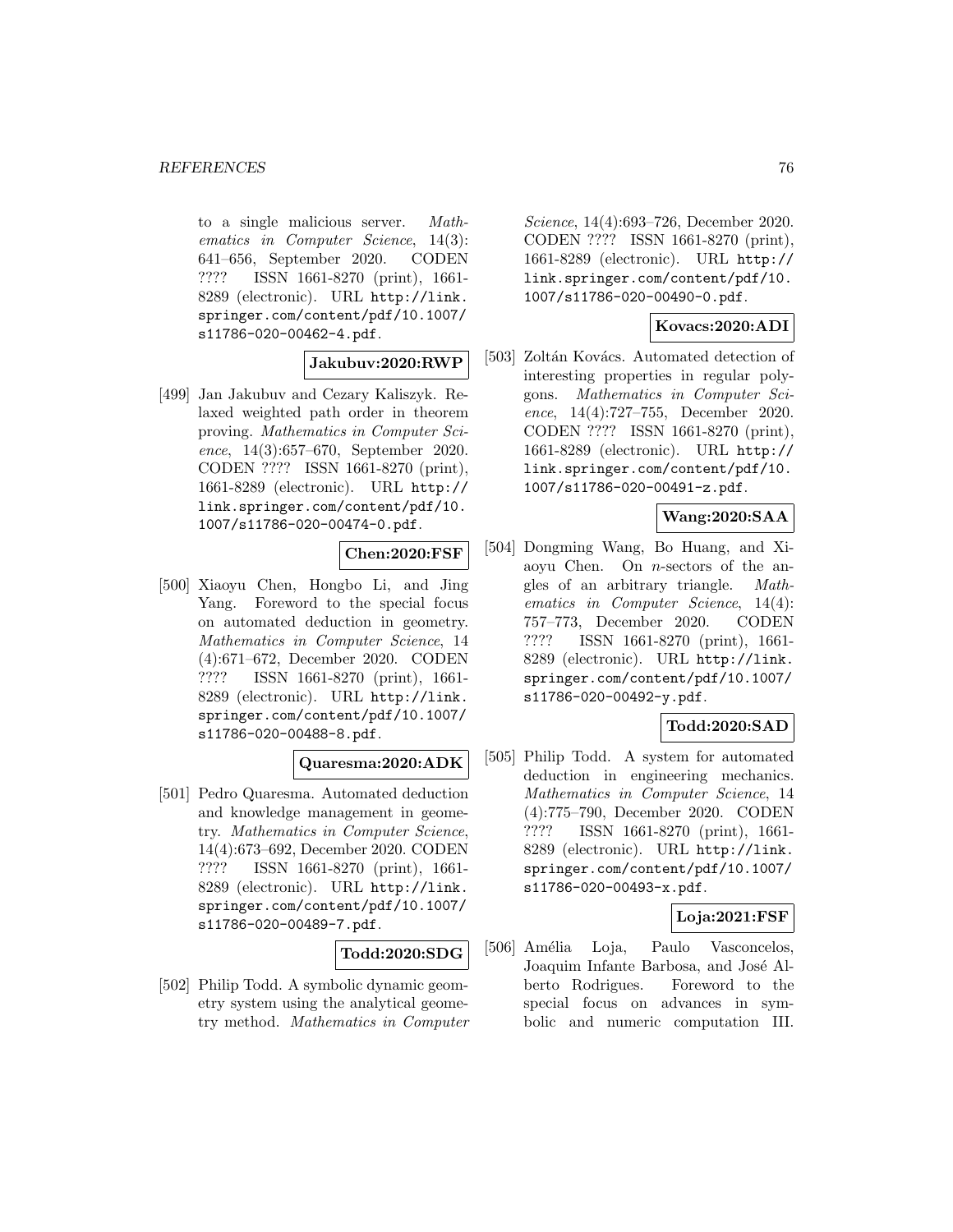Mathematics in Computer Science, 15(1):1–4, March 2021. CODEN ???? ISSN 1661-8270 (print), 1661- 8289 (electronic). URL http://link. springer.com/content/pdf/10.1007/ s11786-020-00487-9.pdf.

## **daRocha:2021:CPB**

[507] Zélia da Rocha. Common points between perturbed Chebyshev polynomials of second kind. Mathematics in Computer Science, 15(1):5–13, March 2021. CODEN ???? ISSN 1661-8270 (print), 1661-8289 (electronic).

## **Mesquita:2021:OPS**

[508] Teresa Augusta Mesquita. On a 2-orthogonal polynomial sequence via quadratic decomposition. Mathematics in Computer Science, 15(1):15–31, March 2021. CODEN ???? ISSN 1661- 8270 (print), 1661-8289 (electronic).

#### **Escobar:2021:INT**

[509] J. M. Escobar, J. Núñez-Valdés, and P. Pérez-Fernández. Introducing a new two-parameter invariant function for algebras. Mathematics in Computer Science, 15(1):33–44, March 2021. CODEN ???? ISSN 1661-8270 (print), 1661-8289 (electronic).

# **Matos:2021:EFI**

[510] José M. A. Matos, Maria João Rodrigues, and João Carrilho de Matos. Explicit formulae for integro–differential operational matrices. Mathematics in Computer Science, 15(1):45–61, March 2021. CODEN ???? ISSN 1661-8270 (print), 1661-8289 (electronic).

### **Conceicao:2021:SCA**

[511] Ana C. Conceição. Symbolic computation applied to the study of the kernel of special classes of paired singular integral operators. Mathematics in Computer Science, 15(1):63–90, March 2021. CODEN ???? ISSN 1661-8270 (print), 1661-8289 (electronic).

## **Ammi:2021:GSC**

[512] Moulay Rchid Sidi Ammi, Mostafa Tahiri, and Delfim F. M. Torres. Global stability of a Caputo fractional SIRS model with general incidence rate. Mathematics in Computer Science, 15 (1):91–105, March 2021. CODEN ???? ISSN 1661-8270 (print), 1661-8289 (electronic).

### **Silva:2021:SSO**

[513] Cristiana J. Silva and Guillaume Cantin. Synchronization and self-organization in complex networks for a tuberculosis model. Mathematics in Computer Science, 15(1):107–120, March 2021. CO-DEN ???? ISSN 1661-8270 (print), 1661-8289 (electronic).

## **Mota:2021:EEB**

[514] P. R. Mota and P. B. Vasconcelos. Estimating the employment band of inaction with multiple breaks due to labor market reforms. Mathematics in Computer Science, 15(1):121–133, March 2021. CO-DEN ???? ISSN 1661-8270 (print), 1661-8289 (electronic).

### **Adak:2021:CVE**

[515] Dibyendu Adak and Sundararajan Natarajan. On the  $H^1$  conforming virtual element method for time dependent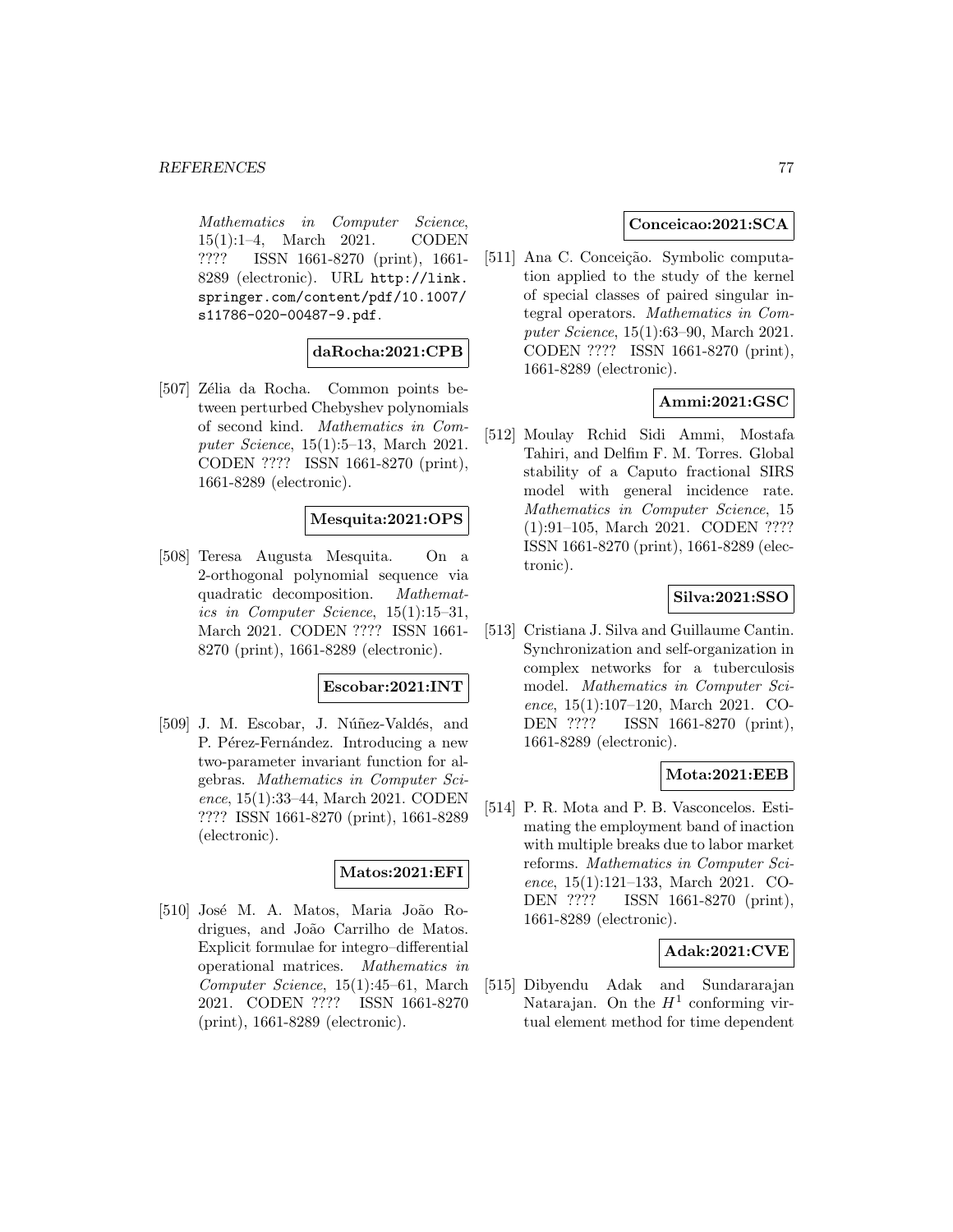Stokes equation. Mathematics in Computer Science, 15(1):135–154, March 2021. CODEN ???? ISSN 1661-8270 (print), 1661-8289 (electronic).

# **Piloto:2021:CST**

[516] Paulo A. G. Piloto, Carlos Balsa, Fernando Ribeiro, and Ronaldo Rigobello. Computational simulation of the thermal effects on composite slabs under fire conditions. Mathematics in Computer Science, 15(1):155–171, March 2021. CODEN ???? ISSN 1661-8270 (print), 1661-8289 (electronic).

### **England:2021:FDA**

[517] Matthew England, Wolfram Koepf, and Thomas Sturm. Foreword, with a dedication to Andreas Weber. Mathematics in Computer Science, 15(2):173–175, June 2021. CODEN ???? ISSN 1661- 8270 (print), 1661-8289 (electronic). URL https://link.springer.com/ article/10.1007/s11786-020-00476 y.

### **Boulier:2021:SCT**

[518] François Boulier, François Lemaire, and Adrien Poteaux. A short contribution to the theory of regular chains. Mathematics in Computer Science, 15(2):177–188, June 2021. CODEN ???? ISSN 1661- 8270 (print), 1661-8289 (electronic). URL https://link.springer.com/ article/10.1007/s11786-020-00477 x.

### **Cano:2021:ARP**

[519] José Cano, Sebastian Falkensteiner, and J. Rafael Sendra. Algebraic, rational and Puiseux series solutions of systems of autonomous algebraic ODEs of dimension one. Mathematics in Computer Science, 15(2):189–198, June 2021. CODEN ???? ISSN 1661- 8270 (print), 1661-8289 (electronic). URL https://link.springer.com/ article/10.1007/s11786-020-00478 w.

### **Grigoriev:2021:EER**

[520] Dima Grigoriev, Alexandru Iosif, and Andreas Weber. Efficiently and effectively recognizing toricity of steady state varieties. Mathematics in Computer Science, 15(2):199–232, June 2021. CODEN ???? ISSN 1661- 8270 (print), 1661-8289 (electronic). URL https://link.springer.com/ article/10.1007/s11786-020-00479- 9.

# **Hashemi:2021:DUB**

[521] Amir Hashemi, Hossein Parnian, and Werner M. Seiler. Degree upper bounds for involutive bases. Mathematics in Computer Science, 15(2):233–254, June 2021. CODEN ???? ISSN 1661- 8270 (print), 1661-8289 (electronic). URL https://link.springer.com/ article/10.1007/s11786-020-00480- 2.

### **Hu:2021:TDG**

[522] Youren Hu and Xiao-Shan Gao. Tropical differential Gröbner bases. Mathematics in Computer Science, 15(2):255–269, June 2021. CODEN ???? ISSN 1661- 8270 (print), 1661-8289 (electronic). URL https://link.springer.com/ article/10.1007/s11786-020-00481- 1.

### **Imbach:2021:CCZ**

[523] Rémi Imbach, Marc Pouget, and Chee Yap. Clustering complex zeros of triangular systems of polynomials. Math-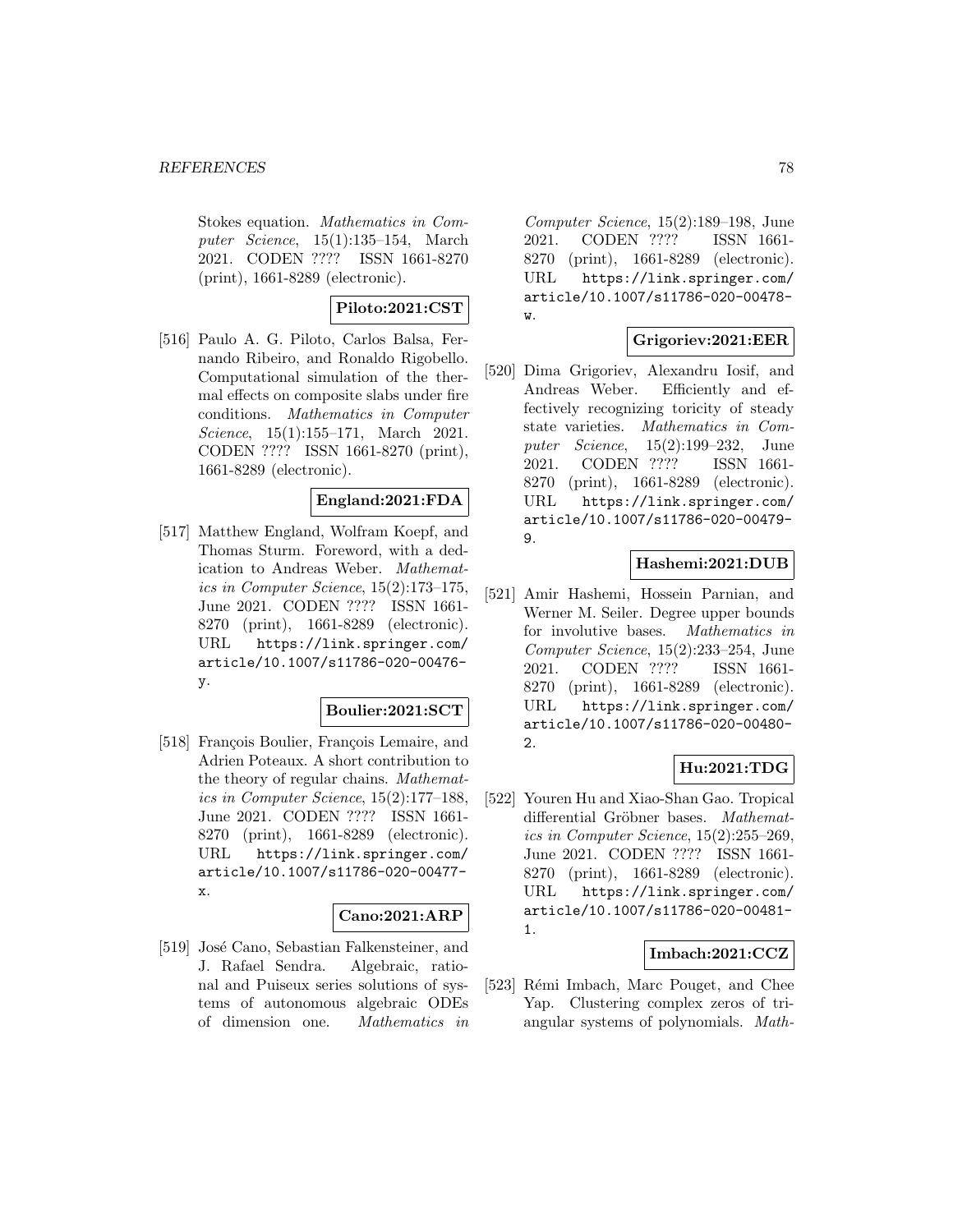ematics in Computer Science, 15(2): 271–292, June 2021. CODEN ???? ISSN 1661-8270 (print), 1661-8289 (electronic). URL https://link.springer. com/article/10.1007/s11786-020- 00482-0.

### **Mohammadi:2021:SBA**

[524] Zahra Mohammadi, Gregory J. Reid, and S.-L. Tracy Huang. Symmetrybased algorithms for invertible mappings of polynomially nonlinear PDE to linear PDE. Mathematics in Computer Science, 15(2):293–316, June 2021. CODEN ???? ISSN 1661- 8270 (print), 1661-8289 (electronic). URL https://link.springer.com/ article/10.1007/s11786-020-00483 z.

#### **Nabeshima:2021:TZD**

[525] Katsusuke Nabeshima and Shinichi Tajima. Testing zero-dimensionality of varieties at a point. Mathematics in Computer Science, 15(2):317–331, June 2021. CODEN ???? ISSN 1661- 8270 (print), 1661-8289 (electronic). URL https://link.springer.com/ article/10.1007/s11786-020-00484 y.

#### **Seiler:2021:LBA**

[526] Werner M. Seiler, Matthias Seiß, and Thomas Sturm. A logic based approach to finding real singularities of implicit ordinary differential equations. Mathematics in Computer Science, 15(2):333–352, June 2021. CODEN ???? ISSN 1661- 8270 (print), 1661-8289 (electronic). URL https://link.springer.com/ article/10.1007/s11786-020-00485 x.

# **Tajima:2021:ACT**

[527] Shinichi Tajima and Katsusuke Nabeshima. An algorithm for computing torsion differential forms associated with an isolated hypersurface singularity. Mathematics in Computer Science, 15(2): 353–367, June 2021. CODEN ???? ISSN 1661-8270 (print), 1661-8289 (electronic). URL https://link.springer. com/article/10.1007/s11786-020- 00486-w.

### **England:2021:FDV**

[528] Matthew England, François Boulier, and Thomas Sturm. Foreword, with a dedication to Vladimir Gerdt. Mathematics in Computer Science, 15(3):369– 371, September 2021. CODEN ???? ISSN 1661-8270 (print), 1661-8289 (electronic). URL https://link.springer. com/article/10.1007/s11786-021- 00509-0.

#### **Brehard:2021:SNV**

[529] Florent Bréhard. A symbolic-numeric validation algorithm for linear ODEs with Newton–Picard method. Mathematics in Computer Science, 15(3):373– 405, September 2021. CODEN ???? ISSN 1661-8270 (print), 1661-8289 (electronic). URL https://link.springer. com/article/10.1007/s11786-021- 00510-7.

### **Gutnik:2021:SCE**

[530] Sergey A. Gutnik and Vasily A. Sarychev. Symbolic computations of the equilibrium orientations of a system of two connected bodies moving on a circular orbit around the Earth. Mathematics in Computer Science, 15(3):407–417, September 2021. CODEN ???? ISSN 1661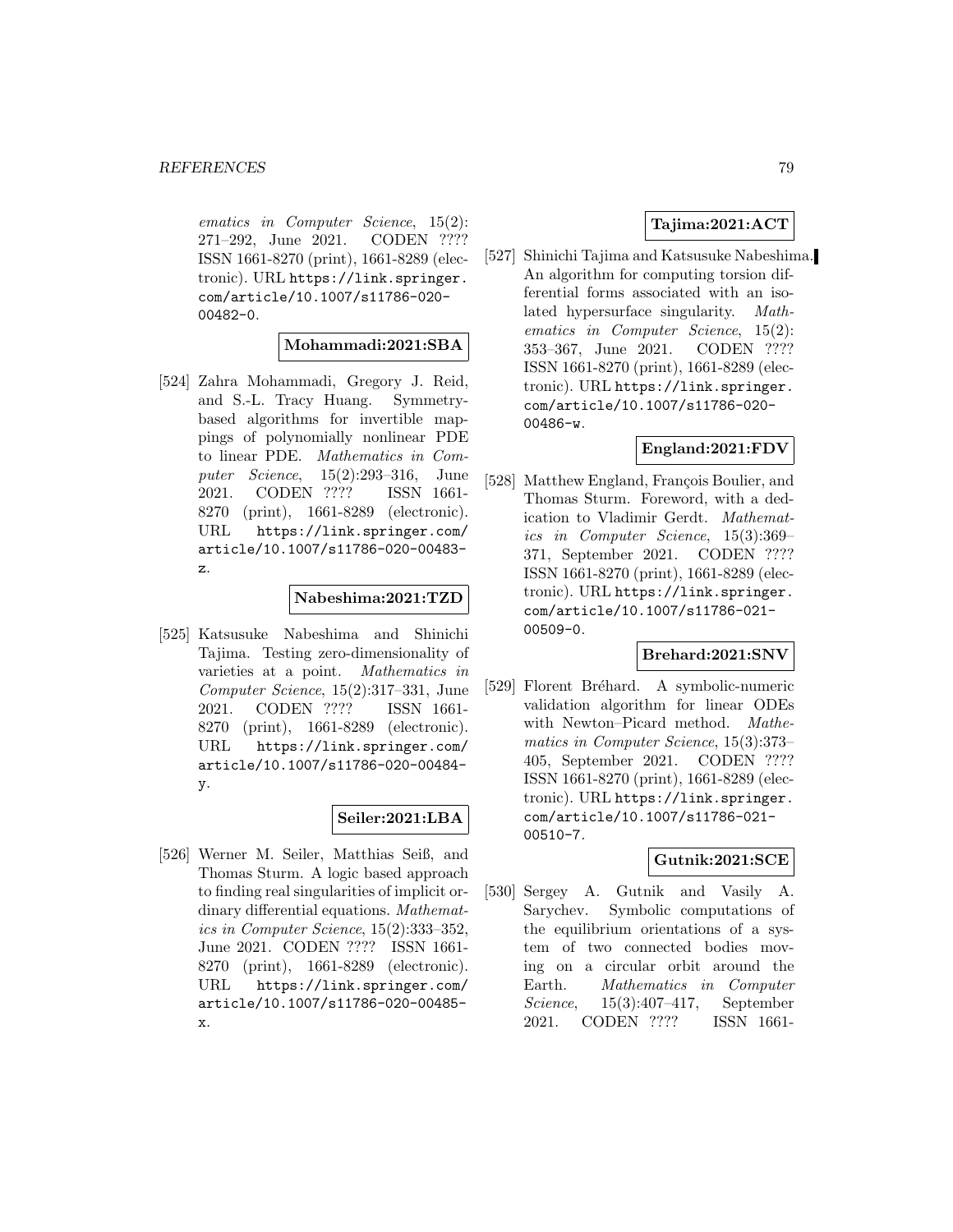8270 (print), 1661-8289 (electronic). URL https://link.springer.com/ article/10.1007/s11786-021-00511- 6.

#### **Hashemi:2021:IGA**

[531] Amir Hashemi, Thomas Izgin, and Werner M. Seiler. An involutive GVW algorithm and the computation of Pommaret bases. Mathematics in Computer Science, 15(3):419–452, September 2021. CODEN ???? ISSN 1661- 8270 (print), 1661-8289 (electronic). URL https://link.springer.com/ article/10.1007/s11786-021-00512- 5.

#### **Hashemi:2021:RGI**

[532] Amir Hashemi, Matthias Orth, and Werner M. Seiler. Relative Gröbner and involutive bases for ideals in quotient rings. Mathematics in Computer Science, 15(3):453–482, September 2021. CODEN ???? ISSN 1661- 8270 (print), 1661-8289 (electronic). URL https://link.springer.com/ article/10.1007/s11786-021-00513- 4.

### **Koutschan:2021:CTM**

[533] Christoph Koutschan and Elaine Wong. Creative telescoping on multiple sums. Mathematics in Computer Science, 15 (3):483–498, September 2021. CO-DEN ???? ISSN 1661-8270 (print), 1661-8289 (electronic). URL https: //link.springer.com/article/10. 1007/s11786-021-00514-3.

### **Kruff:2021:ARB**

[534] Niclas Kruff, Christoph Lüders, and Sebastian Walcher. Algorithmic reduction of biological networks with multiple time scales. Mathematics in Computer Science, 15(3):499–534, September 2021. CODEN ???? ISSN 1661- 8270 (print), 1661-8289 (electronic). URL https://link.springer.com/ article/10.1007/s11786-021-00515- 2.

## **Ferras:2021:HOM**

[535] Luís L. Ferrás, Neville Ford, and Magda Rebelo. High-order methods for systems of fractional ordinary differential equations and their application to time-fractional diffusion equations. Mathematics in Computer Science, 15(4):535–551, December 2021. CODEN ???? ISSN 1661- 8270 (print), 1661-8289 (electronic). URL https://link.springer.com/ article/10.1007/s11786-019-00448 x.

### **Beltrametti:2021:GHT**

[536] M. C. Beltrametti, C. Campi, and M. Torrente. Geometry of the Hough transforms with applications to synthetic data. Mathematics in Computer Science, 15(4):553–575, December 2021. CODEN ???? ISSN 1661- 8270 (print), 1661-8289 (electronic). URL https://link.springer.com/ article/10.1007/s11786-020-00470- 4.

## **Schneider:2021:AMP**

[537] Carsten Schneider. The absentminded passengers problem: a motivating challenge solved by computer algebra. Mathematics in Computer Science, 15(4):577–588, December 2021. CODEN ???? ISSN 1661- 8270 (print), 1661-8289 (electronic). URL https://link.springer.com/ article/10.1007/s11786-020-00494 w.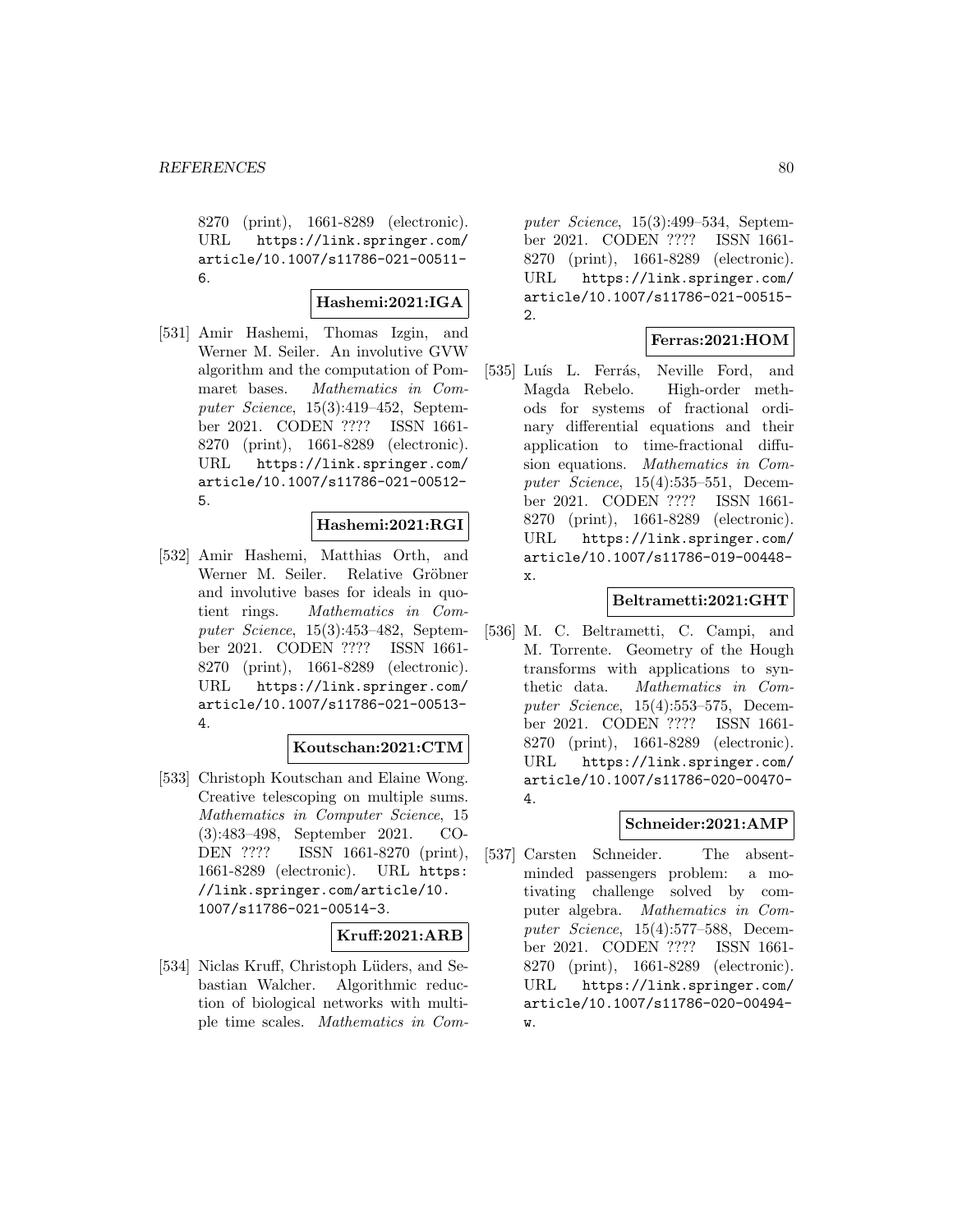### **Middeke:2021:CFF**

[538] Johannes Middeke, David J. Jeffrey, and Christoph Koutschan. Common factors in fraction-free matrix decompositions. Mathematics in Computer Science, 15(4):589–608, December 2021. CODEN ???? ISSN 1661- 8270 (print), 1661-8289 (electronic). URL https://link.springer.com/ article/10.1007/s11786-020-00495- 9.

# **Berkemer:2021:CPA**

[539] Sarah J. Berkemer, Christian Höner zu Siederdissen, and Peter F. Stadler. Compositional properties of alignments. Mathematics in Computer Science, 15 (4):609–630, December 2021. CO-DEN ???? ISSN 1661-8270 (print), 1661-8289 (electronic). URL https: //link.springer.com/article/10. 1007/s11786-020-00496-8.

### **Botana:2021:MG**

[540] Francisco Botana, Zoltán Kovács, and Tomás Recio. A mechanical geometer. Mathematics in Computer Science, 15(4):631–641, December 2021. CODEN ???? ISSN 1661- 8270 (print), 1661-8289 (electronic). URL https://link.springer.com/ article/10.1007/s11786-020-00497- 7.

### **Ortegaray:2021:HKA**

[541] Andrew Ortegaray, Robert C. Berwick, and Matilde Marcolli. Heat kernel analysis of syntactic structures. Mathematics in Computer Science, 15(4):643– 660, December 2021. CODEN ???? ISSN 1661-8270 (print), 1661-8289 (electronic). URL https://link.springer.

com/article/10.1007/s11786-021- 00498-0.

## **Solin:2021:SPI**

[542] Pavel Solin. Self-paced, instructorassisted approach to teaching linear algebra. Mathematics in Computer Science, 15(4):661–687, December 2021. CODEN ???? ISSN 1661- 8270 (print), 1661-8289 (electronic). URL https://link.springer.com/ article/10.1007/s11786-021-00499 z.

#### **Roanes-Lozano:2021:UFE**

[543] Eugenio Roanes-Lozano and Carmen Solano-Macías. Using fractals and Turtle Geometry to visually explain the spread of a virus to kids: a STEM multitarget activity. Mathematics in Computer Science, 15(4):689–699, December 2021. CODEN ???? ISSN 1661- 8270 (print), 1661-8289 (electronic). URL https://link.springer.com/ article/10.1007/s11786-021-00500- 9.

# **Mansour:2021:CLP**

[544] Toufik Mansour, José L. Ramírez, and Diana A. Toquica. Counting lattice points on bargraphs of Catalan words. Mathematics in Computer Science, 15(4):701–713, December 2021. CODEN ???? ISSN 1661- 8270 (print), 1661-8289 (electronic). URL https://link.springer.com/ article/10.1007/s11786-021-00501- 8.

#### **Kacker:2021:FEC**

[545] Raghu N. Kacker, D. Richard Kuhn, and Dimitris E. Simos. Factorials experiments, covering arrays, and combinatorial testing. Mathematics in Com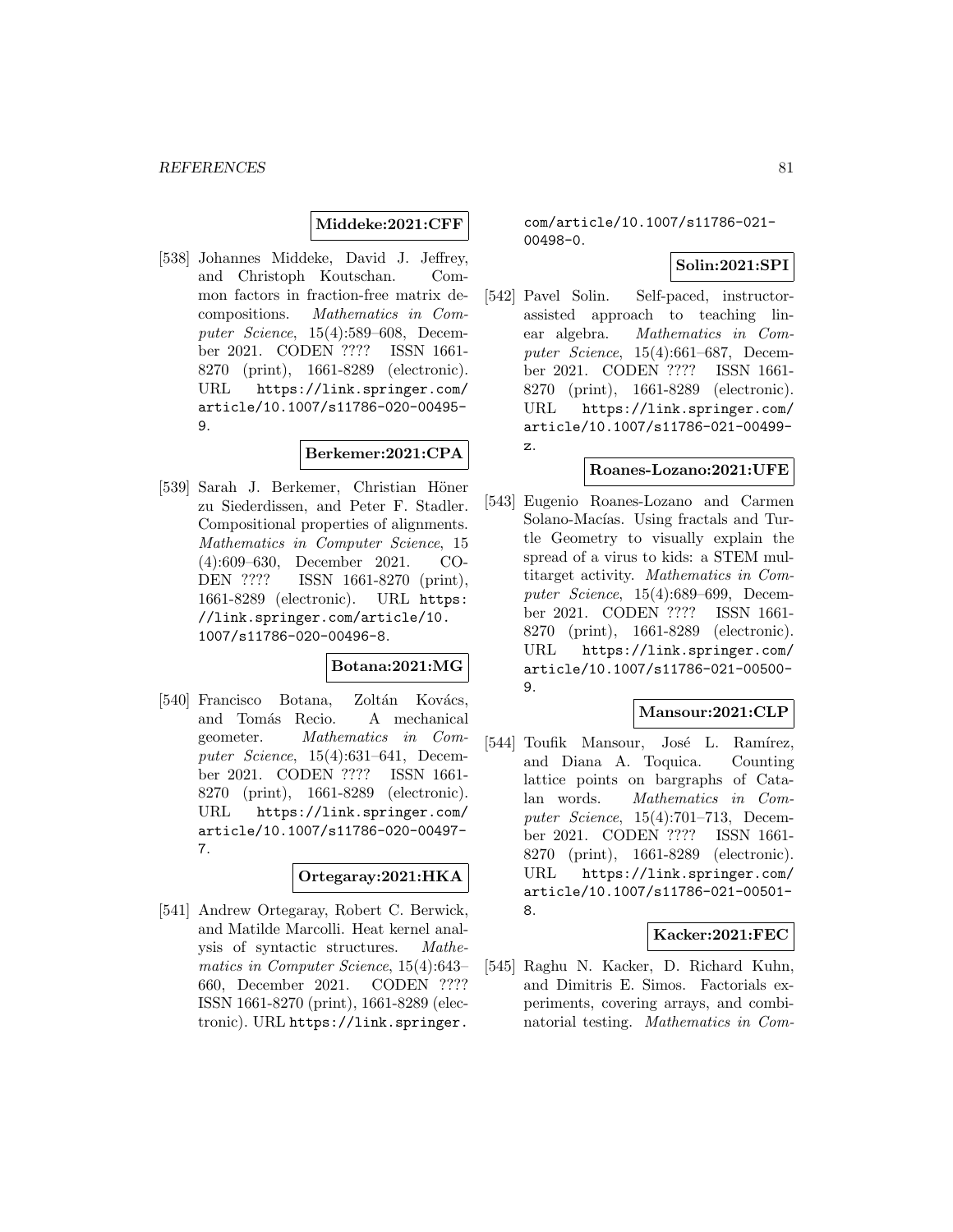puter Science, 15(4):715–739, December 2021. CODEN ???? ISSN 1661- 8270 (print), 1661-8289 (electronic). URL https://link.springer.com/ article/10.1007/s11786-021-00502- 7. See correction [546].

## **Kacker:2021:CFE**

[546] Raghu N. Kacker, D. Richard Kuhn, and Dimitris E. Simos. Correction to: Factorials experiments, covering arrays, and combinatorial testing. Mathematics in Computer Science, 15(4):741, December 2021. CODEN ???? ISSN 1661- 8270 (print), 1661-8289 (electronic). URL https://link.springer.com/ article/10.1007/s11786-021-00516- 1. See [545].

## **Jia:2021:LEK**

[547] Nan Jia, Yaping Mao, and Eddie Cheng. Linear k-arboricity of caylay graphs on Abelian groups with given degree. Mathematics in Computer Science, 15(4):743–755, December 2021. CODEN ???? ISSN 1661- 8270 (print), 1661-8289 (electronic). URL https://link.springer.com/ article/10.1007/s11786-021-00503- 6.

## **Dana-Picard:2021:EOT**

[548] Thierry Dana-Picard. Envelopes and offsets of two algebraic plane curves: Exploration of their similarities and differences. Mathematics in Computer Science, 15(4):757–774, December 2021. CODEN ???? ISSN 1661- 8270 (print), 1661-8289 (electronic). URL https://link.springer.com/ article/10.1007/s11786-021-00504- 5.

# **Aggarwal:2021:XBF**

[549] Anurag Aggarwal, Zoltán Kovács, and Jonathan Wolfe. XaoS 4.0 and beyond: Fractals in mathematics education. Mathematics in Computer Science, 15(4):775–788, December 2021. CODEN ???? ISSN 1661- 8270 (print), 1661-8289 (electronic). URL https://link.springer.com/ article/10.1007/s11786-021-00505- 4.

# **Kovacs:2021:TAC**

[550] Zoltán Kovács. Two almost-circles, and two real ones. Mathematics in Computer Science, 15(4):789–801, December 2021. CODEN ???? ISSN 1661- 8270 (print), 1661-8289 (electronic). URL https://link.springer.com/ article/10.1007/s11786-021-00506- 3.

### **Shu:2021:PIE**

[551] Kevin Shu, Andrew Ortegaray, and Matilde Marcolli. Phylogenetics of Indo-European language families via an algebro-geometric analysis of their syntactic structures. Mathematics in Computer Science, 15(4):803–857, December 2021. CODEN ???? ISSN 1661- 8270 (print), 1661-8289 (electronic). URL https://link.springer.com/ article/10.1007/s11786-021-00507- 2.

#### **Adamou:2021:CTV**

[552] Ibrahim Adamou and Bernard Mourrain. Computing the topology of Voronoï diagrams of parallel half-lines. Mathematics in Computer Science, 15(4):859– 876, December 2021. CODEN ???? ISSN 1661-8270 (print), 1661-8289 (electronic). URL https://link.springer.